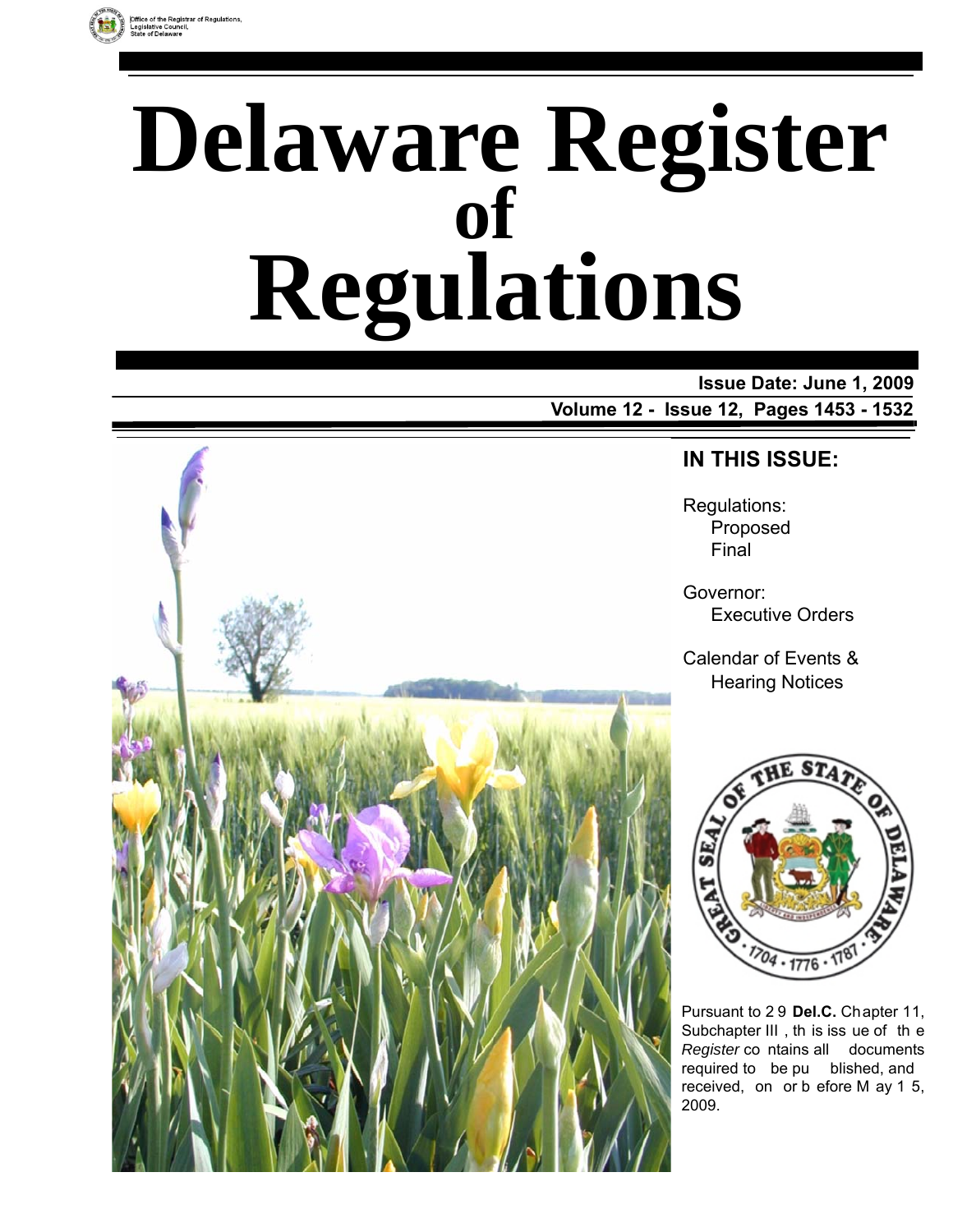# **INFORMATION ABOUT THE DELAWARE REGISTER OF REGULATIONS**

### **DELAWARE REGISTER OF REGULATIONS**

The *Delaware Register of Regulations* is an official State publication established by authority of 69 *Del. Laws*, c. 107 and is published on the first of each month throughout the year.

The *Delaware Register* will publish any regulations that are proposed to be adopted, amended or repealed and any emergency regulations promulgated.

The *Register* will also publish some or all of the following information:

- Governor's Executive Orders
- Governor's Appointments
- Agency Hearing and Meeting Notices
- Other documents considered to be in the public interest.

### **CITATION TO THE DELAWARE REGISTER**

The *Delaware Register of Regulations* is cited by vo lume, issue, page nu mber and da te. An e xample would be:

#### 12 **DE Reg.** 761-775 (12/01/08)

Refers to Volume 12, pages 761-775 of the *Delaware Register* issued on December 1, 2008.

### **SUBSCRIPTION INFORMATION**

The cost of a yearly subscription (12 issues) for the *Delaware Register of Regulations* is \$135.00. Single copies are available at a cost of \$12.00 per issue, including postage. For more information contact the Division of Research at 302-744-4114 or 1-800-282-8545 in Delaware.

### **CITIZEN PARTICIPATION IN THE REGULATORY PROCESS**

Delaware citizens an d othe r in terested p arties may p articipate in the p rocess by wh ich administrative regulations are adopted, amended or repealed, and may initiate the process by which the validity and applicability of regulations is determined.

Under 29 **Del.C.** §10115 whenever an agency proposes to formulate, adopt, amend or repeal a regulation, it shall file notice and full text of such p roposals, together with copies of the existing regulation being adopted, amended or repealed, with the Registrar for publication in the *Register of Regulations* pursuant to § 1134 of this title. The notice shall describe the nature of the proceedings including a brief synopsis of the subject, substance, issues, possible terms of the agency action, a reference to the legal authority of the agency to act, and reference to any oth er regulations th at ma y be imp acted or af fected by the proposal, and shall st ate the manner in wh ich persons may present their views; if in writing, of the place to which and the final date by which such views may be submitted; or if at a public hearing, the date, time and place of the hearing. If a public hearing is to be held, such public he aring shall not be sched uled less than 20 days fo llowing publication of no tice of the p roposal in the *Register of Regulations*. If a public hearing will be held on the prop osal, notice of the time, date, place and a summary of the nature of the p roposal shall a lso be pu blished in at lea st 2 Dela ware newsp apers of general circulation. The notice shall also be mailed to all persons who have made timely written requests of the agency for advance notice of its regulation-making proceedings.

**DELAWARE REGISTER OF REGULATIONS, VOL. 12, ISSUE 12, MONDAY, JUNE 1, 2009**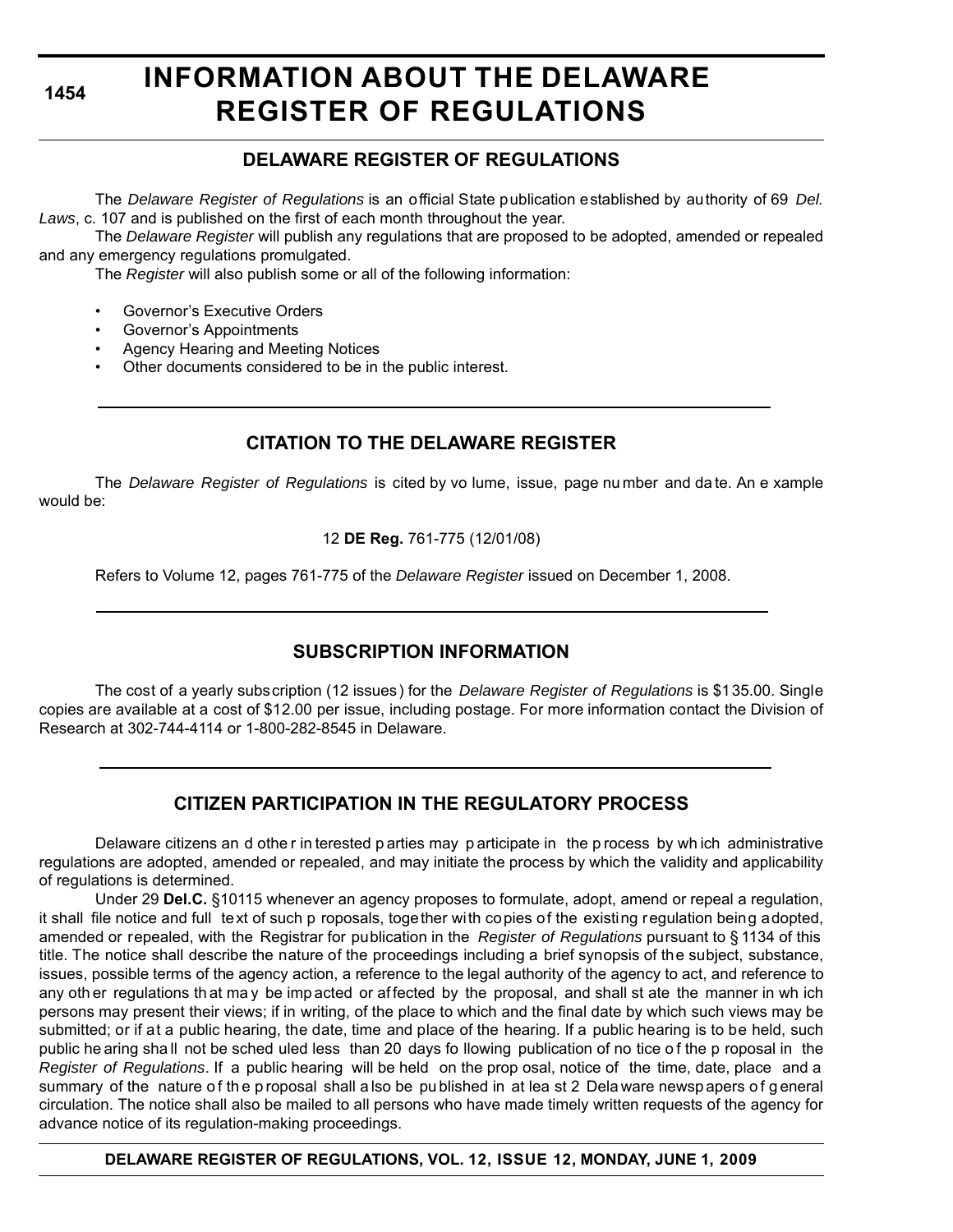# **INFORMATION ABOUT THE DELAWARE REGISTER OF REGULATIONS**

**1455**

The opportunity for public comment shall be held open for a minimum of 3 0 days after the proposal is published in the *Register of Regulations*. At the conclusion of all hearings and after receipt, within the time allowed, of all writ ten m aterials, up on all th e te stimonial an d written e vidence an d information subm itted, toge ther with summaries of the e vidence and information by subordinates, the agency shall de termine whether a regulation should be adopted, amended or repealed and shall issue its conclusion in an order which shall include: (1) A brief summary of the evidence and information submitted; (2) A brief summary of its findings of fact with respect to the evidence and information, except where a rule of procedure is being adopted or amended; (3) A decision to adopt, amend or repeal a re gulation or to take no action and the d ecision sh all be supported by its findings on the evidence and in formation received; ( 4) T he exact t ext and citation of such re gulation ad opted, am ended or repealed; (5) The effective date of the order; (6) Any other findings or conclusions required by the law under which the agency has authority to act; and (7) The signature of at least a quorum of the agency members.

The effective date of an order which adopts, amends or repeals a regulation shall be not less than 10 days from the date the order adopting, amending or repealing a regulation has bee n published in it s final form in the *Register of Regulations*, unless such adoption, amendment or repeal qualifies as an emergency under §10119.

Any person aggrieved by and claiming the unlawfulness of any regulation may bring an action in the Court for declaratory relief.

No action of an agency with respect to the making or consideration of a proposed adoption, amendment or repeal of a regulation shall be subject to review until final agency action on the proposal has been taken.

When any regulation is the subject of an enforcement action in the Court, the lawfulness of such regulation may be reviewed by the Court as a defense in the action.

Except as provided in th e pr eceding se ction, no j udicial r eview of a re gulation is av ailable un less a complaint therefor is filed in the Court within 30 days of the day the agency order with respect to the regulation was published in the *Register of Regulations*.

### **CLOSING DATES AND ISSUE DATES FOR THE DELAWARE REGISTER OF REGULATIONS**

| <b>ISSUE DATE</b> | <b>CLOSING DATE</b> | <b>CLOSING TIME</b> |
|-------------------|---------------------|---------------------|
| July 1            | June 15             | $4:30$ p.m.         |
| August 1          | July 15             | 4:30 p.m.           |
| September 1       | August 17           | 4:30 p.m.           |
| October 1         | September 15        | 4:30 p.m.           |
| November 1        | October 15          | 4:30 p.m.           |

### **DIVISION OF RESEARCH STAFF**

**Deborah A. Porter**, In terim Supervisor; **Judi Abbo tt,** Administrative S pecialist I; **Jeffrey W . Hag ue**, Registrar of Regulations; **Ruth Ann Melson**, Legislative Librarian; **Deborah J. Messina,** Print Shop Supervisor; **Kathleen Morris,** Administrative Specialist I; **Debbie Puzzo,** Research Ana lyst; **Don Se llers,** Printer; **Robert Lupo**, Printer; **Georgia Roman**, Unit Operations Support Specialist; **Victoria Schultes,** Administrative Specialist II; **Rochelle Yerkes**, Administrative Specialist II.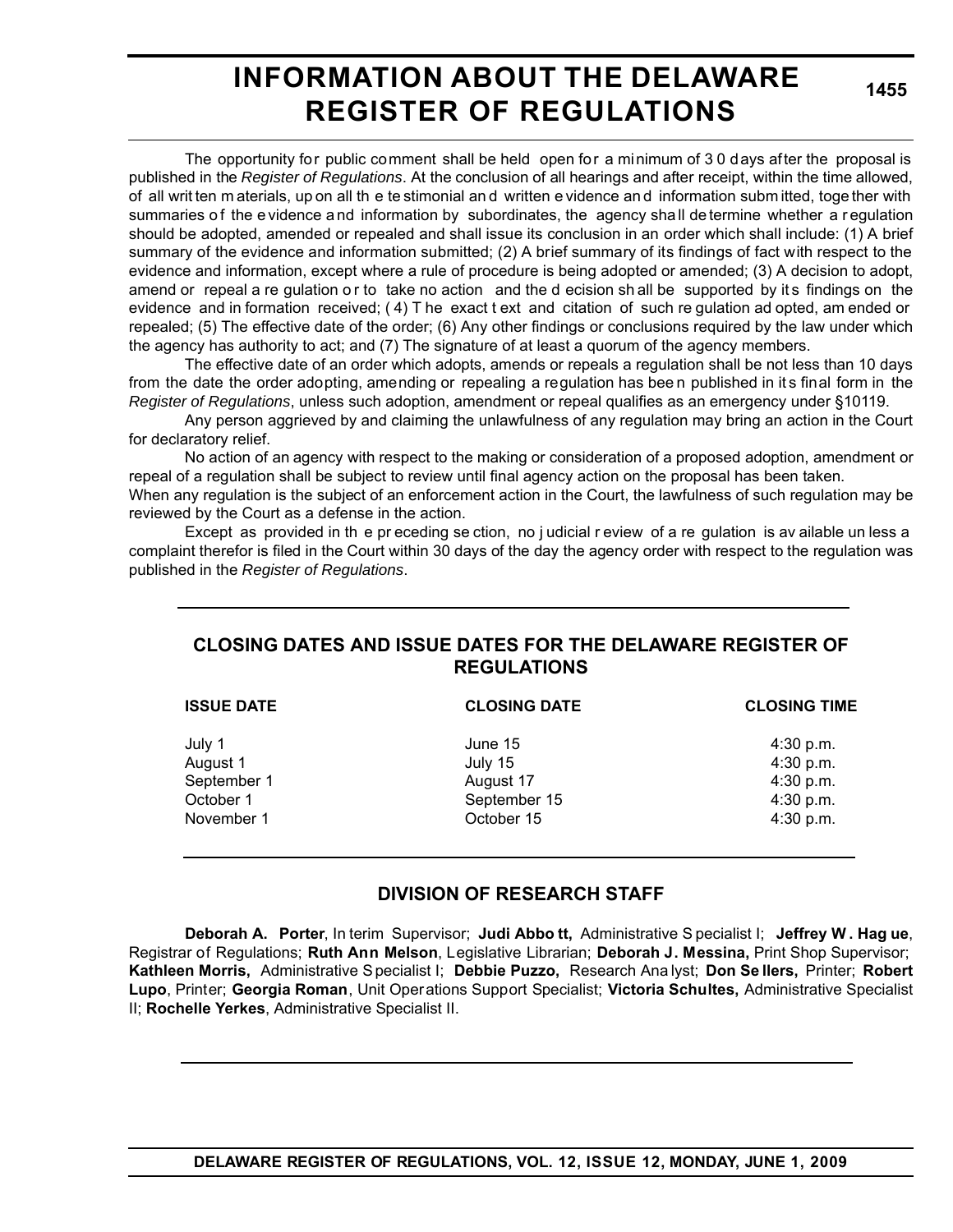# **TABLE OF CONTENTS**

<span id="page-3-0"></span>[Cumulative Tables............................................................................................................................. ............ 1458](#page-5-0)

### **PROPOSED**

| <b>DEPARTMENT OF EDUCATION</b>                                                      |      |
|-------------------------------------------------------------------------------------|------|
| <b>Office of the Secretary</b>                                                      |      |
|                                                                                     | 1467 |
|                                                                                     | 1476 |
|                                                                                     |      |
| <b>DEPARTMENT OF HEALTH AND SOCIAL SERVICES</b>                                     |      |
| <b>Division of Medicaid and Medical Assistance</b>                                  |      |
| Title XIX Medicaid State Plan Reimbursement Methodology for Medicaid Services       | 1481 |
| <b>Division of Social Services</b>                                                  |      |
|                                                                                     |      |
| <b>DEPARTMENT OF INSURANCE</b>                                                      |      |
|                                                                                     | 1506 |
| <b>DEPARTMENT OF STATE</b>                                                          |      |
| <b>Division of Professional Regulation</b>                                          |      |
|                                                                                     | 1506 |
| <b>Public Service Commission</b>                                                    |      |
| Regulation Docket No. 61: Adoption of Rules to Establish an Intrastate Gas Pipeline |      |
|                                                                                     | 1508 |
|                                                                                     |      |
|                                                                                     |      |

### **FINAL**

| <b>DEPARTMENT OF AGRICULTURE</b><br><b>Harness Racing Commission</b>                 |      |
|--------------------------------------------------------------------------------------|------|
| 501 Rules and Regulations, Section 10.0 Due Process and Disciplinary Action          | 1513 |
| <b>Thoroughbred Racing Commission</b>                                                |      |
| <b>DEPARTMENT OF LABOR</b>                                                           |      |
| <b>Division of Industrial Affairs</b>                                                |      |
| <b>Office of Workers' Compensation</b>                                               |      |
|                                                                                      | 1515 |
|                                                                                      | 1515 |
| DEPARTMENT OF NATURAL RESOURCES AND ENVIRONMENTAL CONTROL                            |      |
| <b>Division of Fish and Wildlife</b>                                                 |      |
|                                                                                      | 1517 |
| <b>DEPARTMENT OF STATE</b>                                                           |      |
| <b>Division of Professional Regulation</b>                                           |      |
| 3700 Board of Speech/Language Pathologists, Audiologists and Hearing Aid Dispensers. | 1525 |
|                                                                                      |      |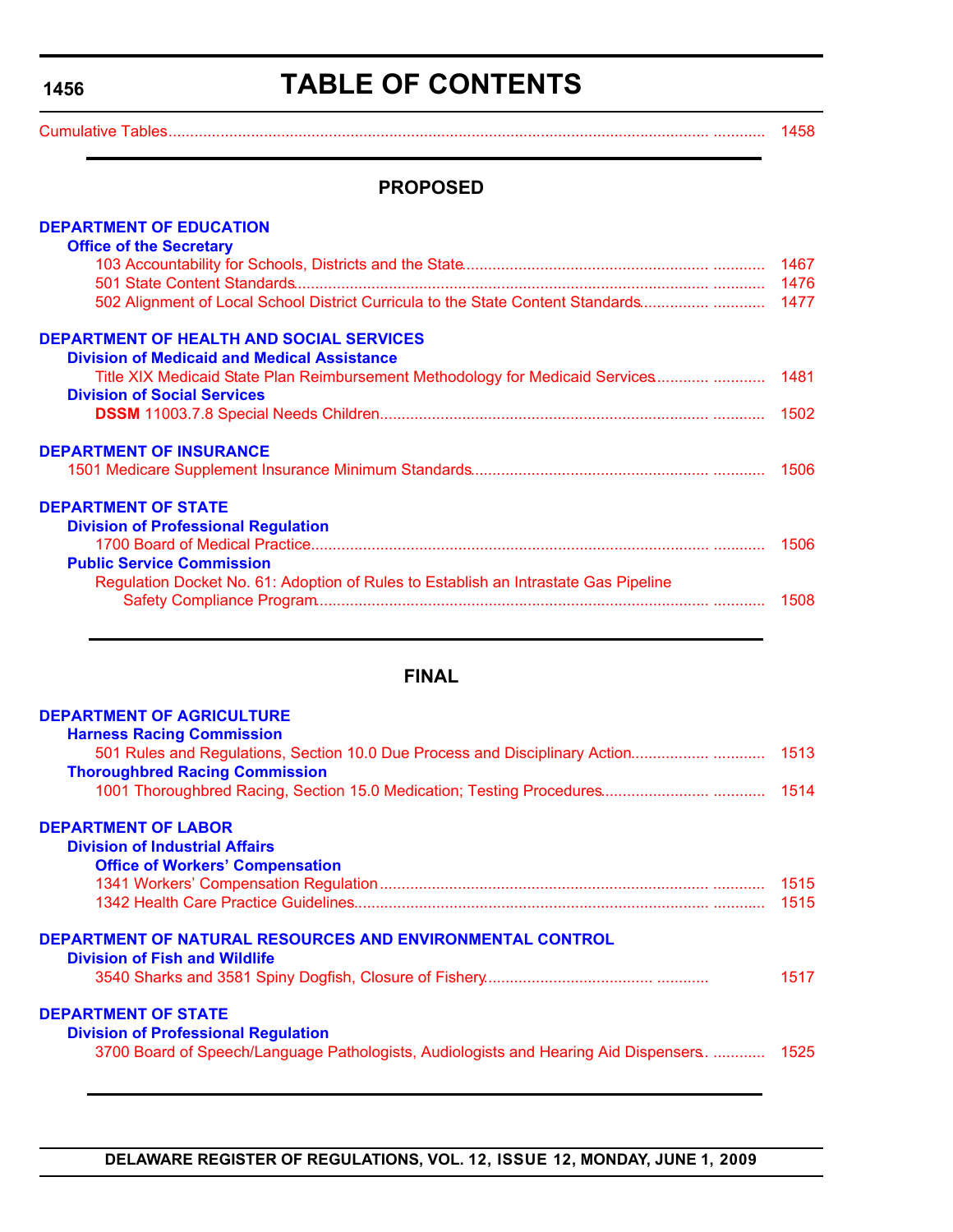# **TABLE OF CONTENTS**

### **[GOVERNOR](http://governor.delaware.gov/)**

| <b>Executive Orders:</b>                                                            |        |
|-------------------------------------------------------------------------------------|--------|
|                                                                                     | - 1527 |
| Number 7; Reducing Recidivism and Creating the Individual Assessment, Discharge and |        |
|                                                                                     | 1528   |

### **CALENDAR OF EVENTS/HEARING NOTICES**

| <b>Dept. of Health and Social Services</b>      |  |
|-------------------------------------------------|--|
|                                                 |  |
|                                                 |  |
|                                                 |  |
| Dept. of State, Div. of Professional Regulation |  |
|                                                 |  |
|                                                 |  |

#### **1457**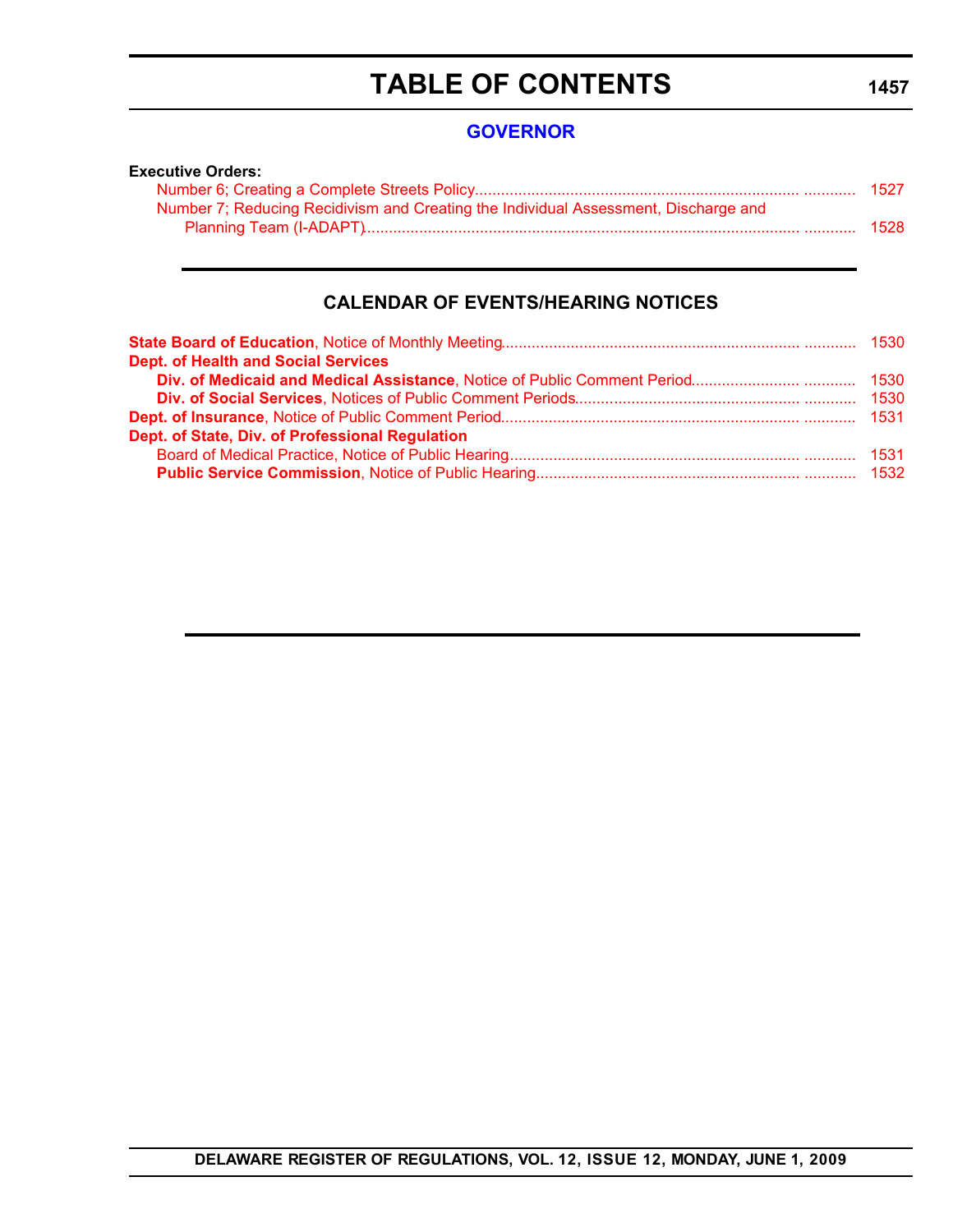# **[CUMULATIVE TABLES](#page-3-0)**

<span id="page-5-0"></span>

| The table printed below lists the regulations that have been proposed, adopted, amended or repealed in the<br>preceding issues of the current volume of the Delaware Register of Regulations.                                                                                                                                                                                                      |                         |           |
|----------------------------------------------------------------------------------------------------------------------------------------------------------------------------------------------------------------------------------------------------------------------------------------------------------------------------------------------------------------------------------------------------|-------------------------|-----------|
| The regulations are listed alphabetically by the promulgating agency, followed by a citation to that issue of<br>the Register in which the regulation was published. Proposed regulations are designated with (Prop.); Final<br>regulations are designated with (Final); Emergency regulations are designated with (Emer.); and regulations that<br>have been repealed are designated with (Rep.). |                         |           |
| <b>DELAWARE HEALTH CARE COMMISSION</b>                                                                                                                                                                                                                                                                                                                                                             |                         |           |
| 102 Delaware Health Information Network Regulations on Participation 12 DE Reg. 540 (Prop.)                                                                                                                                                                                                                                                                                                        | 12 DE Reg. 979 (Final)  |           |
|                                                                                                                                                                                                                                                                                                                                                                                                    |                         |           |
| DELAWARE MANUFACTURED HOME RELOCATION AUTHORITY<br>201 Delaware Manufactured Home Relocation Trust Fund Regulations 12 DE Reg. 59 (Final)                                                                                                                                                                                                                                                          |                         |           |
| <b>DELAWARE RIVER BASIN COMMISSION</b>                                                                                                                                                                                                                                                                                                                                                             |                         |           |
| Water Code and Comprehensive Plan to Implement a Revised Water Audit Approach                                                                                                                                                                                                                                                                                                                      |                         |           |
|                                                                                                                                                                                                                                                                                                                                                                                                    |                         |           |
|                                                                                                                                                                                                                                                                                                                                                                                                    |                         |           |
| Water Quality Regulations, Water Code and Comprehensive Plan to Classify the                                                                                                                                                                                                                                                                                                                       |                         |           |
|                                                                                                                                                                                                                                                                                                                                                                                                    |                         |           |
|                                                                                                                                                                                                                                                                                                                                                                                                    |                         |           |
| <b>DELAWARE SOLID WASTE AUTHORITY</b>                                                                                                                                                                                                                                                                                                                                                              |                         |           |
|                                                                                                                                                                                                                                                                                                                                                                                                    |                         |           |
|                                                                                                                                                                                                                                                                                                                                                                                                    |                         |           |
|                                                                                                                                                                                                                                                                                                                                                                                                    | 12 DE Reg. 1192 (Final) |           |
|                                                                                                                                                                                                                                                                                                                                                                                                    |                         |           |
| <b>DELAWARE STATE FIRE PREVENTION COMMISSION</b>                                                                                                                                                                                                                                                                                                                                                   |                         |           |
| Delaware State Fire Prevention Regulations, Part IX, Fire Service Standards  12 DE Reg.                                                                                                                                                                                                                                                                                                            |                         | 6 (Prop.) |
| Part VIII, Fire Department and Ambulance Company Administrative Standards                                                                                                                                                                                                                                                                                                                          |                         |           |
|                                                                                                                                                                                                                                                                                                                                                                                                    |                         |           |
|                                                                                                                                                                                                                                                                                                                                                                                                    | 12 DE Reg. 926 (Final)  |           |
| Part IX, Fire Service Standards, Chapter 4, Minimum Requirements of the                                                                                                                                                                                                                                                                                                                            |                         |           |
|                                                                                                                                                                                                                                                                                                                                                                                                    |                         |           |
|                                                                                                                                                                                                                                                                                                                                                                                                    |                         |           |
|                                                                                                                                                                                                                                                                                                                                                                                                    |                         |           |
| DELAWARE VIOLENT CRIMES COMPENSATION BOARD                                                                                                                                                                                                                                                                                                                                                         |                         |           |
| 301 Violent Crimes Compensation Board Rules and Regulations 12 DE Reg. 546 (Prop.)                                                                                                                                                                                                                                                                                                                 |                         |           |
|                                                                                                                                                                                                                                                                                                                                                                                                    | 12 DE Reg. 1150(Prop.)  |           |
|                                                                                                                                                                                                                                                                                                                                                                                                    | 12 DE Reg. 1193 (Final) |           |
|                                                                                                                                                                                                                                                                                                                                                                                                    |                         |           |
| DEPARTMENT OF AGRICULTURE                                                                                                                                                                                                                                                                                                                                                                          |                         |           |
| Division of Animal Health and Food Products Inspection                                                                                                                                                                                                                                                                                                                                             |                         |           |
|                                                                                                                                                                                                                                                                                                                                                                                                    |                         |           |
|                                                                                                                                                                                                                                                                                                                                                                                                    |                         |           |
|                                                                                                                                                                                                                                                                                                                                                                                                    | 12 DE Reg. 1017(Prop.)  |           |
| <b>Harness Racing Commission</b>                                                                                                                                                                                                                                                                                                                                                                   |                         |           |
| 501 Harness Racing Rules and Regulations, 6.0 Type of Races                                                                                                                                                                                                                                                                                                                                        |                         |           |
|                                                                                                                                                                                                                                                                                                                                                                                                    |                         |           |
|                                                                                                                                                                                                                                                                                                                                                                                                    | 12 DE Reg. 324 (Final)  |           |
|                                                                                                                                                                                                                                                                                                                                                                                                    | 12 DE Reg. 666 (Final)  |           |
| 501 Harness Racing Rules and Regulations, Section 7.0 Rules of the Race;                                                                                                                                                                                                                                                                                                                           |                         |           |
|                                                                                                                                                                                                                                                                                                                                                                                                    |                         |           |
|                                                                                                                                                                                                                                                                                                                                                                                                    |                         |           |
|                                                                                                                                                                                                                                                                                                                                                                                                    | 12 DE Reg. 1074 (Final) |           |
|                                                                                                                                                                                                                                                                                                                                                                                                    | 12 DE Reg. 1256(Prop.)  |           |
| 501 Harness Racing Rules and Regulations, 9.0 Pari-Mutuel Wagering  12 DE Reg. 864(Prop.)                                                                                                                                                                                                                                                                                                          |                         |           |
|                                                                                                                                                                                                                                                                                                                                                                                                    | 12 DE Reg. 1305(Final)  |           |
|                                                                                                                                                                                                                                                                                                                                                                                                    |                         |           |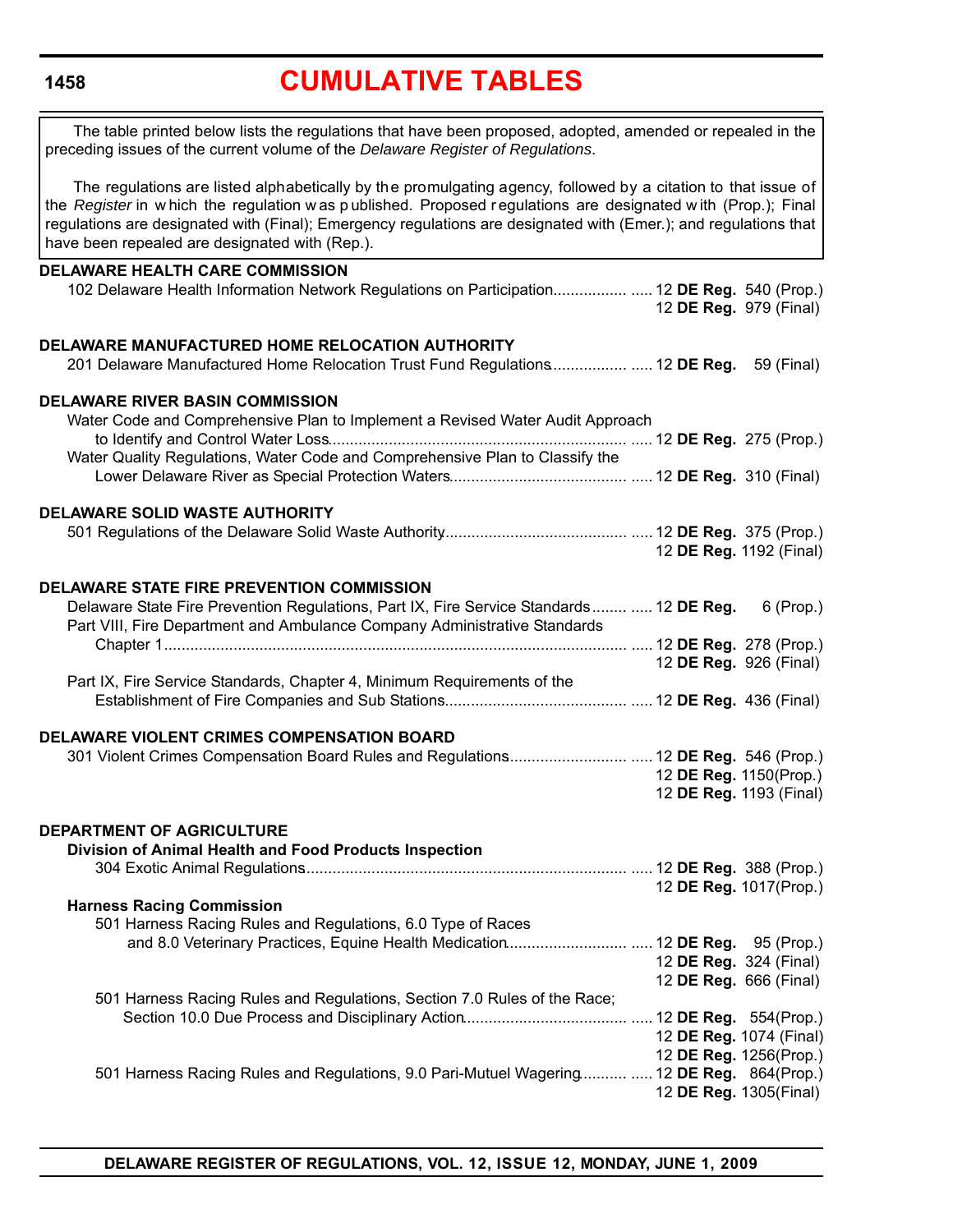| 502 Delaware Standardbred Breeders' Fund Regulations, Sections                                           |                               |
|----------------------------------------------------------------------------------------------------------|-------------------------------|
|                                                                                                          |                               |
| <b>Thoroughbred Racing Commission</b>                                                                    |                               |
| 1001 Thoroughbred Racing, Section 8.0 Jockeys and Apprentice Jockeys                                     |                               |
|                                                                                                          |                               |
| 1001 Thoroughbred Racing Rules and Regulations, 11.0 Entries, etc  12 DE Reg. 394(Prop.)                 |                               |
|                                                                                                          | 12 <b>DE Reg.</b> 667 (Final) |
| 1001 Thoroughbred Racing Rules and Regulations, 13.0 Claiming Races  12 DE Reg. 201 (Final)              |                               |
| 1001 Thoroughbred Racing, Section 15.0 Medication; Testing Procedures  12 DE Reg. 1360(Prop.)            |                               |
| DEPARTMENT OF EDUCATION                                                                                  |                               |
| <b>Office of the Secretary</b>                                                                           |                               |
|                                                                                                          |                               |
|                                                                                                          |                               |
| 112 Addendum to Teachers and Specialists Appraisal Process (Repeal)  12 DE Reg. 205 (Rep.)               |                               |
|                                                                                                          |                               |
| 115 School Level Administrator Appraisal Process (Repeal)  12 DE Reg. 207 (Rep.)                         |                               |
|                                                                                                          |                               |
|                                                                                                          | 12 DE Reg. 1203 (Final)       |
|                                                                                                          |                               |
|                                                                                                          | 12 DE Reg. 932 (Final)        |
| 240 Recruiting and Training of Professional Educators for Critical Curricular                            |                               |
|                                                                                                          |                               |
|                                                                                                          | 12 DE Reg. 1205 (Final)       |
|                                                                                                          |                               |
|                                                                                                          | 12 <b>DE Reg.</b> 780 (Final) |
| 255 Definitions of Public School, Private School and Nonpublic School  12 DE Reg. 108 (Prop.)            |                               |
|                                                                                                          | 12 DE Reg. 668 (Final)        |
|                                                                                                          |                               |
|                                                                                                          |                               |
|                                                                                                          |                               |
| 502 Alignment of Local School District Curricula to the State Content Standards . 12 DE Reg. 216 (Final) |                               |
|                                                                                                          |                               |
|                                                                                                          | 12 DE Reg. 557 (Prop.)        |
|                                                                                                          | 12 DE Reg. 934 (Final)        |
|                                                                                                          |                               |
|                                                                                                          | 12 <b>DE Reg.</b> 437 (Final) |
| 525 Requirements for Career Technical Education Programs 12 DE Reg. 113 (Prop.)                          |                               |
|                                                                                                          | 12 <b>DE Reg.</b> 439 (Final) |
|                                                                                                          | 12 DE Reg. 562 (Prop.)        |
|                                                                                                          | 12 DE Reg. 936 (Final)        |
|                                                                                                          |                               |
|                                                                                                          |                               |
|                                                                                                          | 12 DE Reg. 670 (Final)        |
|                                                                                                          |                               |
|                                                                                                          | 12 DE Reg. 325 (Final)        |
|                                                                                                          |                               |
| 608 Unsafe School Choice Option for Students in Persistently Dangerous                                   |                               |
| Schools and for Students who have been Victims of a Violent Felony  12 DE Reg.                           | 62 (Final)                    |
| 611 Consortium Discipline Alternative Programs for Treatment of Severe                                   |                               |
|                                                                                                          |                               |
|                                                                                                          | 12 DE Reg. 1075 (Final)       |
|                                                                                                          |                               |
|                                                                                                          | 12 DE Reg. 781 (Final)        |
|                                                                                                          |                               |
|                                                                                                          |                               |
|                                                                                                          |                               |

**DELAWARE REGISTER OF REGULATIONS, VOL. 12, ISSUE 12, MONDAY, JUNE 1, 2009**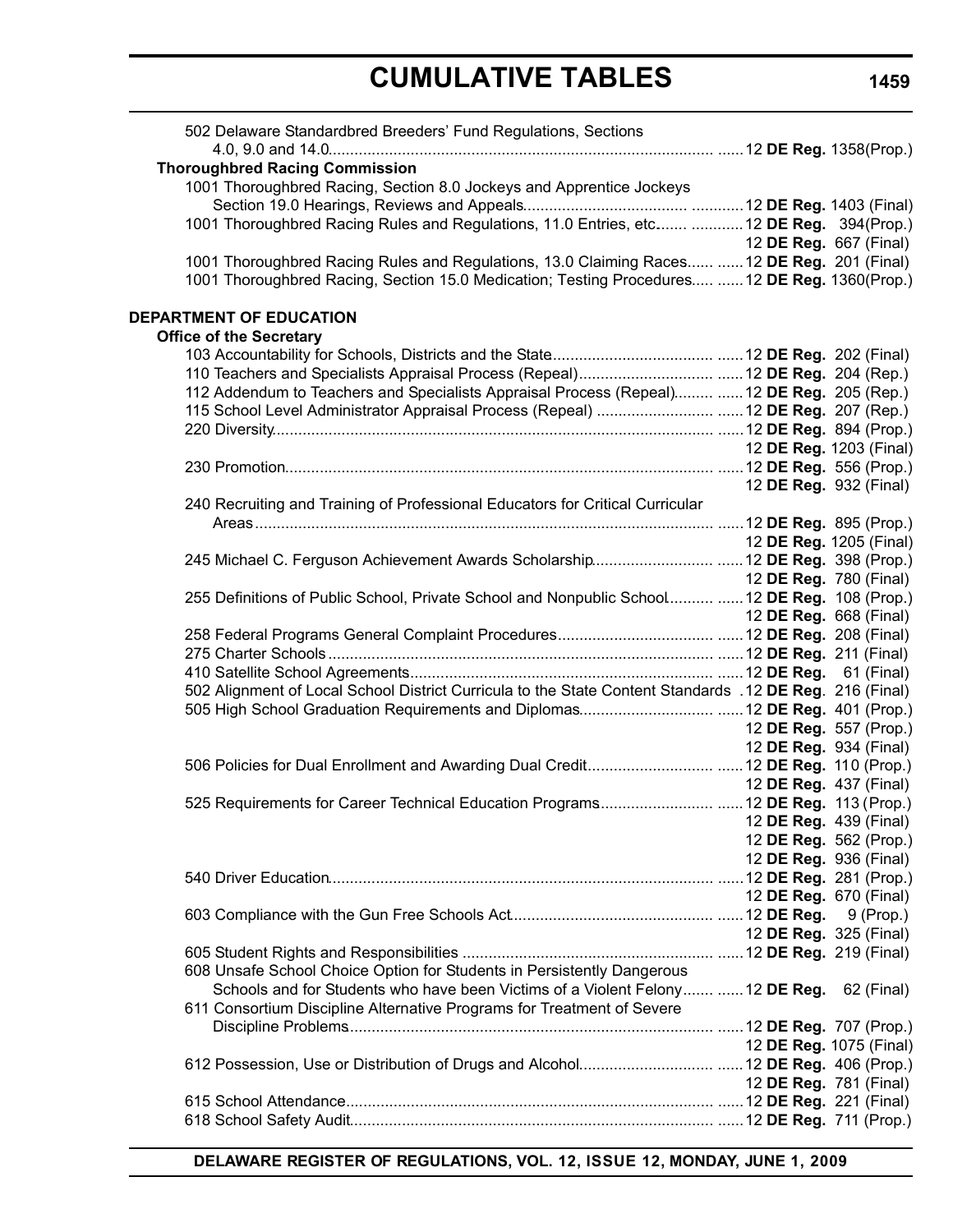### **CUMULATIVE TABLES**

|                                                                                                      |  | 12 DE Reg. 1080 (Final) |  |
|------------------------------------------------------------------------------------------------------|--|-------------------------|--|
|                                                                                                      |  | 12 DE Reg. 1081 (Final) |  |
|                                                                                                      |  |                         |  |
|                                                                                                      |  | 12 DE Reg. 1082 (Final) |  |
| 716 Maintenance of Local School District and Charter School Personnel Records 12 DE Reg. 116 (Prop.) |  |                         |  |
|                                                                                                      |  | 12 DE Reg. 443 (Final)  |  |
|                                                                                                      |  |                         |  |
|                                                                                                      |  | 12 DE Reg. 940 (Final)  |  |
| 745 Criminal Background Check for Public School Related Employment  12 DE Reg. 11 (Prop.)            |  |                         |  |
|                                                                                                      |  | 12 DE Reg. 327 (Final)  |  |
|                                                                                                      |  |                         |  |
|                                                                                                      |  | 12 DE Reg. 329 (Final)  |  |
|                                                                                                      |  | 12 DE Reg. 1025(Prop.)  |  |
|                                                                                                      |  | 12 DE Reg. 1306(Final)  |  |
| 881 Releasing Students to Persons Other Than Their Parent, Guardian or                               |  |                         |  |
|                                                                                                      |  |                         |  |
|                                                                                                      |  |                         |  |
|                                                                                                      |  | 12 DE Reg. 444 (Final)  |  |
|                                                                                                      |  |                         |  |
|                                                                                                      |  |                         |  |
|                                                                                                      |  | 12 DE Reg. 1084 (Final) |  |
|                                                                                                      |  |                         |  |
|                                                                                                      |  | 12 DE Reg. 1086 (Final) |  |
| <b>Professional Standards Board</b>                                                                  |  |                         |  |
|                                                                                                      |  |                         |  |
|                                                                                                      |  | 12 DE Reg. 942 (Final)  |  |
|                                                                                                      |  | 12 DE Reg. 1412 (Final) |  |
|                                                                                                      |  |                         |  |
|                                                                                                      |  | 12 DE Reg. 945 (Final)  |  |
|                                                                                                      |  |                         |  |
|                                                                                                      |  | 12 DE Reg. 1307(Final)  |  |
|                                                                                                      |  |                         |  |
|                                                                                                      |  | 12 DE Reg. 1307(Final)  |  |
|                                                                                                      |  |                         |  |
|                                                                                                      |  |                         |  |
|                                                                                                      |  |                         |  |
|                                                                                                      |  |                         |  |
|                                                                                                      |  |                         |  |
|                                                                                                      |  |                         |  |
|                                                                                                      |  | 12 DE Reg. 952 (Final)  |  |
|                                                                                                      |  |                         |  |
| 1562 English to Speakers of Other Languages (ESOL) Teacher 12 DE Reg. 341 (Final)                    |  |                         |  |
|                                                                                                      |  |                         |  |
|                                                                                                      |  | 12 DE Reg. 785 (Final)  |  |
|                                                                                                      |  |                         |  |
|                                                                                                      |  | 12 DE Reg. 1206 (Final) |  |
|                                                                                                      |  |                         |  |
|                                                                                                      |  | 12 DE Reg. 1208 (Final) |  |
|                                                                                                      |  |                         |  |

### **DEPARTMENT OF HEALTH AND SOCIAL SERVICES**

**Division of Developmental Disabilities Services**

2100 Eligibility Criteria........................................................................................ ..... 12 **DE Reg.** 738 (Prop.)

**DELAWARE REGISTER OF REGULATIONS, VOL. 12, ISSUE 12, MONDAY, JUNE 1, 2009**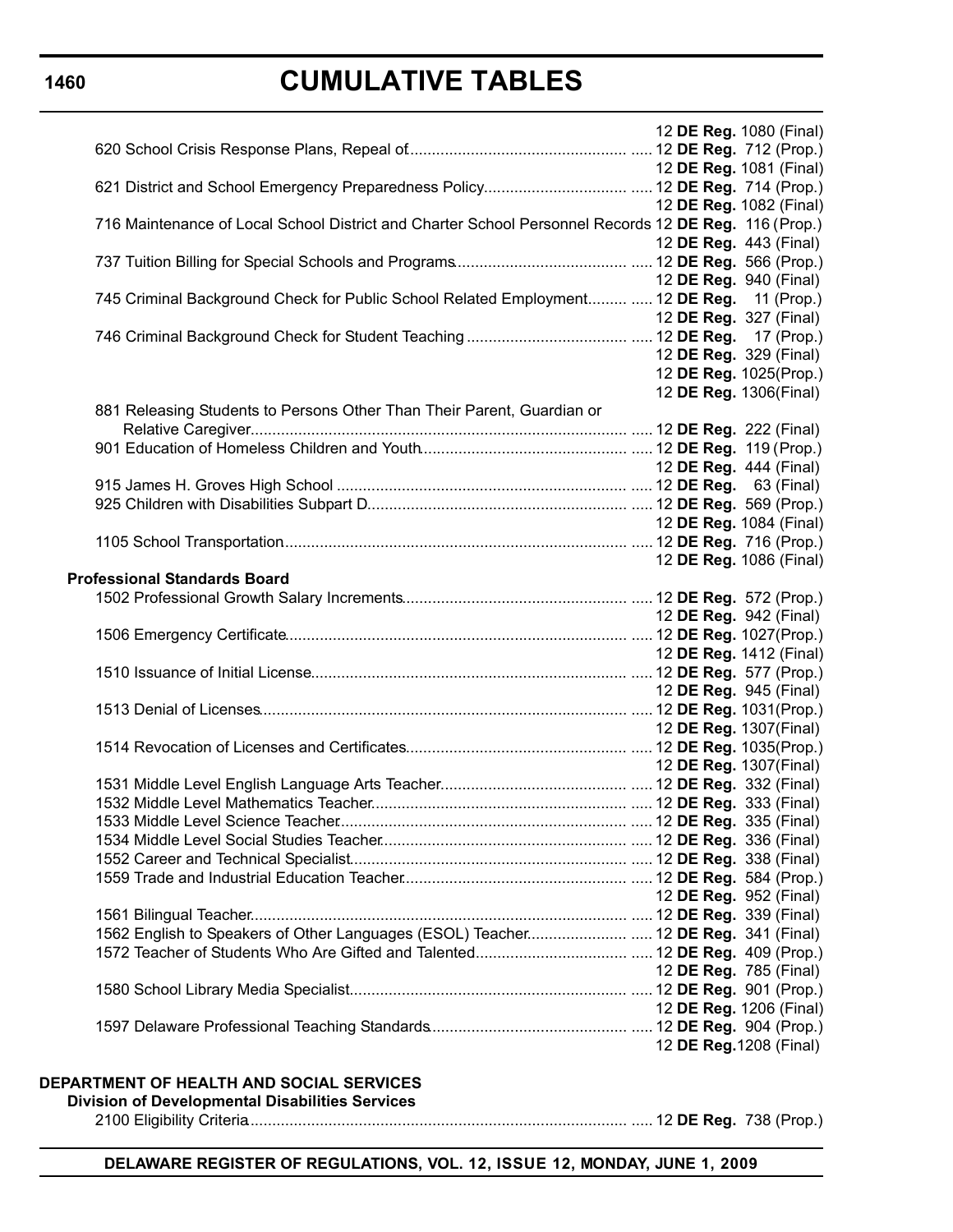| <b>Division of Long Term Care Residents Protection</b>                                      |                         |
|---------------------------------------------------------------------------------------------|-------------------------|
|                                                                                             |                         |
|                                                                                             | 12 DE Reg. 960 (Final)  |
| <b>Division of Medicaid and Medical Assistance</b>                                          |                         |
|                                                                                             |                         |
|                                                                                             | 12 DE Reg. 1416 (Final) |
|                                                                                             |                         |
|                                                                                             |                         |
|                                                                                             |                         |
|                                                                                             |                         |
|                                                                                             | 12 DE Reg. 1320(Final)  |
|                                                                                             |                         |
|                                                                                             | 12 DE Reg. 1322(Final)  |
| 17800 Medical Assistance During Transition to Medicare Program  12 DE Reg. 270 (Emer)       |                         |
|                                                                                             | 12 DE Reg. 284 (Prop.)  |
|                                                                                             | 12 DE Reg. 788 (Final)  |
|                                                                                             |                         |
| 20320 Ownership of Real Property by Institutionalized Individuals  12 DE Reg. 1324(Final)   |                         |
| 20700.6 - 20700.6.7, Attendant Services Waiver, Repeal of  12 DE Reg. 740 (Prop.)           |                         |
|                                                                                             | 12 DE Reg. 1088 (Final) |
| 20800 Long Term Care - Acute Care Program (SSI) 12 DE Reg. 123 (Prop.)                      |                         |
|                                                                                             |                         |
| Pharmaceutical Services Program - Tamper-Resistant Prescription Pads. 12 DE Reg. 20 (Prop.) |                         |
|                                                                                             | 12 DE Reg. 342 (Final)  |
| 1915(c) Home and Community-Based Services Waiver for the Elderly                            |                         |
|                                                                                             |                         |
|                                                                                             |                         |
| <b>Title XIX Medicaid State Plan</b>                                                        |                         |
|                                                                                             |                         |
|                                                                                             | 12 DE Reg. 788 (Final)  |
|                                                                                             |                         |
|                                                                                             |                         |
|                                                                                             |                         |
|                                                                                             | 12 DE Reg. 788 (Final)  |
|                                                                                             |                         |
|                                                                                             | 12 DE Reg. 1416 (Final) |
| Attachment 2.6-A, Supplement 12, Page 2a                                                    | 12 DE Reg. 1153(Prop.)  |
|                                                                                             | 12 DE Reg. 1416 (Final) |
|                                                                                             |                         |
|                                                                                             | 12 DE Reg. 1416 (Final) |
|                                                                                             |                         |
|                                                                                             |                         |
|                                                                                             |                         |
| <b>Division of Public Health</b>                                                            |                         |
| 4202 Control of Communicable and Other Disease Conditions, Section 7.6,                     |                         |
|                                                                                             |                         |
|                                                                                             | 12 DE Reg. 1418 (Final) |
|                                                                                             |                         |
|                                                                                             |                         |
|                                                                                             |                         |
|                                                                                             | 12 DE Reg. 1209(Final)  |
|                                                                                             |                         |
|                                                                                             | 12 DE Reg. 1217(Final)  |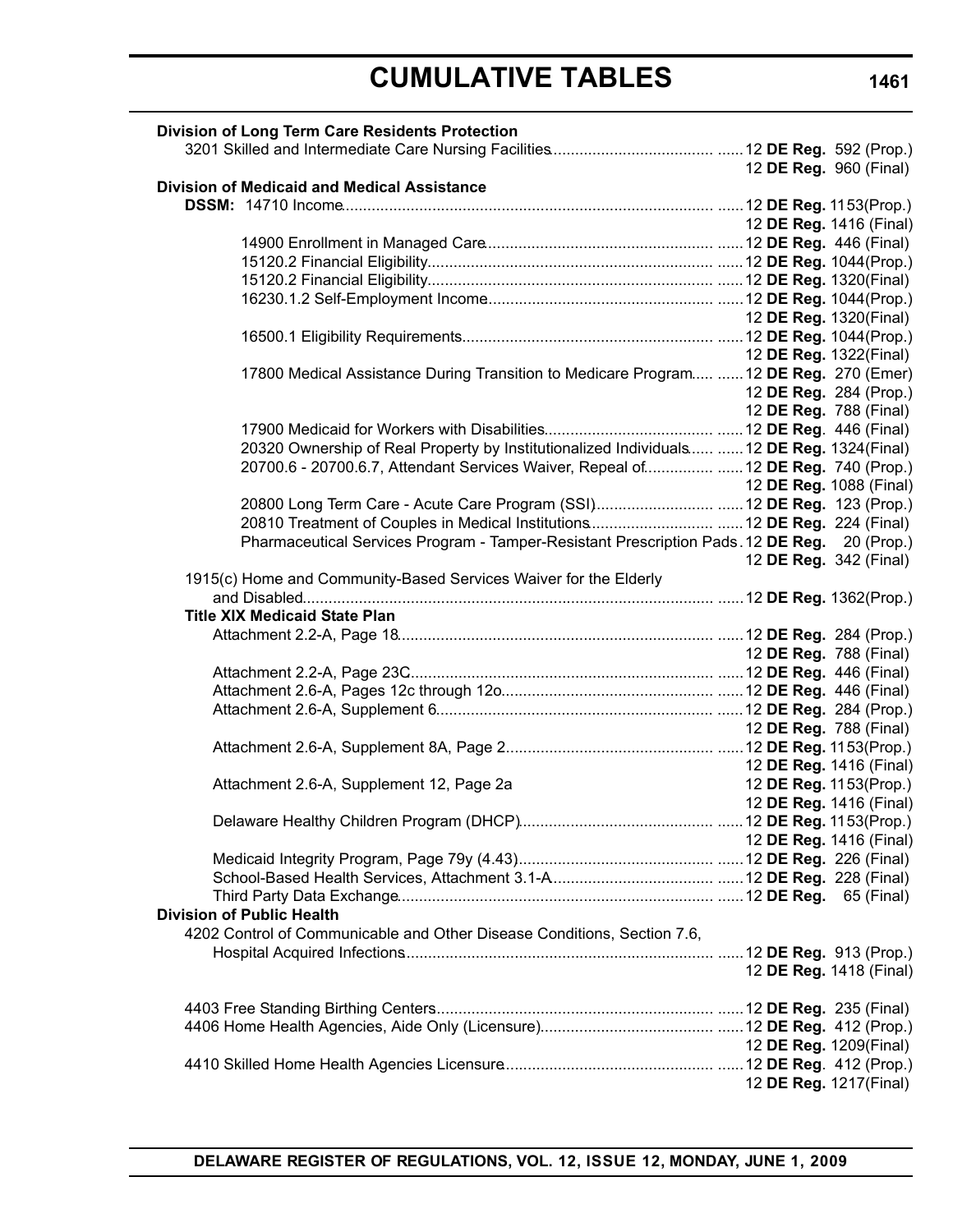| <b>Division of Social Services</b>                                                      |  |                                |
|-----------------------------------------------------------------------------------------|--|--------------------------------|
| <b>DSSM</b> 1000 Responsibility for the Administration of Delaware's Assistance         |  |                                |
| Programs                                                                                |  | 12 DE Reg. 126 (Prop.)         |
|                                                                                         |  | 12 DE Reg. 453 (Final)         |
|                                                                                         |  |                                |
|                                                                                         |  | 12 DE Reg. 453 (Final)         |
|                                                                                         |  |                                |
|                                                                                         |  | 12 <b>DE Reg.</b> 1095 (Final) |
|                                                                                         |  |                                |
|                                                                                         |  | 12 <b>DE Reg.</b> 793 (Final)  |
|                                                                                         |  |                                |
| 5304.5 Jurisdiction for Hearings over Medicaid Program Services  12 DE Reg. 242 (Final) |  |                                |
|                                                                                         |  |                                |
|                                                                                         |  | 12 <b>DE Reg.</b> 455 (Final)  |
|                                                                                         |  |                                |
|                                                                                         |  | 12 <b>DE Reg.</b> 1326(Final)  |
|                                                                                         |  |                                |
|                                                                                         |  |                                |
|                                                                                         |  |                                |
|                                                                                         |  | 12 DE Reg. 344 (Final)         |
|                                                                                         |  |                                |
|                                                                                         |  | 12 <b>DE Reg.</b> 1090 (Final) |
| 9049 Resources Excluded for Food Stamp Purposes 12 DE Reg. 744 (Prop.)                  |  |                                |
|                                                                                         |  | 12 DE Reg. 1090 (Final)        |
|                                                                                         |  |                                |
|                                                                                         |  | 12 DE Reg. 462 (Final)         |
|                                                                                         |  |                                |
|                                                                                         |  | 12 DE Reg. 1329(Final)         |
|                                                                                         |  |                                |
|                                                                                         |  | 12 DE Reg. 1329(Final)         |
|                                                                                         |  |                                |
|                                                                                         |  | 12 DE Reg. 462 (Final)         |
|                                                                                         |  |                                |
|                                                                                         |  |                                |
|                                                                                         |  | 12 <b>DE Reg.</b> 462 (Final)  |
|                                                                                         |  |                                |
|                                                                                         |  | 12 DE Reg. 1329(Final)         |
| 12 DE Reg. 1092 (Final)                                                                 |  |                                |
|                                                                                         |  |                                |
|                                                                                         |  |                                |
|                                                                                         |  |                                |
| Division of Substance Abuse and Mental Health                                           |  |                                |
|                                                                                         |  |                                |
|                                                                                         |  |                                |
| DEPARTMENT OF INSURANCE                                                                 |  |                                |
|                                                                                         |  |                                |
|                                                                                         |  | 12 DE Reg. 480 (Final)         |
|                                                                                         |  |                                |
|                                                                                         |  |                                |
|                                                                                         |  | 12 DE Reg. 346 (Final)         |
|                                                                                         |  |                                |
|                                                                                         |  | 12 DE Reg. 973 (Final)         |
|                                                                                         |  |                                |
|                                                                                         |  |                                |
|                                                                                         |  | 12 DE Reg. 1157(Prop.)         |

**DELAWARE REGISTER OF REGULATIONS, VOL. 12, ISSUE 12, MONDAY, JUNE 1, 2009**

### **1462**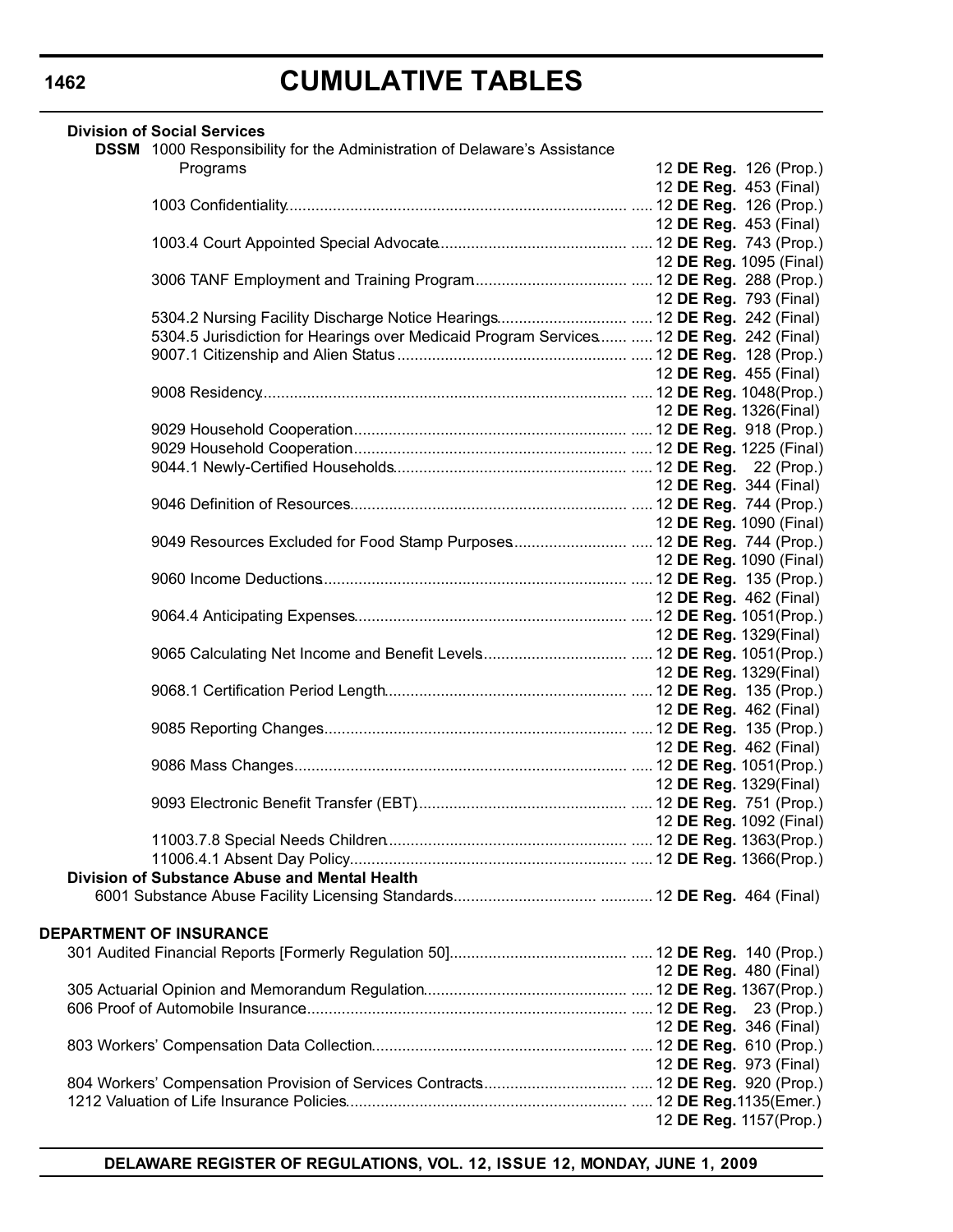| 1215 Recognition of Preferred Mortality Tables for use in Determining Minimum Reserve                                                                 |                         |
|-------------------------------------------------------------------------------------------------------------------------------------------------------|-------------------------|
|                                                                                                                                                       | 12 DE Reg. 1167 (Prop.) |
| 1301 Internal Review, Arbitration and Independent Utilization Review of Health                                                                        |                         |
|                                                                                                                                                       |                         |
|                                                                                                                                                       | 12 DE Reg. 974 (Final)  |
| <b>DEPARTMENT OF LABOR</b>                                                                                                                            |                         |
| <b>Division of Industrial Affairs</b>                                                                                                                 |                         |
|                                                                                                                                                       |                         |
|                                                                                                                                                       | 12 DE Reg. 797 (Final)  |
|                                                                                                                                                       |                         |
|                                                                                                                                                       | 12 DE Reg. 1266 (Prop.) |
|                                                                                                                                                       |                         |
| DEPARTMENT OF NATURAL RESOURCES AND ENVIRONMENTAL CONTROL<br><b>Division of Air and Waste Management</b>                                              |                         |
| 1101 Definitions and Administrative Principles, Section 2.0 Definitions  12 DE Reg. 1392(Prop.)                                                       |                         |
| 1138 Emission Standards for Hazardous Air Pollutants for Source Categories,                                                                           |                         |
| 1138 Emission Standards for Hazardous Air Pollutants for Source Categories,                                                                           |                         |
|                                                                                                                                                       |                         |
|                                                                                                                                                       |                         |
|                                                                                                                                                       | 12 DE Reg. 481 (Final)  |
| 1141 Limiting Emissions of Volatile Organic Compounds from Consurmer and                                                                              |                         |
|                                                                                                                                                       |                         |
|                                                                                                                                                       | 12 DE Reg. 1333(Final)  |
| 1146 Electric Generating Unit (EGU) Multi-Pollutant Regulation, Table 5-1  12 DE Reg. 1395(Prop.)                                                     |                         |
|                                                                                                                                                       |                         |
|                                                                                                                                                       | 12 DE Reg. 674 (Prop.)  |
|                                                                                                                                                       | 12 DE Reg. 808 (Final)  |
| 1302 Regulations Governing Hazardous Waste,                                                                                                           |                         |
| Part 261 - Identification and Listing of Hazardous Waste, Sections 261.4                                                                              |                         |
|                                                                                                                                                       |                         |
|                                                                                                                                                       | 12 DE Reg. 1428 (Final) |
| Part 262 - Standards Applicable to Generators of Hazardous Waste,                                                                                     |                         |
|                                                                                                                                                       |                         |
|                                                                                                                                                       | 12 DE Reg. 1428 (Final) |
| Part 264 - Standards for Owners and Operators of Hazardous Waste<br>Treatment Storage and Disposal Facilities, Section 264.151 12 DE Reg.1170 (Prop.) |                         |
|                                                                                                                                                       | 12 DE Reg. 1428 (Final) |
| 1351 Delaware Regulations Governing Underground Storage Tank Systems,                                                                                 |                         |
|                                                                                                                                                       |                         |
| Administrative and Non-Substantive Changes in Regulations Governing the                                                                               |                         |
|                                                                                                                                                       |                         |
|                                                                                                                                                       | 12 DE Reg. 347 (Final)  |
| <b>Division of Fish and Wildlife</b>                                                                                                                  |                         |
| 3203 Seasons and Area Closed to Taking Horseshoe Crabs 12 DE Reg. 423 (Prop.)                                                                         | 12 DE Reg. 975 (Final)  |
|                                                                                                                                                       |                         |
|                                                                                                                                                       | 12 DE Reg. 975 (Final)  |
|                                                                                                                                                       |                         |
|                                                                                                                                                       | 12 DE Reg. 493 (Final)  |
|                                                                                                                                                       |                         |

**DELAWARE REGISTER OF REGULATIONS, VOL. 12, ISSUE 12, MONDAY, JUNE 1, 2009**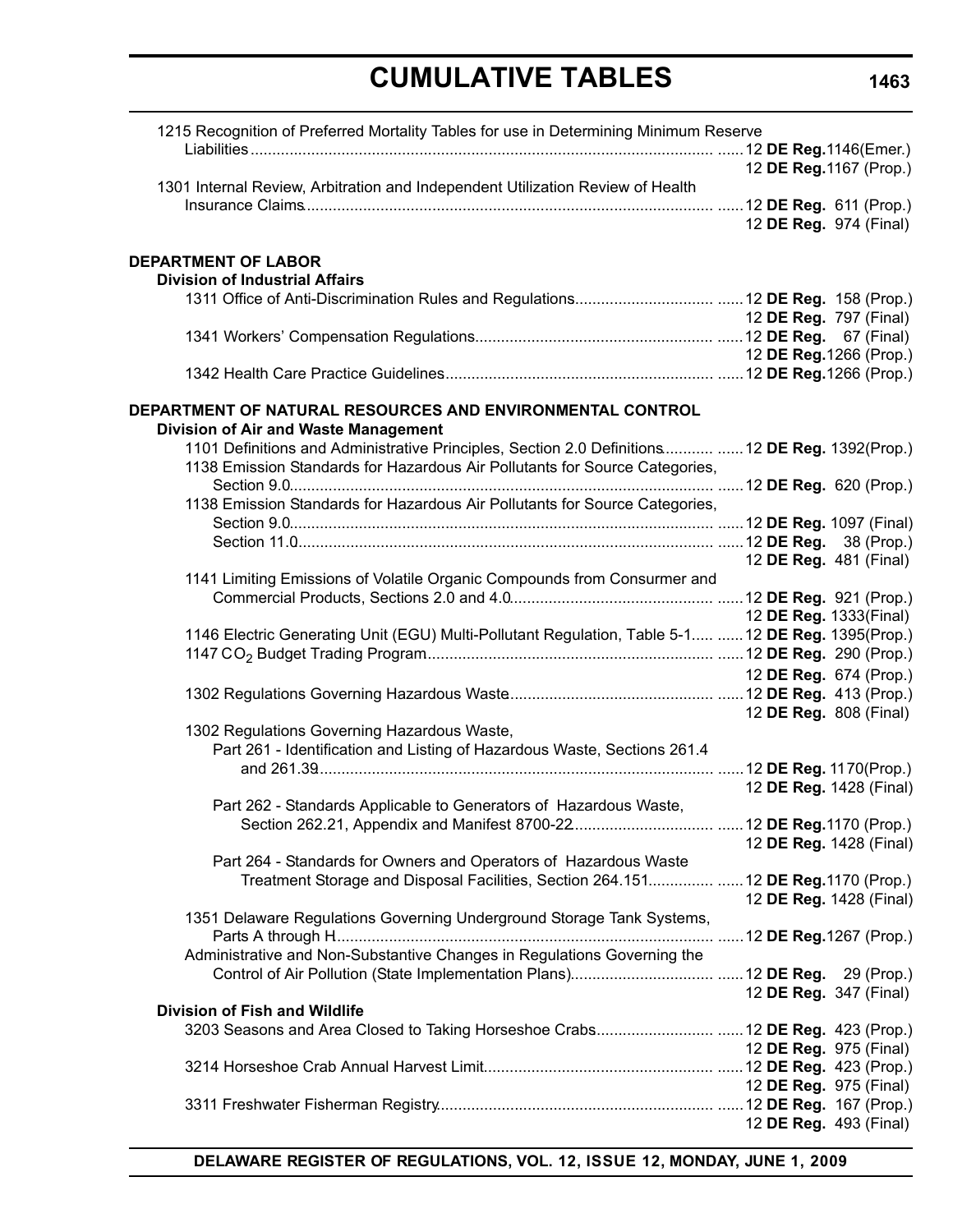# **CUMULATIVE TABLES**

|                                                                                                                                                                              | 12 DE Reg. 1228 (Final)       |
|------------------------------------------------------------------------------------------------------------------------------------------------------------------------------|-------------------------------|
| 3507 Black Sea Bass Size Limits; Trip Limits; Seasons; Quotas 12 DE Reg. 1174(Prop.)                                                                                         |                               |
|                                                                                                                                                                              | 12 DE Reg. 1430 (Final)       |
| 3511 Summer Flounder Size Limits; Possession Limits; Seasons 12 DE Reg. 1174(Prop.)                                                                                          |                               |
|                                                                                                                                                                              | 12 DE Reg. 1430 (Final)       |
|                                                                                                                                                                              |                               |
|                                                                                                                                                                              |                               |
|                                                                                                                                                                              |                               |
|                                                                                                                                                                              |                               |
|                                                                                                                                                                              | 12 DE Reg. 493 (Final)        |
|                                                                                                                                                                              |                               |
|                                                                                                                                                                              | 12 <b>DE Reg.</b> 496 (Final) |
| 3901 Wildlife, Section 19.0 Bald Eagle Protection (Withdrawn) 12 DE Reg. 69 (Final)                                                                                          |                               |
| Division of Soil and Water Conservation                                                                                                                                      |                               |
|                                                                                                                                                                              |                               |
| <b>Division of Water Resources</b>                                                                                                                                           |                               |
| 7403 Regulations Governing the Pollution Control Strategy for the Indian River,                                                                                              |                               |
| Indian River Bay, Rehoboth Bay and Little Assawoman Bay Watersheds  12 DE Reg. 677 (Final)                                                                                   |                               |
| 7404 Total Maximum Daily Load (TMDL) for Zinc in the Red Clay Creek, DE  12 DE Reg. 425 (Prop.)                                                                              |                               |
|                                                                                                                                                                              |                               |
|                                                                                                                                                                              | 12 DE Reg. 1230(Final)        |
|                                                                                                                                                                              |                               |
| DEPARTMENT OF SAFETY AND HOMELAND SECURITY                                                                                                                                   |                               |
| <b>Division of State Police</b>                                                                                                                                              |                               |
|                                                                                                                                                                              |                               |
| 3400 Board of Examiners of Constables, Sections 3.0 and 4.0 12 DE Reg. 629 (Prop.)                                                                                           |                               |
|                                                                                                                                                                              |                               |
|                                                                                                                                                                              | 12 DE Reg. 977 (Final)        |
| 3400 Board of Examiners of Constables, Section 4.0 Employment 12 DE Reg. 427 (Prop.)<br>3400 Board of Examiners of Constables, Section 4.0 Employment 12 DE Reg. 977 (Final) |                               |
| DEPARTMENT OF SERVICES FOR CHILDREN, YOUTH AND THEIR FAMILIES<br>Division of Family Services, Office of Child Care Licensing                                                 |                               |
|                                                                                                                                                                              |                               |
|                                                                                                                                                                              |                               |
| <b>DEPARTMENT OF STATE</b>                                                                                                                                                   |                               |
|                                                                                                                                                                              |                               |
| <b>Division of Professional Regulation</b>                                                                                                                                   |                               |
|                                                                                                                                                                              |                               |
| 400 Gaming Control Board, Regulations 401, 402, 403 and 404 12 DE Reg. 357 (Final)                                                                                           |                               |
| 500 Board of Podiatry, Licenses (In-Training, Lapse/Renewal, Inactive)  12 DE Reg. 817 (Final)                                                                               |                               |
| 1400 Board of Electrical Examiners, Sections 1.0 through 3.0, 5.0 through 7.0,                                                                                               |                               |
|                                                                                                                                                                              | 73 (Final)                    |
| 1700 Board of Medical Practice, Section 30.0 Patient Records; Fee Schedule                                                                                                   |                               |
|                                                                                                                                                                              |                               |
|                                                                                                                                                                              |                               |
|                                                                                                                                                                              | 12 DE Reg. 1232(Final)        |
|                                                                                                                                                                              |                               |
| 2600 Examining Board of Physical Therapists and Athletic Trainers 12 DE Reg. 53 (Prop.)                                                                                      |                               |
|                                                                                                                                                                              | 12 DE Reg. 503 (Final)        |
| 2925 Real Estate Commission, Section 6.0, Program Criteria and Section 8.0,                                                                                                  |                               |
|                                                                                                                                                                              |                               |
| 2930 Council on Real Estate Appraisers, Sections 2.0, 4.0 and 11.0 12 DE Reg. 753 (Prop.)                                                                                    |                               |
|                                                                                                                                                                              |                               |
|                                                                                                                                                                              | 12 DE Reg. 1335(Final)        |
|                                                                                                                                                                              |                               |
|                                                                                                                                                                              | 12 DE Reg. 1233(Final)        |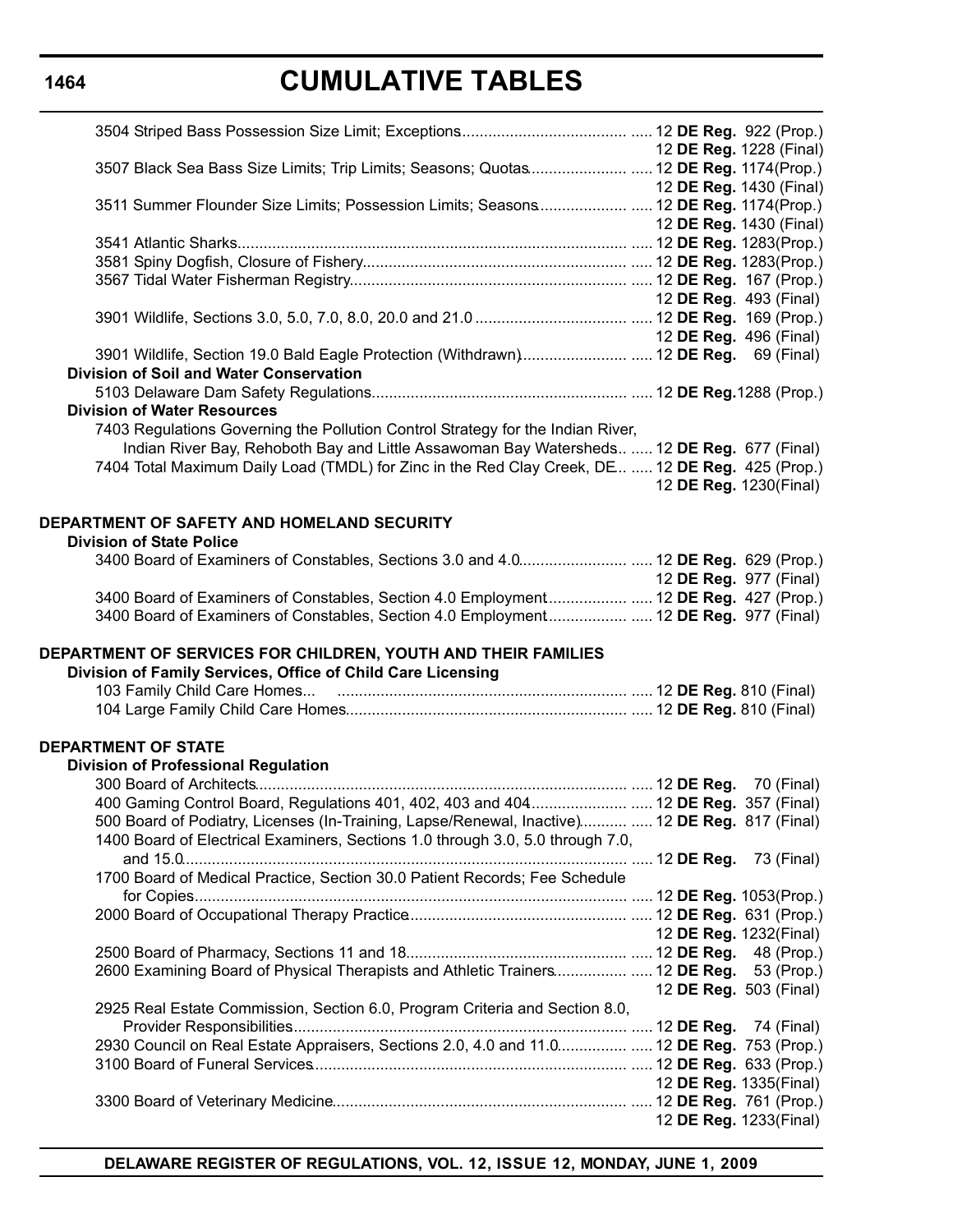| 3500 Board of Examiners of Psychologists, Section 7.0 Supervised Experience  12 DE Reg. 636 (Prop.) |  | 12 DE Reg. 1108 (Final)        |  |
|-----------------------------------------------------------------------------------------------------|--|--------------------------------|--|
| 3500 Board of Examiners of Psychologists, Section 10.0 Continuing Education,                        |  |                                |  |
| 3700 Board of Speech/Language Pathologists, Audiologists and Hearing Aid                            |  |                                |  |
|                                                                                                     |  |                                |  |
|                                                                                                     |  |                                |  |
| 3900 Board of Clinical Social Work Examiners, Section 4.0 Professional                              |  |                                |  |
|                                                                                                     |  |                                |  |
|                                                                                                     |  | 12 DE Reg. 1435 (Final)        |  |
| 5300 Board of Massage and Bodywork, Sections 1.0, 2.0 and 7.0 12 DE Reg. 75 (Final)                 |  |                                |  |
|                                                                                                     |  |                                |  |
|                                                                                                     |  | 12 DE Reg. 1054(Prop.)         |  |
|                                                                                                     |  | 12 DE Reg. 1437 (Final)        |  |
|                                                                                                     |  |                                |  |
| <b>Human Relations Commission</b>                                                                   |  |                                |  |
|                                                                                                     |  |                                |  |
| (Renumbered to 601)                                                                                 |  | 12 DE Reg. 505 (Final)         |  |
|                                                                                                     |  |                                |  |
|                                                                                                     |  | 12 DE Reg. 814 (Final)         |  |
| <b>Office of the State Bank Commissioner</b>                                                        |  |                                |  |
|                                                                                                     |  |                                |  |
| <b>Public Service Commission</b>                                                                    |  | 12 DE Reg. 818 (Final)         |  |
| 3008 Rules and Procedures to Implement the Renewable Energy Portfolio                               |  |                                |  |
|                                                                                                     |  |                                |  |
|                                                                                                     |  | 12 DE Reg. 1110 (Final)        |  |
| Docket No. 49: The Creation of a Competitive Market for Real Electric Supply                        |  |                                |  |
|                                                                                                     |  |                                |  |
|                                                                                                     |  |                                |  |
| Docket No. 60: Integrated Resource Planning for the Provision of Standard Offer                     |  |                                |  |
|                                                                                                     |  |                                |  |
|                                                                                                     |  |                                |  |
| Docket No. 61: Adoption of Rules to Establish an Intrastate Gas Pipeline Safety                     |  |                                |  |
|                                                                                                     |  |                                |  |
| DEPARTMENT OF TRANSPORTATION                                                                        |  |                                |  |
| <b>Office of the Secretary</b>                                                                      |  |                                |  |
|                                                                                                     |  |                                |  |
| <b>Division of Motor Vehicles</b>                                                                   |  |                                |  |
| 2213 Emergency Vehicle Operators, Age of EVO Permit Holders 12 DE Reg. 777 (Prop.)                  |  |                                |  |
|                                                                                                     |  | 12 <b>DE Reg.</b> 1114 (Final) |  |
|                                                                                                     |  |                                |  |
|                                                                                                     |  |                                |  |
|                                                                                                     |  | 12 DE Reg. 519 (Final)         |  |
| <b>Division of Transportation Solutions</b>                                                         |  |                                |  |
| 2402 Manual on Uniform Traffic Control Devices,                                                     |  |                                |  |
|                                                                                                     |  | 79 (Final)                     |  |
| 2402 Manual on Uniform Traffic Control Devices,                                                     |  |                                |  |
|                                                                                                     |  |                                |  |
|                                                                                                     |  | 12 DE Reg. 358 (Final)         |  |
| 2402 Manual on Uniform Traffic Control Devices,                                                     |  |                                |  |
| Parts 2, 6 and 9                                                                                    |  | 12 DE Reg. 1401(Prop.)         |  |

### **1465**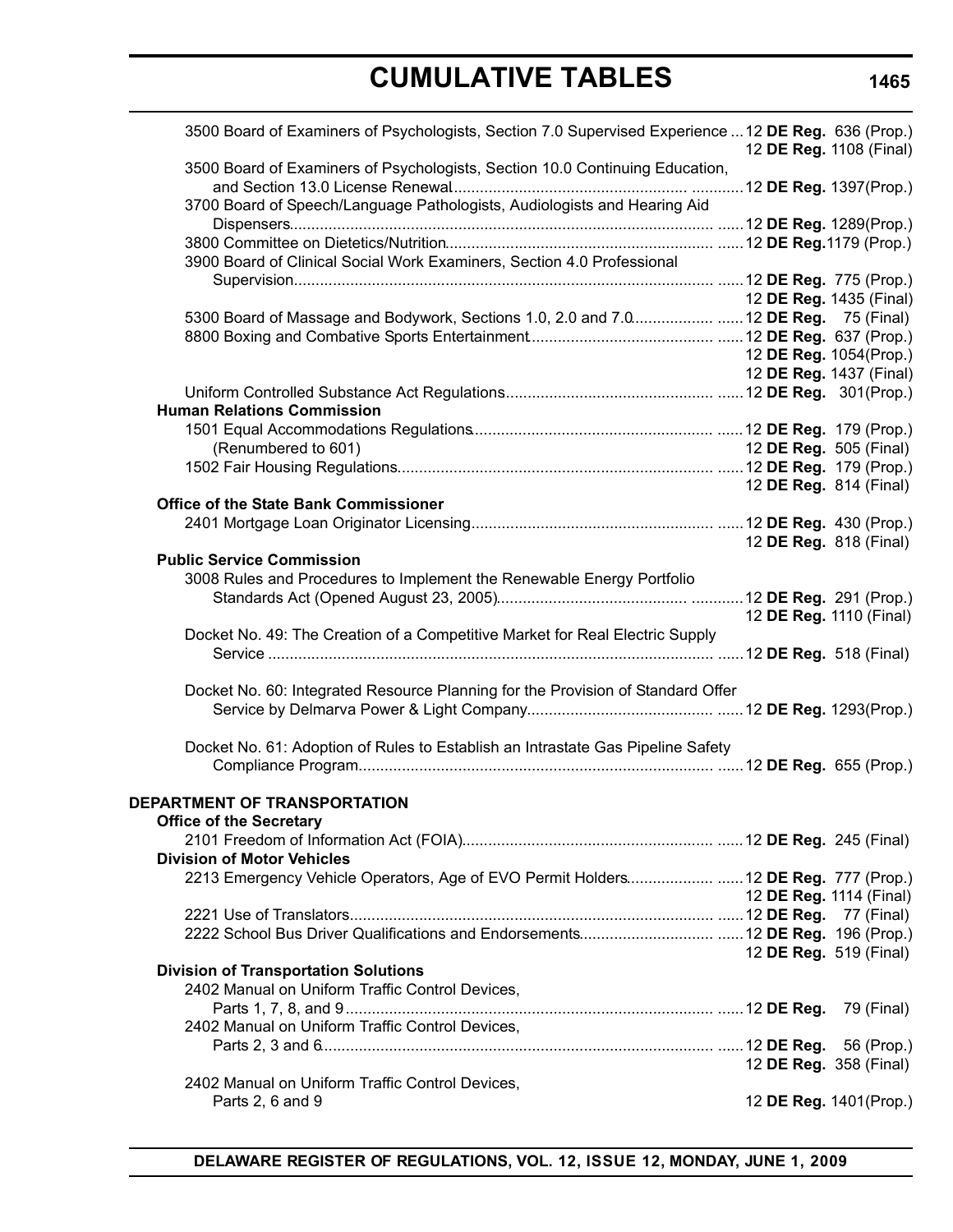| <b>EXECUTIVE DEPARTMENT</b>                                                    |                               |  |
|--------------------------------------------------------------------------------|-------------------------------|--|
| <b>Delaware Economic Development Office</b>                                    |                               |  |
| 454 Procedures Governing Delaware Tourism Grant Program 12 DE Reg. 661 (Prop.) | 12 DE Reg. 978 (Final)        |  |
| STATE BOARD OF PENSION TRUSTEES                                                |                               |  |
| The Delaware Public Employees' Retirement System                               |                               |  |
| State Employees' Pension Plan, State Police Pension Plan, State Judiciary      |                               |  |
| Pension Plan, County Municipal Employees' Pension Plan, and County and         |                               |  |
|                                                                                |                               |  |
| <b>STATE EMPLOYEES BENEFIT COMMITTEE</b>                                       |                               |  |
| 2001 Group Health Care Insurance Eligibility and Coverage Rules                | 12 <b>DE Reg.</b> 986 (Final) |  |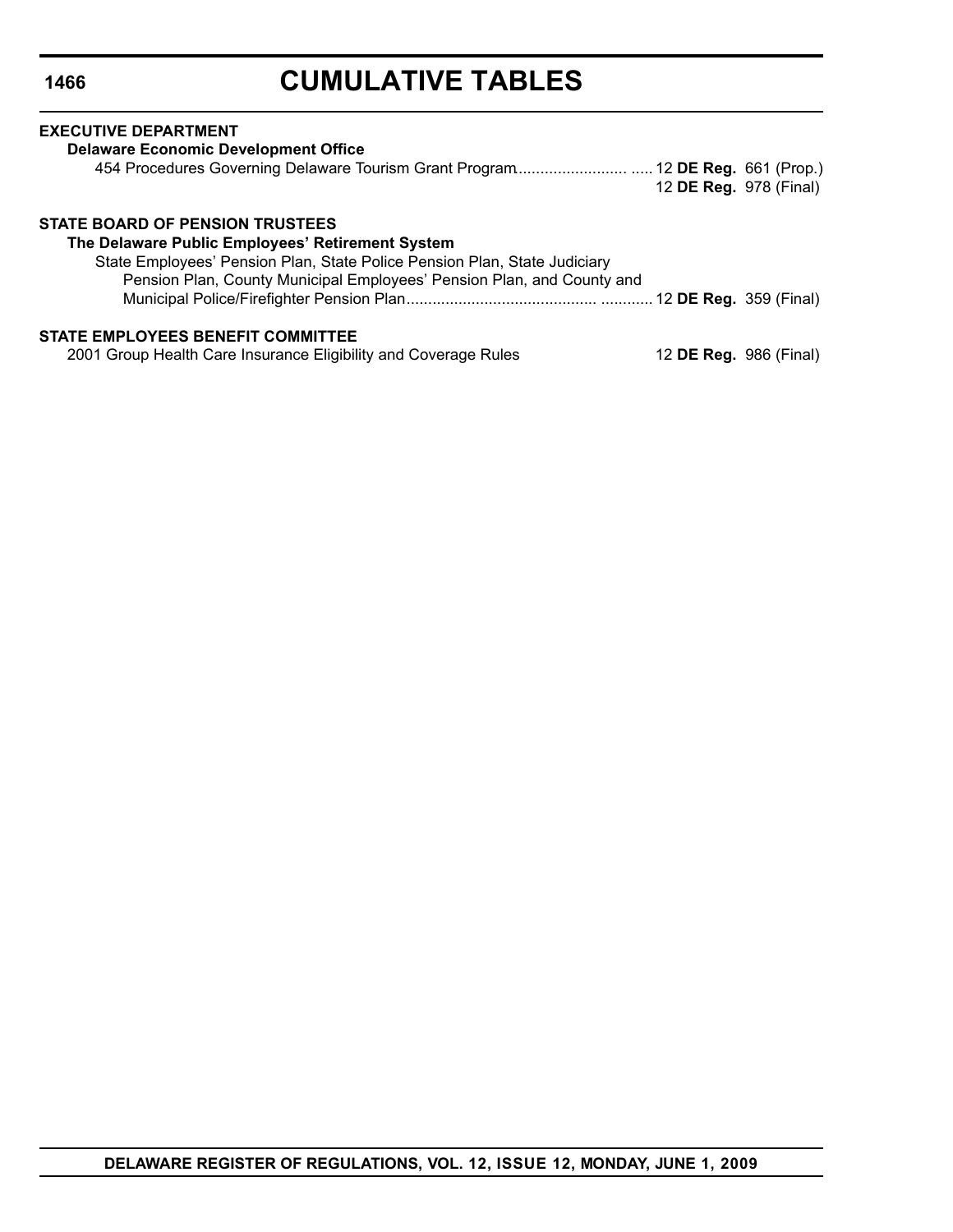### **Symbol Key**

<span id="page-14-0"></span>Arial type indicates the text existing prior to the regulation being promulgated. Underlined text indicates new text. Language which is stricken through indicates text being deleted.

### **Proposed Regulations**

Under 29 **Del.C.** §10115 whenever an agency proposes to formulate, adopt, amend or repeal a regulation, it shall file n otice an d fu ll text of such p roposals, tog ether with cop ies of the exis ting regulation b eing a dopted, amended or repealed, with the Registrar for publication in the *Register of Regulations* pursuant to § 1134 of this title. The notice shall describe the nature of the proceedings including a brief synopsis of the subject, substance, issues, possible terms of the agency action, a reference to the legal authority of the agency to act, and reference to any oth er regulations th at ma y be impacted or affected by the proposal, and shall st ate the manner in wh ich persons may present their views; if in writing, of the place to which and the final date by which such views may be submitted; or if at a public hearing, the date, time and place of the hearing. If a public hearing is to be held, such public he aring shall not be sched uled less than 20 days fo llowing publication of no tice of the p roposal in the *Register of Regulations*. If a public hearing will be held on the proposal, notice of the ti me, date, plac e and a summary of the n ature of the p roposal shall a lso be published in at lea st 2 Delawa re newspapers of general circulation. The notice shall also be mailed to all persons who have made timely written requests of the agency for advance notice of its regulation-making proceedings.

# **[DEPARTMENT OF EDUCATION](http://www.doe.k12.de.us/)**

**OFFICE OF [THE SECRETARY](http://www.doe.k12.de.us/)**

Statutory Authority: 14 Delaware Code, Sections 122(b) and 14 Delaware Code, Chapter 16 (14 **Del.C.** §122(b) & 14 **Del. C.** Ch. 16)) 14 **DE Admin. Code** 103

**Education Impact Analysis Pursuant to 14 Del.C**. **Section 122(d)**

#### **[103 Accountability for Schools, Districts and the State](#page-3-0)**

#### **A. Type of Regulatory Action Required**

Amendment to Existing Regulation

#### **B. Synopsis of Subject matter of the Regulation**

The Secretary of Education seeks the consent of the State Board of Education to amend 14 **DE Admin. Code**  103 Accountability for Schools, Districts to make corrections and updates to align with the State Accountability Plan provided to the U.S. Department of Education for NCLB and to align with current changes to the DSTP. Additional, there were some technical clarification amendments.

Persons wishing to present their views regarding this matter may do so in writing by the close of business on or before July 3, 2009 to Susan Haberstroh, Education Associate, Regulation Review, Department of Education, at 401 Federal Street, Suite 2, Dover, Delaware 19901. A copy of this regulation is available from the above address or may be viewed at the Department of Education business office.

#### **C. Impact Criteria**

1. Will the amended regulation help improve student achievem ent as meas ured against state achievement standards? The amended regulation will help improv e student ac hievement as measured against state achievement standards.

**1467**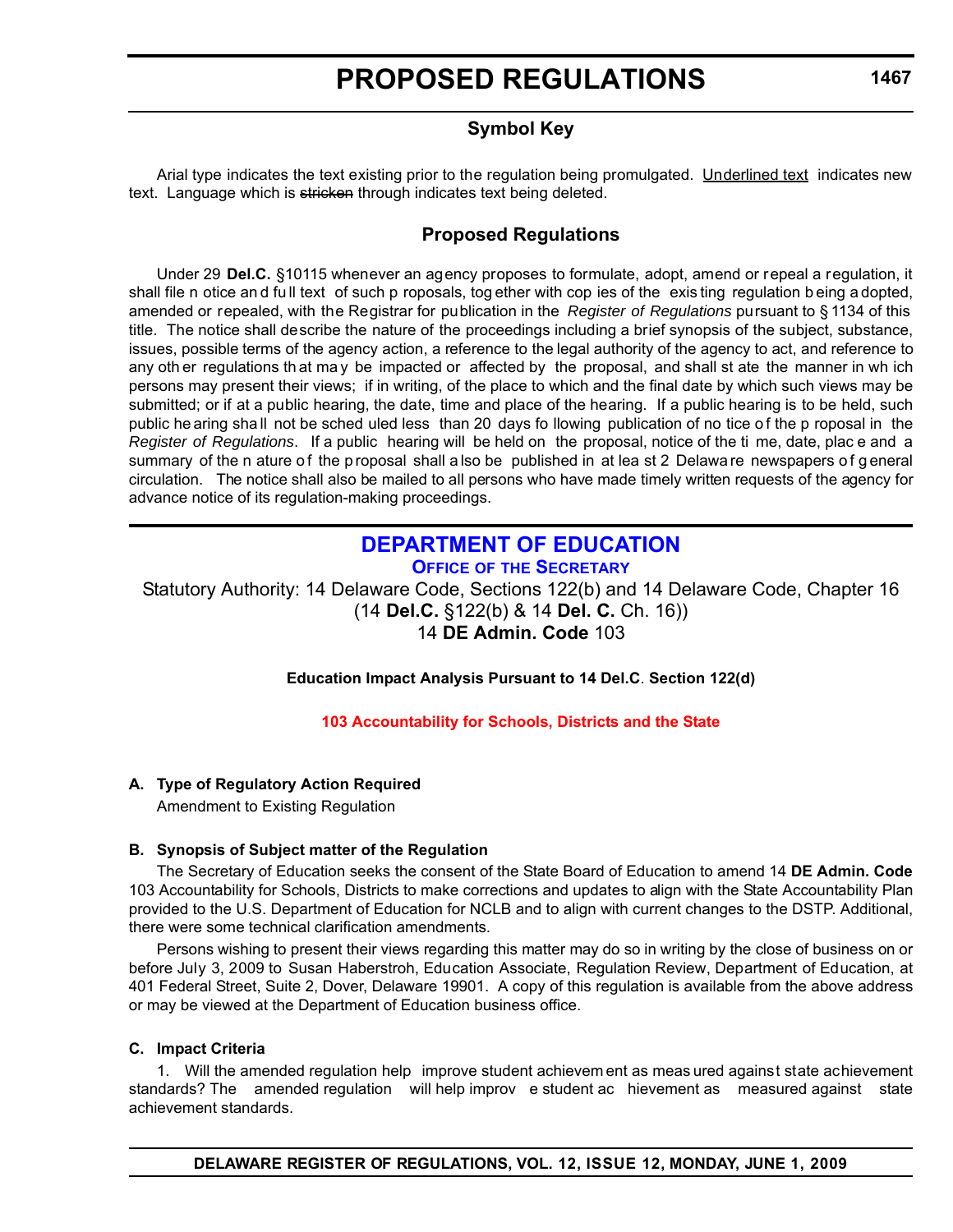2. Will the amended regulation help ensure that all students receive an equitable education? The amended regulation will help ensure that all students receive an equitable opportunity to perform well on the DSTP.

3. Will the amended regulation help to ensure that all students' health and safety are adequately protected? The amended regulation addresses accountability not health and safety issues.

4. Will the amended regulation help to ensure that all stude nts' legal rights are respected? The amended regulation addresses accountability not students' legal rights.

5. Will the amended regulation preserve the necessary authority and flexibility of decision making at the local board and school level? The amended regulation will pr eserve the necessary authority and flexibility of dec ision making at the local board and school level.

Will the amended regulation place unnecessary reporting or admi nistrative requirem ents or mandates upon decision makers at the local board and sc hool levels? The amended regulation will not plac e unnecessary reporting or administrative requirements or mandates upon decision makers at the local board and school levels.

7. Will the decision making authority and accountability for addressing the subject to be regulated be placed in the same entity? The decision making authority and accountability for addressing the subject to be regulated will remain in the same entity.

8. Will the amended regulation be consistent with and not an impediment to the implementation of other state educational po licies, in p articular to state educational p olicies a ddressing a chievement in the cor e academic subjects of mathematics, sc ience, language arts and social studies? The amended regu lation will be consistent with an d no t a n imp ediment to th e imp lementation of ot her st ate e ducational po licies, in p articular to st ate educational policies addressing achievement in the core academic subjects of m athematics, science, language arts and social studies.

9. Is there a less burdensome method fo r ad dressing the purpose of the reg ulation? Th ere is no less burdensome method for addressing the purpose of the regulation.

10. What is the cost to the State and to the local school boards of compliance with the regulation? There is no additional cost to the State and to the local school boards for compliance with the regulation.

#### **103 Accountability for Schools, Districts and the State**

#### **1.0 Accountability**

1.1 Accountability: All public schools, including charter schools, reorganized and c areer technical school districts and the st ate shall be subject to the calculation and reporting of Adequate Yearly Progress (AYP) as prescribed by the feder al Elementary and Se condary Education Act (ESEA), 20 U.S. C.A. §6301 et seq. Additionally, public schools, including charter schools, reorganized and career technical school districts shall be subject to the applicable rewards, sanctions and other accountability activities as prescribed in this regulation.

**7 DE Reg. 57 (07/01/03) 10 DE Reg. 89 (07/01/06)**

#### **2.0 Adequate Yearly Progress (AYP)**

2.1 Adequate Yearly Progress shall be determined by the Department of Education for all public schools, including charter schools, reorganized and career technical school districts and the State on an annual basis. In order for a public school, including a c harter school, reorganized or career technical school district or the State to meet AYP, the aggregate student population and each subgroup of students as identified in ESEA, must meet or exceed the target for percent proficient using a confidence interval to be determined by the Department of Education in the state assessments of reading/language arts and mathematics; 95% of the students as an aggregate and within each subgroup must participate in the state assessments of reading/language arts and mathematics, and the respective entity must meet the requirements of the Other Academic Indicator(s) as defined in 2.6. In calculating the percent proficient each year, the state will average the most recent two years of percent proficient (including the current year's percent proficient) and compare the results to the current year percent proficient. The highest percent proficient score will be used to determine the school, district or State AYP status.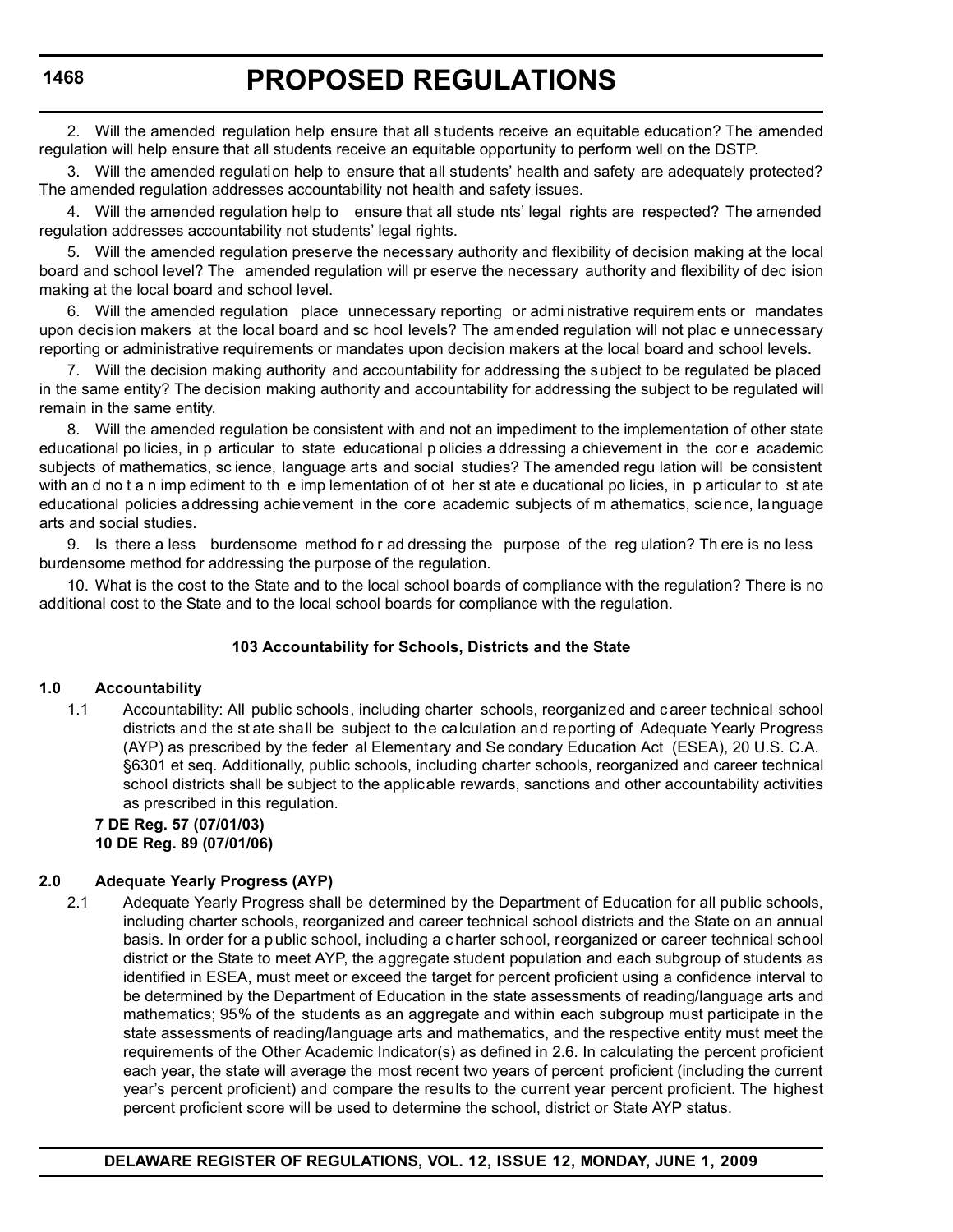- 2.1.1 Adequate yea rly pr ogress sha ll includ e thr ee levels: Above Target, Me ets T arget a nd Be low Target.
	- 2.1.1.1 Above Target sh all me an th at the school, distr ict or State in the ag gregate student population and for each subgroup exceeds the annual target in English language arts and mathematics for pe rcent pr oficient a s defined in 2.3 an d fur ther me ets the criteria for participation as defined in 2.4 and Other Academic Indicator(s) as defined in 2.6.
	- 2.1.1.2 Meets T arget sh all m ean t hat t he sch ool, d istrict or S tate in the aggregate stude nt population and for each sub group meets the a nnual target in English language arts and mathematics with or without the application of a confidence interval for percent proficient as defined in 2.3 or meets the criteria of Safe Harbor defined in 2.5, and further meets the criteria for participation as de fined in 2.4 and Other Academic Indicator(s) as de fined in 2.6.
	- 2.1.1.3 Below T arget sh all m ean th at th e sc hool, d istrict or S tate in the a ggregate stude nt population and for each subgroup did not meet the annual target in English language arts and mathematics through the application of a confidence interval for percent proficient as defined in 2.3 or does not meet the criteria of Safe Harbor defined in 2.5, or does not meet the criteria for p articipation as defined in 2.4 or doe s no t mee t th e criteria of Other Academic Indicator(s) as defined in 2.6.
- 2.2 Full academic year for accountability:
	- 2.2.1 For school accountability students enrolled continuously in the school from September 30 through May 31 of a school year including those students identified in 3.1 an d 3.2, shall be considered enrolled for a full academic year.
	- 2.2.2 For distric t ac countability students enrolled co ntinuously in the district (but not necessarily the same sc hool), from Se ptember 30 th rough Ma y 31 of a school year, including those students identified in 3.1 and 3.2, shall be considered enrolled for a full academic year.
	- 2.2.3 For state accountability students enrolled continuously in the state (but not necessarily the same school or district) from September 30 thr ough May 31 of a sch ool year shall be considered enrolled for a full academic year.
- 2.3 Proficient: For accountability purposes students w ho s core at Performance Level 3 (Meet s the Standard) or above and who have met the requirements of a Full Academic Year as defined in 2.2 shall be de emed pr oficient. Students who sco re at Pe rformance Le vel 2 or Le vel 1 who h ave me t the requirements of a Full Academic Year as defined in 2.2 shall not meet the definition of proficient.
- 2.4 Participation Rate: For accoun tability purposes in school year s 2002-2003 throug h 2004-2005, the participation rate for each subgroup, all public schools, in cluding charter schools, districts, and the State, shall be the number of students who participate in the DSTP in grades 3,5, 8 and 10 divided by the number of students enrolled in these tested grades during the testing period. Beginning with the 2005-2006 school year the participation rate shall include the number of students who p articipate in the DSTP in grades 3 through 8 inclusive and grade 10 divided by the number of students enrolled in these tested grades during the testing period. Students exempted by 14 **DE Admin. Code** 101.9.0 shall be included in the participation rate calculation unless their medical condition prevents them from being in school during the testing period.
- 2.5 Safe Harbor: For accountability purposes if a school, district or the State fails to meet the t arget for percent proficient for a given subgroup or for the entity in aggregate, Safe Harbor provisions shall be examined for that group. When the percentage of students in a subgroup not meeting the definition of proficient decreases by at least 10% when compared to the previous year's data, the participation rate for the population is at least 95%, and the subgroup meets the requirements of the Other Academic Indicator(s) as defined in 2.6. the subgroup will have met AYP.
- 2.6 Other Academic Indicator(s):
	- 2.6.1 High School: For AYP purposes, the Other Academic In dicator(s) shall be graduation rate as defined as the number of students in one cohort who started in the school, the district or the state in 9<sup>th</sup> gr ade an d g raduated fou r yea rs late r or in the time fr ame sp ecified in the In dividual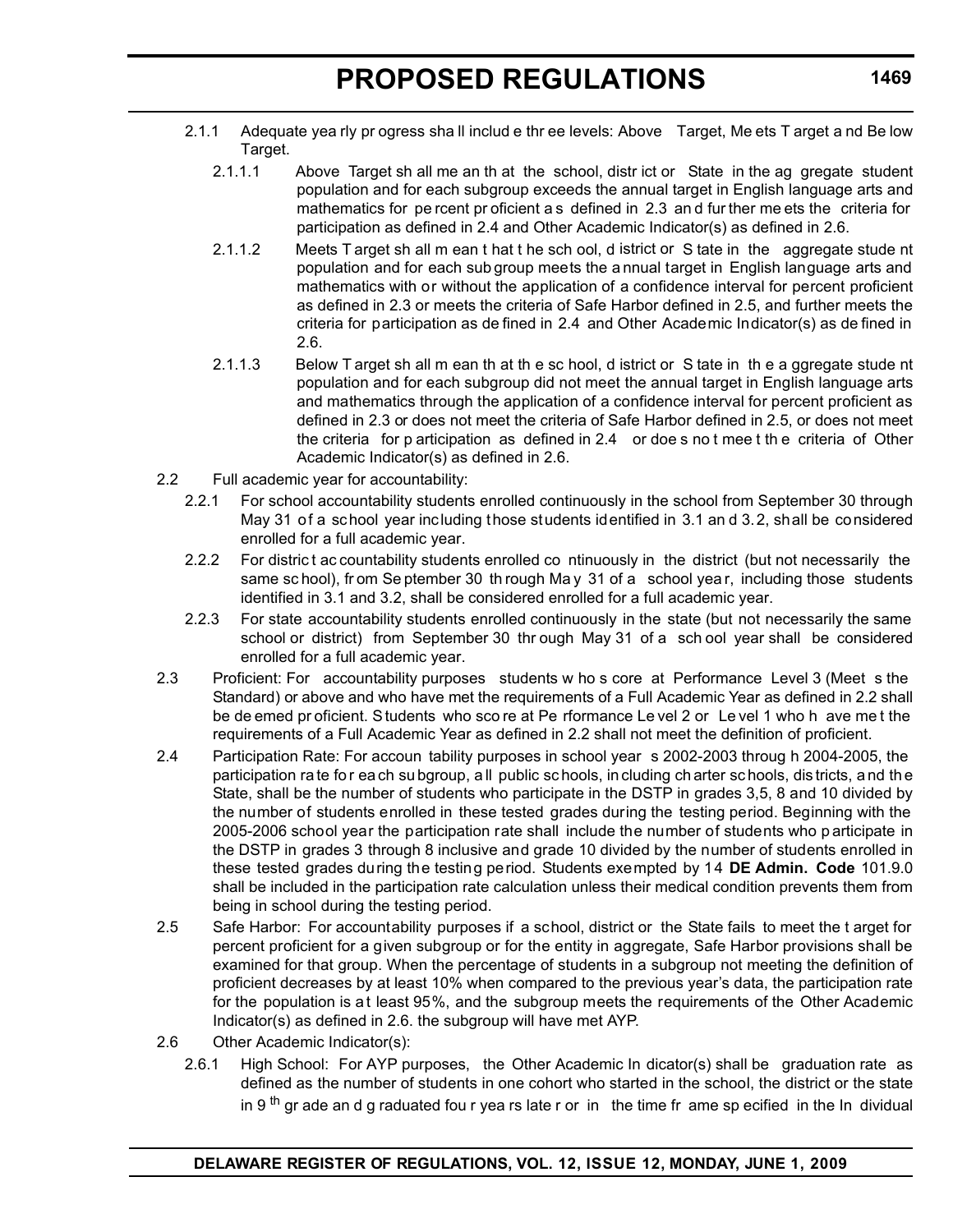Education Program (IEP), excluding students who earn a GED ce rtificate, divided by the same number plus those that have dropped out during the same four year period.

- 2.6.1.1 The statewide target for the hig h school Other Academic Indicator shall be a gr aduation rate of 90 % by th e school year 2013-2014. The statewide target for 2003-2004 shall be 75% and shall increase by 1.5% each year until 90% is reached in 2013-2014. Beginning with the school year 2002-2003, if the graduation rate is used for Safe Har bor purposes, the high sc hool shall maintain it s g raduation r ate or s how p ositive progress wh en compared to the previous year or meet or exceed the statewide target for that school year.
- 2.6.1.2 A school that does n ot m aintain its graduation rate or show po sitive progress from the previous year or meet or exce ed the st atewide t arget for that school year sha ll b e considered as not meeting AYP for that year.
- 2.6.2 Elementary and Middle School: For AYP purposes, the Other Academic Indicator for elementary and midd le sch ools sh all be de termined by im provement of the scores of the low achievin g students, defined as students performing below Performance Level 3, in reading and mathematics combined or a decrease in the percent of students scoring at Performance Level 1 in reading and mathematics. The average scale score for the students who perform at Performance Level 1 and 2 in reading and mathematics combined shall be determined for the current and previous years. The scores from the current year will be compared to the previous year to determine if the school has shown pr ogress. A con fidence inter val d etermined b y the De partment o f Educa tion sha ll b e applied to th e average scale scores when making this determination. Students included in this calculation shall have been in the school for a full academic year.
	- 2.6.2.1 The statewide target for the elementary and middle school Other Academic Indicator shall be 0% of students scoring at Performance Level 1 in reading and mathematics by the school year 2013-2014. Beginning with the school year 2003-2004, when compared to the previous year, the school or subgroup, if used for Safe Harbor purposes, shall maintain or show improvement of the sco res of the low achi eving students in r eading an d mathematics combined or show th at the percent of students at Performance Level 1 in reading and mathematics has decreased from the previous year.
	- 2.6.2.2 An elementary or middle school that does not maintain or show improvement of the scores of the low a chieving stud ents in r eading and math ematics comb ined or show tha t th e percent of students at Performance Level 1 in reading and mathematics has decreased from the previous year shall be considered as not meeting AYP for that year.
- 2.6.3 For state and district accountability purposes, the state or a district shall be expected to meet the requirements in 2.6.1.2 and 2.6.2.2.
- 2.7 Annual Ob jective: The an nual ob jectives for reading/language ar ts and ma thematics sha II b e determined by the Department of Education and published annually. The annual objectives shall be the same for all schools, districts and subgroups of students.
- 2.8 Intermediate T arget: The re shall be se ven inter mediate t argets wit h the firs t intermediate t arget occurring in the 2004-2005 school year. The second intermediate target shall occur in 2006-2007; the third in 2008-2009; the fourth in 20 09-2010; the fifth in 2 010-2011, the sixth in 2 011-2012 and the seventh in 2012-2013. By the end of the school year 2013-2014, all students in all subgroups shall be proficient in r eading/language ar ts an d ma thematics. T he in termediate targets sha ll be calculate d using the procedures as prescribed by the federal Elementary and Secondary Education Act (ESEA), 20 U.S.C.A. §6301 et seq.
- 2.9 Starting Point: A sing le statewide starting point shall be calculated for reading/language arts and a single statewide starting point shall be calculated for mathematics using the procedures as prescribed by the federal Elementary and Secondary Education Act (ESEA), 20 U.S.C.A. §6301 et seq.
- 2.10 Subgroup categ ories: Fo r AYP pu rposes, subg roup categories shall be de lineated as follows: 1) Children with D isabilities (as per IDEA); 2) Ec onomically Disadvantaged Students, as determined by eligibility for free and r educed lunch program; 3) S tudents with Limited En glish Profic iency, as determined by the language proficiency assessment; and 4) Race and ethnicity, to be further divided into African Amer ican and Black, American Indian and A laska Native, As ian and Pacific I slander,

### **DELAWARE REGISTER OF REGULATIONS, VOL. 12, ISSUE 12, MONDAY, JUNE 1, 2009**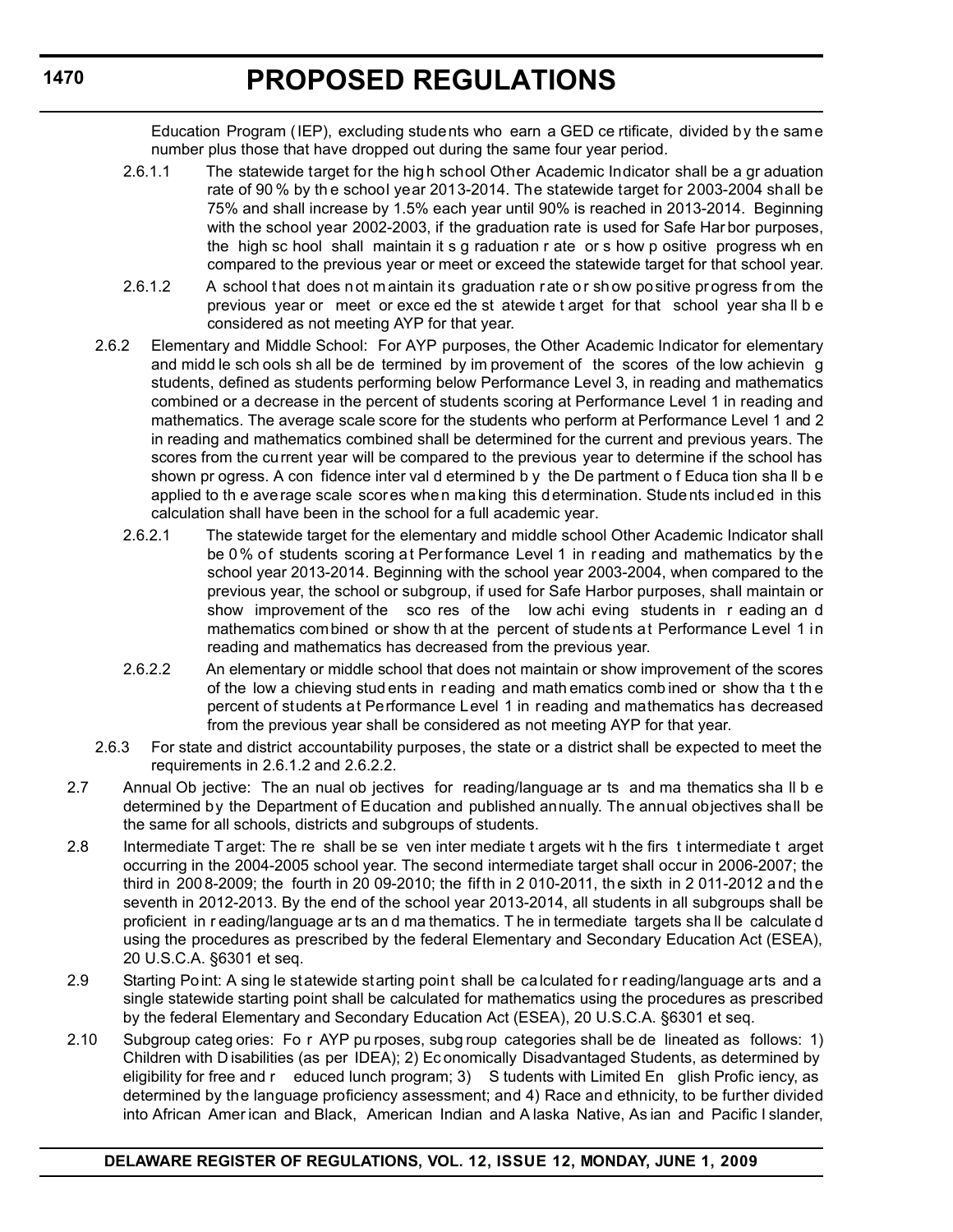Hispanic, an d White . Such sub group categ ories shal l includ e a ll stude nts e ligible for the A YP calculation as further defined throughout this Chapter. The "All" categories shall include all students in the entity for which AYP is calculated and who meet all other eligibility criteria for the AYP calculation.

#### 2.11 AYP Determinations

- 2.11.1 For ea ch public sch ool, includ ing char ter schools, re organized an d ca reer techn ical school districts, and the State, AYP shall be calculated annually.
- 2.11.2 School AYP: In or der to me et AYP, the scho ol shall be classified according to 2.1.1 as Abo ve Target or Meets Target. If there are 15 or more students in the aggregate or in any subgroup the percent proficient, participation rate and Other Academic Indicator shall be reported. If there are 40 or more students in the aggregate or in any subgroup the percent proficient, participation rate and Other Academic In dicator shall be reported and us ed to determin e AYP status and accountability ratings.
- 2.11.3 District AYP: In order to meet AYP, the district shall be cla ssified according to 2.1.1 as Above Target or Meets Target. If there are 15 or more students in the aggregate or in any subgroup the percent proficient, participation rate and Other Academic Indicator(s) shall be reported. If there are 40 or more students in the aggregate or in any subgroup the percent proficient, participation rate and Other Academic In dicator shall be reported and us ed to determin e AYP status and accountability ratings.
- 2.11.4 State AYP: In order to meet AYP, the state shall be classified according to 2.1.1 as Above Target or Meets Target. If there are 15 or more students in the aggregate or in any subgroup the percent proficient, participation rate and Other Academic Indicator(s) shall be reported. If there are 40 or more students in the aggregate or in any subgroup the percent proficient, participation rate and Other Academic Indicator shall be reported and used to determine AYP status and accountability ratings.
- 2.11.5 Under Improvement: A school or district shall be deemed Under Improvement if AYP is not met two consecutive yea rs in the sam e conten t area of re ading/language ar ts or mathe matics for percent proficient or for participation rate, or if a school or district in the aggregate does not meet the requirements of the Other Academic Indicator(s) as defined in 2.6.

**7 DE Reg. 1692 (06/01/04) 10 DE Reg. 89 (07/01/06)**

#### **3.0 Accountability School and Accountability District**

- 3.1 For A YP pu rposes, the scho ol or distr ict to wh ich a student's per formance is assign ed for a fu ll academic year shall be the Accountability School or Accountability District. No student shall have his/ her performance assigned to more than one Accountability School or Accountability District in a given school year.
	- 3.1.1 For a stude nt enrolled in a n intradistrict intensive learning center intradistrict special school, or intradistrict spec ial sc hool program operating within one or more ex isting sc hool facilities, the district has the option of tr acking the assessment scores of the students back to the schoo l of residence or to the school or program that is providing the instruction. The school or program shall be the Accountability School. The district shall communicate its decision regarding this option to the State Department of Education by May 15, 2006 May 15, 2010 and biannually thereafter. The option that the district decides for accountability purposes for one year must remain the same for the second year. Further provided, the State Department of Education will monitor the assignment of students to e nsure students are appropriately assigned. For a stude nt enrolled in in terdistrict special scho ols or pro grams that ha ve an a greement to serve students from m ultiple schoo I districts, the spe cial schoo l tha t provides th e instructional program shall be conside red the Accountability School for that student. For district accountability purposes, the district of residence shall be the district to which these special school students are included for accountability.
	- 3.1.2 For a stud ent enrolled in an alternative program pursuant to 14 **Del.C.** Ch.16 or the Delaware Adolescent Pro gram program servin g pr egnant stude nts p ursuant to 14 **Del.C.** § 203, the Accountability School or D istrict shall be the school/dis trict that assigned such student to the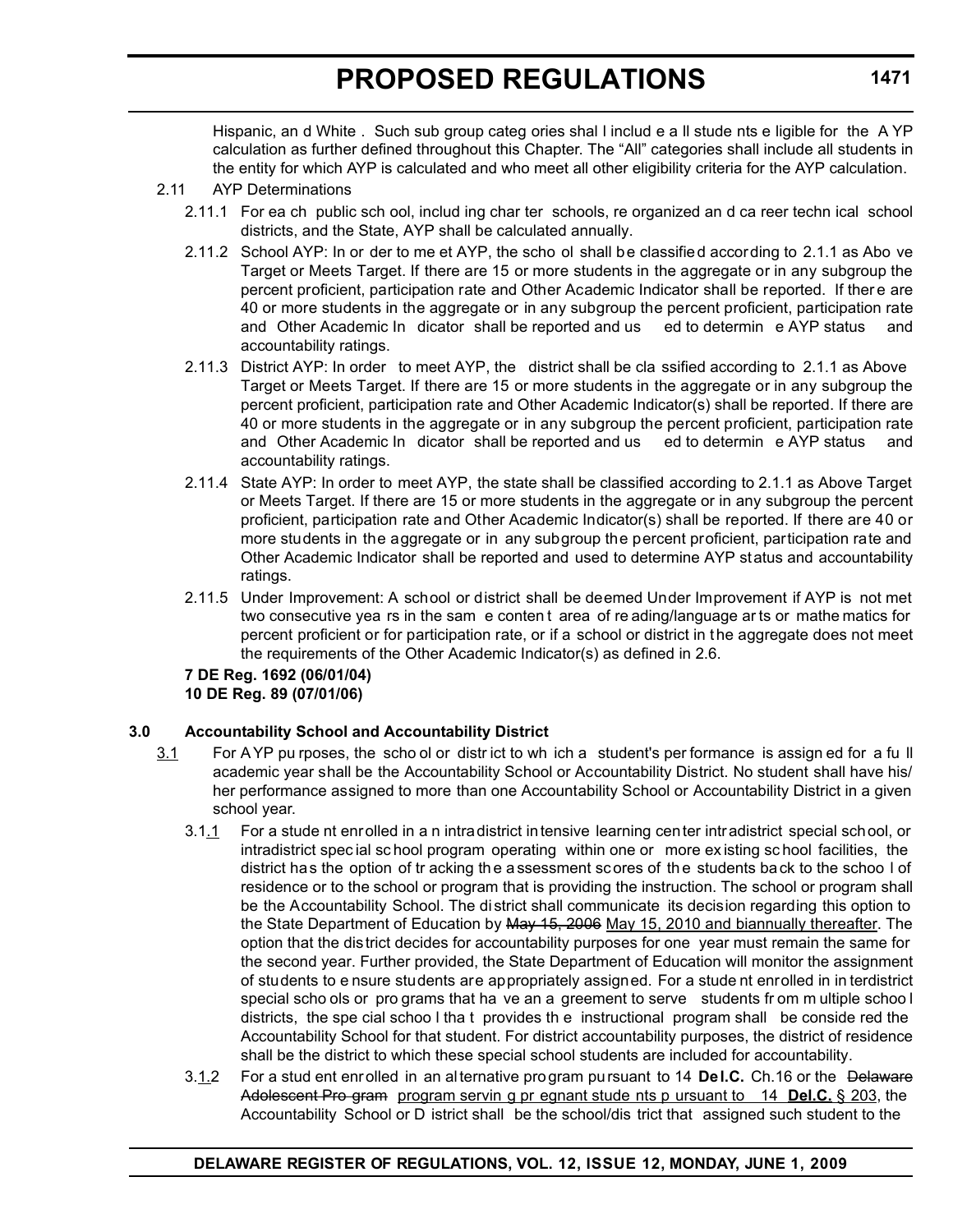# **PROPOSED REGULATIONS**

program o r the scho ol o r district of r esidence. Th e time the students were en rolled in th e alternative or transitional program shall be credited to the Accountability School or District.

- 3.1.3 For a student who partic ipates in a choice program the Accountability School or District shall be the school or district to which the student has choiced.
- 3.1.4 For accountability purposes, a school shall be considered a new school if: less than sixty percent of the students would have been enrolled in the same school together without the creation of the new school; or it is the first year of operation of a charter school; or two or more grade levels have been added to the school or to a charter school's charter.
- 3.1.5 If a school is determined not to be a new school, the school shall receive the accountability rating and related consequences of the school in which the majority of students would attend in that year.

#### **7 DE Reg. 1692 (06/01/04) 10 DE Reg. 89 (07/01/06)**

#### **4.0 Assessment Criteria**

- 4.1 For a student who takes a portion of the assessment more than once during the school year, the first score shall be included in the AYP calculation; however, provided a stud ent takes a portion of the assessment because of state mandated summer school attendance in grades 3, 5, or 8 in reading, or grade 8 in m athematics, the h ighest of the stude nt's scor es shall be used to recalculate the AYP determination.
- 4.21 A stud ent who test s with non ag gregable conditions as d efined in the Department of Education's *Guidelines for the Inclusion of Students with Disabilities and Students with Limited English Proficiency*  shall have his/her earned performance level included in the calculation of AYP.
- 4.32 For accountability purposes a student who tests but does not meet attemptedness rules as defined in the Department of Education's scoring specifications or otherwise receives an invalid score shall be deemed as not meeting proficiency.
- 4.43 A student participating in alternate assessments shall have her/his earned performance level included in the AYP calculation consistent with the regulations as prescribed by the federal Elementary and Secondary Education Act (ESEA) 20 U.S. C.A. §6301 et seq. or Individuals with Disabilities Education Act (IDEA).
- 4.54 Schools with more than one tested grade shall receive a single accountability rating.
- 4.65 Student p erformance in a tested grade shall be a pportioned in equal weights to each grade in a standards cluster, except that Kindergarten shall be weighted at 10% and grade 10 shall be weighted at 100%. Beginning with the school year 2005-2006 students in grades 4, 5, 6, 7, 8, and 10 will count 100%. Students in grade 3 will continue to be weighted to each grade in the K to 3 standards cluster.
- 4.76 For AYP purposes the reading/language arts percent proficient shall be based on a combination of the reading and writing DSTP on 100% of the DSTP reading assessments. The reading percent proficient scores shall be weighted to count 90% and the writing percent proficient scores shall be weighted to count 10%.
- 4.87 For AYP pur poses, the ma thematics pe rcent proficient sha ll be based on 10 0% o f the DSTP mathematics assessment.

#### **7 DE Reg. 1692 (06/01/04) 10 DE Reg. 89 (07/01/06)**

#### **5.0 State Progress Determinations**

5.1 Each school and district shall receive a State Progress Determination of Above Target, Meets Target or Below Target. The State Progress shall be determined by improvement in the composite score of the reading, mathematics, science and social studies DSTP assessments combined. The composite score range shall be from 25 to 125 and is de termined by the following formula: Composite Score = 2 5 (reading score x reading weight) + (math score x math weight) + (science score x science weight) + (social studies score x s ocial studies weight) where: Readin g score =  $(5 \times \%)$  of stud ents in level 5 in reading) + (4 x % of students in level 4 in reading) + (3 x % of students in level 3 in reading) + (2 x % of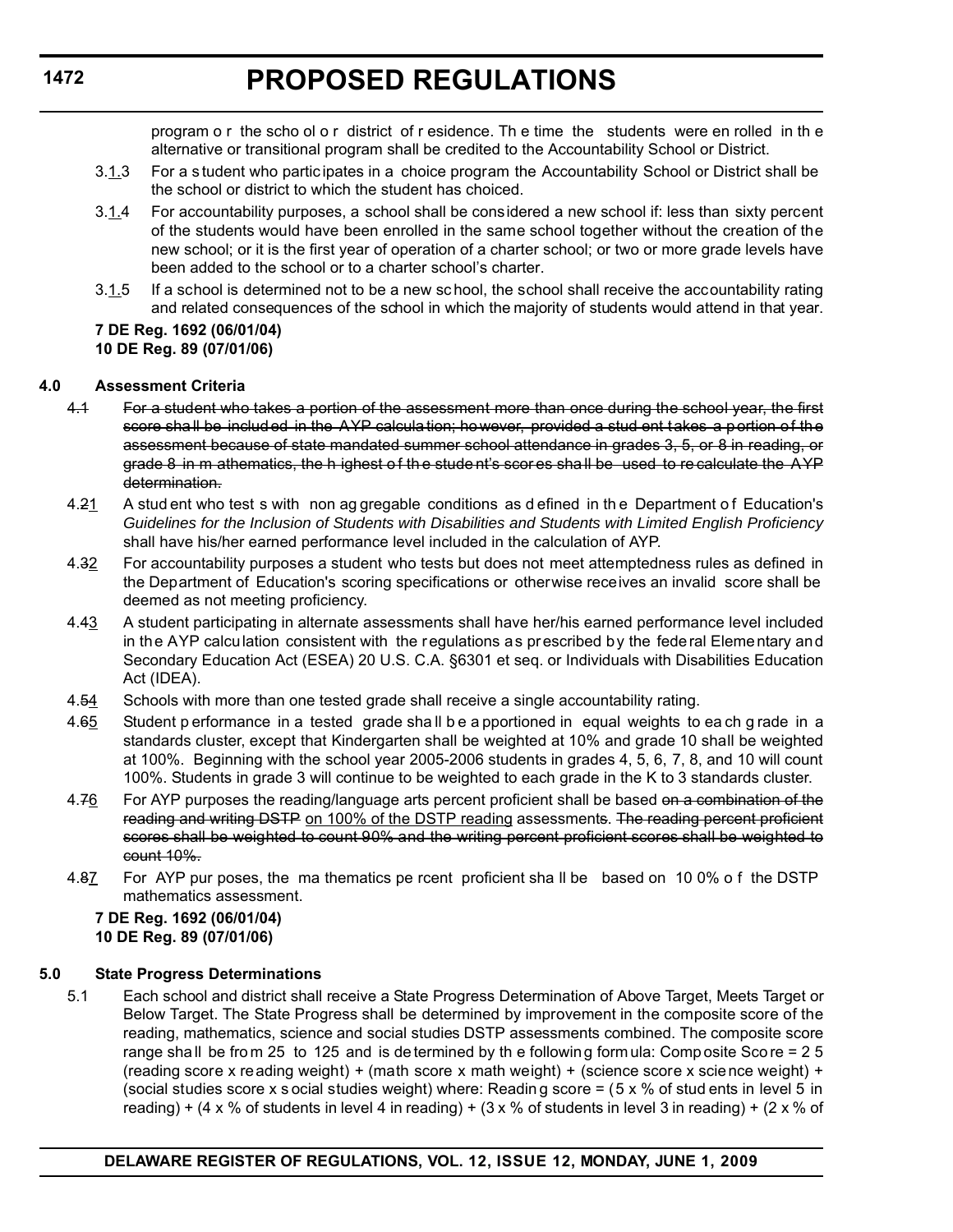students in level 2 in reading) + (1 x % of stude nts in level 1 in reading); Math score = (5 x % of students in level 5 in math) +  $(4 \times \%$  of students in level 4 in math) +  $(3 \times \%$  of students in level 3 in math) + (2 x % of students in level 2 in math) + (1 x % of students in level 1 in math)]; Science score = (5 x % of students in level 5 in science) + (4 x % of students in level 4 in science) + (3 x % of students in level 3 in science) + (2 x % of students in level 2 in science) + (1 x % of students in level 1 in science); Social Studies =  $(5 \times \%)$  of students in level 5 in social studies) +  $(4 \times \%$  of students in level 4 in social studies) + (3 x % of students in level 3 in social studies) + (2 x % of students in level 2 in social studies) + (1 x % of students in level 1 in social studies). Each of the subject areas shall be weighted equally at 25%. A two year average of the composite score shall be used if it is higher than the current year's composite score.

- 5.1.1 Above Target shall mean that the schoo l or district has a minimum composite score of 75.00 for the current year; or the school or district has demonstrated a growth of 6.00 or more points when comparing last yea r's com posite score to the current yea r's com posite score provided the composite score is 45.00 or more.
- 5.1.2 Meets Target shall mean that the school or district with a composite score of 61.00 or less than 75.00 in the current year, shall demonstrate a growth of 1.00 or more points when comparing last year's c omposite s core to th e current ye ar's c omposite sco re. F or a sc hool or dis trict wit h a composite scor e o f 45.00 b ut less tha n 6 1.00 in the cu rrent year, the school or district shall demonstrate a growth of 2.00 or more points when comparing last year's composite score to the current year's composite score.
- 5.1.3 Below Target shall mean that the school or district has a composite score of less than 45.00; or the school or district does not meet the criteria of 5.2.

**7 DE Reg. 1692 (06/01/04) 10 DE Reg. 89 (07/01/06)** 

#### **6.0 Performance Classifications**

- 6.1 Schools and districts shall receive one of five levels of performance classification annually which shall be based on a combination of AYP determinations and State Progress determinations.
	- 6.1.1 Superior: A sc hool or dis trict's p erformance is deemed e xcellent. Scho ols or districts in this category sh all have met AYP while the sch ool or d istrict is not Un der Imp rovement and is a combination of Ab ove Target for AYP an d Above Target for State Prog ress or Above Target for AYP and Meets Target for State Progress or Meet s Target for AYP and Ab ove Target for State Progress.
	- 6.1.2 Commendable: A school or district's performance is deemed above average. Schools or districts in this category shal l have met AYP whil e the school or district is not Under Improvement. Combinations of Above Ta rget for AYP and Below Ta rget for State Progress or Meets Target for AYP and Meets Target for State Progress shall be rated as Commendable. A school or district with a combination of Meets Target for AYP and Below Target for State Progress shall be determined Commendable for no more than one year; if this same combination exists for the school or district in the following year, the school or district shall be rated Academic Review.
	- 6.1.3 Academic Review: A school or district's performance is deemed acceptable. Schools or districts in this category are not Unde r Improvement. Combinations of: Below Target for AYP a nd Above Target for State Progress; or Below Target for AYP and Meets Target for State Progress shall be rated as Acade mic Review for no mo re than on e year; if the same comb ination exists for the school or district in the follo wing year, the school or district shall be rated Academic Progress unless the provisions of 6.5 or 6.6 a re met. A school or district with a combination of Below Target for AYP and Below Target for State Progre ss shall be rated as Ac ademic Review unless the provisions of 6.5 and 6.6 are met.
	- 6.1.4 Academic Pr ogress: A sc hool or dis trict's p erformance is d eemed as nee ding impr ovement. Schools or districts in this category shall not be Under Improvement as defined in 2.11.5.
	- 6.1.5 Academic Progress Under Improvement: A school or district's performance is deemed as needing improvement. Schools or distri cts in this category shall have met AYP for one year while the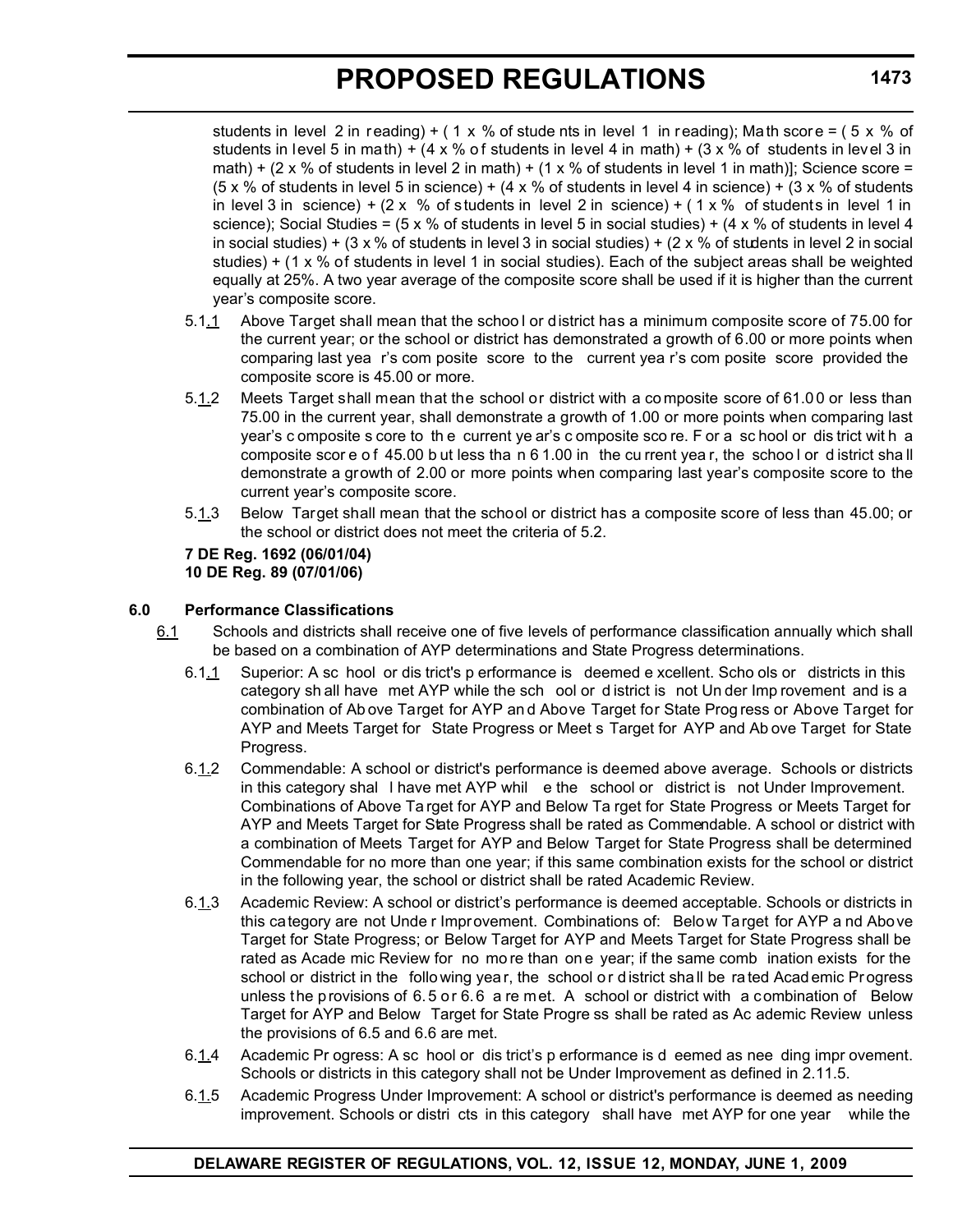school or district is Under Improvement. If a school or district was classified as Academic Watch the prior year, all accountability sanctions from that prior year remain in effect.

- 6.1.6 Academic Watch: A sch ool o r d istrict's pe rformance is de emed as u nsatisfactory. Scho ols or districts in this category shall not be Under Improvement as defined in 2.11.5.
- 6.1.7 Academic Watch Und er Impr ovement: A schoo l or d istrict's pe rformance is d eemed as unsatisfactory. Schools or districts in thi s category shall not have met AYP for two or more consecutive years in the sam e co ntent ar ea as described in 2 .11.5 an d sh all be Un der Improvement.

#### **7 DE Reg. 1692 (06/01/04) 10 DE Reg. 89 (07/01/06)**

#### **7.0 Schools or Districts that are classified as Under Improvement**

- 7.1 Accountability sanctions for schools that are classified as Under Improvement:
	- 7.1.1 Under Improvement Year 1, a school shall review and modify its current School Improvement Plan outlining ad ditional specific sch ool improvement activities to be imple mented beg inning in this same ye ar. A sc hool d esignated a s Tit le I s hall provide su pplemental ser vices to students according to the f ederal ESEA requirements offer Federal ESEA Choice, unless otherwise apporved by the U.S. Department of Educaiton. Schools not designated as Title I sh all give priority, as appropriate, within their extra time services to students in those subgroups that have not met the target for percent proficient in the reading/language arts or mathematics assessments.
	- 7.1.2 Under Improvement Year 2, a school shall continue to review and modify the School Improvement Plan as needed. A school designated as Title I shall offer federal ESEA Choice. In addition a Title I school shall provide supplemental services according to the federal ESEA requirements. Schools not designated a s Title I sh all give p riority, as ap propriate, within th eir extra time ser vices to students in tho se sub groups that ha ve n ot met th e tar get for p ercent pr oficient in the re ading/ language arts or mathematics assessments.
	- 7.1.3 Under Improvement Year 3, a school shall continue with the activities as per 7.1.2. In addition, all schools shall be subject to corrective action as outlined by federal ESEA requirements. The district or school shall provide the corrective action plan to the Department for approval review.
	- 7.1.4 Under Improvement Year 4, a school shall continue with the activities as per 7.1.3. In addition, the district or school shall develop a plan for restructuring as outlined by federal ESEA requirements and submit such plan to the Secretary of Education. The Secretary of Education shall investigate the reasons for the continued deficiency of the school's performance and shall consult with the State Board of Education prior to making comment for approval or non approval of on the plan.
		- 7.1.4.1 Any non charter school that plans to restructure into a charter school shall be considered a new ch arter a pplicant and be su bject to th e provisions, pr ocedures an d timelin es as outlined in 14 **Del.C.** Chapter 5 and 14 **DE Admin. Code** 275.
		- 7.1.4.2 A charter scho ol, wh ether auth orized by a local s chool d istrict or th e Department, t hat plans to restructure for purposes of the federal ESEA shall consider such restructuring as a majo r m odification and be subje ct to th e pr ovisions, pr ocedures, and timelin es as outlined in 14 **Del.C.** Chapter 5 and 14 **DE Admin. Code** 275.
	- 7.1.5 Under Im provement Year 5, a school shall continue with the activitie s as per 7.1.2 7.1.4. In addition, the school shall im plement the restruct uring plan as out lined by federal ESEA requirements.
		- 7.1.5.1 Any non charter school that has been approved by the Department to r estructure into a charter school shall implement the restructuring plan as approved and shall be subject to the provisions, procedures and timelines as outlined in 14 **Del.C.** Chapter 5 and 14 **DE Admin. Code** 275.
		- 7.1.5.2 A charter school, whether authorized by a local school district or the Department, that has been approved by the Department to restructure shall implement the restructuring plan as approved and shall be subject to the provisions, procedures, and timelines as outlined in 14 **Del.C.** Chapter 5 and 14 **DE Admin. Code** 275.

**1474**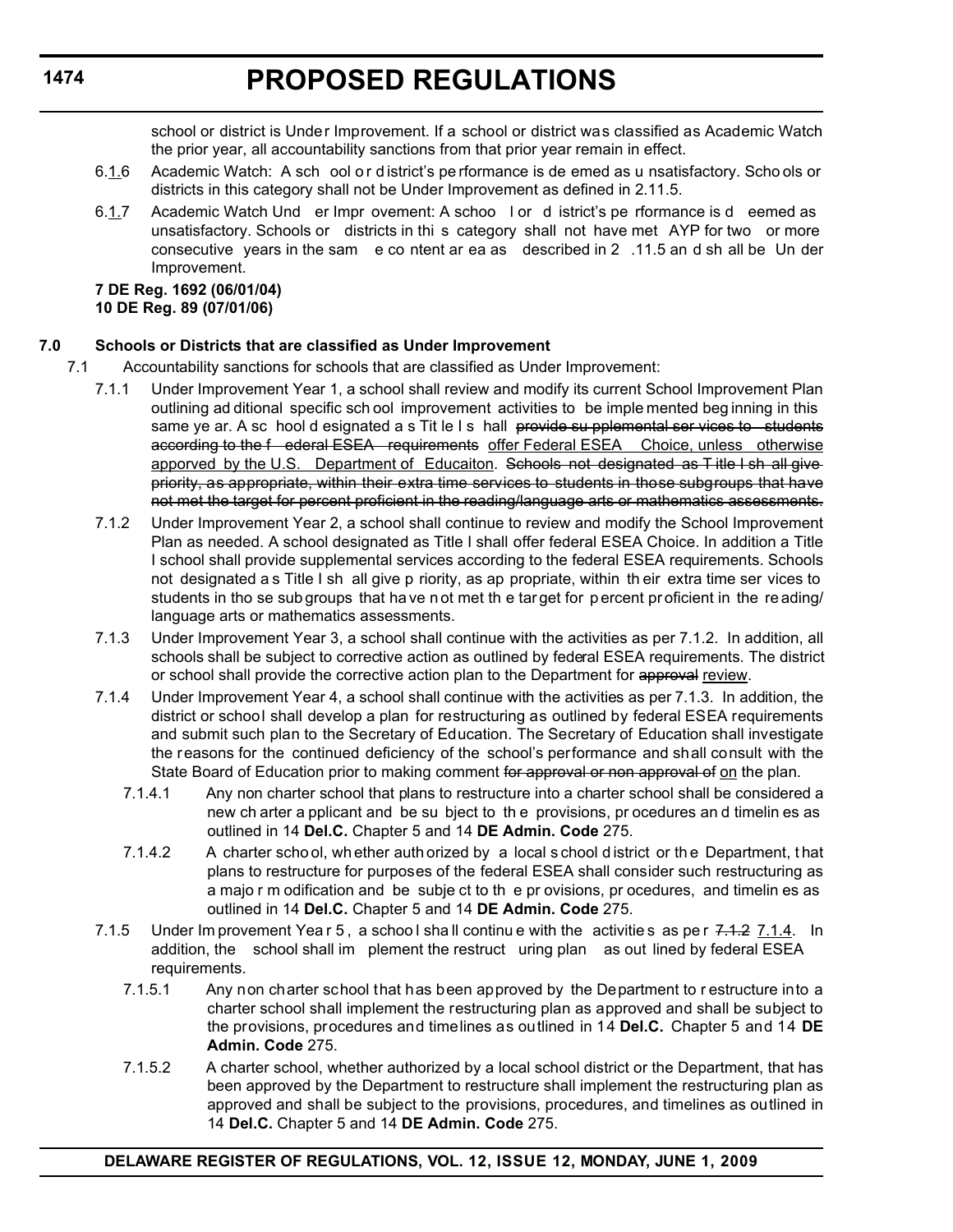- 7.1.6 Under Improvement greater than Year 5, a school shall continue with the restructuring plan as per 7.1.5. In ad dition, t he dis trict a nd th e D epartment sh all m onitor an d s upport th e s chool's restructuring.
- 7.2 Accountability sanctions for districts that are classified as Under Improvement:
	- 7.2.1 Under Improvement Year 1, a district shall develop and implement a District Improvement Plan.
	- 7.2.2 Under Improvement Year 2, a district shall evaluate and modify the District Improvement Plan and shall incorporate such plan into the Consolidated Application.
	- 7.2.3 Under Improvement Year 3, a district shall continue with the activities outlined in 7.2.2. In addition the district shall develop a corrective action plan as outlined by Federal ESEA requirements and submit such plan to the Se cretary of Education. The Secretary of Education shall investigate the reasons for the continued deficiency of the district's performance and shall consult with the State Board of Education prior to making comment for approval or non approval of on the plan.
	- 7.2.4 Under Improvement Year 4, a district shall continue with the activities as outlined in 7.2.3. In addition the district and the Department of Education shall evaluate the corrective action plan and make appropriate modifications as needed.

**7 DE Reg. 1692 (06/01/04) 10 DE Reg. 89 (07/01/06) 12 DE Reg. 202 (08/01/08)**

#### **8.0 Review Process**

- 8.1 A school or district may review school or district level data, including academic assessment data upon which the proposed classification is based. The school or district shall present statistical evidence or other substantive reasons why the classification should be changed before th e final classification will be determined.
- 8.42 The school or district must file a wr itten n otice of r eview with the Se cretary n o later than 15 calendar days af ter receiving prelim inary n otification o f it s pr oposed cla ssification. The re quest for review shall state with specificity the grounds for the review, and shall be signed by the principal or lead authority of th e school, or the signature of the Superintendent of the district . This reques t for review shall include all supporting evidence and documentation and shall be clear and concise.
- 8.23 Upon re ceipt of a wr itten no tice o f r eview, the Se cretary shall r efer the re view to his or her designee.
	- 8.23.1 The d esignee sha ll be resp onsible for bringing the review for ward to the Re view Advisory Committee. The Review Advisory Committee shall be composed of a minimum of three members and assigned by the Secretary.
	- 8.23.2 The Review Ad visory Co mmittee shall conduct a re view of the sta tistical evide nce or other substantive reasons presented by the school or district.
	- 8.23.3 The Review Advisory Committee shall ma ke a recommendation to the Secretary about whether the proposed classification should remain as is or should be changed.
- 8.34 The Department of Education shall make a final determination within 30 calendar days from the written notice of review on the proposed classification of the school or district based on the evidence or other substantive reasons presented by the school or district.

**7 DE Reg. 1692 (06/01/04) 10 DE Reg. 89 (07/01/06) 10 DE Reg. 1795 (06/01/07)**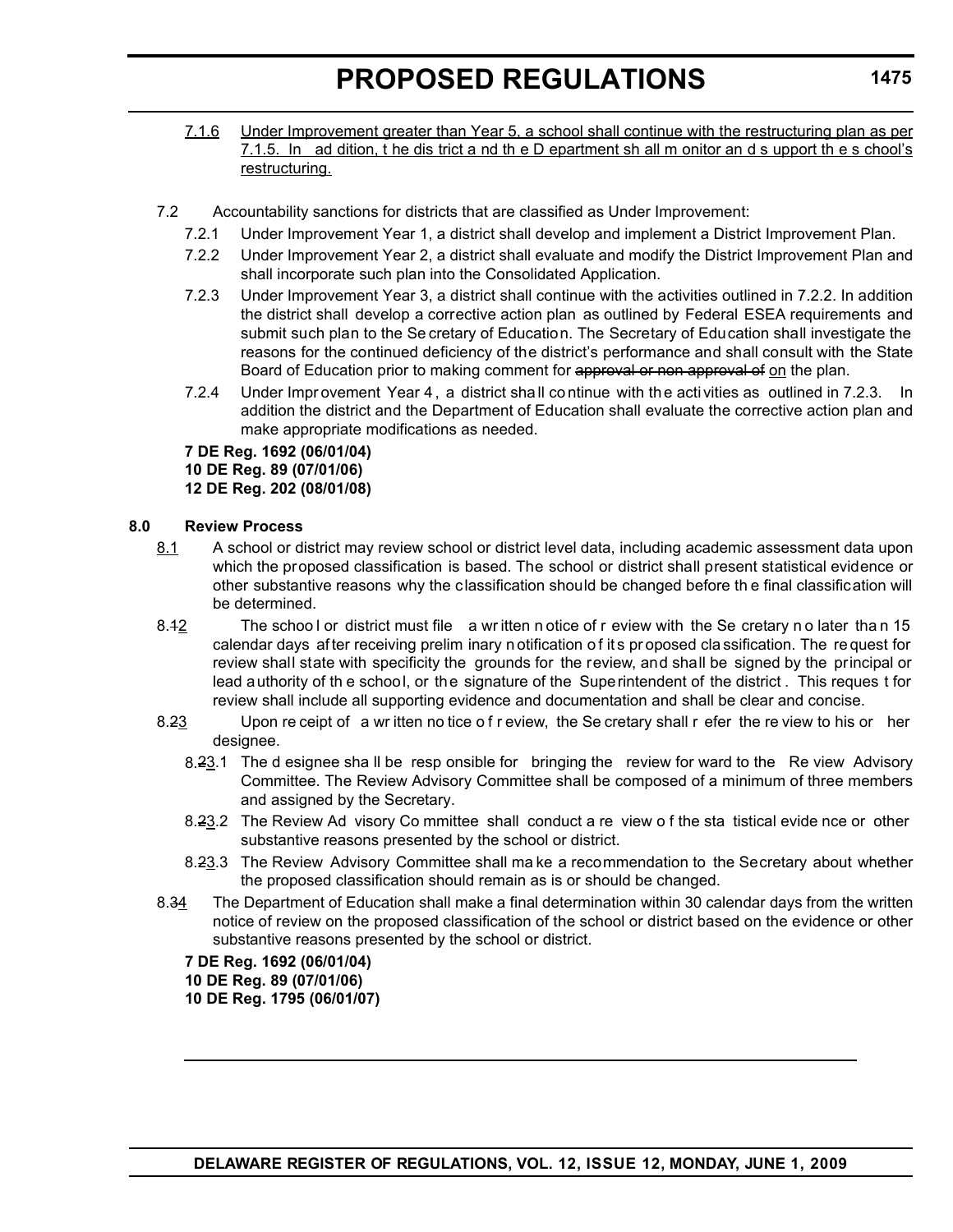### **PROPOSED REGULATIONS**

#### **OFFICE OF [THE SECRETARY](http://www.doe.k12.de.us/)**

<span id="page-23-0"></span>Statutory Authority: 14 Delaware Code, Sections 122(b) and 14 Delaware Code, Chapter 16 (14 **Del.C.** §122(b) & 14 **Del. C.** Ch. 16)) 14 **DE Admin. Code** 501

#### **Education Impact Analysis Pursuant to 14 Del.C**. **Section 122(d)**

#### **[501 State Content Standards](#page-3-0)**

#### **A. Type of Regulatory Action Required**

Amendment to Existing Regulation

#### **B. Synopsis of Subject matter of the Regulation**

The Secretary of Education seeks the consent of the State Board of Education to amend 14 **DE Admin. Code**  501 State Content Standards. The amended regulation is part of the 5 year review process and provides for the ability of the Dep artment with the consent of State Board of Education to develop the s tate content standards. Section 1.13 is being ame nded by re placing th e st atement "the Guidelines for the Selection of Instructional Materials" with 14 **DE Admin Code** 5 02 Alignment of Lo cal Scho ol District Cu rricula to the S tate Co ntent Standards and 14 **DE Admin Code** 503 Instructional Program Requirements in re gard to instr uctional materials and curricula content being kept current and consis tent. In addition, "Skilled and T echnical Sciences Content Standards" was added as one of the areas where there is a content standards document developed.

Persons wishing to present their views regarding this matter may do so in writing by the close of business on or before July 3, 2009 to Susan K. Haberstroh, Education Associate, Regulation Review, Department of Education, at 401 Federal Street, Suite 2, Dover, Delaware 19901. A copy of this regulation is available from the above address or may be viewed at the Department of Education business office.

#### **C. Impact Criteria**

1. Will the amended regulation help improve student achievem ent as meas ured against state achievement standards? The amended regulation is p art of the 5 ye ar review process and provides for better coordination of instructional materials and content.

2. Will the amended regulation help ensure that all students receive an equitable education? The amended regulation will help to ensure that all students receive an equitable education.

3. Will the amended regulation help to ensure that all students' health and safety are adequately protected? The amendments to the regulation do not address health and safety issues.

4. Will the amended regulation help to ensure that all students' legal rights are respected? The amendments to the regulation continues to ensure that all students' legal rights are respected.

5. Will the amended regulation preserve the necessary authority and flexibility of decision making at the local board and school level? The amended regulation will pr eserve the necessary authority and flexibility of dec ision making at the local board and school level.

6. Will the amended regulation place unnecessary reporting or admi nistrative requirem ents or mandates upon dec ision mak ers at the loca l board and sc hool levels? The amended regulation will not place any unnecessary reporting or administrative requirements or mandates upon decision makers at the local bo ard and school levels.

7. Will the decision making authority and accountability for addressing the subject to be regulated be placed in the same entity? The decision making authority and accountability for addressing the subject to be regulated will remain in the same entity.

8. Will the amended regulation be consistent with and not an impediment to the implementation of other state educational po licies, in p articular to state educational p olicies a ddressing a chievement in the cor e academic subjects of mathematics, science, language arts and social studies? The regulation will be consistent with and not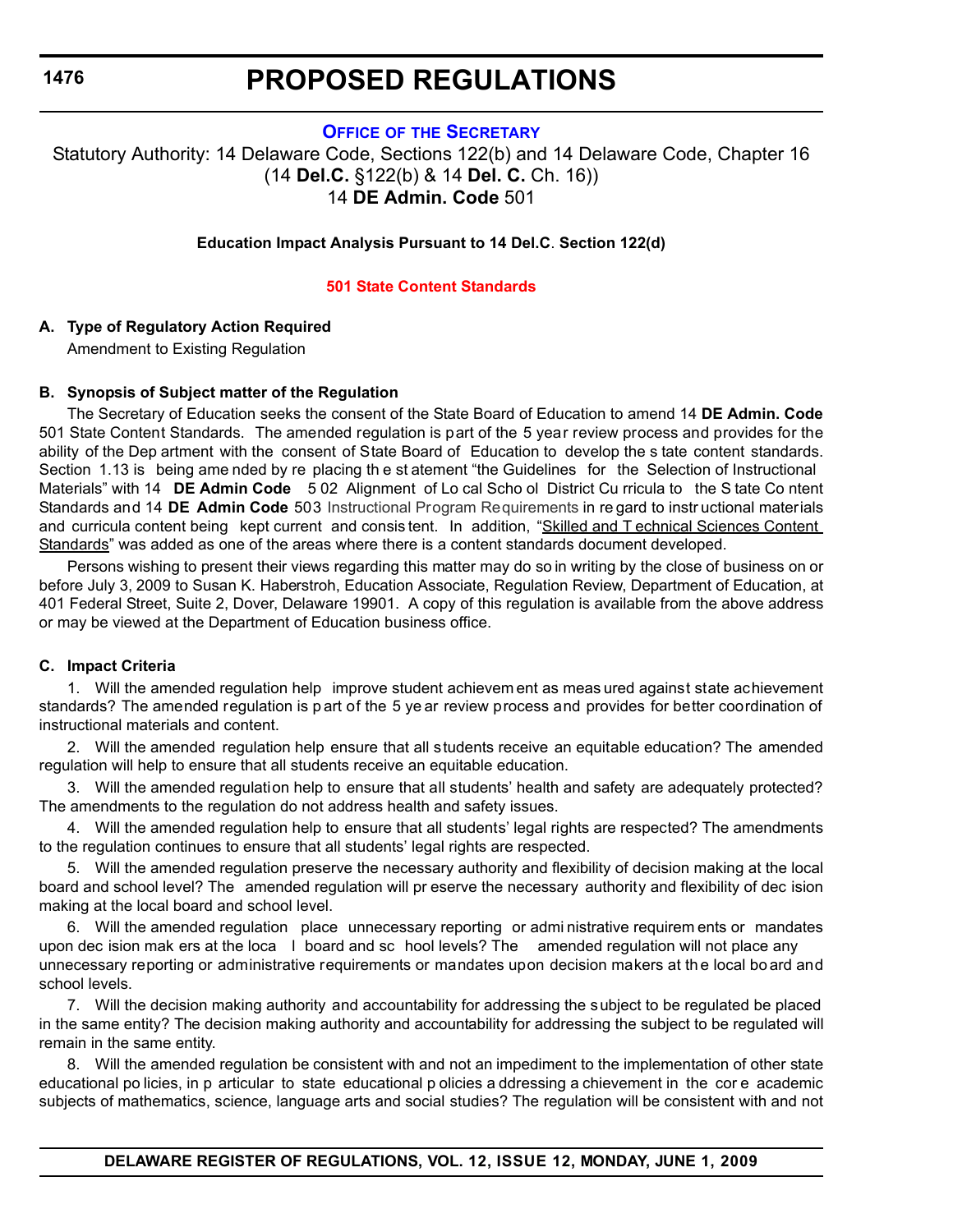<span id="page-24-0"></span>an impediment to the implementation of other state educational policies, in particular to state educational policies addressing achievement in the core academic subjects of mathematics, science, language arts and social studies.

9. Is there a less burdensome method fo r ad dressing the purpose of the regulation? Th ere is no less burdensome method for addressing the purpose of the regulation.

10. What is the cost to the State and to the local school boards of compliance with the regulation? There is no additional cost to the state and to the local school boards of compliance with the regulation.

#### **501 State Content Standards**

#### **1.0 Instructional Programs**

- 1.1 Instructional p rograms of fered in the p ublic sch ools of Delaware shall be in alignment with the appropriate content standards documents. These documents are: English Language Arts Curriculum Framework, M athematics Cu rriculum F ramework, Scie nce Curriculum F ramework, Social Studies Curriculum Fr amework, Health Ed ucation Cu rriculum F ramework a nd A ssessment, Physic al Education Content Standards, Visual and Performing Arts Content Standards, Agriscience Curriculum Framework Conte nt Standards, Bu siness Fina nce an d Mar keting Ed ucation Cur riculum Fr amework Content S tandards, W orld La nguage Curr iculum Fra mework Content S tandards, Technology Education Cur riculum Framework Con tent Standards, Skilled and T echnical Sciences Content Standards and the Family and Consumer Sciences Content Standards.
	- 1.1.1 The content standards documents may from time to time hereafter be amended with the approval of the Secretary and the State Board of Education.
	- 1.1.2 Integration of the content standards shall be provided for within and across the curricula.
	- 1.1.3 Instructional m aterials an d cu rricula co ntent sh all be ke pt current and consistent with the *Guidelines for the Selection of Instructional Materials* provisions of 14 **DE Admin Code** 502 Alignment of Local School District Curricula to the State Content Standards and 14 **DE Admin Code** 503 Instructional Program Requirements.

**1 DE Reg. 153 (8/1/97) 1 DE Reg. 729 (12/1/97) 4 DE Reg. 343 (8/1/00) 4 DE Reg. 850 (10/1/00) 4 DE Reg. 853 (11/1/00) 5 DE Reg. 865 (10/1/01) 8 DE Reg. 445 (9/1/04)**

#### **OFFICE OF [THE SECRETARY](http://www.doe.k12.de.us/)**

Statutory Authority: 14 Delaware Code, Sections 122(b) and 14 Delaware Code, Chapter 16 (14 **Del.C.** §122(b) & 14 **Del. C.** Ch. 16)) 14 **DE Admin. Code** 502

#### **Education Impact Analysis Pursuant to 14 Del.C**. **Section 122(d)**

**[502 Alignment of Local School District Curricula to the State Content Standards](#page-3-0)**

**A. Type of Regulatory Action Required** Amendment to Existing Regulation

**1477**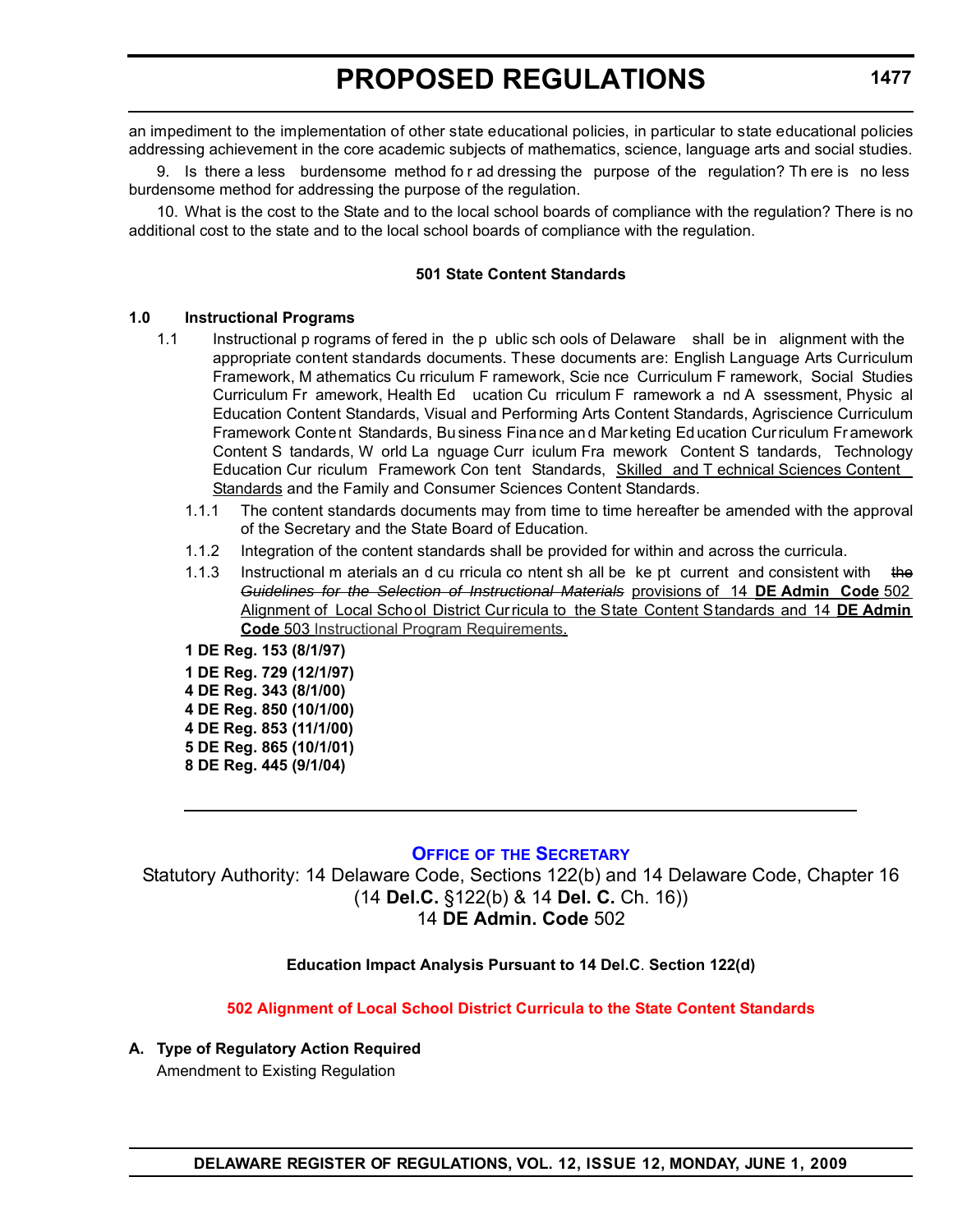#### **B. Synopsis of Subject matter of the Regulation**

The Secretary of Education intends to amend 14 **DE Admin. Code** 502 Alignment of L ocal School District Curricula to the State Content Standards. The amended regulation is part of the 5 year review process. Changes were made in Section 8.1 to clarify the Subsequent Review of Alignment and the spelling of survey was corrected in the definitions.

Persons wishing to present their views regarding this matter may do so in writing by the close of business on or before July 3, 2009 to Susan Haberstroh, Education Associate, Regulation Review, Department of Education, at 401 Federal Street, Suite 2, Dover, Delaware 19901. A copy of this regulation is available from the above address or may be viewed at the Department of Education business office.

#### **C. Impact Criteria**

1. Will the amended regulation help improve student achievem ent as meas ured against state achievement standards? The amended regulation will assist in assuring student achievement improves as it relates to curricula that is aligned with the state's content standards.

2. Will the amended regulation help ensure that all students receive an equitable education? The amended regulation will help ensure that all students receive an equitable education.

3. Will the amended regulation help to ensure that all students' health and safety are adequately protected? The amendments to the regulation do not address health and safety issues.

4. Will the amended regulation help to ensure that all students' legal rights are respected? The amendments to the regulation ensure that all students' legal rights are respected.

5. Will the amended regulation preserve the necessary authority and flexibility of decision making at the local board and school level? The amended regulation will pr eserve the necessary authority and flexibility of dec ision making at the local board and school level.

6. Will the amended regulation place unnecessary reporting or admi nistrative requirem ents or mandates upon dec ision mak ers at the loca l board and sc hool levels? The amended regulation will not place any unnecessary reporting or administrative requirements or mandates upon decision makers at the local bo ard and school levels.

7. Will the decision making authority and accountability for addressing the subject to be regulated be placed in the same entity? The decision making authority and accountability for addressing the subject to be regulated will remain in the same entity.

8. Will the amended regulation be consistent with and not an impediment to the implementation of other state educational po licies, in p articular to state educational p olicies a ddressing a chievement in the cor e academic subjects of mathematics, science, language arts and social studies? The regulation will be consistent with and not an impediment to the implementation of other state educational policies, in particular to state educational policies addressing achievement in the core academic subjects of mathematics, science, language arts and social studies.

9. Is there a less burdensome method fo r ad dressing the purpose of the reg ulation? Th ere is no less burdensome method for addressing the purpose of the regulation.

10. What is the cost to the State and to the local school boards of compliance with the regulation? There is no additional cost to the state and to the local school boards of compliance with the regulation.

#### **502 Alignment of Local School District Curricula to the State Content Standards**

#### **1.0 Purpose**

1.1 The pu rpose o f this re gulation is to pr ovide a process th rough wh ich all Dela ware scho ol di stricts demonstrate the alignment of th eir local cu rricula with th e State Conten t Standards in the content areas specified in the 14 **DE Admin. Code** 501.

#### **2.0 Definitions**

**"Alignment Index"** means a co relational measure of alignment between the Survey of Enacted Curriculum in a sp ecific con tent a rea an d the st ate st andards used fo r c omparison. T he Wis consin Ce nter fo r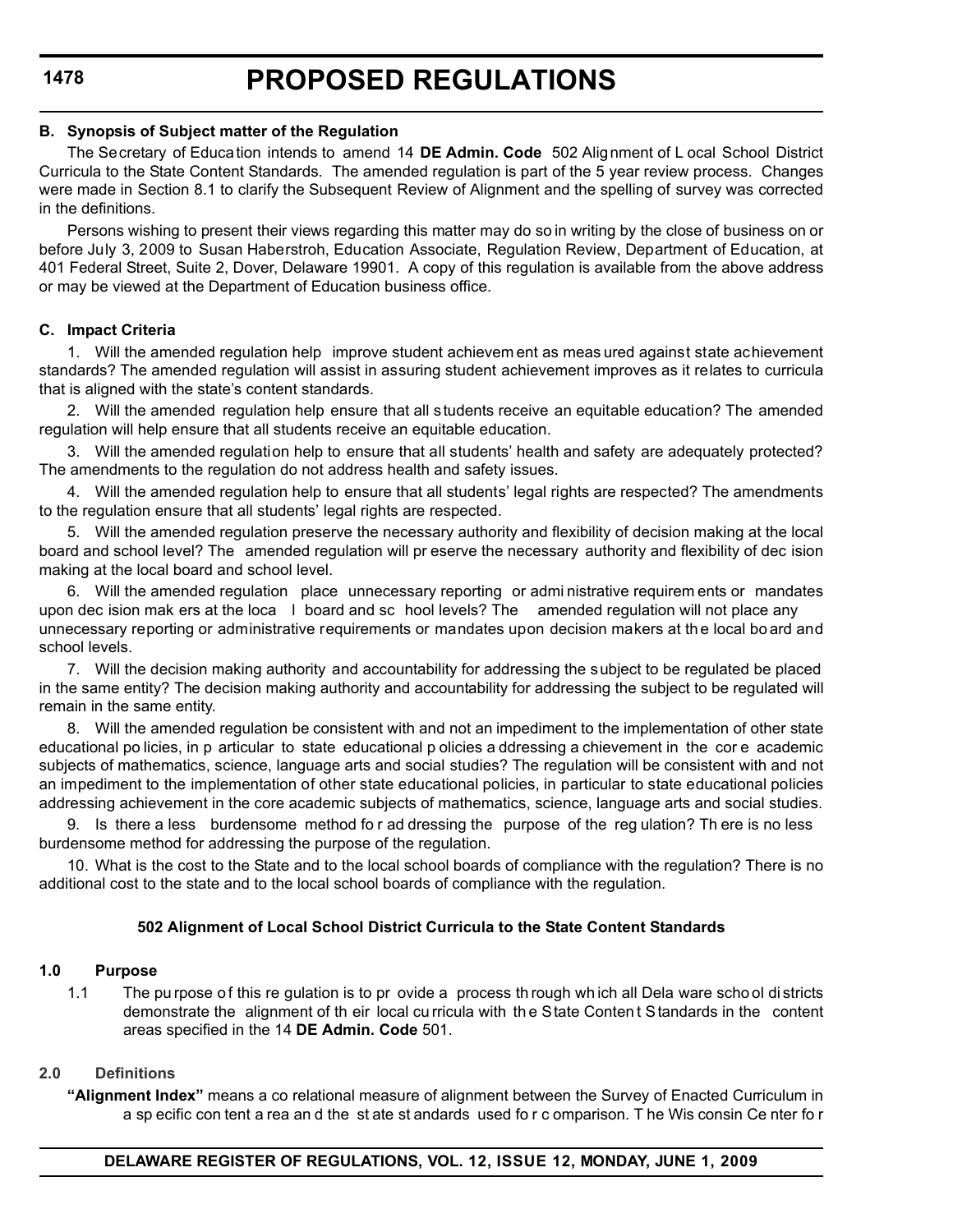Educational Research automatically calculates and reports the alignment index to schools and districts that use the surveys.

- **"Content Map"** means a graphic depiction of local curriculum alignment automatically reported to schools and districts as p art of the an alysis of teacher survey dat a by the Wisco nsin Center for Ed ucational Research.
- **"Department"** means the Delaware Department of Education.
- **"Grade Le vel Ex pectations"** means the d ocuments cr eated a nd officially r eleased by the Dela ware Department of Edu cation for English language arts, mathematics, science, and social studies which detail student learning objectives in each content area for kindergarten through grade twelve.
- **"Scope a nd Sequence"** m eans a curriculum plan, u sually in c hart fo rm, with a ra nge of instr uctional objectives and skills organized according to the successive levels at which they are taught.
- "Statewide Re commended Curr iculum Frameworks" means the Delaware Recommended Curriculum documents comprised of Acad emic Content Standards, Clarifications and Grade Level Expectations posted to the Delaware Department of Education website.
- "**Survey of Enacted Curriculum (SEC)"** means the alignment survey sponsored by the Council of Chief State School Officers and the Wisconsin Center for Education Research. The SEC is a teacher survey tool based on sc ientifically ba sed research wh ich y ields det ailed infor mation abo ut th e alig nment of classroom instruction to state academic standards and state assessments. The survey is available for English language arts, mathematics, and science at the present time. A survey for social studies is in development. An analysis of results by grade level, school and district is completed by the Wisconsin Center for Educational Research with formal reports provided to the participating schools and districts.
- "**Tile Chart"** means a graphic depiction of lo cal curriculum alignment automatically reported to schools and districts as p art of the an alysis of teacher survey dat a by the Wisco nsin Center for Ed ucational Research.
- **"Unit Summat ive As sessment"** means a performance measure of skills and knowledge mastered by students at the en d of a un it as a result of clas sroom in struction. Examples of unit asse ssment measures inclu de but a re no t lim ited to teacher constructed unit tests an d com mercially pu blished measures such as those provided by curriculum publishers.

#### **3.0 Alignment Requirement**

3.1 All scho ol distr icts shall pr ovide evidence to th e Department that their schoo l dis trict cur ricula are aligned with the State Content Standards. State Content Standards exist in English Language Arts, Mathematics, Social Studies, Science, World Languages, Visual and Performing Arts, Health, Physical Education, Agrisc ience, Busines s Finance and Mark eting Education, Technology E ducation, Skilled and Technical Sciences, and the Family and Consumer Sciences. Content standards as developed by the Department in the future shall also be included under this section

#### **12 DE Reg. 216 (08/01/08)**

### **4.0 Use of the Statewide Recommended Curricula Frameworks**

4.1 School districts shall utiliz e the Statewide Recommended Curricula Frameworks including the State Content S tandards, Con tent Are a Cl arifications a nd Gra de L evel Expect ations as guides to the development or revision of their local curricula, syllabi, and Scope and Sequence in the content areas listed in 3.0.

### **5.0 Documentation of Curriculum Alignment**

- 5.1 Evidence of curriculum alignment to the State Content Standards shall be submitted to the Department no la ter than twelve (1 2) mo nths follo wing the of ficial release b y the De partment of the Statewide Recommended Curriculum Frameworks in each content area.
- 5.2 Documentation of alig nment of school district curriculum to the S tate Content S tandards sh all be submitted through evidence provided by th e school districts on forms as developed and required by the Department .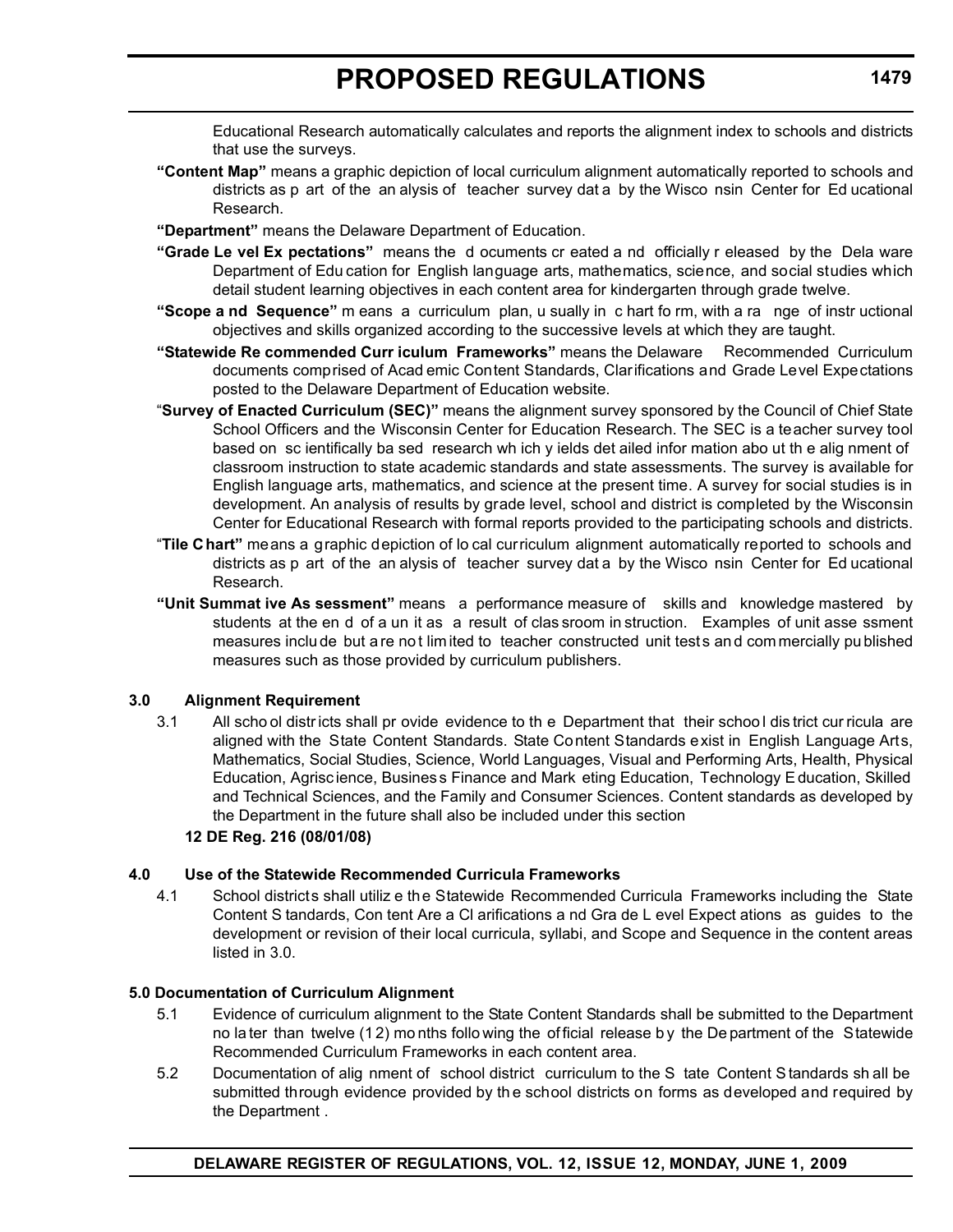5.3 Evidence of curriculum alignment submitted by school districts shall be subject to Department review during on site monitoring visits.

#### **6.0 Criteria for the Evaluation of the Alignment**

- 6.1 School distr icts sh all be r equired to submit ev idence of local curriculum alignment for English Language Arts, Mathematics, Social Studies, Science, World Languages, Visual and Performing Arts, Health, and Physical Education content areas for each grade cluster K to 2, 3 to 5, 6 to 8 and 9 to12 from at least two of th e pe rmissible categories of e vidence in 6.1.1 th rough 6.1.5. **One** of the two categories shall be the evidence described in 6.1.1. The second required category and any additional submitted evidence shall be selected by the district from categories 6.1.2 through 6.1.5. The school district may choose to vary t he choic e of the se cond cate gory of evide nce by g rade cluster level. School districts sha II be re quired to su bmit evide nce of local cur riculum alig nment for Car eer an d Technical Edu cation conten t ar eas ( Agriscience, Busine ss Fina nce an d Marketing Edu cation, Technology Education, Skilled and Technical Sciences, and the Family and Consumer Sciences) from the pe rmissible catego ry o f evidence in 6.1.6 . Evidence of alig nment to e ach standard in a give n content area shall be submitted.
	- 6.1.1 Category 1 is a n arrative describing the loca l curriculum a lignment e vidence an d the extent to which it add resses all stu dent subgroups. For English language arts, mathematics, science and social stud ies, a re quired ele ment o f this na rrative sha ll be a n a nalysis o f sc hool d istrict disaggregated student performance data on state assessments over the most recent three year period of available state assessment data.
	- 6.1.2 Category 2 is the Grade level result (all teachers in at least one grade per grade cluster K to 2, 3 to 5, 6 to 8 and 9 to12 of the Survey of Enacted Curriculum for the content area under consideration. The SEC resul ts shall d emonstrate an Alignment Index of .5 0 or higher, and include a g raphic summary including either a Tile Chart or Content Maps.
	- 6.1.3 Category 3 is thr ee (3) u nits of stu dy fr om a spe cific g rade cluster , accompanied b y th e corresponding s ummative unit as sessment and scoring rubric, and matrix table detailing applicable content standards, grade level expe ctations and course expectations for all stud ents served in the grade cluster.
	- 6.1.4 Category 4 is an external formal curriculum alignment report detailing a review of local instruction and documentation of standards alignment. The district is required to submit three (3) sample units and three (3) corresponding un it summative ass essments, a nd a narrative detailing how all students served in the grade cluster receive standards aligned instruction. The district is required to submit the curriculum audit contractor's credentials.
	- 6.1.5 Category 5 is a formative assessm ent be nchmarking system with grade cluster Scop e and Sequence, including three sample units from the grade cluster. The district is required to su bmit (1) a narrative detailing evidence of alignment of formative student assessment or assessments to the State Content Standards and (2) sample assessment items in the content area.
	- 6.1.6 Category 6 is curriculum alignment evidence specific to Career and Technical Education content areas. Evidence for Agrisc ience, Busine ss Fi nance an d Ma rketing Ed ucation, T echnology Education, Skilled a nd Techn ical Scie nces, and the Fa mily and Consum er Scie nces sh all b e submitted as required through 14 **DE Admin. Code** 525 for Career and Technical Education.
- 6.2 Required documentation for specific student subpopulations
	- 6.2.1 As part of its submitted evidence, the district shall make detailed comments on the extent to which any m odification o r enhancement of the instructional pr ogram for sp ecific subg roups such as students with disabilities, gifted students, Englis h language le arners or any other special population of students is aligned to the State Content Standards in the content area where there have been modifications or enhancements.
	- **12 DE Reg. 216 (08/01/08)**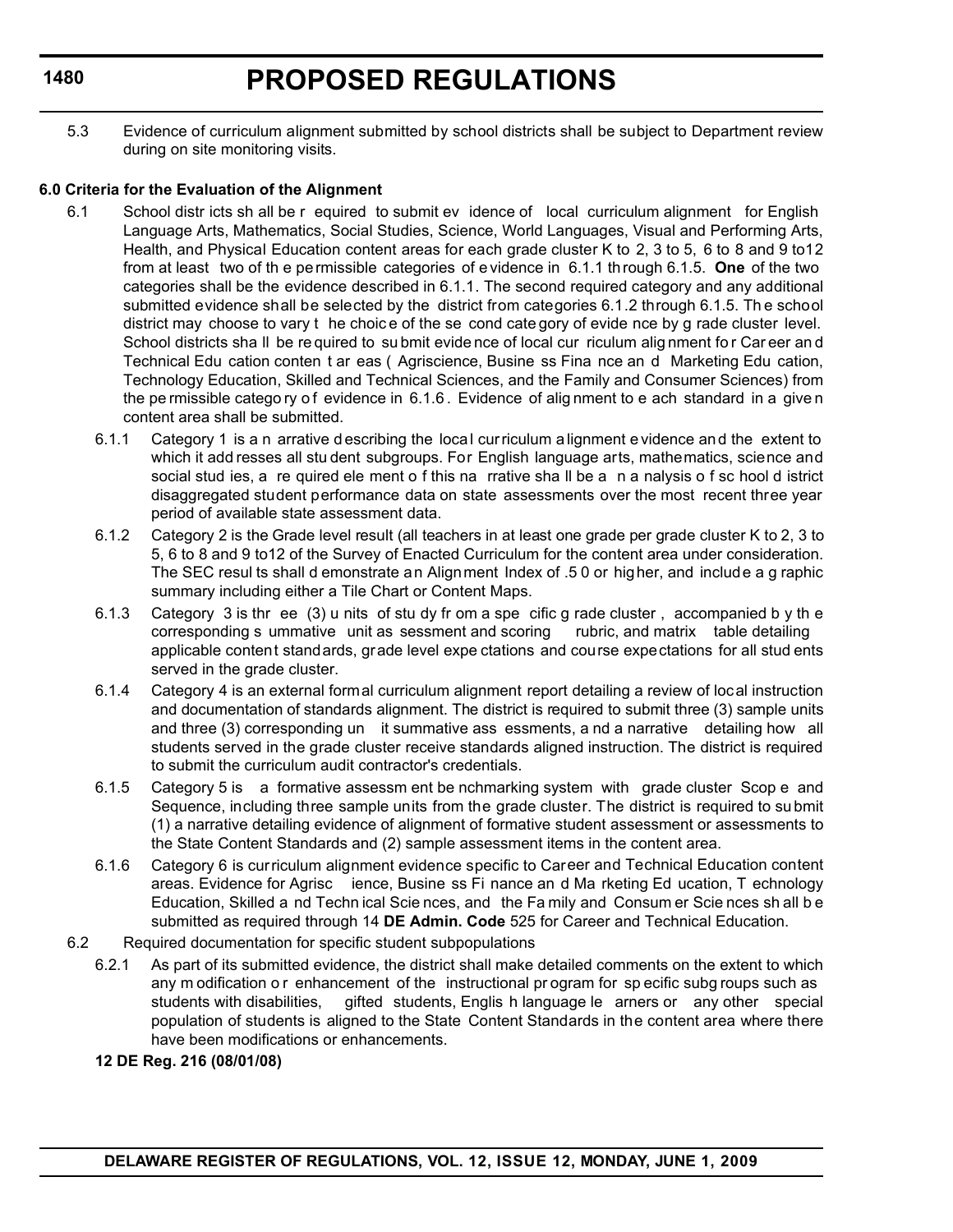#### <span id="page-28-0"></span>**7.0 Participation of Building Level Staff**

7.1 All schoo l district s sh all d escribe an d do cument to th e Dep artment th e me thod a nd th e le vel of involvement in the alignment process by their building administrators, teachers and specialists.

#### **8.0 Subsequent Review of Alignment**

8.1 Each district sh all r esubmit e vidence o f alig nment with the State Co ntent S tandards on forms developed and required by the Department between three and five years from the initial approval and on a re curring cycle of three to fi ve years as determined by th e Department. Further provided, the Each district shall be required to present evidence of curriculum alignment if there are major changes to a content area in the approved curricula. The district shall only be required to submit evidence of curriculum alignment in the affected content area. Further, districts placed under school improvement may be required to submit evidence of aligned curriculum in the assessed content area or areas which form the basis for the school improvement rating.

**10 DE Reg. 344 (8/1/06) 10 DE Reg. 1583 (04/01/07)**

> **[DEPARTMENT OF HEALTH AND SOCIAL SERVICES](http://www.dhss.delaware.gov/dhss/index.html) DIVISION OF MEDICAID [AND MEDICAL ASSISTANCE](http://www.dhss.delaware.gov/dhss/dmma/)** Statutory Authority: 31 Delaware Code, Section 512 (31 **Del.C.** §512)

#### **PUBLIC NOTICE**

#### **[Reimbursement Methodology for Medicaid Services](#page-3-0)**

In compliance with the State's Administrative Procedures Act (APA - T itle 29, Chap ter 101 of the Delaware Code), with 42 CFR §447.205, and under the authority of Title 31 of the Delaware Code, Chapter 5, Section 512, Delaware Health and Social Services (DHSS) / Division of Medicaid and Medical Assistance (DMMA) is amending the Title XIX Medicaid State Plan to revise the reimbursement methodology for certain Medicaid services.

Any person who wishes to make written suggestions, compilations of data, testimony, briefs or other written materials concerning the proposed new regulations must submit same to Sharon L. Summers, Planning & Policy Development Unit, Division of Medicaid and Medical Assistance, 1901 North DuPont Highway, P.O. Box 906, New Castle, Delaware 19720-0906 or by fax to (302) 255-4454 by June 30, 2009.

The action concerning the determination of whether to adopt the pro posed regulation will be based upon the results of Department and Division staff analysis and the consideration of the comments and written materials filed by other interested persons.

#### **SUMMARY OF PROPOSED AMENDMENT**

The p urpose an d e ffect o f this pr oposal is to ame nd the Title XIX M edicaid S tate Plan to r evise the reimbursement methodology for certain provider services to comply with proposed State budget legislation now under consideration.

#### **Statutory Authority**

- 42 CFR §440, Subpart A, *Definitions*;
- 42 CFR §4 47.205, *Public Notice of Changes in Statewide Methods and Standards for Setting Payment Rates*; and,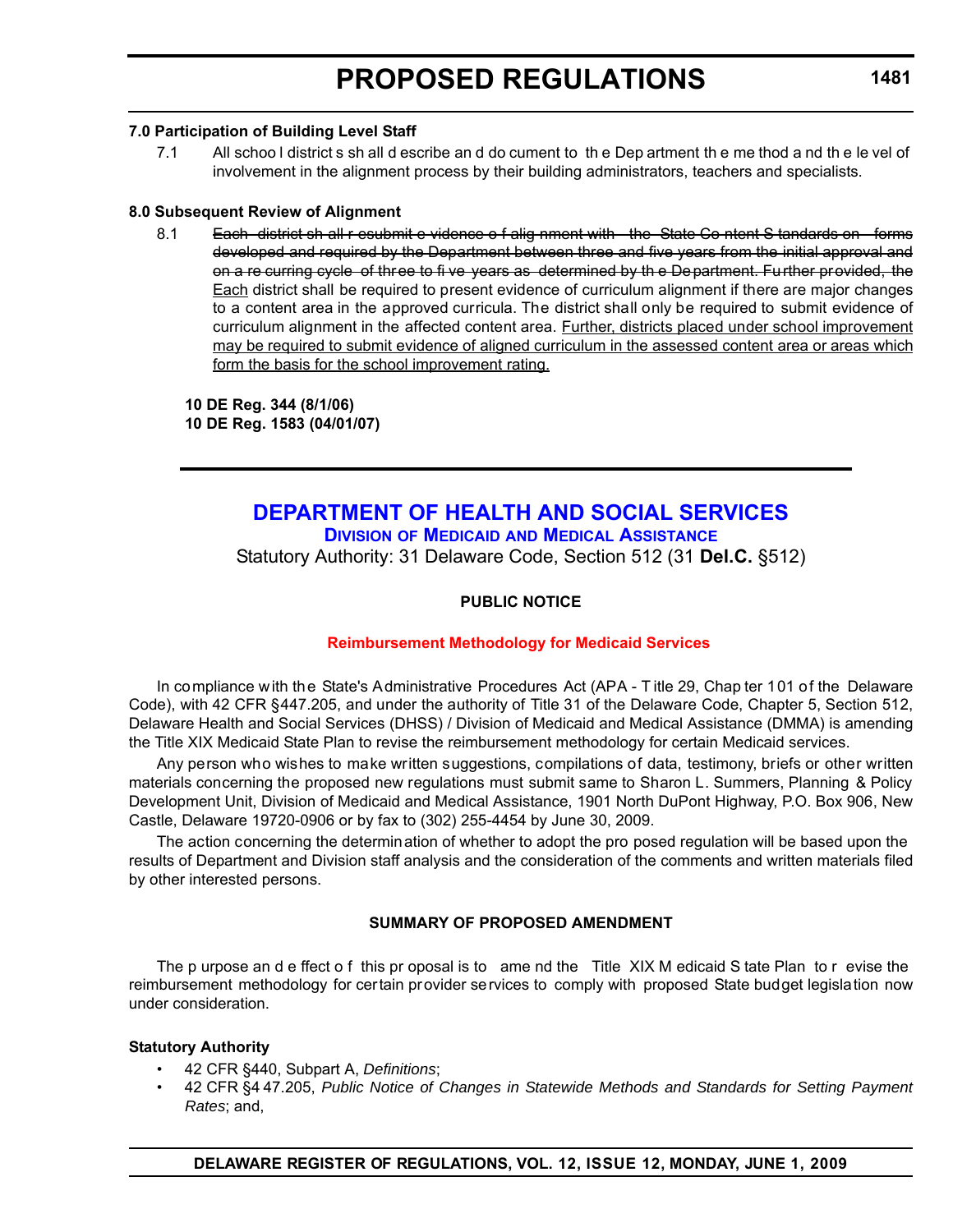• 42 CFR §447, *Payments for Services*.

#### **Background**

Pursuant to 4 2 CFR §447.205, Delawa re Health and Social Servic es (DHSS), Divis ion of Medicaid and Medicaid Assistance (DMMA) is required to give public notice of any significant proposed change in its methods and standards for setting payment rates for services.

#### **Summary of Proposed Amendments**

As a result of a State budgetary shortfall and to remain within the available Medicaid appropriation, Delaware Health and Social Services (DHSS), Division of Medicaid and Medical Assistance (DMMA) has determined that it is necessary to amend the st ate pla n pro visions governing th e re imbursement fo r med ically necessary se rvices provided to eligible recipients. This action is necessary to ensure no increase in State expenditures resulting from changes in reimbursement rates for the Delaware Medical Assistance Programs (DMAP).

Effective April 1, 2009, DHSS/DMMA intends to amend the applicable provisions of the Title XIX Me dicaid State Plan g overning the r eimbursement methodology for certain services to reduce the reimbursement rate. In accordance with 42 CFR §440.205, public notice was published before the proposed effective date of the change on March 31, 2009 in the two newspapers of widest circulation in the State, the News Journal (New Castle County, Kent County, Sussex County) and, the Delaware State News (Kent County), as follows:

For periods beginning on and after April 1, 2009, the following provider rates will be "Rolled Back" or "Frozen" at their pre-January 1, 2009 level.

The following significant changes are proposed:

#### **Inpatient Hospital Services:**

Inpatient hospit al dis charge rates for General Acute Care Hospit als will be "rolled bac k" to their pre-January 1, 2009 level. Such reduction shall remain in effect until further notice.

#### **Outpatient Hospital Services:**

Outpatient hospital rates that are paid based on a hospital specific fee schedule will be "rolled back" to their pre-January 1, 2009 level. Such reduction shall remain in effect until further notice.

#### **Private Nursing Facility Services:**

Private nursing facility services rates will be "rolled back" to their pre-January 1, 2009 level. Such reduction shall remain in effect until further notice.

#### **Pediatric Nursing Facility Services:**

Pediatric nursing fac ility services rates will be froz en at their pre-April 1, 2009 le vel. Such change shall remain in effect until further notice.

#### **Private Intermediate Care Facilities/Mentally Retarded (ICFs/MR):**

Private ICFs/MR rates will be "rolled back" to their pre-January 1, 2009 level. Such reduction shall remain in effect until further notice.

#### **Prescribed Pediatric Extended Care:**

Prescribed Pediatric Extended Care services rates will be froz en at their pre-April 1, 2009 level. Such change shall remain in effect until further notice.

In addition, effective for dates of service o n and after April 1, 200 9, the following describes how these providers will be impacted by deferred implementation of inflationary adjustments. The providers impacted by this inflationary deferral are:

#### **Outpatient Hospitals:**

Effective for dates of service April 1, 2009 and after, the percent of charges paid to each hospital shall be reduced by an amount for each hospital that will result in a net aggregate reduction in projected payments of 3%. Such deferred adjustment shall remain in effect until further notice.

#### **Community Pharmacies:**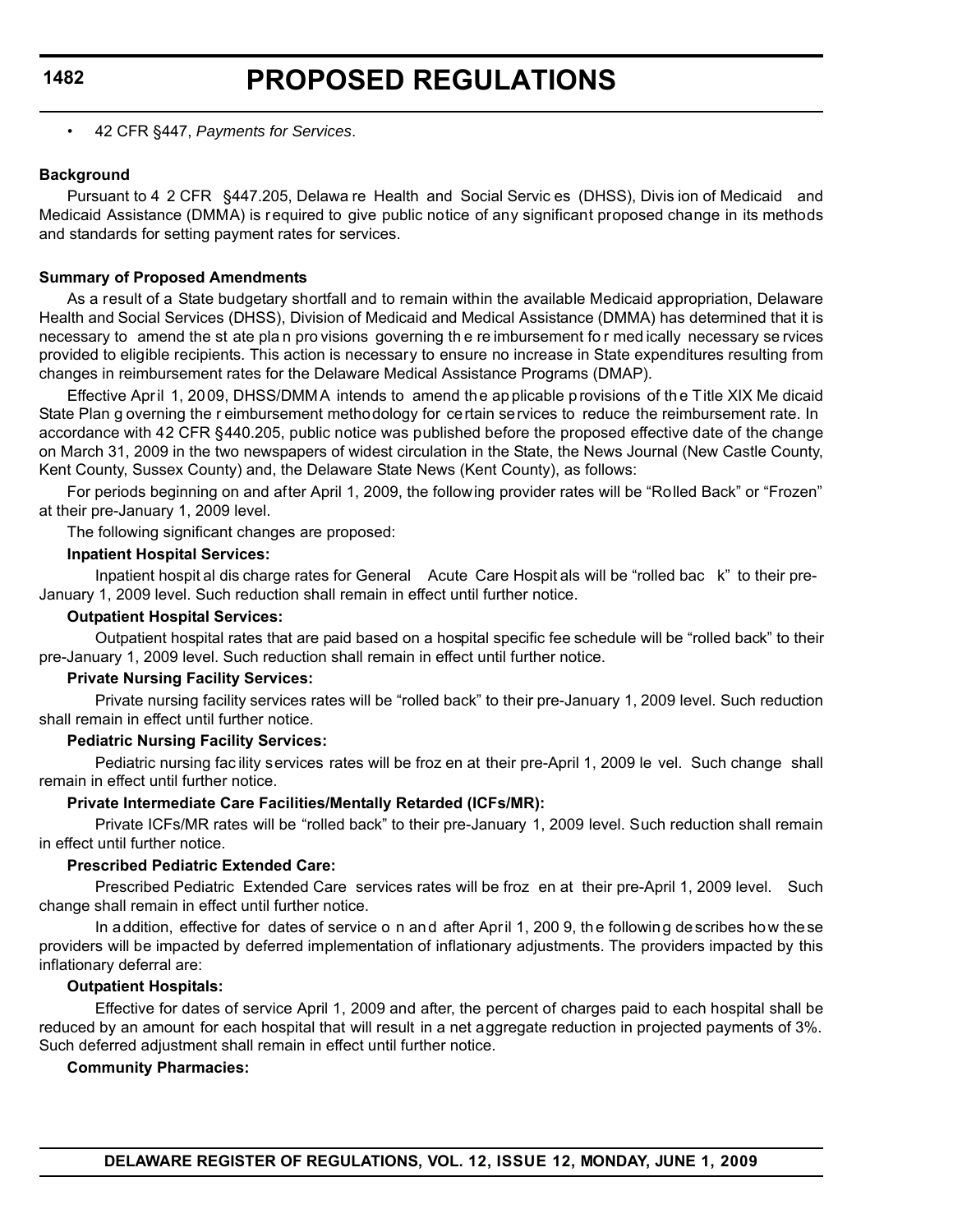Effective for dates of service April 1, 2009 and after, claims for drug ingredient costs reimbursed based on a per centage of the A verage Who lesale Price ( AWP) sh all be reimbursed at AWP m inus 1 6%. Such d eferred adjustment shall remain in effect until further notice.

#### **Non-Traditional Pharmacies:**

Effective for dates of service April 1, 2009 and after, claims for drug ingredient costs reimbursed based on a per centage of the A verage Who lesale Price ( AWP) sh all be reimbursed at AWP m inus 1 8%. Such d eferred adjustment shall remain in effect until further notice.

#### **Physicians:**

Effective for claims paid on or after April 1, 20 09 claims that are based on the Medicare rate shall be reimbursed at 98% of the Medicare rate. Such deferred adjustment shall remain in effect until further notice.

#### **Laboratories:**

Effective for claims paid on or after April 1, 20 09 claims that are based on the Medicare rate shall be reimbursed at 98% of the Medicare rate. Such deferred adjustment shall remain in effect until further notice.

#### **Dental:**

Effective for dates of service April 1, 2009 and after, dental claims reimbursed as a percent of charges shall be reimbursed at 80% of charges. Such deferred adjustment shall remain in effect until further notice.

#### **Ambulatory Surgical Centers:**

Effective for dates of se rvice April 1, 2009 and after, ambulatory surgical centers shall be r eimbursed at 95% of the Medicare rate. Such deferred adjustment shall remain in effect until further notice.

#### **Dialysis Centers:**

Effective for da tes o f se rvice Apr il 1, 20 09 a nd a fter, dia lysis ce nters sh all be re imbursed a t 85 % o f charges. Such deferred adjustment shall remain in effect until further notice.

The provisions of this amendment are contingent upon approval of the Centers for Medicare and Medicaid Services (CMS).

#### **DMMA PROPOSED REGULATION #09-21a**

**REVISIONS:** ATTACHMENT 4.19-A Page 1

### **STATE PLAN UNDER TITLE XIX OF THE SOCIAL SECURITY ACT STATE OF DELAWARE**

#### **METHODS AND STANDARDS FOR ESTABLISHING PAYMENT RATES – INPATIENT HOSPITAL CARE**

#### **Reimbursement Principle**

Effective for discharges on or after July 1, 1994, the Delaware Medicaid Program will reimburse all acute care hospitals at prospective per discharge rates.

The pr ospective rate s ar e se t by acco mmodation type. Re imbursement r ates have been s et fo r two accommodation types: general services and nursery services. For each of these accommodation types, there are three components to the payment: operating payment per discharge, capital payment per discharge and medical education payment per discharge.

#### **Rate Setting Method – Operating Payment**

The base year is the Delaware hospitals' 1992 fiscal year. The operating payment per discharge for the base year was calcula ted by applying a cost-to- charge ratio to allowed charges from the Medicaid claims data. This allowed cost value was then divided by the total charges to obtain the operating payment per discharge.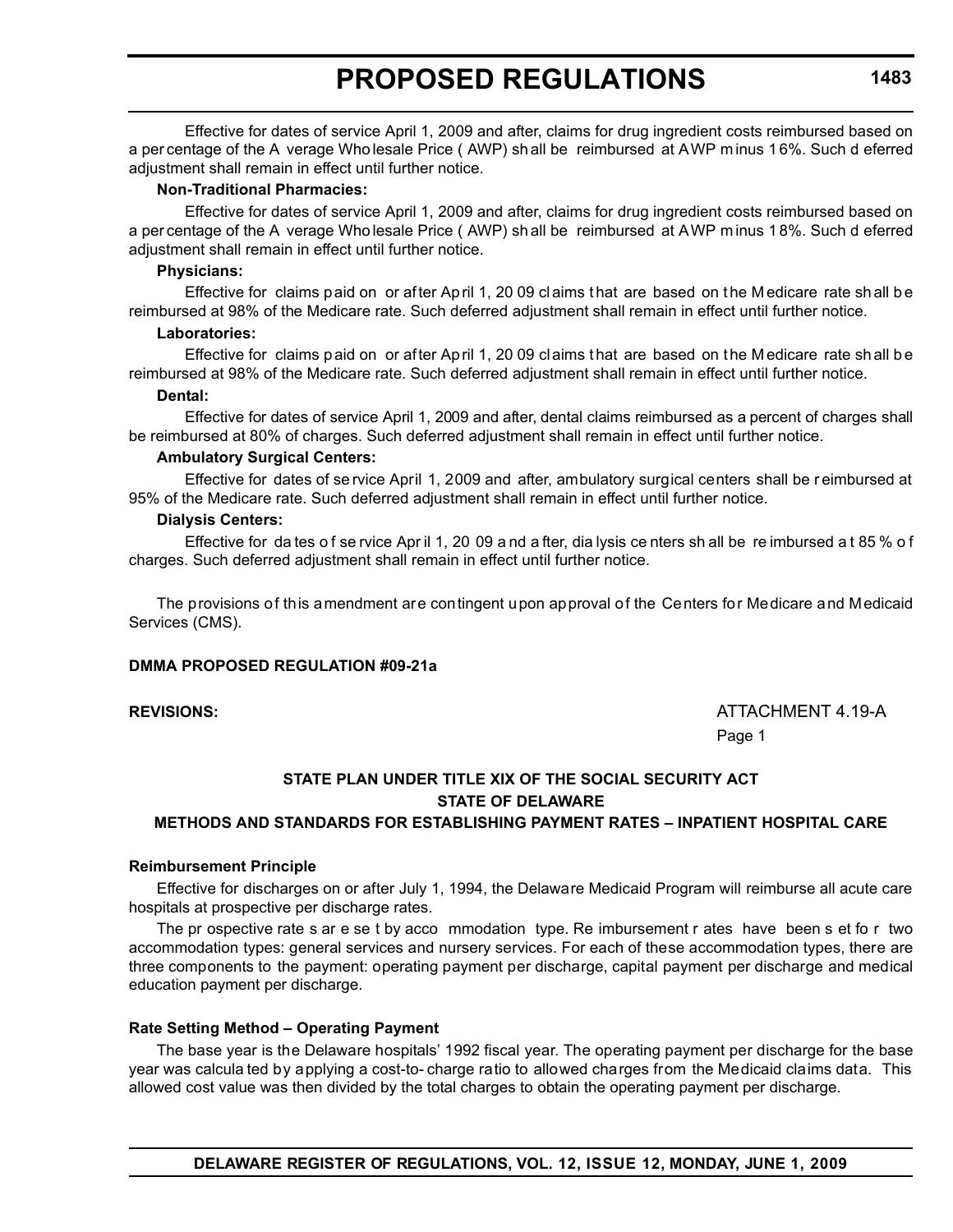## **PROPOSED REGULATIONS**

The cost-to-charge ratio was identified from FY92 hospital cost reports; the categories of cost included in the cost-to-charge ratio a re tho se rela ted to ro utine se rvices ( including h ospital-based physicians' co sts and malpractice costs) and ancillary services.

The allowed charge data was taken from the FY92 Medicaid claims data for Delaware hospitals. Medicaid allowable ho spital-specific ch arges as sociated with inpatient revenue cod es a ppropriate to the accommodation type were iden tified. The ho spital-specific cost-to-charge r atio was a pplied to th e allo wed charges to o btain hospital-specific allowed costs for the accommodation type.

Effective July 1, 2006, the fiscal year/period for the reimbursement of Medicaid hospital services will be based on a fifteen month period. A rate adjustment w ill be made on J uly 1, 2006 and for every fifteen month period thereafter.

The total hospital-specific allowed costs for the accommodation type were then divided by the total number of discharges on the claim s date for the accommodation type to obtain the ho spital-specific operating payment per discharge in the base year.

> ATTACHMENT 4.19-A PAGE 2

#### **METHODS AND STANDARDS FOR ESTABLISHING PAYMENT RATES – INPATIENT HOSPITAL CARE (CONTINUED)**

#### **Rate Setting Method – Capital Payment Per Discharge**

For the cap ital payment p er dischar ge, a h ospital-specific pr ospective rate was calculate d for ea ch accommodation type based on a ble nded percentage of total costs for each hospital represented by capital. A hospital-specific capit al pe rcentage was calcula ted b y di viding a llowable cap ital cost s for the hospital by tot al allowable costs for the facility as repor ted on each facility's FY92 cost report. A Statewide capital percentage was calculated by dividing total allowable capital costs for all Delaware hospitals by total allowable costs for all hospitals as reported on the cost report. The blended percentage is calculated by taking 75 percent of the hospital-specific capital percentage and 25 percent of the Statewide capital percentage. This blended percentage is then applied to the hospital opening rate per discharge to obtain the hospital capital per discharge rate.

#### **Rate Setting Method – Medical Education Payment Per Discharge**

For the medical education payment per discharge, a hospital-specific prospective rate was calculated for each accommodation type based on the percentage of total costs for each hospital represented by medical education costs. A h ospital-specific me dical e ducation pe rcentage was calculated by divid ing to tal me dical e ducation allowable costs for the hospit al by allo wable total costs for the facility as r eported on eac h facility 's FY 92 cos t report. This hospital-specific percentage is then applied to the hospital operating rate per discharge to obtain the hospital medical education per discharge rate.

#### **Rate Setting Method – Development of Implementation Year Operating Rates, Updates and Rebasing**

The new inp atient rates will be implemented ef fective State FY95. The hospit al-specific operating p ayments per discharge have been established for the implementation year by inflating the hospital-specific base year costs using the TEFRA target rate of increase limits published by HCFA. Base year costs were inflated from the midpoint of each hospital's base year to the midpoint in State fiscal year 1995.

> ATTACHMENT 4.19-A Page 3

#### **METHODS AND STANDARDS FOR ESTABLISHING PAYMENT RATES – INPATIENT HOSPITAL CARE (Continued)**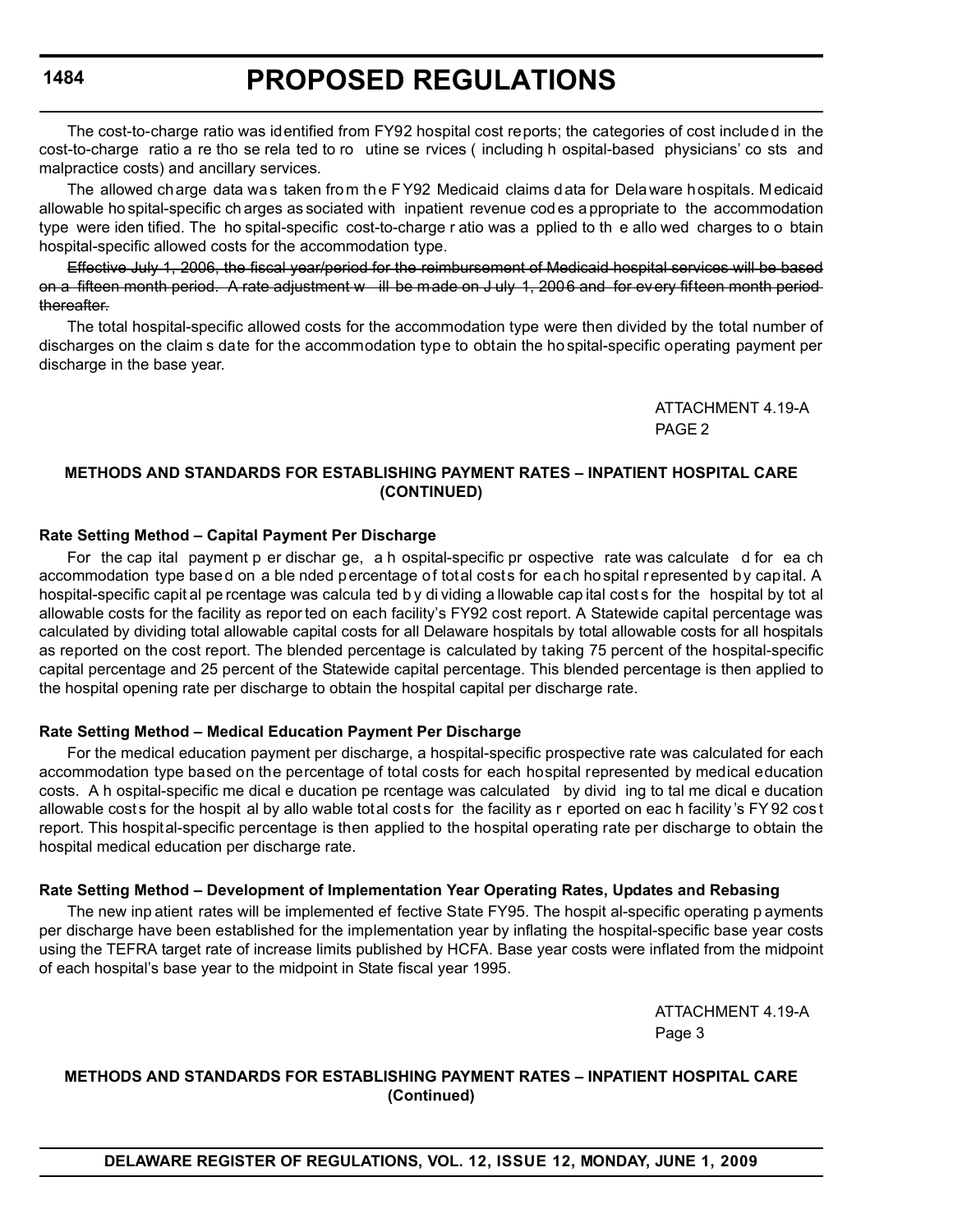#### **Rate Setting M ethods - Development of Implemen tation Y ear Operating Rat es, Updates a nd Rebasing (Continued)**

The implementation year rates will be updated in FY96 using published TEFRA inflation indices. Rates will be rebased using fiscal year 1994 claims and cost report data for implementation in State FY97.

Effective for admission dates on or after April 1, 2009, payment rates for inpatient hospital care will be adjusted to the rates that were in effect on December 31, 2008. Future rate adjustments will be suspended until further notice.

#### **Other Related Inpatient Reimbursement Policies**

Outliers - High cost outliers will be id entified when the cost of the discharge exceeds the threshold of three times the hospital operating rate per di scharge. Outlier cases will be reimbursed at the disc harge rate plus 79 percent of the difference between the outlier threshold and the tot al cost of the case. C osts of the c ase will be determined by applying the hospital-specific cost to charge ratio to the allowed charges reported on the claim for discharge.

Effective January 1, 2006, any provider with a high cost client case (outlier) will receive an interim payment; that is, a payment prior to the discharge of that patient when the charge amount reaches the designated level. An interim payment will be made for that inpatient stay when the client's charges have reached twenty-five (25) times the general discharge rate of that facility, or when the client's stay is greater than sixty (60) days. Additional interim payments will be made when either of the outlier c onditions for an interim payment is met again. The interim payment amount is based on the current reimbursement methodology used to pay outliers. Upon the discharge of the client, the facility will receive the balance of the payment that would have been paid if the case were paid in full at the time of discharge.

> ATTACHMENT 4.19-A PAGE 3a

**Transplants** - Transplant cases will be treate d as outliers and, when appropriat e, w ill be subject to the outlier payment policy. Organ ac quisition costs will not reimbursed separately, but will be incl uded in the per discharge rate.

**Transfers/readmissions** - There will be no distinct payment policy for transfers/ readmissions between hospitals. These cases will be paid on a discharge basis. The PRO will conduct a periodic review to monitor these types of cases and determine that discharges are appropriate.

**Split bills** - For in-State cases and Out-of-State hospitals receiving per diem payment that span FY94 and FY95, the cost associated with the days in FY94 will be reimbursed using the current methodology. The full per-discharge rate will be paid for the days of care in FY95. Out of State hospitals who already use DRGs or a per discharge methodology will be paid the per discharge rate for all discharges on or after July 1, 1994.

> ATTACHMENT 4.19-A Page 4

#### **METHODS AND STANDARDS FOR ESTABLISHING PAYMENT RATES – INPATIENT HOSPITAL CARE (Continued)**

#### **Out-of-State Hospitals**

The operating, capital and medical education rates for acute care hospitals located outside of Delaware will be paid at the lowest D elaware rate fo r the ho spital categ ory to which the y a re assigne d. Th ree categ ories of Delaware ho spitals h ave been identified: u rban, rural and m ajor tea ching. Out of state te aching h ospitals are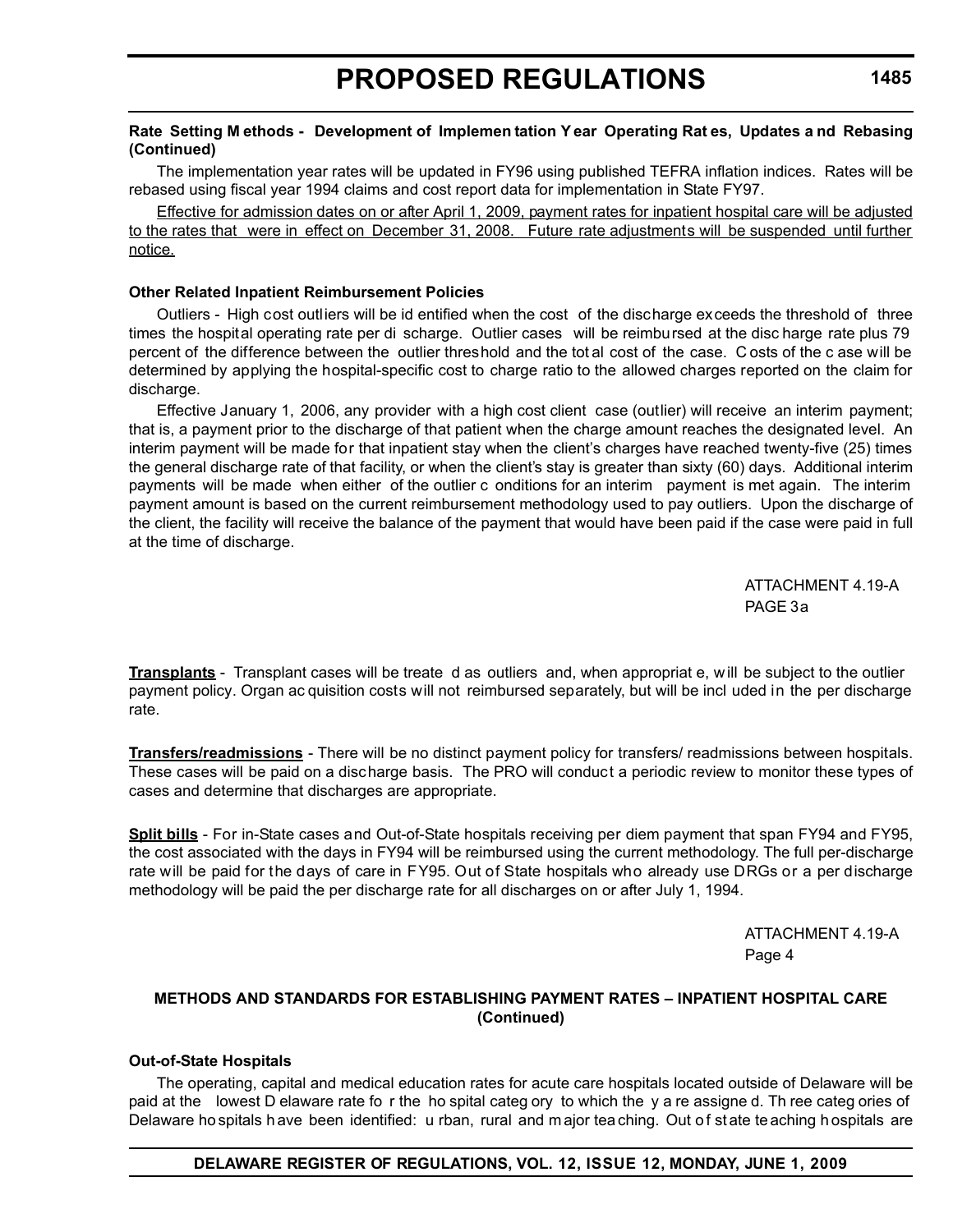defined as those facilities which are members of the Council of Teaching Hospitals. Out of state urban hospitals are defined as non-teaching hospitals located in a metropolitan statistical area (MSA) as identified by the U.S. Bureau of Census. Out of state ru ral hospitals ar e de fined as non-teaching ho spitals located ou tside a m etropolitan statistical area "MSA" as defined by the U.S. Bureau of Census. Out-of-State specialty/rehab hospitals will be paid at the Medicaid rate established by the State in which they are located.

#### **Disproportionate Share Hospital Payments**

In a ccordance with the pr ovisions o f Se ction 19 23(b)(1)(A)(B) o f the Social Se curity Act, the Del aware Medicaid Program will determine whether a hospital qualifies as "serving a disproportionate share of the poor".

Medicaid defines uncompensated care as the cost of services to Medicaid patients, less the amount paid by the State under the non-disproportionate share hospital payment provisions of the State Plan. The cost of services to uninsured patients (those who have no health insurance or source of third party payments) less the amount of payments made by these patients is included in the definition of uncompensated care. Any hospital meeting the definition of a disproportionate sh are hospit al will rec eive p ayments in accordance with Section 1923 (c )(3). Hospitals meeting the standard are entitled to receive payments of ninety percent (90%) of its uncompensated care amount.

Medicaid requires that the 1923(d)(3) provision of the Act be met, which states that any disproportionate share hospital have a Medicaid utilization rate of a least one percent (1%).

> ATTACHMENT 4.19-A PAGE 5

With the e xceptions noted in 19 23(d)(2)(A), Medicaid also requires that the 1923(d) provision of th e Act b e met, which st ates that an y disproportionate sh are hospit al have at lea st two ( 2) o bstetricians wh o ha ve staff privileges at the hosp ital an d wh o ha ve agr eed to pr ovide obstetric se rvices to individuals wh o ar e en titled to medical assistance for such services under the State Plan.

Medicaid requires that the payment adjustments received by all disproportionate share hospitals not exceed, in the a ggregate, th e e stablished limits e ach Federal fiscal year as ex pressed in Sec tion 19 23(f) of the Act as published annually in the HCFA Federal Register. Medicaid also requires that the payment adjustments made to individual hospitals not exceed one hundred percent (100%) of their established limits for the State fiscal year as expressed in Section 1923(g) of the Act.

#### **Hospitals With New Programs/Services**

For hospitals who begin a new medical education program for which there is no historical cost or claims data, the medical education payment will be paid at the average percentage for the Delaware teaching hospital category to wh ich t hey are assigned. There a re two categories of Delaware hospitals with regard to teaching: major teaching hospitals are defined as thos e facilities which are members of the Council of Teaching Hospitals. Minor teaching hospitals are all other hospitals in the state with a medical education program recognized by the Delaware Medicaid program.

#### **Hospitals with ot her categories of new services can appeal their reimbursement rates using the appeals process.**

A.I. duPONT INSTITUTE OF THE NEMOURS FOUNDATION

#### **Reimbursement Principle**

Effective for discharges on or af ter January 1, 199 5 the Medicaid Program will reimburse A.I. duP ont Institute on the basis of prospective per discharge rates. Costs determined for A.I. duPont are hospital-specific but otherwise determined using the same methodology as the other acute care hospitals.

A.I. duPont's per disc harge rate will be discounted by the Insti tute through agreement with the Medicaid agency, n ot to exce ed th e ra te est ablished for comp arable car e in Dela ware's othe r lar ge te aching ho spital.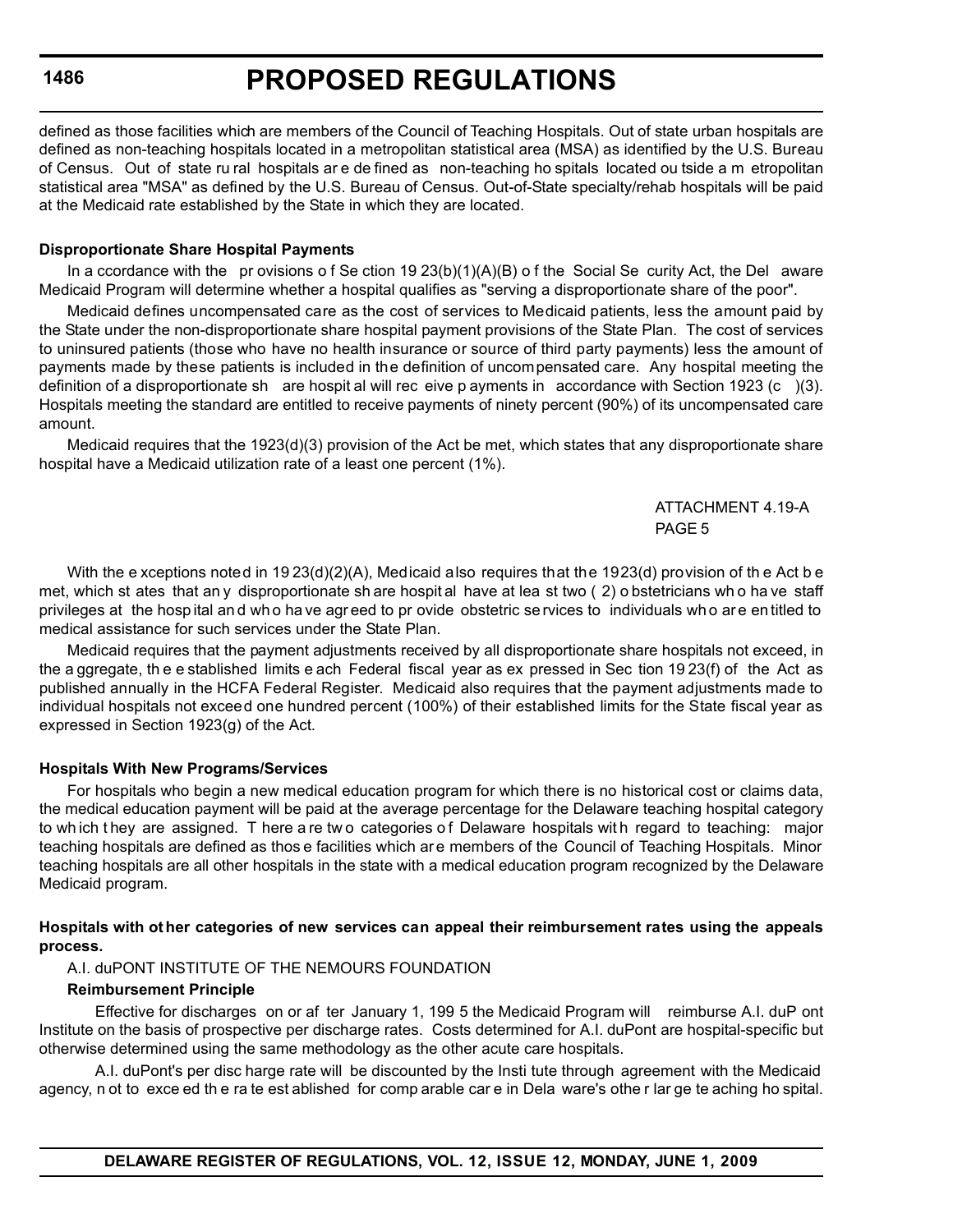Rebasing and indexing of A.I. duPont's costs will be done on the same sc hedule as the other in-State acute care hospitals but specific to their fiscal year.

#### **DMMA PROPOSED REGULATION #09-21b**

**REVISIONS:** ATTACHMENT 4.19-B PAGE 1a

### **STATE PLAN UNDER TITLE XIX OF THE SOCIAL SECURITY ACT STATE OF DELAWARE**

#### **METHODS AND STANDARDS FOR ESTABLISHING PAYMENT RATES - OUTPATIENT HOSPITAL CARE**

#### **Payment Methodology for Rate Periods Beginning January 1, 2009**

- A. Effective for dates of service on or after April 1, 2009, outpatient hospital care rates based on a hospital specific fee schedule will be adjusted to the rates that were in effect on December 31, 2008.
- B. Effective for dates of service on or after April 1, 2009, outpatient hospital care payments based on a percent of charges will be adjusted by an amount for each hospital that will result in a net aggregate reduction in projected payments of 3%.
- C. All future outpatient hospital care rate adjustments will be suspended until further notice.

#### **Reimbursement Principle**

Effective with the start of the provider's fiscal year on or after July 1, 1994, the Delaware Medicaid program will reimburse A.I. duPont/acute care hospitals for outpatient services using the following payment methods:

- Prospective rate for vis it serv ices pr ovided in th e e mergency r oom, ou tpatient clin ic a nd ou tpatient delivery/labor room
- Submitted charges converted to costs for stand alone services identified by revenue code
- Fee schedule allowances for laboratory services

The ba se ye ar fo r the o utpatient p ayment me thodology is FY92. Medicaid claims dat a and hospit al cost reports from FY92 served as the sources of data for calculation of the outpatient payment amounts.

The established rates and methodology for hospital outpatient reimbursement shall be re viewed annually by the Delaware Medicaid program and adjusted, as necessary.

#### **Rate Setting Method - Visit Services**

Visit services will be paid using a prospective flat rate. There are four types of visit services:

- **Emergency**
- Non-emergency
- Clinic
- Delivery/labor room

ATTACHMENT 4.19-B PAGE 1b

#### **METHODS AND STANDARDS FOR ESTABLISHING PAYMENT RATES - OUTPATIENT HOSPITAL CARE (Continued)**

**Rate Setting Method - Visit Services (Continued)**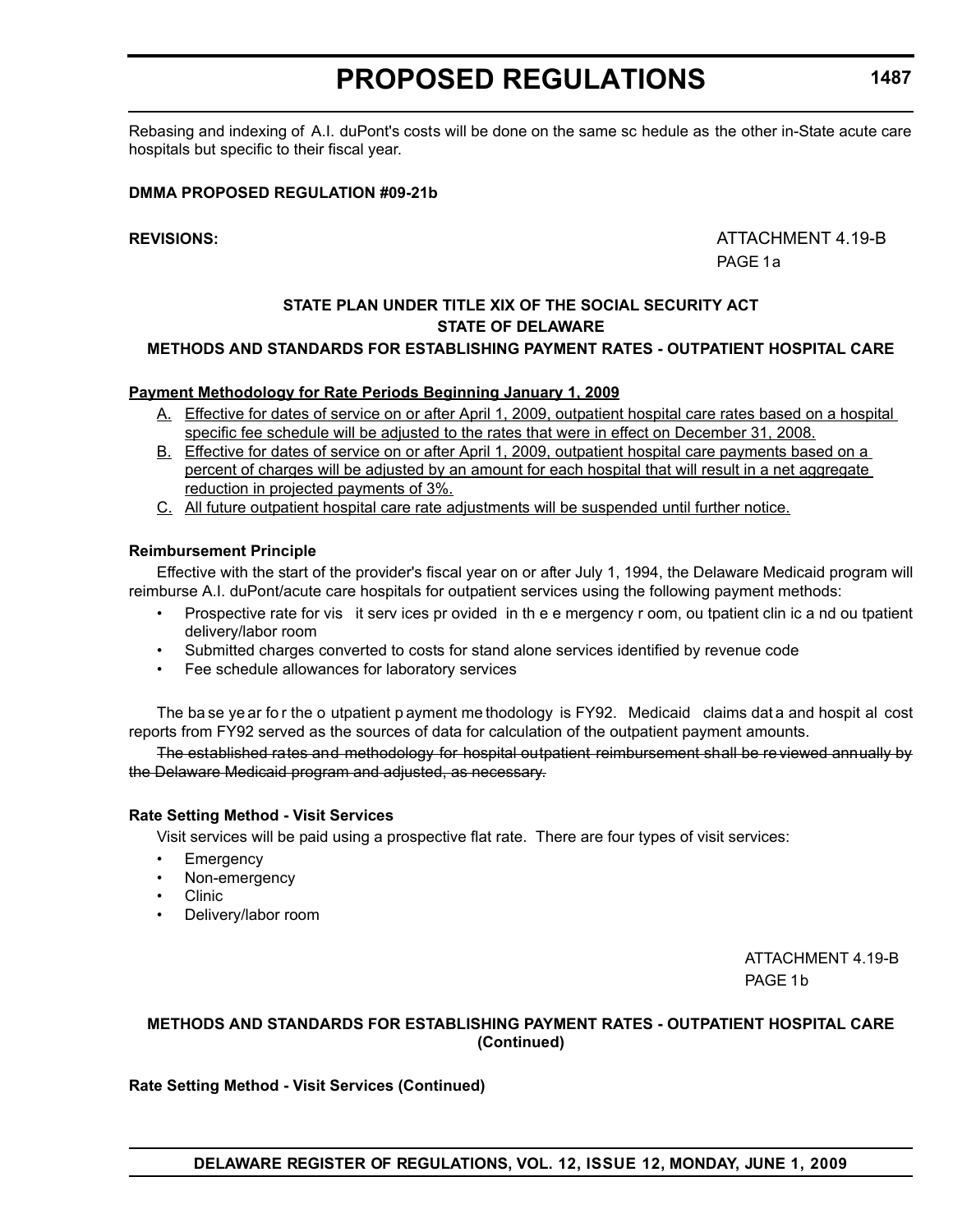# **PROPOSED REGULATIONS**

Each type of visit service is defined by a set of outpatient revenue codes. In addition, emergency visit services must be associated with an ICD-9 diag nosis co de de fined as a "true em ergency" by th e De laware Me dicaid program.

The flat rate for each visit service is based on a blend of the following:

- 75 percent of the hospital-specific mean billed allowed cost for FY95 for the revenue codes associated with the visit category
- 25 percent of the statewide mean billed allowed cost for FY95 for the revenue codes associated with the visit category

The hospi tal-specific mean billed cost was calculated using allow ed c harges from the Me dicaid base year claims data associated with the revenue codes for each vi sit category. Allowed charges were derived from the claims data on a pe r visit basis for each revenue type using FY92 claims data. The allowed charges per visit included allowed charges for a standard set of revenue codes that id entified drugs and supplies associated with the visit service.

The allowed charges per visit wer e then converted to cost using a h ospital-specific cost to c harge ratio for ancillary servic es from the hospit als' FY92 c ost report s. A hospital-specific me an billed allowed c ost was calculated for each type of visit by taking the mean of all the per visit allowed costs for the hospital converted from the claims data. The S tatewide billed cost was calculated by t aking the me an of all the per v isit allowed cost s across all in-state hospitals, except A.I. duPont.

Both the hospital-specific mean and statewide mean costs were inflated to the midpoint of the base year to the midpoint to the implementation year (FY95) using the DRI Hospital Marketbasket.

> ATTACHMENT 4.19-B PAGE 1c

#### **METHODS AND STANDARDS FOR ESTABLISHING PAYMENT RATES - OUTPATIENT HOSPITAL CARE (Continued)**

#### **Rate Setting Method - Stand-Alone Services**

Stand-alone services encompass all other services provided in the outpatient setting that cannot be grouped into a visit category. A stand-alone service will be identified one of two ways:

- By revenue code
- By CPT code

Stand-alone services identified by revenue code will be p aid using a hospital-specific cost-to-charge ratio for the re venue de partment. Each r evenue cod e is a ssigned to a r evenue d epartment, ba sed o n the re venue departments listed in the hospital cost report. The cost to charge ratio for the revenue department was identified from the hospitals' FY92 cost reports and will be applied to the charges reported on the claim to obtain the payment amount for the revenue code.

Stand-alone services identified by HCPCS code will be paid using a fee schedule. Effective July 1, 1994, the only services to be iden tified using HCPCS code s are laboratory services included in th e Me dicare clin ical laboratory fee schedule. These services will be reimbursed using the same methodology and fee schedule that is currently being used.

Effective for services provided on or after November 1, 1994, radiology services, identified by HCPCS cod e, will be reimbursed using a fee schedule.

**DMMA PROPOSED REGULATION #09-21c REVISIONS:**

> ATTACHMENT 4.19-B Page 14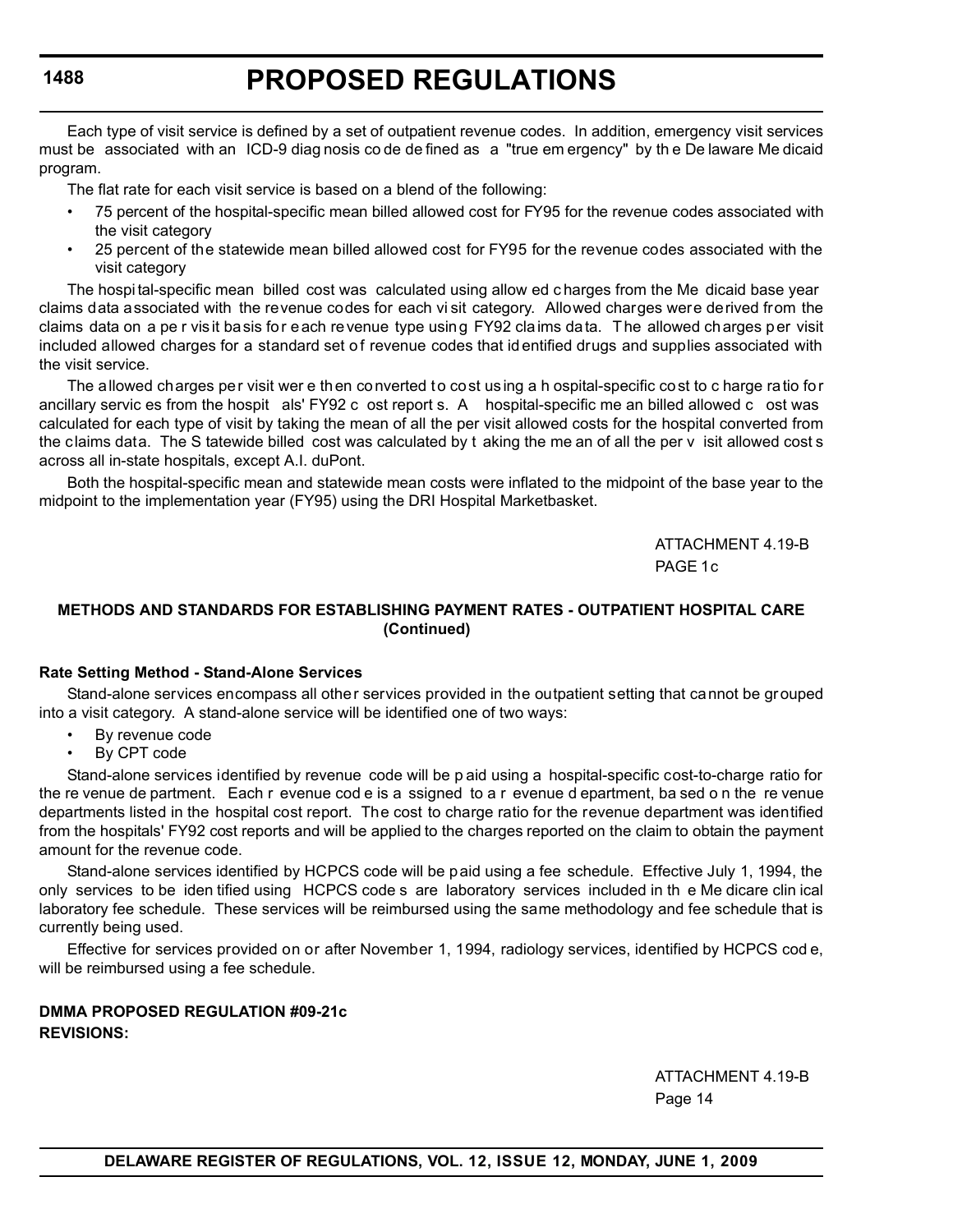### **State/Territory DELAWARE**

#### **Reimbursement for pharmaceuticals:**

#### *Overview*

The Delaware Medical Assistance (DMAP) program will reimburse pharmaceuticals using the lower of

- The usual and customary charge to the general public for the product,
- The Estimated Acquisition Cost (EAC) which is defined for both brand name and generic drugs as follows:
- For Traditional Pharmacies: AWP minus 14% 16% plus dispensing fee per prescription, effective for dates of service on or after April 1, 2009
	- For Non-Traditional Pharmacies: AWP minus 46% 18% plus dispensing fee per prescription, effective for dates of service on or after April 1, 2009
- A State-specific maximum allowable co st (DMAC) an d, in some ca ses, th e Fed erally defined Fed eral Upper Limit (FUL) prices plus a dispensing fee.

Entities that qualify for special purchasing under Section 602 of the Veterans Health Care Act of 1992, Public Health Service covered entities, selected disproportionate share hospitals and entities exempt from the Robinson-Patman Price Discrimination Act of 1936 must charge the DMAP no more than an estimated acquisition cost (EAC) plus a professional dispensing fee. The EAC must be supported by invoice and payment documentation.

#### *Dispensing Fee:*

The dispensing fee rate is \$3.65. There is one dispensing fee per 30-day period unless the class of drugs is routinely prescribed for a limited number of days.

#### *Definitions:*

Delaware Maximum Allowable Cost (DMAC) - a maximum price set for reimbursement:

- for generics available from three (3) or more approved sources, or
- when a single source product has A verage Selling Prices provided by the manufacturer that indicates the AWP is exaggerated, or
- if a single provider agrees to a special price.

Any willing provider can dispense the product.

<continued on page 14a>

ATTACHMENT 4.19-B Page 14a

Federal Upper L imit (FUL) - Th e FUL is a fede rally defin ed price and constitutes the upper limit of reimbursement where a DMAC limit does not exist.

Non-Traditional Pharmacy - long term care and specialty pharmacies.

Traditional Pharmacy - retail independent and retail chain pharmacies.

#### *Reimbursement Policy:*

• Medicaid reimbursement is limited to only those d rugs supplied from manufacturers that have a signed national agreement or an approved existing agreement under Section 1927(a) of the Social Security Act. Restrictions in drug coverage are listed on Page 5 Addendum of Attachment 3.1-A of this Plan.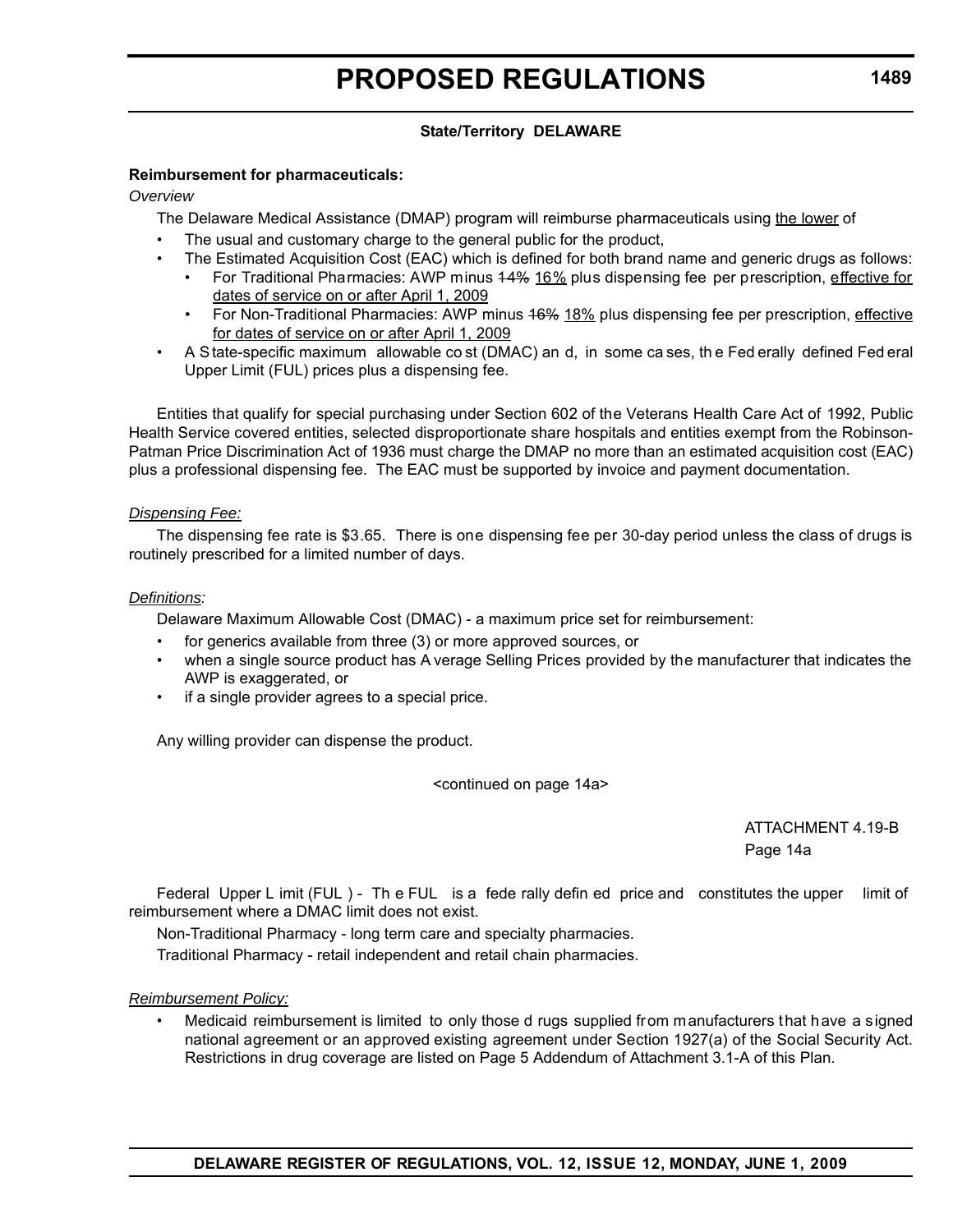#### *Exceptions:*

- Exceptions to the re imbursement of FUL an d DMAC can be made if a physician cer tifies in th eir own handwriting that a specific brand is medically necessary. The medical necessity must be documented on a FDA Med-Watch form based on the client experiencing an adverse reaction.
- Other exceptions will be ma de if documentation prov ided demonstr ates that the product c an only be obtained a higher rate.

#### **DMMA PROPOSED REGULATION #09-21d REVISIONS:**

ATTACHMENT 4.19-B Page 17

#### **State: DELAWARE**

#### **REIMBURSEMENT FOR FREE STANDING SURGICAL CENTER / AMBULATORY SURGICAL CENTER SERVICES**

Delaware Med icaid u ses th e r eimbursement metho dology an d for mulae o f the Me dicare p rogram, as described in Section 5243 of the Medicare Carriers Manual, in determining per diem rates for payment of F ree Standing Surgical Centers (FSSCs) / Ambulatory Surgical Centers (ACS). Delaware Medicaid may reimburse at a percent of the Medicare calculated rate described above, up to 100% but no lower than 95%.

### **DMMA PROPOSED REGULATION #09-21e REVISIONS:**

ATTACHMENT 4.19-B Page 19

Early and Periodic Screening, Diagnosis and Treatment (EPSDT) Services are reimbursed as follows:

1. Screening services - fee-for-service.

2. Treatment services - fee-for-service.

3. Dental Treatment - r eimburse 85% 80% of billed charges fo r routine dent al services for dates of service on or after April 1, 2009.

4. Specialized De ntal Se rvices - re imburse (a) a p ercentage of charges for n on-orthodontic re lated services and (b) a flat fee-for-service for orthodontic related services.

a. Percentage of Charges for non-orthodontic services – Effective for dates of service on or after April 1, 20 09. The the State p ays  $85\%$  80 % of b illed charges for medically n ecessary no n-orthodontic den tal care, determined by: 1) the consideration that 65-70% of the usual & customary rate is nationally known to account for the dental provider's actual costs; and, 2) an allowance of an additional mark-up to permit a reasonable and fair profit and as incentive for providers to participate in the Medicaid Program in order to create adequate access to dental care.

b. Flat Fee-for-Service for orthodontic services – The State identifies three primary orthodontic related services that en compass orthodontic re imbursement: 1) Pr e-orthodontic treatment visit; 2 ) Com prehensive orthodontic tr eatment o f t he a dolescent de ntition; an d, 3) Pe riodic or thodontic tre atment v isit. R ates for e ach orthodontic se rvice a re de termined by ad opting the  $75<sup>th</sup>$  percentile of or thodontic rates paid by the Division of Public Health Special Dental Program, which, compare favorably to commercial coverage and encourage provider participation and adequate ac cess to orthodontic care. Care provided out side of thes e three services will be reimbursed at a percent age of charges. Medicaid reimbursement for these th ree orthodontic services will be the lower of the submitted charges or the established Medicaid rate.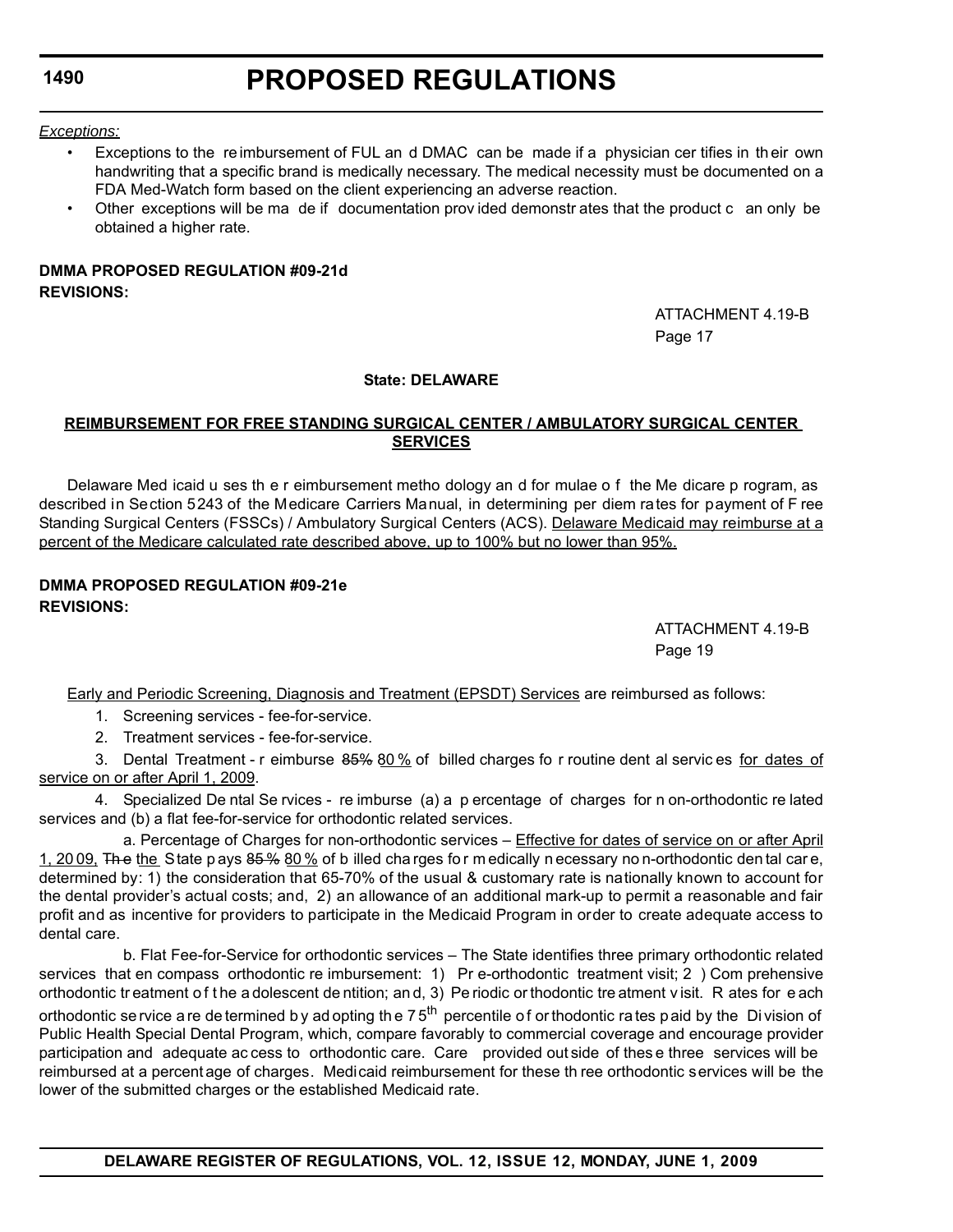**DMMA PROPOSED REGULATION #09-21f REVISIONS:**

ATTACHMENT 4.19-D

Page 1

# **METHODS AND STANDARDS FOR ESTABLISHING PAYMENT RATES PROSPECTIVE REIMBURSEMENT SYSTEM FOR LONG TERM CARE FACILITIES STATE PLAN AMENDMENT 4.19-D**

Payment Methodology for Rate Periods Beginning January 1, 2009

- A. Notwithstanding any other provision of this section, the following adjustments will apply to reimbursement rates for all long term care facilities, except for state owned and operated facilities.
- B. Effective for dates of service on or after April 1, 2009, per diem rates for long term care facilities will be adjusted to the rates that were in effect on December 31, 2008.
- C. Future rate adjustments will be suspended until further notice.

#### I. General Provisions

#### A. Purpose

This plan es tablishes a reimbursement s ystem for long-term c are facilities that complies with federal requirements, including but not limited to:

- Requirements of the Omnibus R econciliation Act of 1981 that nursing facility provider reimbursements be reasonable and adequate to assure an efficient and economically operated facility.
- The requirement that Medicaid payments in the aggregate do not exceed what would have been paid by Medicare based on allowable cost principles.
- Limitations on the revaluation of assets subsequent to a change of ownership since July 18, 1984.
- Requirements of the Omnibus Reconciliation Act of 1987 to est ablish one level of nursing care, i.e., Nursing Fac ility Care, to eliminat e the des ignation of Skilled and Intermediate Care, and to provide sufficient staff to meet these requirements.
- The requirement to employ only nurse aides who have successfully completed a training and competency evaluation program or a competency evaluation program.

#### B. Reimbursement Principles

1. Providers of nursing facility care shall be reimbursed prospectively determined per diem rates based on a p atient bas ed classif ication sy stem. Pr oviders of ICF -MR a nd ICF- IMD ser vices shall be re imbursed prospectively determined per diem rates.

> ATTACHMENT 4.19-D Page 2

2. The Delaware Medicaid Program shall reimburse qualified providers of long -term care based on the individual Medicaid recipient's days of care multiplied by the applicable per diem rate for that patient's classification less any payments made by recipients or third parties.

#### II. Rate Determination for Nursing Facilities

#### A. Basis for Reimbursement

Per Diem reimbursement for nu rsing facility services shall be c omposed of five prospe ctively determined rate com ponents tha t re imburse p roviders for p rimary patient care, se condary p atient care, su pport ser vices, administration, and capital costs.

**DELAWARE REGISTER OF REGULATIONS, VOL. 12, ISSUE 12, MONDAY, JUNE 1, 2009**

**1491**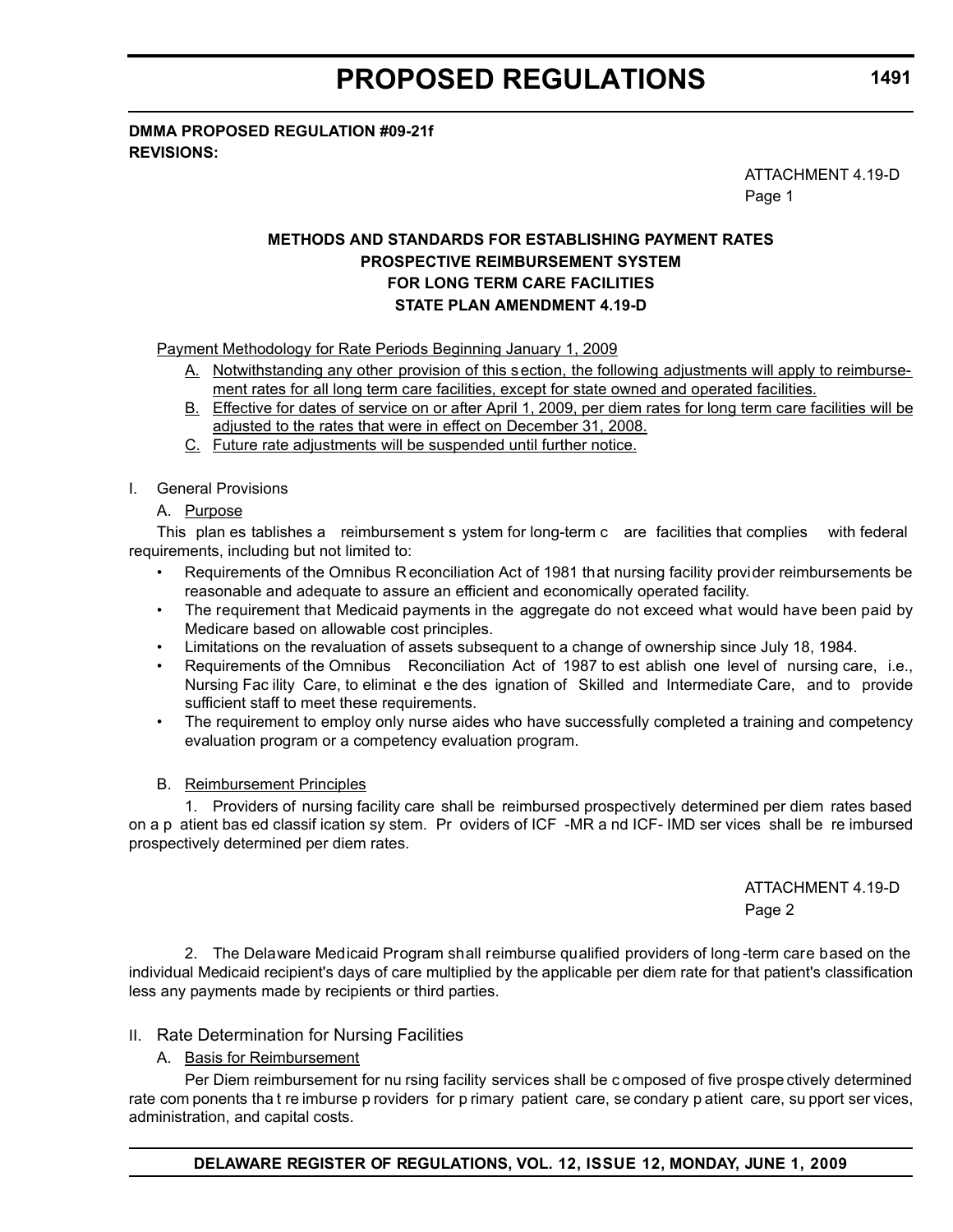# **PROPOSED REGULATIONS**

The primary patient care com ponent of the per die m ra te is ba sed on the nur sing care costs related specifically to each patient's classification. In a ddition to a ssignment to case mix classifications, patients may qualify for supplementary primary care reimbursement based on their characteristics and special service needs. Primary care component reimbursement for each basic patient classification will be the same for each facility within a group. For the purpos e of est ablishing rates, nursing facilities shall be divided into groups of like facilities for which a schedule of primary rates, including rate additions, is established for each group:

| Peer Group A | Private facilities in New Castle County and public facilities located in New                                                                            |
|--------------|---------------------------------------------------------------------------------------------------------------------------------------------------------|
|              | Castle County at the discretion of the Medicaid Director                                                                                                |
| Peer Group B | Private facilities in Kent and Sussex Counti es and public facilities located<br>in Kent and Sussex Counties at the discretion of the Medicaid Director |
|              |                                                                                                                                                         |
| Peer Group C | Public facilities operated by the State of Delaware                                                                                                     |

Payment for the secondary, support, administrative, and capital costs comprise the base rate, and is unique to each facility. P rovider c osts are repo rted annually to Medica id and are used to est ablish rate ceilings for the secondary, support, and administrative cost centers in each provider group.

The sections that follow provide specific details on rate computation for each of the five rate components.

### B. Rate Components

Payment for services based on the sum of five rate components. The rate components are defined as:

**Primary Patient Care.** This cost cent er encompasses all costs that are involved in the provision of basic nursing care for nursing home patients and is inclusive of nursing staff salaries, fringe benefits, and training costs. All nurses' sa laries, fring e ben efits, and training for st aff with du ties that count towards the minimum staff requirements will be included in this cost center.

> ATTACHMENT 4.19-D Page 3

- **Secondary Patient Care.** This cost center encompasses other patient care costs that directly affect patient health status and quality of car e and is in clusive of clinical consultants, social ser vices, raw food, med ical su pplies, a nd n on p rescription d rugs, d ietitian ser vices, den tal ser vices ( in pu blic facilities only), and activities personnel.
- **Support Services.** This c ost center includes costs for dep artments that p rovide supportive services other than medic al care and is inc lusive of diet ary, operation and mainte nance of the fac ility, housekeeping, laundry and linen, and patient recreation.
- **Administrative.** This ca tegory includes costs that are not patient related and is inclusive of owne r/ administrator salary, medical and nursing director salary (excluding such time spent in direct p atient care), administrative salaries, medical records, working capital, benefits associated with administrative personnel, home of fice expe nses, man agement of re sident p ersonal fu nds, an d mo nitoring an d resolving patient's rights issues.
- **Capital.** Th is ca tegory include s costs r elated to th e p urchase an d le ase of pr operty, pla nt an d equipment and is inclusive of lease costs, mortgage interest, property taxes and depreciation.

### C. Excluded Services

Those servic es to res idents of priv ate long term care facilities that are ordina rily bil led direc tly by practitioners will continue to be billed separately and are not covered by the rate component categories. This includes prescription dr ugs, M edicare Part B covered services, physic ian s ervices, hospitalization an d d ental services, laboratory, radiology, and certain ancillary therapies.

For public facilities, laboratory , radiology, prescription drugs, phys ician services, dent al s ervices, and ancillary therapies may be included in the per diem.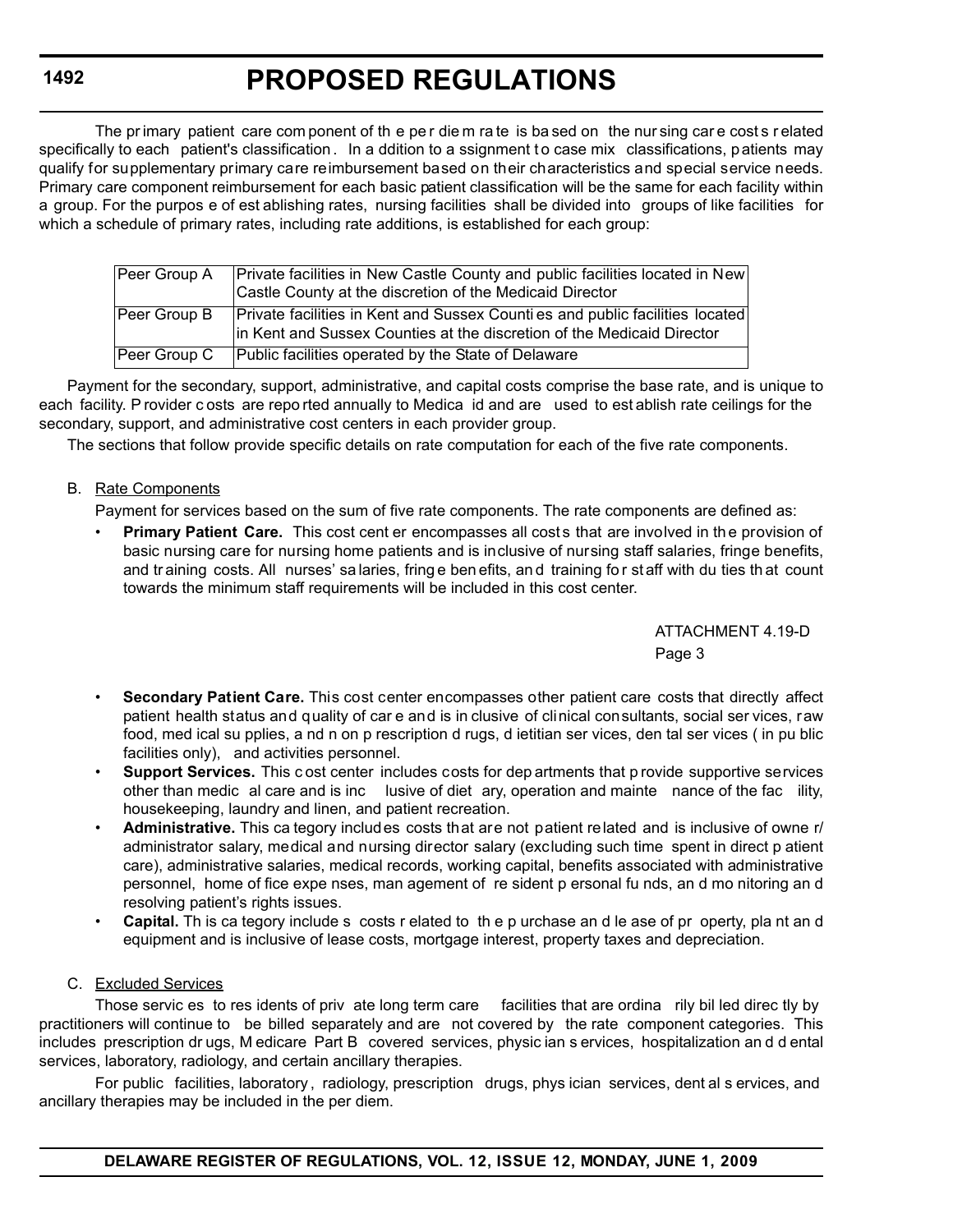Costs of training and certification of nurse aides are billed separately by the facilities as they are incurred, and reimbursed directly by Medicaid.

> ATTACHMENT 4.19-D Page 4

### D. Primary Payment Component Computations

The primary patient care rate component is based on a patient index system in which all nursing home patients are classified into patient classes. The lowest resource intensive clients are placed in the lowest class.

The Department will assign classes to nursing home patients. Initial classification of patients occurs through the State's pre-admission screeni ng program. Thes e initial classifications w ill be reviewed by D epartment nurses within 31 to 45 days after assignment. Patient classification will then be reviewed at leas t twice a year. Facilities will receive notices from the Department concerning class changes and relevant effective dates.

1. In order to establish the patient classification for reimbursement, patients are evaluated and scored by Medicaid review nurses according to the specific amount of staff assistance needed in Activity of Daily Living (ADL) dependency areas. These include Eating, Mobility, Transfer, and Toileting. Potential scores are as follows:

0 - Independent

- 1 Supervision (includes verbal cueing and occasional staff standby)
- 2 Moderate assistance (requires staff standby/physical presence)
- 3 Maximum Assistance

Patients receiving moderate or maximum ass istance w ill be considered "dependent" in that ADL area. Patients receiving supervision will not be considered dependent. Reimbursement is determined by assigning the patient to a patient classification based on their ADL scores and the provision of any Clinical Care Items.

Each patient classification is related to specific nursing time factors. These time factors are multiplied by the 75<sup>th</sup> percentile nurse wage in each provider group to determine the per diem rate for each classification.

2. Patients rec eiving an activ e rehabilit ative/preventive program as defined and approved by the Department shall be reimbursed an additional 20% of the primary care rate component.

To be considered for the added reimbursement allowed under this provision, a facility must develop and prepare an indiv idual rehabilit ative/preventive care plan. This plan of care must cont ain rehabilit ative/ preventive care programs as described

> ATTACHMENT 4.19-D Page 5

in a Department approved list of programs. The services must seek to address specific activity of daily living and other functional problems of the patient. The care plan must also indicate specific patient goals, and must have a physician's approval.

The Department will evaluate new facility-developed rehab ilitative/preventive c are plans during it s patient classification reviews of nursing homes.

Interim provisional approval of plans can be provided by Department review nurses. When reviewed, the Department will examine facility documentation on the provision of rehabilitative/preventive services to patients with previously approved care plans as well as progress towards patient goals.

3. Patients exhibiting disruptive psycho social behaviors on a frequent basis as defined and classified by the D epartment s hall re ceive a n a dditional 1 0 pe rcent o f t he pr imary ca re r ate c omponent f or th e appropriate classification.

The specific psychosocial behav iors that w ill be considered for added re imbursement under this provision are those that necessitate additional nursing st aff intervention in the provision of personal and nursing care. Such behaviors include: verbal and physically disruptive actions, inappropriate social behavior, non-territorial wandering, and any other similar patient problems as designated by the Department.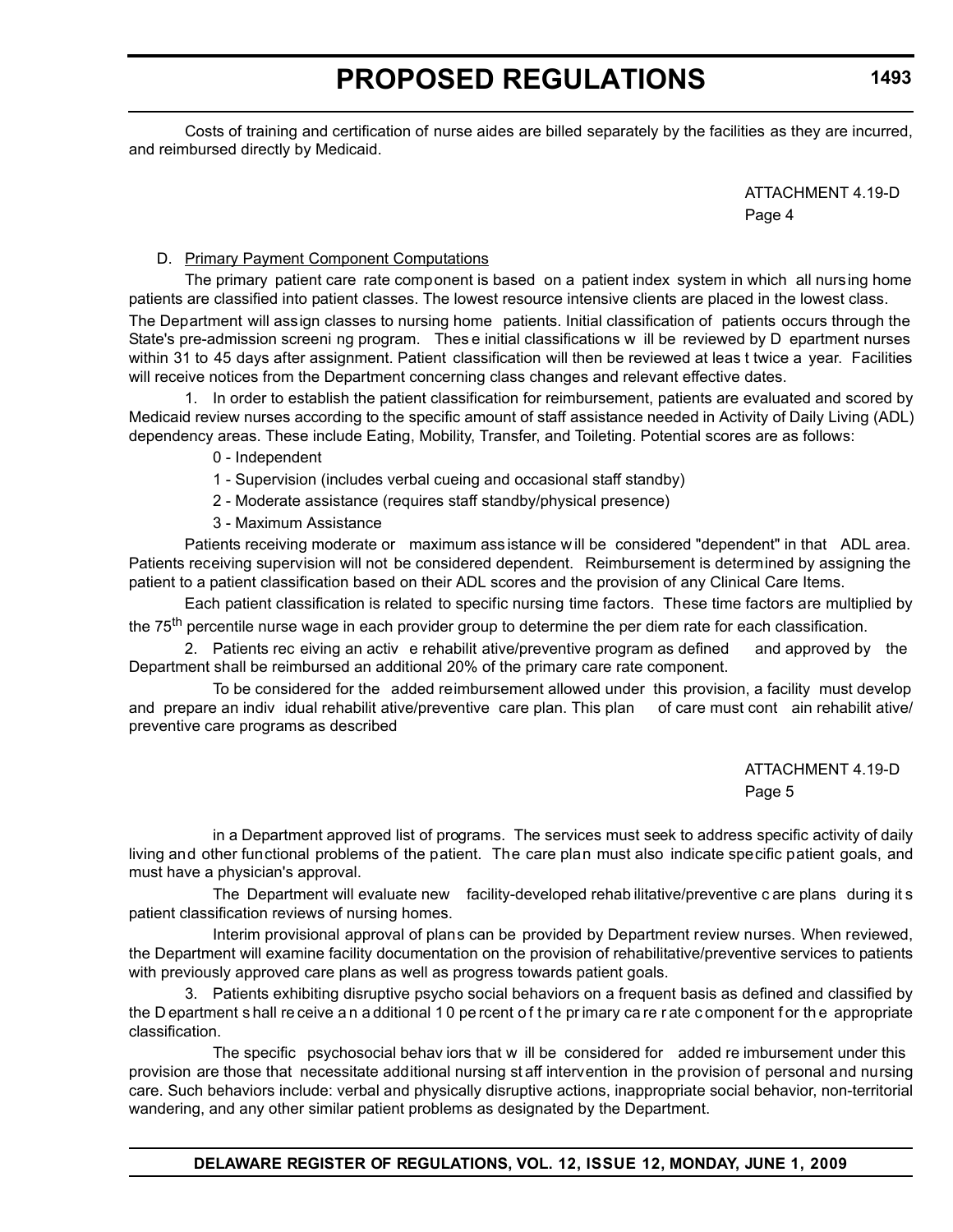Facilities must have complete documentation on frequency of such behaviors in a p atient's chart for the Department to consider the facility for added reimbursement under this provision. This documentation will be evaluated during patient classification reviews of a nursing home.

4. Patient cla ss r ates ar e d etermined ba sed o n the time re quired to ca re fo r-patients in each classification, and nursing wage, fringe benefit, and training costs tabulated separately for each facility peer group. Primary rates are established by the following methodology:

> Annual wa ge su rveys and cost r eports r equired o f e ach p rovider ar e used to de termine 7  $5<sup>th</sup>$ percentile hourly nursing wages for Peer Groups A and B. For Peer Group C, wage surveys and cost reports are combined and treated as one facility prior to determining the 75<sup>th</sup> percentile.

> > ATTACHMENT 4.19-D Page 6

The cost report used in the calcul ations will represent the fis cal year ending June 30th of the previous reimbursement year. The Delaware reimbursement year, for purposes of rate setting, is fro m January 1 th rough December 31 for Peer Groups A and B, and October 1 through September 30 for Peer Group C.

This is calculated by first dividing total pay by total hours for each nursing classification (RN, LPN, Aide) in each facility, then arraying them to determine the 75<sup>th</sup> percentile within each provider group. Based on cost data from each provider group, hourly wage rates are adjusted to include hourly training and fringe benefit costs within each provider group.

In each of the provider peer groups the rates are established in the same manner.

The primary component of the Medicaid nursing home rate is determined by multiplying the 75<sup>th</sup> percentile hourly nursing wage for RNs, LPNs, and Aides by standard nursing time factors for each of the base levels of patient acuity.

- Providers will be reimbursed for agency nurse costs if their use of agency nurses does not exceed the a llowable a gency nu rse ca p determined e ach ye ar by th e Delaware Medicaid st aff. An y nursing c ost incurred in exce ss of the allowable cap will not be included in the nursing cost calculation.
- Within e ach o f th e p atient classes, Med icaid pr ovides "In centive ad d-ons" to en courage rehabilitative and preventive programs. Rehabilitative and preventive services shall be reimbursed an ad ditional 20 % of th e pr imary care ra te component. Ince ntive p ayments d iscourage th e deterioration of patients into higher classifications.
- Patients exhib iting di sruptive p sychosocial b ehaviors o n a fr equent b asis as define d b y th e Department an d ar e r eceiving a n a ctive psychosocial/preventive program as de fined a nd approved by th e Dep artment shall be reimbursed an ad ditional 1 0% o f the p rimary care ra te component.

ATTACHMENT 4.19-D Page 7

Patients receiving an ac tive re habilitative/preventive program and a p sychosocial/preventive program as defined by the Department shall be reimbursed an additional 20% of the primary care rate component plus an additional 10% of the rehabilit ative/preventive rate (32% of the primary care rate component).

#### E. Non-primary Rate Component Computations

Facility rates for the four non-primary components of secondary, support, administrative, and capit al are computed from annual provider cost report data on reimbursable co sts. Re imbursable cost s ar e de fined to b e those that are allowable based on Medicare principles, according to HIM 15. Costs applicable to services, facilities,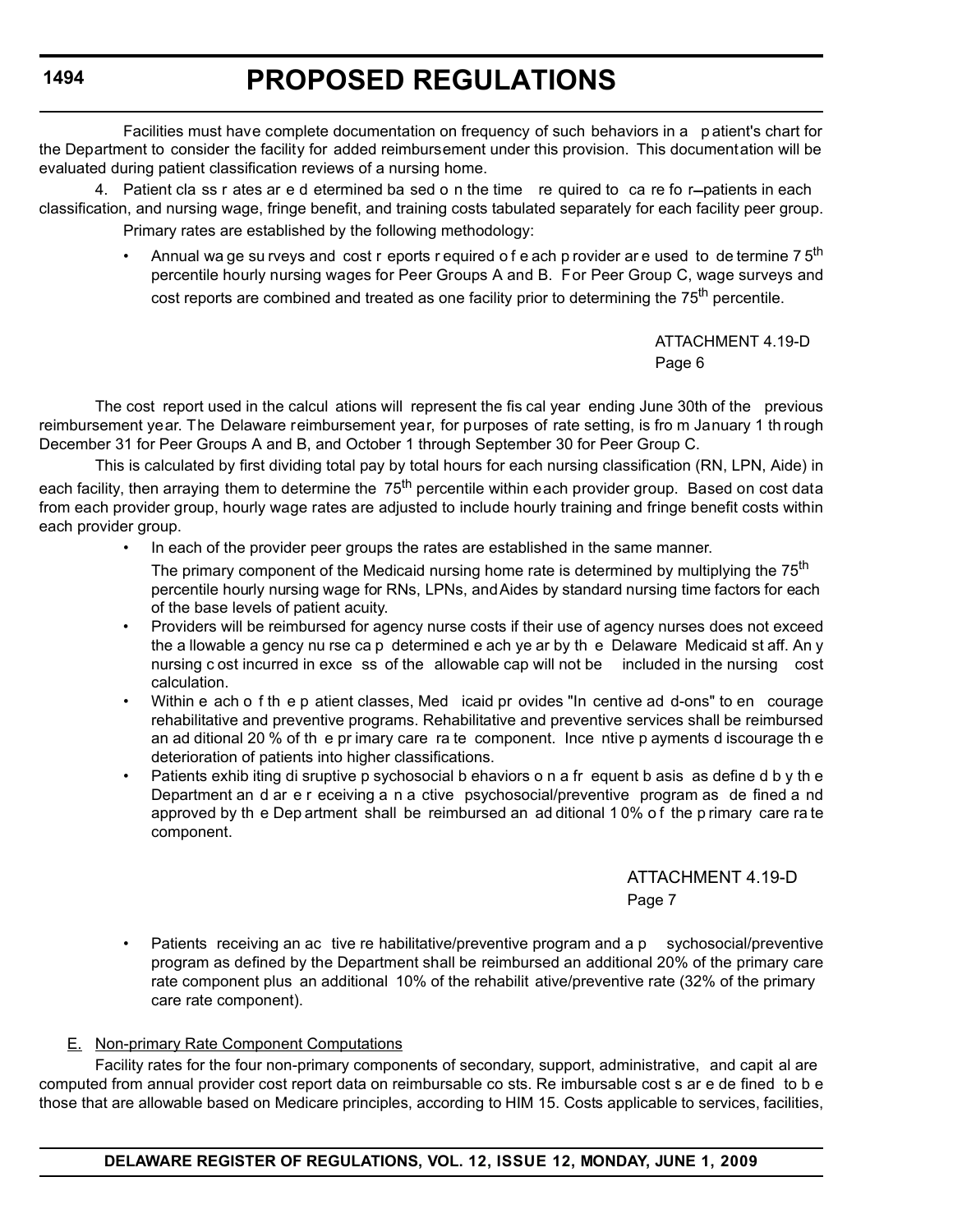and supplies furnished to a provider by commonly owned, controlled or related organizations shall not exceed the lower cost of comparable services purchased elsewhere.

The cost report used in the cal culations will repres ent the fiscal year ending June  $30<sup>th</sup>$  of the previous reimbursement year. The Delaware reimbursement year, for purposes of rate setting is from January 1 th rough December 31 for Peer Groups A and B and October 1 through September 30 for Peer Group C.

> • Individual allowable cost items from cost repo rts for eac h facility comprising the base rate component are summed and divided by patient days. For established facilities, the p atient day amount used in this comp utation e qual a ctual patient da ys or estimated da ys based o n a 90 percent o ccupancy of M edicaid certified b eds, whichever is gr eater. The day amo unt for new facilities<sup>1</sup> equals actual patient days for the period of operation, or estimated days based on a 75 percent occupancy of Medicaid certified beds, whichever is gr eater. This applies to cost cent ers comprising the basic rate.

The discussion tha t follo ws expla ins ra te co mputation for th e secon dary, support, administrative and capital payment centers.

1. Secondary patient care rates are reimbursed according to the cost of care determined prospectively up to a calculated c eiling (115 percent of median per diem costs). Using the same fac ility peer grouping that was determined for the calculation of the primary care payment component, the following steps are required:

> Facilities are grouped into three peer group s - private facilities in N ew Castle County, private facilities in Kent and Sussex Counties, and public facilities.

> > ATTACHMENT 4.19-D Page 8

- Individual allowable cost items from cost reports for each facility compri sing the secondary care component are summed and divided by patient days. For established facilities, the p atient day amount used in this com putation e quals a ctual patient da ys or estimate d da ys based on a 90 percent occu pancy of Med icaid cer tified be ds, wh ichever is gr eater. Th e da y a mount for n ew facilities<sup>1</sup> equals actual patient days for the period of operation, or estimated days based on a 75 percent occupancy of Medicaid certified beds, whichever is greater.
- The median per diem cost is determined for each category of facility and inflated by 15 percent. The secondary care per diem assigned to a facility is the actual allowable cost up to a maximum of 115 percent of the median.

2. Support service component rates are determined in a manner that parallels the secondary component rate calculation proc ess. However, the ceiling is s et at 110 percent of median support cos ts per day for the appropriate category of facilit y. In addition, facilities, which maintain c osts below the cap, are entitled to an incentive payment 25 percent of the difference between the facility's actual per day cost and the applicable cap, up to a maximum incentive of 5 percent of the cap amount.

\* "New facility" is defined as: (1) New construction built to provide a new service of either intermediate or skilled nursing care for which the exis ting facility has never before been certified, or (2) construction of an entirely new facility totally and administratively independent of an existing facility.

3. Administrative comp onent rate s ar e de termined in a man ner parallel to th e secon dary component. However, the ceiling is set at 105 percent of median costs per day. A facility is entitled to an incentive payment of 50 percent of the difference between its actual costs and the cap. The incentive payment is limited to 10 percent of the ceiling amount.

4. Capital component rates are determined prospectively and are subject to a rate floor and rate ceiling. The dollar amounts representing the 20th percentile of actual per diem capital cost ( floor) and the 80th percentile of actual per diem capital cost (ceiling) are calculated. If the facility's costs are greater than or equal to the floor, and less than or equal to the ceiling, the fa cility's prospective rate is equal to its actual co st. If the facility's costs are below the floor, the prospective rate is e qual to the lower of the floor or actual cost plus twenty-five percent of actual cost. If the facility' s costs are greater than the ceiling, the prospective rate is equal to the higher of the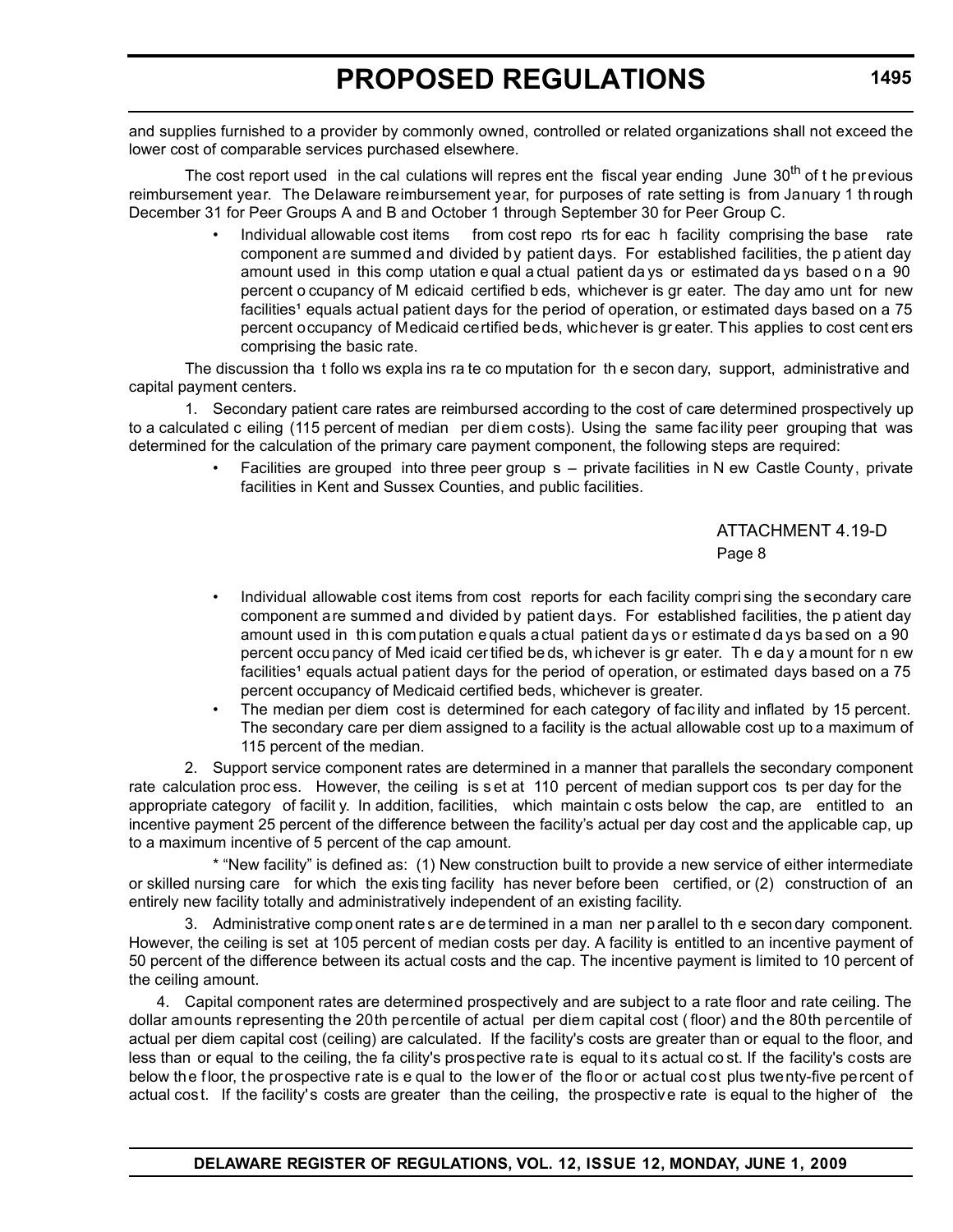# **PROPOSED REGULATIONS**

ceiling or ninety-five perc ent of ac tual cost. Cost s associated wit h rev aluation of ass ets of a facility will not be recognized.

> ATTACHMENT 4.19-D Page 9

The capital component is also subject to the occupancy standards as set forth in section II.E. of State Plan Amendment 4.19-D. The capital component rate is calculated on a statewide basis.

5. Where services are currently contracted by the nursing facility to a practitioner, additional services may be billed directly. These services are not covered by the rate c omponent categories for private facilities, but may be included in the rate for public facilities. These services include therapies, physician services, dental services and prescription drugs.

### F. Computation of Total Rate from Components

A facility's secondary, support, administrative, and capit al payments will be summed and c alled its basic rate. The total rate for a patient is then determined by adding the primary rate for which a patient qualifies to the facility's basic rate compon ent. The basic p ayment amount will not vary ac ross p atients in a nursing home. However, the primary payment will depend on a patient's class and qualification for added rehabilitative/preventive and/or psychosocial reimbursement.

### G. OBRA '87 Additional Costs

### 1. Nurse Aide Training and Certification

Providers of long-term care services will be reimbursed directly for the reasonable costs of training, competency testing and certification of nurse aides in compliance with the requirements of OBRA '87. The training and comp etency testing must be in a pr ogram ap proved by th e De laware De partment of Health an d Social Services, Division of Public Health. A "Statement of Reimbursement Cost of Nurse Aide Training" is submitted to the state by each facility quarterly.

Costs reported on the Statement of Reimbursement Cost are reimbursed directly and claimed by the State as administrative costs. They include:

- Costs incurred in testing a nd certifying currently employed nurse aides, i.e., testing fees, tuition, books, and training materials.
- Costs of providing State approved training or refresher training in preparation for the competency evaluation testing to employed nurse aides who have not yet received certification.

ATTACHMENT 4.19-D Page 10

- Salaries of in-service instructors to con duct State approved training programs for the p ortion of their time involved with tra ining, or fees cha rged by pr oviders of a S tate a pproved tra ining program.
- Costs of transporting nurse aides from the nursing facility to a testing or training site.

The following costs of nurse aide training are considered operational, and will be reported annually on the Medicaid cost report. These costs will be reimbursed through the Primary cost component of the per diem rate.

- Salaries of nurse aides while in training or competency evaluation.
- Costs of additional staff to replace nurse aides participating in training or competency evaluation.
- Continuing education of nurse aides following certification.

#### 2. Additional Nurse Staff Requirements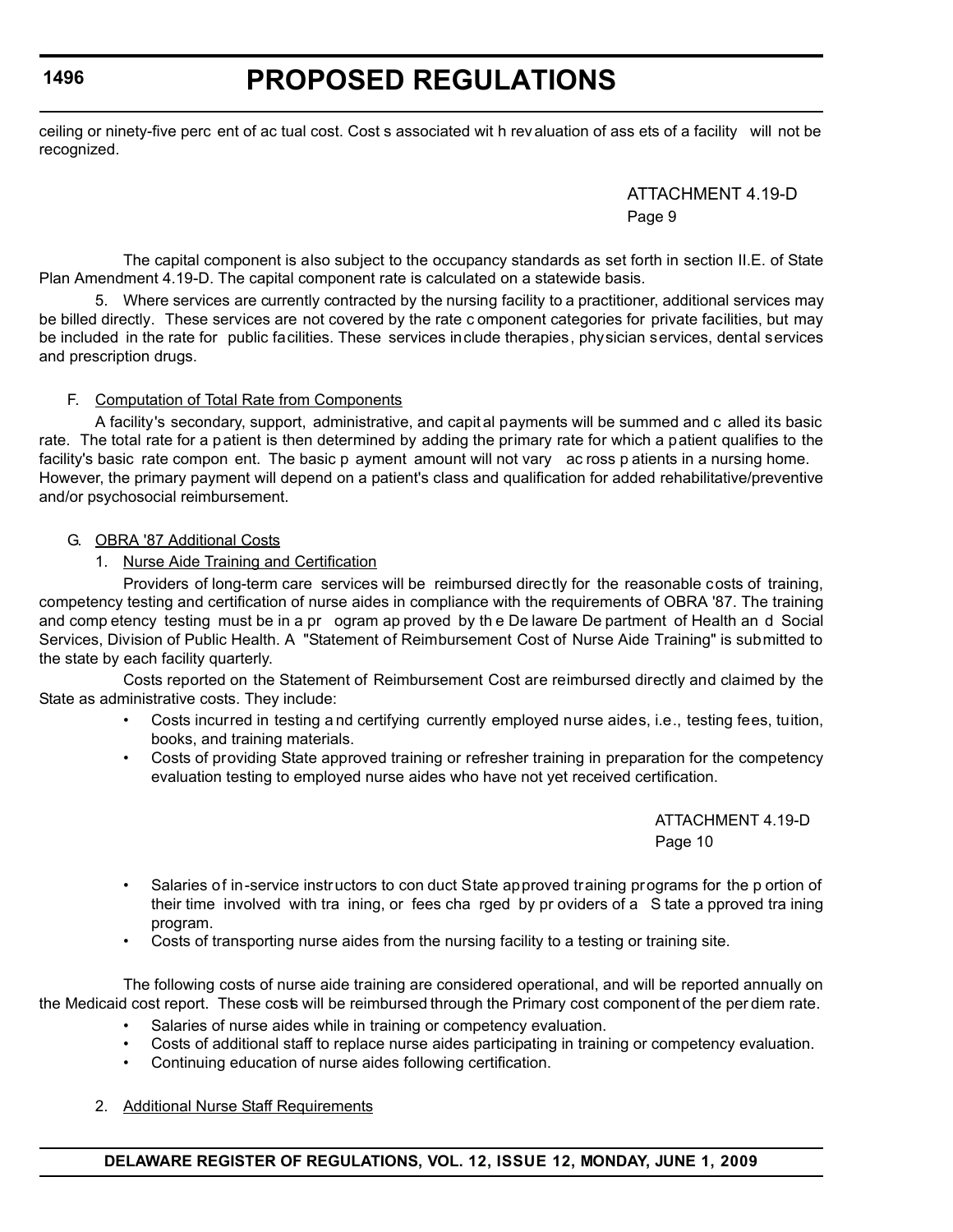Additional nurse staff required by a nursing facility to comply with the requirements of OBRA '87 will be reimbursed under the provisions of the Delaware Medicaid Patient Index Reimbursement System (PIRS). This system makes no distinction between levels of care for reimbursement. Nursing costs are derived from average hourly wage, benefit, and trai ning cost dat a provided on the Nursing Wage Survey submitted by each facility. Prospective rates for each patient acuity classification are calculated by these costs by the minimum nursing time factors. Although representative of actual costs incurred, these prospectively determined rates are independent of the number employed or the number of staff vacancies at any given time.

### 3. Additional Non-Nursing Requirements

The Delaware Medicaid reimbursement system will recognize the incremental costs of additional staff and services incurred by nursing facilities to comply with the mandates of OBRA '87. Prospective rate calculations will be adjusted to account for costs incurred on or after October 1, 1990.

> ATTACHMENT 4.19-D Page 11

Where services are currently contracted by the nursing facility to a practitioner, additional services may be billed directly. These services are not covered by the rate component categories (for private facilities, but may be included in the rate for public facilities.) These services include therapies, physician services, dental services, and prescription drugs.

A supplemental schedule to the Statement of Reimbursement Costs (Medicaid Cost Report) will be submitted by each facility to demons trate projected staff and service costs required to comply with OBRA'87. For the rate year beginning October 1, 1990, facilities may project full year costs onto prior year reported actual costs to be included in the rate calculation.

The supplemental schedule will be us ed to project cos ts incurred for programs effective October 1, 1990 into the pros pective reimbursement rates. Wh ere nursing care fac ilities indi cate new and anticip ated staff positions, those costs will be inc luded with the actual SFY '90 cost s when calculating the reimbursement rates effective October 1, 1990.

Additional staff requirements include dietitian, medical director, medical records, activities personnel, and social worker.

#### H. Hold Harmless Provision

For the first year under the patient index reimbursement system the Department will have in effect a holdharmless provision. The purpose of the provision is to give facilities an opportunity to adjust their operations to the new system. Under this provision, no facility will be paid less by Medicaid under the p atient index system than it would have been paid had Federal Fiscal Year 1988 rates, adjusted by an inflation factor, been retained.

 For the period October 1, 1990 to September 30, 1991, the Department will have in ef fect a hold-harmless provision with respec t to capital reimburs ement rates. The purpose of this provision is to giv e facilities an opportunity to adjust their operations to the new system. Under this provision, facilities will be paid the greater of the ra te u nder the p rospective ca pital r ate me thodology or the rate ba sed on reimbursable cost s. Beginning October 1, 1991, all facilities will be subject to the prospective capital rate methodology described in Section II, E.4.

#### I. Annual Rate Recalculation

1. Primary Payment Component

ATTACHMENT 4.19-D Page 12

Rates for the primary p atient care component w ill be r ebased annually. T wo sources of providersupplied data will be used in this rate rebasing: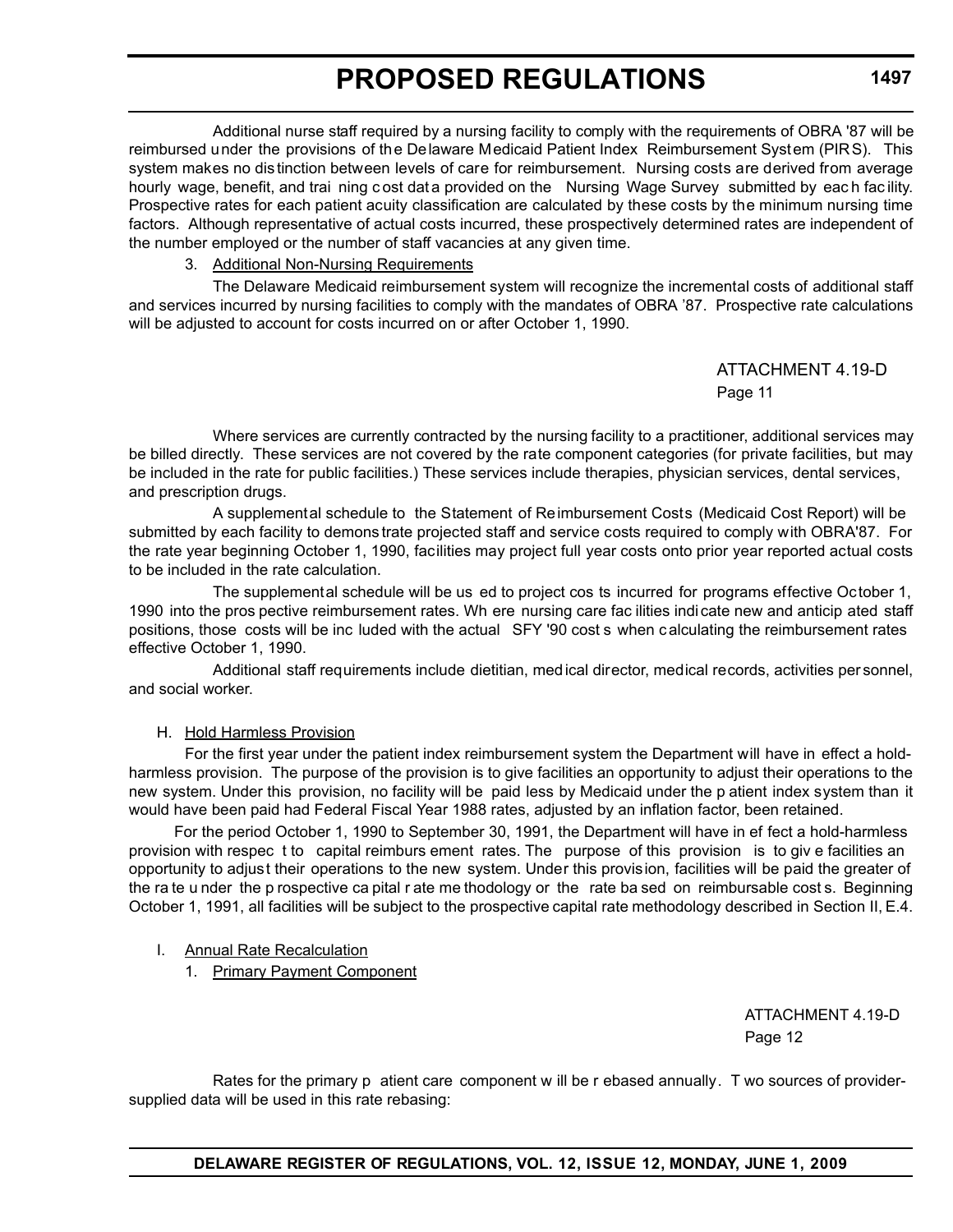# **PROPOSED REGULATIONS**

- An annual nurs ing wage and salary survey th at the Dep artment will c onduct of all Medicaidparticipating nursing facilities in Delaware.
- Nursing home cost report data on nurses' fringe benefits and training costs.

For Peer Groups A and B, the 75<sup>th</sup> percentile wages will be redetermined annually from the wage and salary survey, and the standard nurse time factors will be applied for each patient classification. The cost report and wage and salary survey will be for the previous year ending June 30. For Peer Group C, wage surveys and cost reports are combined and treated as one facility prior to determining the 75<sup>th</sup> percentile.

### 2. Non-Primary Payment Components

The payment caps for the s econdary, support, and administrative c omponents will be rebased every fourth year using the comp utation metho ds specified in Section E ab ove. Fo r th e int erim pe riods between rebasing, the payment caps will be inflat ed annually based on reasonable inflation estimates as published by the Department. Facility-specific payment rates for these cost cent ers shall then be calculated using these inflated caps and cost report data from the most recently available cost reporting period.

The capital floor and ceiling will be rebased annually.

3. Inflation Adjustment

Per Diem caps for primary, secondary, support and admini strative cost centers will be adjusted each year by inflation indices. The inflation indices will be obt ained from a recognized source and based on an appropriate index for the primary cost center and the following cost centers: secondary, support and administrative.

> ATTACHMENT 4.19-D Page 13

The inflation factors are applied to the actual nursing wage rates to compensate for the annual inflation in nursing costs. This adjustment is made before the nurse training and benefits are added and the wages are multiplied by the standard nurse time factors.

Examples of inflation indices that may be used includes but is not limited to:

1. Department of Eco nomics, Un iversity of Delaw are Health Care In dex (o r o ther sim ilar university research centers' index).

- 2. U.S. Department of Labor, Bureau of Labor Statistics, Consumer Price Index.
- 3. CMS Prospective Payment System-Skilled Nursing Facility Input Price Index.
- 4. CMS Excluded Hospital 2002 Input Price Index.
- 5. CMS Excluded Hospital with Capital Input Price Index.
- 6. CMS Rehabilitation, Psychiatric, and Long Term Care Hospital with Capital Input Price Index.

Cost center caps are used to set an upper limit on the amount a provider will be reimburs ed for the costs in the secondary, support, and administrative cost centers. Initially, these caps are computed by determining the median value of the provider's actual daily costs, then ad justing up wardly according to the p articular cost center. The Secondary cost center cap is 115% of the provider group median, and Administrative costs are capped at 105% of the median. Delaware Medicaid will recalculate non-primary cost center caps every fourth year. The next rebase w ill be for rates effective January 1, 2008 fo r Peer Groups A and B and October 1, 2007 for Peer Group C. In interim rate y ears, these cost center caps will not be recomputed. Instead, cost center caps will be adjusted by inflation factors. The inflation index provided by a recognized source will be applied to the current cap in each cost center in each provider group to establish the new cap. The actual reported costs will be compared to the cap. Facilities with costs above the cap will receive the amount of the cap.

> ATTACHMENT 4.19-D Page 14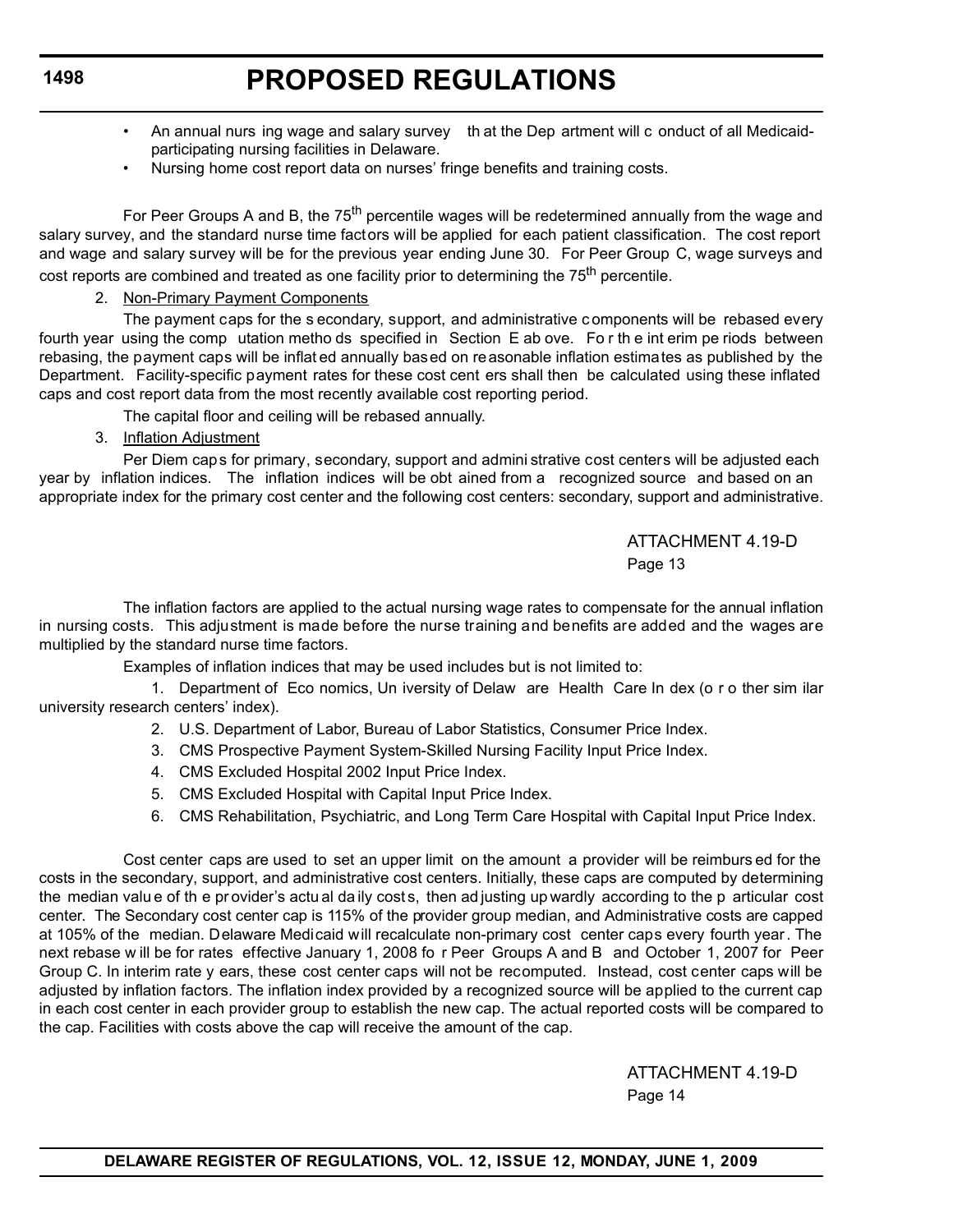#### J. Medicare Aggregate Upper Limitations

The State of Delaware assures CMS that in no case sha ll aggregate payments made under this pla n, inclusive of DEFRA capital limitations, exceed the amount that would have been paid under Medicare principles of reimbursement. As a result of a change of ownership, on or af ter July 18, 1984, the State w ill not increase payments to providers for depreciation, interest on ca pital and return on equity, in the aggregate, more than the amount that would be recognized under section 1861(v)(1)(0) of the Social Security Act. Average projected rates of p ayment sh all be t ested a gainst such limit ations. In th e even t that aver age p ayment ra tes excee d su ch limitations, rates shall be reduced for those fac ilities ex ceeding Medic are principles as applied to all nursing facilities.

### III. Rate Determination ICF/MR and ICF/IMD Facilities

Delaware will rec alculate th e prospective per diem rates for ICF/MRs and IC F/IMDs annually for the reimbursement year, January 1 through December 31 for Peer Groups A and B and October 1 through September 30 for Peer Group C. Within Peer Groups A, B, and C defined in section II.A., there are additional classifications of facilities that affect reimbursement. They are:

- 1. Public ICF/MR facilities of 8 beds or less.
- 2. Public ICF/MR facilities of greater than 8 beds.
- 3. Private ICF/MR facilities of 60 beds or less.
- 4. Public ICF/IMD facilities.

These facilities will fall into the peer group that matches their g eographic location within the state. Facilities classified as ICF/MR or ICF/IMD shall be reimbursed their actual total per diem costs determined prospectively up to a ceiling. The ceiling is set at the  $75<sup>th</sup>$  percentile of the distribution of costs of the facilities in each class.

An inflation factor (as described in II.I.3 above) will be applied to prior year 's costs to determine the current year's rate.

#### IV. Rate Reconsideration

# A. Primary Rate Component

Long-term car e pr oviders shall h ave the right to r equest a r ate r econsideration for alle ged p atient misclassification relat ing to the Department's assignm ent of the case m ix classification**.** Conditions for reconsideration are specified in the Department's nursing home appeals process as specified in the long-term care provider manual.

1. Exclusions from Reconsideration

ATTACHMENT 4.19-D Page 15

Specifically excluded from patient class reconsiderations are:

- Changes in patient status between regular patient class reviews.
- Patient classification de terminations, u nless the lo ss of r evenues for a m onth's period of alleged misclassification equals ten percent or more of the facility's Medicaid revenues in that month.
- 2. Procedures for Filing

Facilities shall submit requests for reconsiderations within sixty days after patient classifications are provided to a facility . All reques ts shall be s ubmitted in w riting and mus t be accompanied by s upporting documentation as required by the Department.

3. Patient Reclassifications

Any reclassification resulting from the reconsideration process will become effective on the first day of the month following such reclassification.

B. Non-Primary Rate Components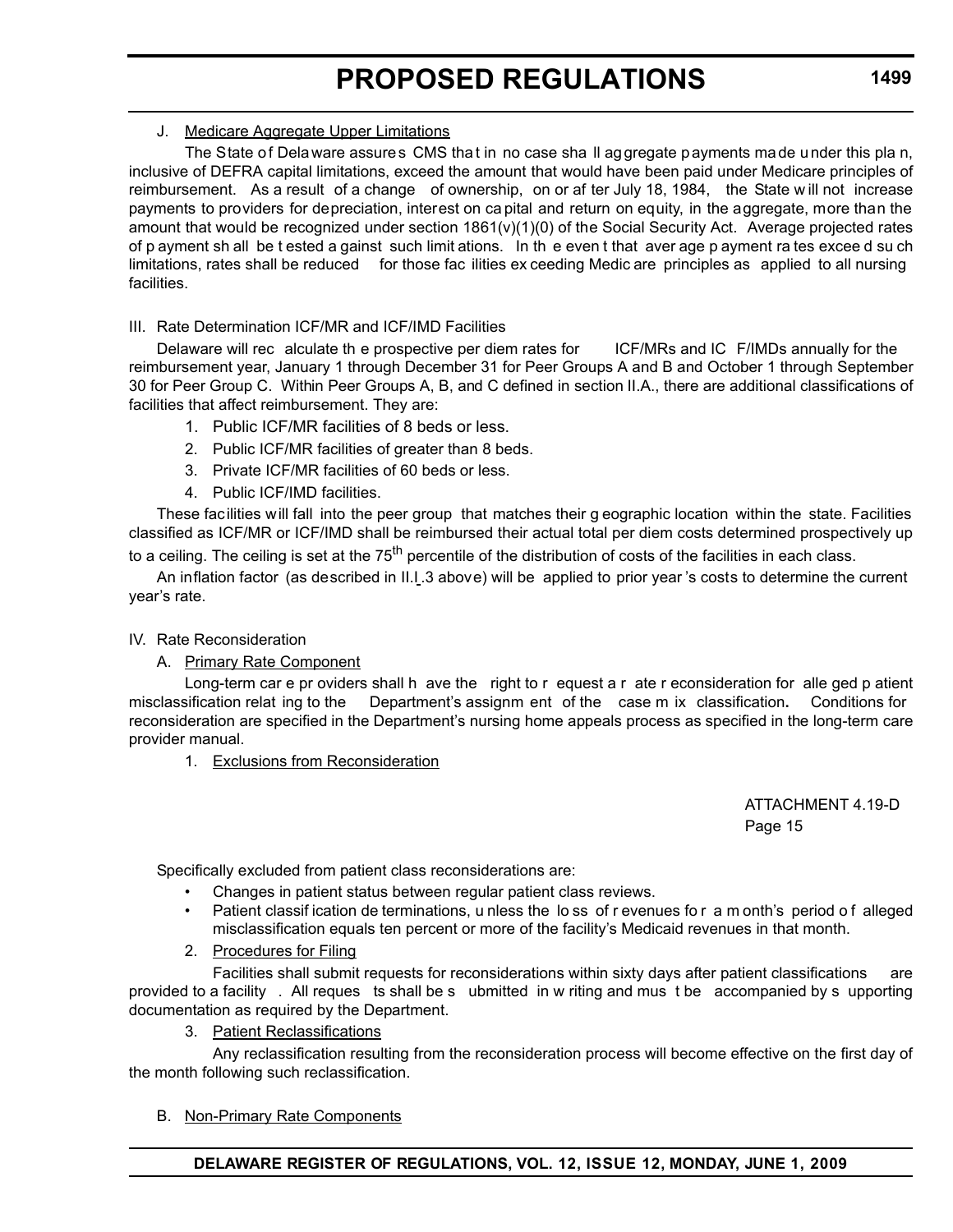Long-term care providers shall have the right to request a rate reconsideration for any alleged Department miscalculation of one or more non-primary payment rates.

Miscalculation is defined as incorrect computation of payment rates from provider supplied data in annual cost reports.

### 1. Exclusions from Reconsideration

Specifically excluded from rate consideration are:

- Department classification of cost items into payment centers.
- Peer-group rate ceilings.
- Department inflation adjustments.
- Capital floor and ceiling rate percentiles.

ATTACHMENT 4.19-D Page 16

### 2. Procedures for Filing

Rate reconsiderations shall be submitted within sixty days after payment rate schedules are provided to a facility. All requests shall be submitted in writing and must be accompanied by supporting documentation as requested by the Department.

3. Rate Adjustments

Any rate adjustments resulting from the reconsideration proc ess will take place on the firs t day of the month following such adjustment. Rate adjustments resulting from this provision will only affect the facility that had rate miscalculations. Payment ceilings and incentive amounts for other facilities in a peer group will not be altered by these adjustments.

#### C. Waiver of Requirements

The Director of the D ivision of M edicaid and Medical As sistance may waive, for a limited period, any provision of th e S tate Plan re lated to "Me thods an d Standards for Est ablishing Payment Rates: Pr ospective Reimbursement System for Long Term Care Facilities", if a c ircumstance exists that could negatively af fect the health, safety and welfare of residents in Delaware if the provision is not waived for a limited period related to the immediate crisis.

#### V. Reimbursement for Super Skilled Care

A higher rate will be p aid for individuals who need a greater level of s killed care than that which is currently reimbursed in Delaware nursing facilities. For patients in the Super Skilled program the rate will be determined as follows:

A summary of each individual who qualified under the Medicaid program's criteria for a "Super Skilled" level of care will be sent to local nursing facilities, which have expressed an interest in providing this level of care. They will be asked to submit bids, within a specific time frame, for their per diem charge for caring for the in dividual. The Medicaid program will review t he bids and s elect the one that most meets the needs of the patient at the lowest cost.

# VI. Reporting and Audit Requirements

A. Reporting

ATTACHMENT 4.19-D Page 17

All facilities certified to participate in the Medicaid program are required to maintain cost data and submit reports on the form and in the format specified by the Department. Such reports shall be filed annually. Co st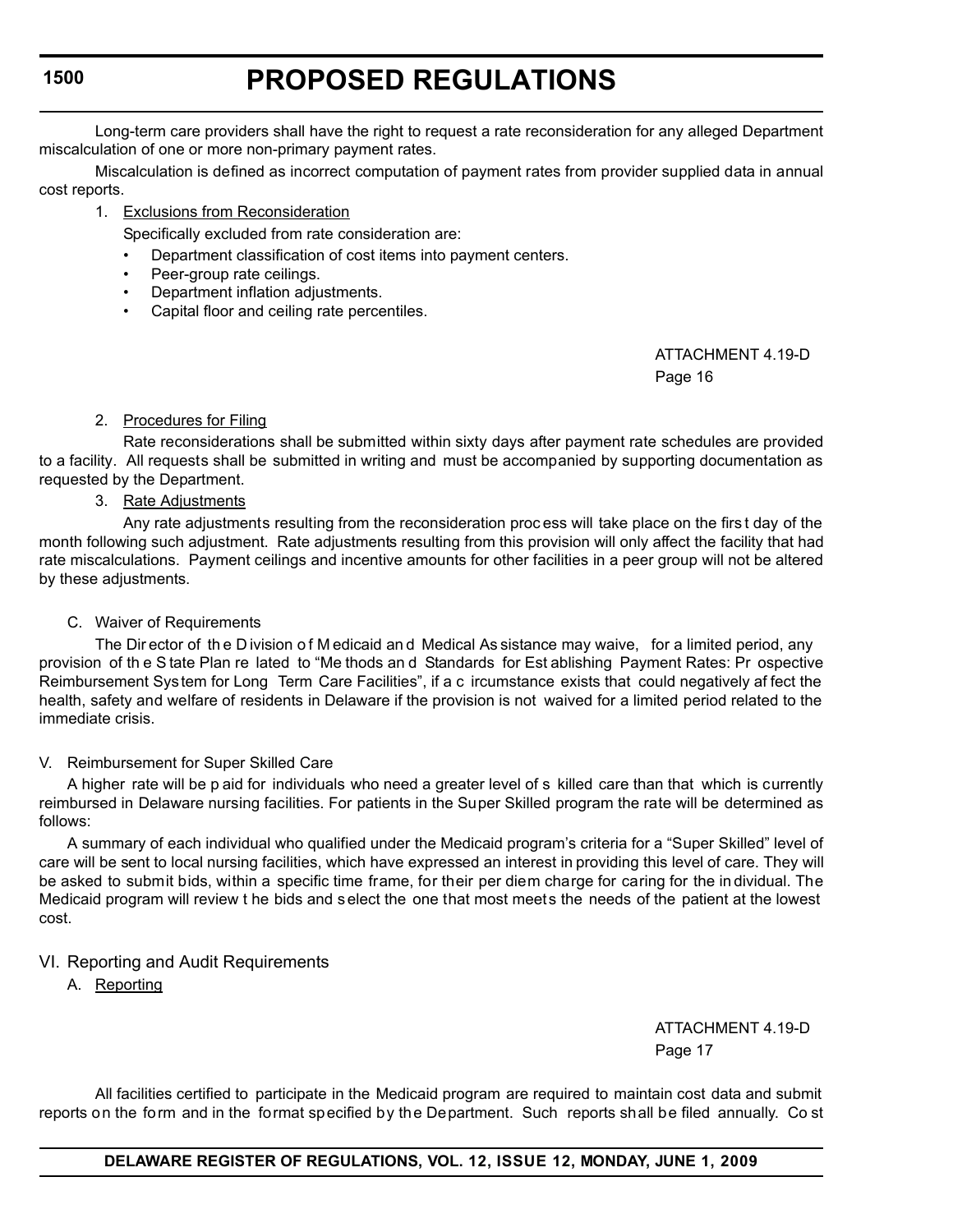reports are due within ninety days of th e close o f the state fiscal year. A ll Medicaid participating facilities shall report allowable costs on a state fiscal year basis, which begins on July 1 and ends the following June 30. The allowable costs recognized by Delaware are those defined by Medicare principles.

In addition, all facilities are required to com plete and submit an annual nursing wage survey on a for m specified by the Dep artment. All fac ilities must provide nursing wage dat a for the time periods requested on the survey form.

For patients in the Super Skilled program, annual Super Skilled bids will be considered the cost report for Super Skilled services. The nursing facility cost report must be adjusted to reflect c osts associated with care for Super Skilled patients.

Failure to submit timel y cost reports or nursing wage surveys within the allowed time pe riods when the facility has not been granted an extension by the Department, shall be grounds for suspension from the program. The De partment may levy fines fo r fa ilure to subm it tim ely d ata as d escribed in Se ction II.D. of the Gen eral Instructions to the Medicaid nursing facility cost report.

### B. Audit

The Department shall conduct a field audit of participating facilities, in accordance with Federal regulation and State law**.** Both cost reports and the nursing wage surveys will be subject to audit.

Overpayments id entified a nd do cumented a s a re sult o f fie ld au dit ac tivities, or ot her findings ma de available to the Department, will be recovered. Such overpayments will be accounted for on the Quarterly Report of Expenditures as required by regulation.

Rate revisions resulting from field audit will only affect payments to th ose facilities that had an identified overpayment. Payment ceilings and incentive payments for other facilities within a peer group will not be altered by these revisions.

> ATTACHMENT 4.19-D Page 18

C. Desk Review

All co st r eports an d n ursing wa ge su rveys sh all b e subjected to a de sk re view ann ually. Only desk reviewed cost report and nursing wage survey data will be used to calculate rates.

#### VII. Reimbursement for Out-of-State Facilities

Facilities located outside of Delaware will be paid the lesser of the Medicaid reimbursement rate from the state in which they are located or the highest rate established by Delaware for comparably certified non-state operated facilities as specified above.

#### VIII.Reimbursement of Ancillary Service

For Peer Groups A and B:

Oxygen, physic al therapy, occupational therapy, and spee ch therapy will be reim bursed on a fee-forservice basis. The rates for these serv ices are determined by a survey of all enrolled facilities' costs. The costs are then arrayed and a cap set at the median rate. Facilities will be paid the lower of their cost or the cap. The cap will be recomputed every three years based on new surveys.

The Delawar e Me dicaid Program's nu rsing hom e ra te calculation, the Patien t Ind ex Reimbursement System, complies with requirements found in the Nursing Home Reform Act and all subsequent revisions. A detailed description of the methodology and analysis used in d etermining the a djustment in payment amount for nursing facilities to take into ac count the cost of servic es required to attain or maintain the highes t prac ticable physical, me ntal a nd p sychosocial we ll-being of each r esident e ligible fo r be nefits und er T itle XIX is found in Attachment A.

# For Peer Group C:

Ancillary Services are included in the per diem reimbursement.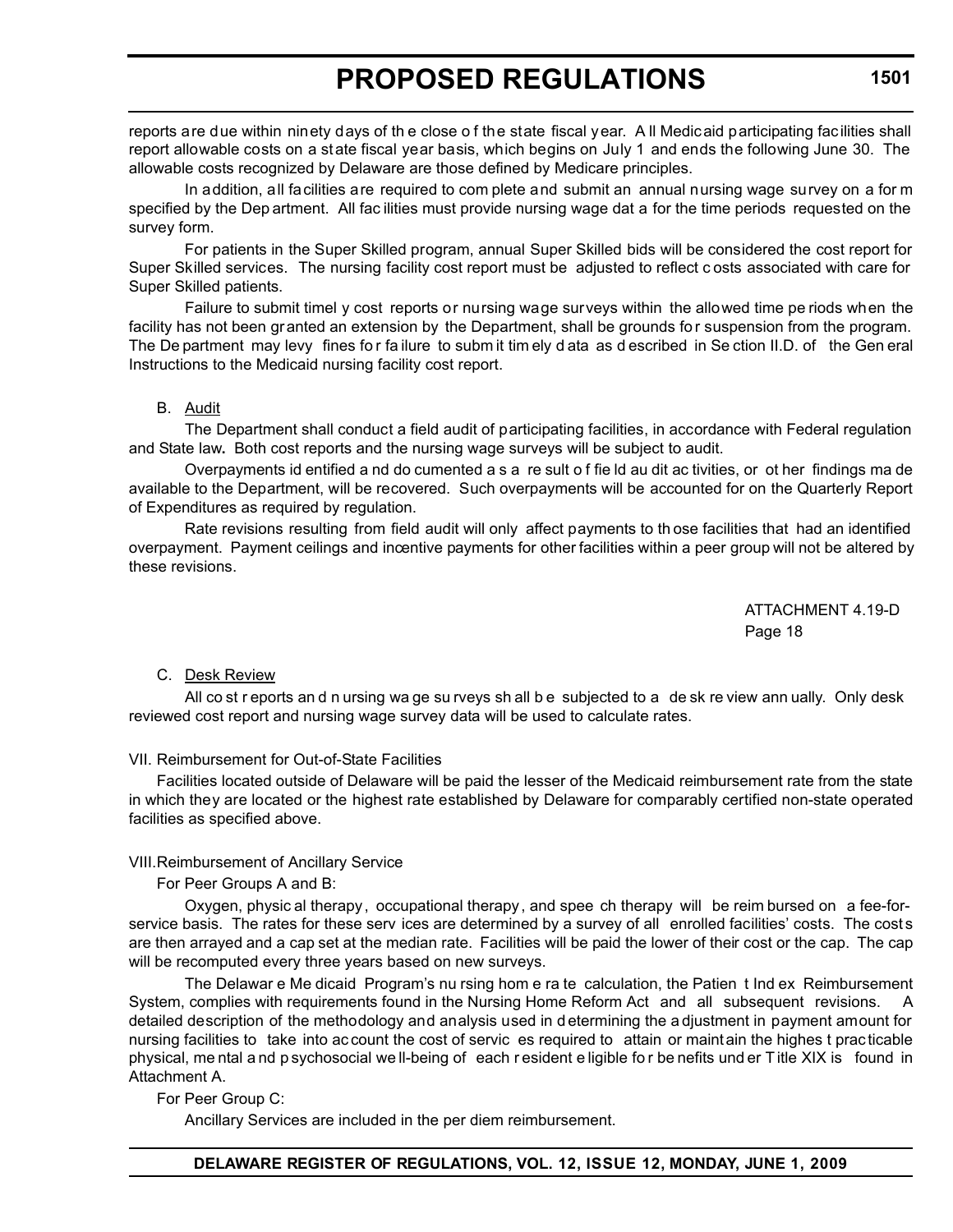# **PROPOSED REGULATIONS**

ATTACHMENT 4.19-D Page 19

#### IX. Reimbursement for Pediatric Nursing Facility Care

Certain Medicaid-eligible children under the age of 21 years require facility-based nursing care and would be best served in a s pecialized pediatric nursing facility (that is, other than a traditional nursing facility). In order to qualify for this care, clients must be determined to require this level of care by the DMMA Medical Evaluation Team.

The level of reimbursement for each client will be based on the level of care determined by the DMMA Medical Evaluation Team. A per diem rate shall be established for ea ch le vel of care b ased on reasonable cost s for comparable DMMA services that have a demonstrated cost history and that serve a similar population, adjusted as necessary to reflect substantive differences in program operation. Rates for each level of care shall be computed for a base year and may be inflated each year thereafter using a nationally recognized inflation index. In addition to all n ursing a nd op erational cost s, pe r diem r ates a re in clusive of all servic es, including but not limited to all therapies, supplies, non-custom durable medical equipment and over-the-counter (OTC) dr ugs required to treat the child's medical condition but do not include custom durable medical equipment for the individual use of a client or prescription ("legend prod uct") drugs, which will be bill ed directly to Medicaid by the appropriate medical care provider in accor dance with Me dicaid p olicy. Cli ents assessed a s re quiring th e h igher le vel of car e ma y a lso receive a supplemental per diem payment for ventilator care.

Eligible children in Pediatric Nursin g Facilities located out side of D elaware are reimburs ed at the lowes t Delaware Pediatric Nursing Fa cility rate for each client category leve l to which they are assigned af ter being assessed by the DMMA Medical Evaluation Team.

### **DIVISION [OF SOCIAL SERVICES](http://www.dhss.delaware.gov/dhss/dmma/)**

Statutory Authority: 31 Delaware Code, Section 512 (31 **Del.C.** §512) 16 **DE Admin. Code** 11003

#### **PUBLIC NOTICE**

#### **[DSSM Food Supplement Program](#page-3-0)**

#### *Utility Expenses; Liquid Resources and Loans; Continuing Shelter Charges; Household Size; and, Verification Subsequent to Initial Certification*

In compliance with the State's Administrative Procedures Act (AP A - Title 29, Chap ter 101 of the Delaware Code) and under the authority of Title 31 of the Delaware Code, Chapter 5, Se ction 512, Delaware Health and Social Services (DHSS) / Division of Social Services is proposing to amend Food Supplement Program policies in the Divisio n o f Social Se rvices Ma nual ( DSSM) r egarding *Utility Expenses; Liquid Resources and Loans; Continuing Shelter Charges; Household Size; and, Verification Subsequent to Initial Certification.*

Any person who wishes to make written suggestions, compilations of data, testimony, briefs or other written materials concerning the proposed new regulations must submit same to Sharon L. Summers, Policy, Program & Development Unit, Division of Social Services, 1901 North DuPont Highway, P.O. Box 906, New Castle, Delaware 19720-0906 or by fax to (302) 255-4425 by June 30, 2009.

The action concerning the determination of whether to adopt the pro posed regulation will be based upon the results of Department and Division staff analysis and the consideration of the comments and written materials filed by other interested persons.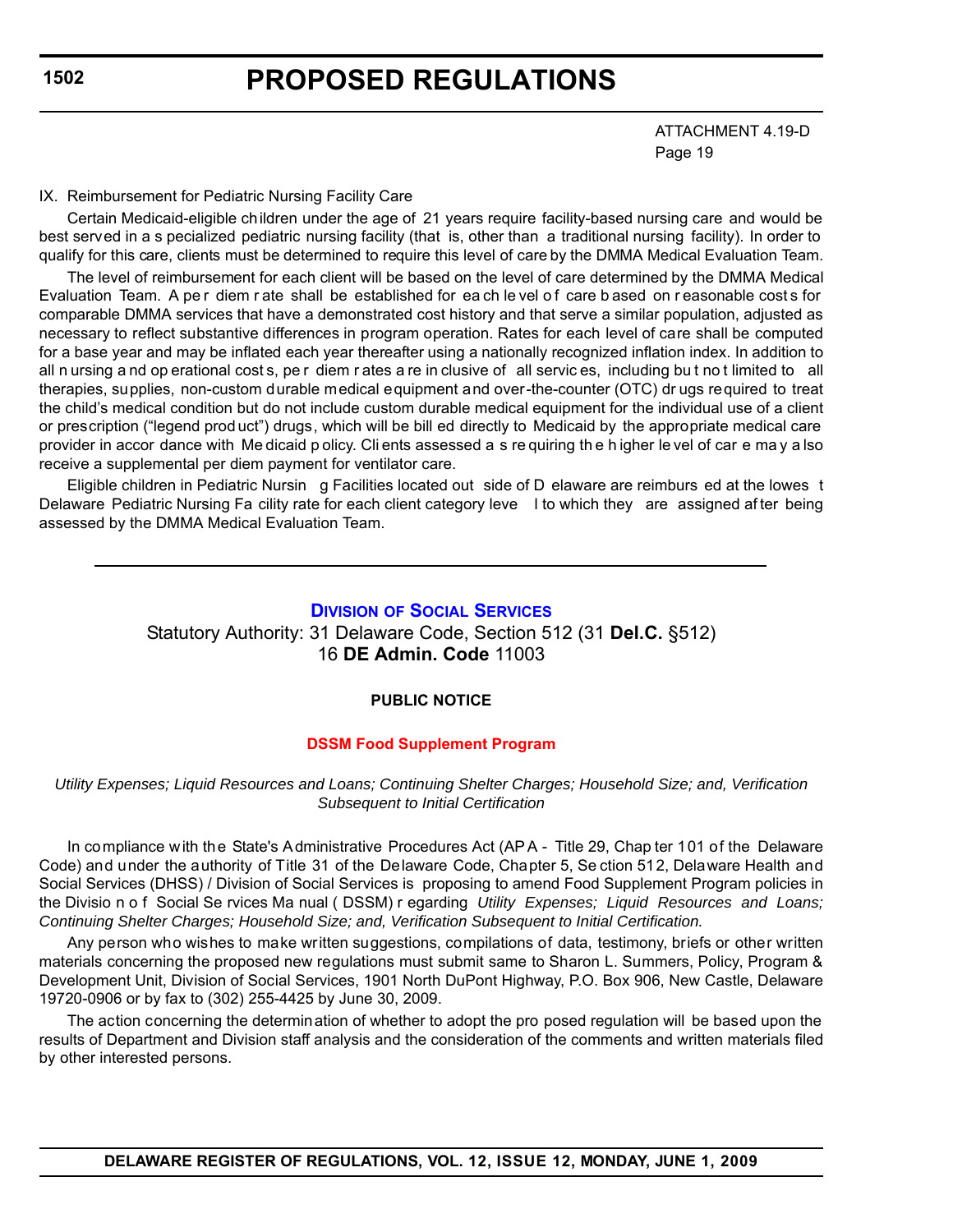#### **SUMMARY OF PROPOSED CHANGES**

The proposed changes described below amend Food Supplement Program (FSP) policies in the Division of Social Se rvices M anual (DSSM) regarding *Utility Expenses; Liquid Resources and Loans; Continuing Shelter Charges; Household Size; and, Verification Subsequent to Initial Certification*.

#### **Statutory Authority**

- 7 CFR §273.2(f)(1)(iii), *Utility Expenses;*
- 7 CFR §273.2(f)(1), *Mandatory Verification;*
- 7 CFR §273.2(f)(3), *State Agency Option,*
- 7 CFR §273.2(f)(1)(x), *Household Composition*; and,
- 7 CFR §273.2(f)(8), *Verification Subsequent to Initial Certification.*

#### **Summary of Proposed Changes**

The purpose of the proposed changes is to simplify the verification process and remove rules not required by the federal Supplemental Nutrition Assistance Program (SNAP), as follows:

**DSSM 9032.3**, *Utility Expenses*: The change makes clear that staff only verify the utility that is needed to give the household the appropriate Standard Utility Allowance (SUA). Revised policy adds clarification that addresses utilities for unoccupied homes.

**DSSM 9032.8**, *Liquid Resources and Loans*: The change removes this v erification w hich is not mandatory under federal guidelines. Therefore, DSSM 9032.8 is "R eserved". DSSM 9 059 excludes loans which h ave to be repaid from counting as income. DSSM 9038 allows the Division of Social Services (DSS) to verify any information that is questionable.

**DSSM 9032.9**, *Continuing Shelter Charges*: The change corrects the text that this section applies only to initial certifications, not recertifications.

**DSSM 9032.11,** *Household Size*: The change removes this requirement to verify household size which is not mandated b y fe deral r ules. Th erefore, DSSM 9 032.11 is "Reserved". DSSM 90 38 allows DSS to ver ify a ny information that is questionable.

**DSSM 9038** , *Verification Subsequent to Initial Certification*: The chan ge re laxes the verification rules for recertification to more align them with federal rules.

#### **DSS PROPOSED REGULATIONS #09-20 REVISIONS:**

#### **9032.3 Utility Expenses**

If a hous ehold wishes to claim expenses for an unoccupi ed home, v erify the actual utility expenses in every case and do not use the standard utility allowance.

For those households entitled to the heating/cooling or limited standard utility allowance as specified in [DSSM](file:///\\DHSSOPUS01\Online%20Help\Policy\mergedProjects\DSS_Policy_Manual\9060_Income_Deductions.htm)  [9060](file:///\\DHSSOPUS01\Online%20Help\Policy\mergedProjects\DSS_Policy_Manual\9060_Income_Deductions.htm), verify that the household actually incurs a utility expense, although there is no need to verify the amount of the expense.

Do not verify more than one utility, except for the limited utility allowance, unless questionable in accordance with DSSM 9033.

For those househ olds entitled to the one uti lity s tandard, verify th e actual amount of the utility at eac h application and recertification.

Verify only the utility (or utilities) needed for the household to receiv e one of the four S tandard Utility Allowances.

Heating and Cooling SUA

- Verify the electric bill for air conditioning, or
- Verify the utility that provides the heat.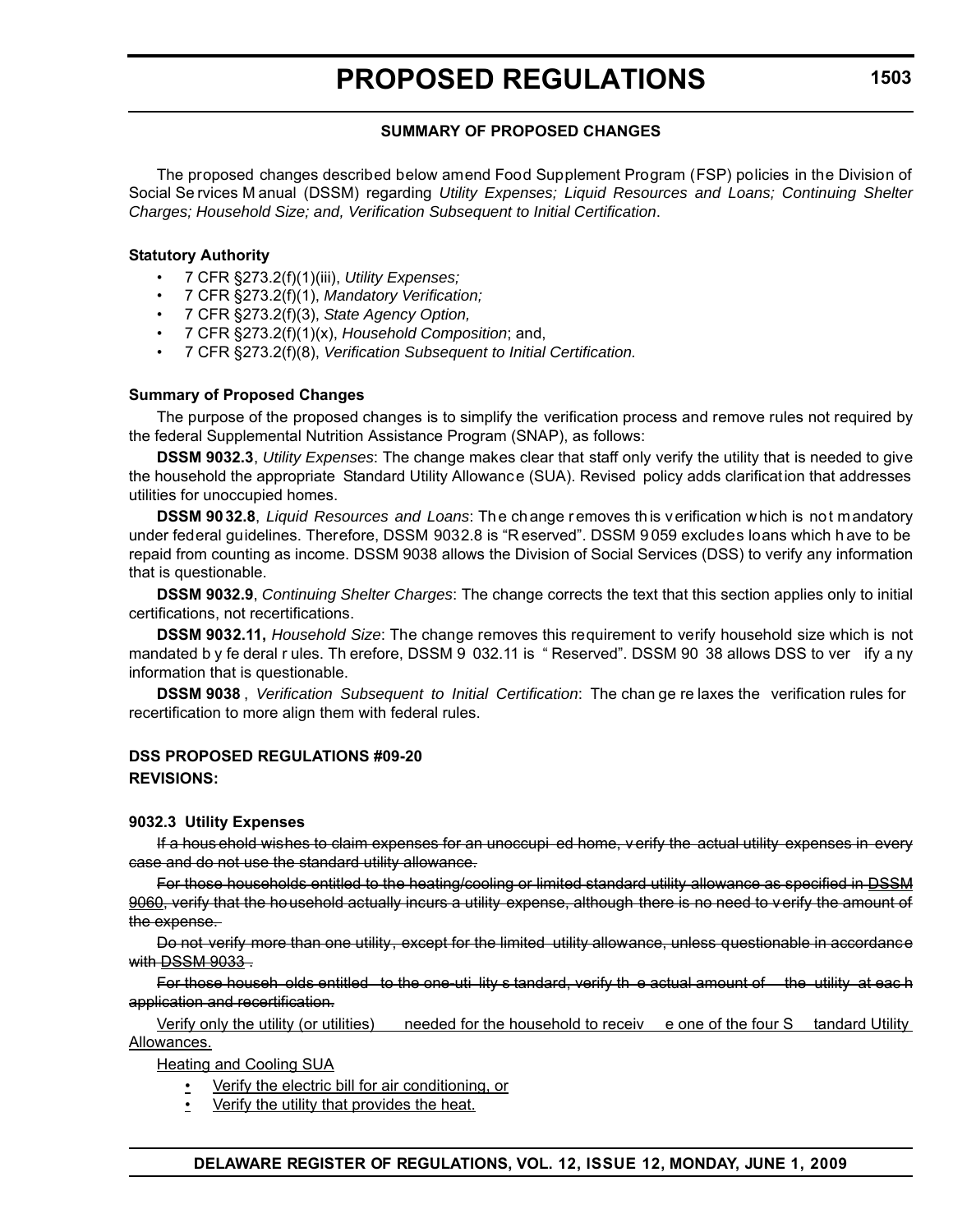### Limited SUA

• Verify only two utilities (non-heat and non-cooling).

One Utility SUA

• Verify the one utility (non-heat, non-cooling and non-phone).

Phone SUA

• Verify the phone expense.

Utilities for Unoccupied Homes per 9060 F(4)

- Verify the actual expenses for the unoccupied home.
- If the household has utility expenses at both homes, give the appropriate SUA.
- If the household has utility expenses only at the unoccupied home, the SUA is not permitted. Combine the actual utility expenses with the shelter costs.

# *(Break In Continuity of Sections)*

### **9032.8 Liquid Resources and Loans**

When verifying whether funds are exempt as a loan, a legally binding agreement is not required. A statement signed by both parties which indicates that the payment is a loan and must be repaid will be sufficient verification. However, if the household receives payments on a recurrent or regular basis from the same source but claims the payments are loans, also require that the provider of the loan sign a statement which states that repayments are being made or that payments will be made in accordance with an established repayment schedule. **Reserved** 

# **9032.9 Continuing Shelter Charges**

Verify shelter costs at initial applic ation, at recertification, and when shelter expense change if allowing the expense could potentially result in a deduction expenses if the expense is a potential deduction.

# *(Break In Continuity of Sections)*

# **9032.11** Household Size

Verification will be accomplished through a collateral contact or readily available documentary evidence. Any documents which reasonably establish household size must be accepted and no requirement for a specific type of document may be imposed.

Examples of acceptable documentary evidence which the applicant may provide include, but are not limited to, school records, draft cards, census records, marriage records, or those examples listed in **DSSM 9032.7**.

Factors involving household composition will not be verified unle ss questionable in accordance with DSSM 9033.

For ex ample, a client applied for a fa mily size o f six. He pr ovides the birth cer tificates or so cial se curity numbers for each member. Household size is verified. No other verifications are needed.

If a clien t a pplied for six memb ers and his/her lea se in dicates eigh t people l ive th ere, ho usehold size is questionable. Staff then need to ask for a collateral statement or landlord form **Reserved**

# *(Break In Continuity of Sections)*

# **9038 Verification Subsequent to Initial Certification Verification for Recertifications and Interim Changes** [273.2(f)(8)] [7 CFR 273.2(f)(8)]

A. Recertification V erify all income at each recertification. V erify shelter and utility expenses at eachrecertification. Previously unreported medical expenses and total recurring medical expenses which have changed by mor e th an \$25 sh all also be ve rified at re certification. Do not verify total medical expe nses claimed by households which a re uncha nged o r ha ve chan ged by \$2 5 or less, un less th e infor mation is incomp lete, inaccurate, inconsistent, or outdated.

**DELAWARE REGISTER OF REGULATIONS, VOL. 12, ISSUE 12, MONDAY, JUNE 1, 2009**

# **1504**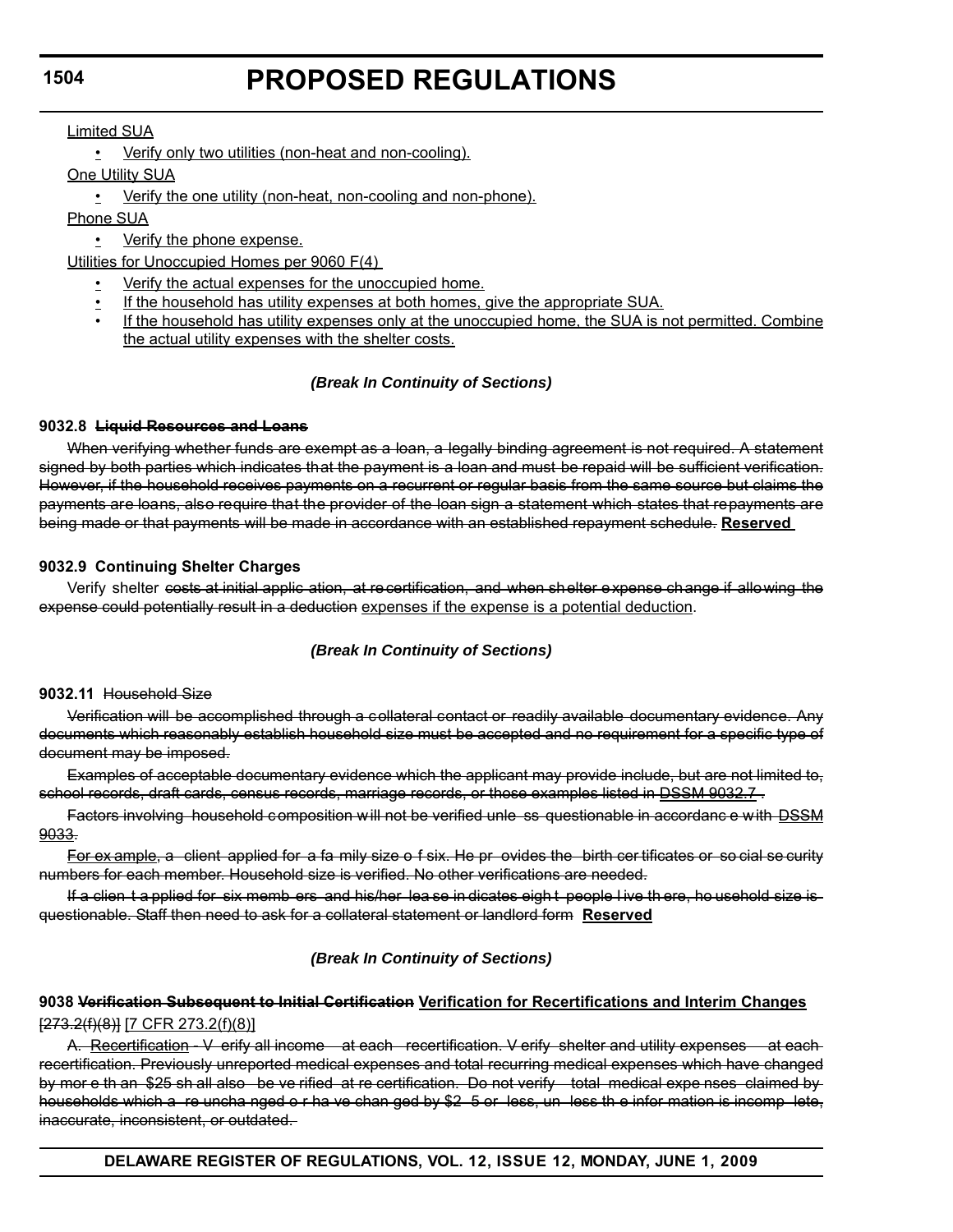Verify any changes in the legal obligation to pay child support, the obligated amount, and the amount of actual payments made to nonhousehold members for households eligible for the child support deduction. Verify unchanged child support payments only if questionable.

Verify newly obtained Social Security Numbers at recertification according to procedures outlined in [DSSM](file:///\\DHSSOPUS01\Online%20Help\Policy\mergedProjects\DSS_Policy_Manual\9032_5_Social_Security_Numbers.htm)   $9032.5 9032.5 -$ 

Other infor mation which ha s changed ma y be ver ified at recertification. Do no t verify un changed information unless the information is incomplete, inaccurate, inconsistent, or outdated.

Changes - Changes reported during the certification period are subject to the same verification procedures as apply at initial certification. Verify all changes in income. Verify all changes in shelter and utility expenses. Do not verify total medical expenses unless the information is incomplete, inaccurate, inconsistent, or outdated.

Guidelines for determining if information is outdated:

- Expenses billed monthly no more than 3 months old
- Expenses billed quarterly no more than 6 months old
- Expenses billed seasonally no more than 1 year old
- Expenses billed annually no more than 1 year old.

For in dividuals who are satisfying the ABA WD wor k requirements by wor king, by com bining wor k and participation in a work program, or by participating in a work or workfare program that is not operated or supervised by the State, the individuals' work hours shall be verified.

#### A. At recertification, verify:

- All income.
- Shelter costs when the household moves or reports a change of more than \$25.
- Utility expenses if the household moves or reports a change.
- Unreported or new medical expenses.
- Monthly allowable medical expenses that have changed by more than \$25.
- Changes in the legal obligation to pay child support, the obligated amount, and the amount of actual payments made to non-household members.
- Newly obtained Social Security Numbers.
- Work hours for individuals who are satisfying the ABAWD work requirements.
- Other information that has changed if questionable.

Do not verify:

- Monthly allowable medical expenses that are unchanged or have changed by \$25 or less, unless the information is incomplete, inaccurate, inconsistent, or more than 12 months old.
- Unchanged child support payments, unless questionable.
- Unchanged information unless the information is incomplete, inaccurate, inconsistent, or more than 12 months old.
- B. For changes reported during the certification period, verify:
	- The same information as verified at initial certification.
	- All income.
	- Shelter and utility expenses if the household reports a change.

Do not verify:

• Total r ecurring m edical expenses u nless the in formation is incomplete, ina ccurate, inc onsistent, or more than 12 months old.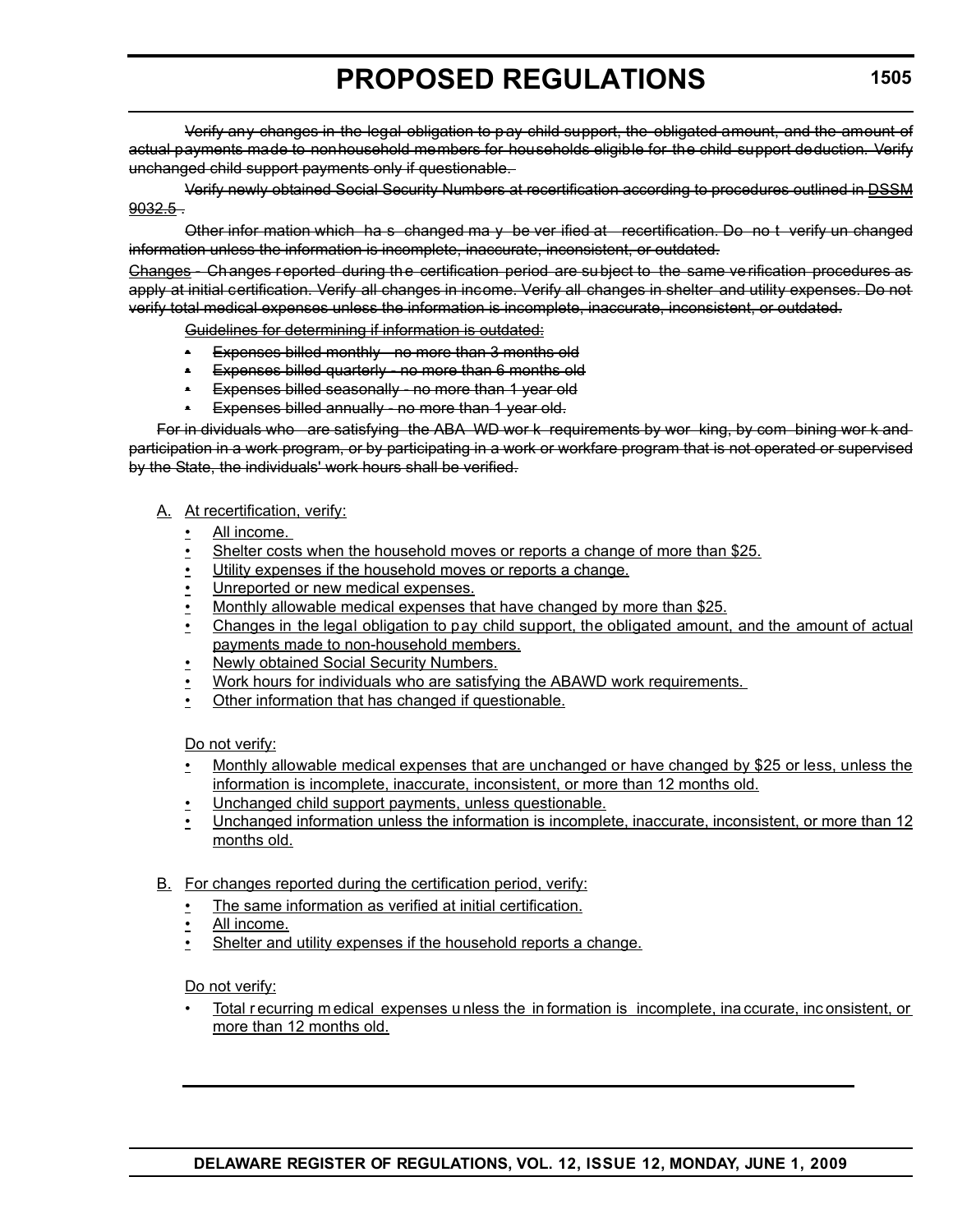# **PROPOSED REGULATIONS**

# **[DEPARTMENT OF INSURANCE](http://www.delawareinsurance.gov/)**

Statutory Authority: 18 Delaware Code, Sections 314 and 1111 (18 **Del.C.** §§314 and 1111) 18 **DE Admin. Code** 305

# **PUBLIC NOTICE**

### **[1501 Medicare Supplement Insurance Minimum Standards](#page-3-0)**

INSURANCE COMMISSIONER KAR EN WELDIN STEWART, CIR-ML hereby gives notice of intent to ado pt amendments to pr oposed Department of In surance Regulation 1501 relating to Med icare Supplement Insurance Minimum Standards. The docket number for this proposed amendment is 1120.

The purpose of the proposed amendment to regulation 1501 is to update the existing regulation with respect to federal statutory law. The text of the proposed amendment is reproduced in the June 2009 edition of the Delaware Register of Regulations. The text can also be viewed at the Delaware Insurance Commissioner's website at: http:/ /www.delawareinsurance.gov/departments/documents/ProposedRegs/ProposedRegs.shtml.

The Department of Insurance does not plan to hold a public hearing on the proposed changes. Any person can file written comments, suggestions, briefs, compilations of data or other materials concerning the proposed amendments. Any wr itten submission in response to this notice and relevant to th e proposed changes must be received by the Department of Insurance no later than 4:30 p.m., Monday July 6, 2009, and should be addressed to Mitch Crane, Esquire, Delaware Department of Insurance, 841 Silver Lake Boulevard, Dover, DE 19904, or sent by fax to 302.739.2021 or email to mitch.crane@state.de.us.

**\* PLEASE NOTE: Due to the size of the proposed regulation it is not being published here. A copy is available at:**

### **[1501 Medicare Supplement Insurance Minimum Standards](http://regulations.delaware.gov/register/june2009/proposed/12 DE Reg 1506 06-01-09.htm)**

# **[DEPARTMENT OF STATE](http://sos.delaware.gov/default.shtml) DIVISION [OF PROFESSIONAL REGULATION](http://dpr.delaware.gov/default.shtml)**

# **BOARD [OF MEDICAL PRACTICE](#page-3-0)**

Statutory Authority: 24 Delaware Code, Section 1713(a)(12) (24 **Del.C.** §1713(a)(12)) 24 **DE Admin. Code** 1700

# **PUBLIC NOTICE**

The De laware Bo ard of Medical Practice ("the Board") has proposed changes to its ru les and re gulations regarding the supervision of physician assistants. The proposal amends regulation 16.0 as permitted by 24 **Del.C.** §1771(e) and (i) by cre ating a ne w subsection 16.2 that enables the Board of Medical Practice to increase the number of physician assistants that may be supervised by one supervising physician upon written application and a finding by the Board of good cause. The existing subsection 16.2 has been renumbered to 16.3.

A public hearing w ill be held on July 21, 2009 at 3:00 p.m. in the s econd floor c onference room A of the Cannon Building, 861 Silver Lake Boulevard, Dover, Delaware where members of the public can offer comments. Anyone wishing to receive a co py of the proposed rules and regulations may obtain a co py from the Delaware Board of Medical Practice, 861 Silver Lake Blvd, Cannon Building, Suite 203, Dover DE 19904. Persons wishing to submit written comments may forward these to the Board at the above address. The final date to receive written comments will be at the public hearing.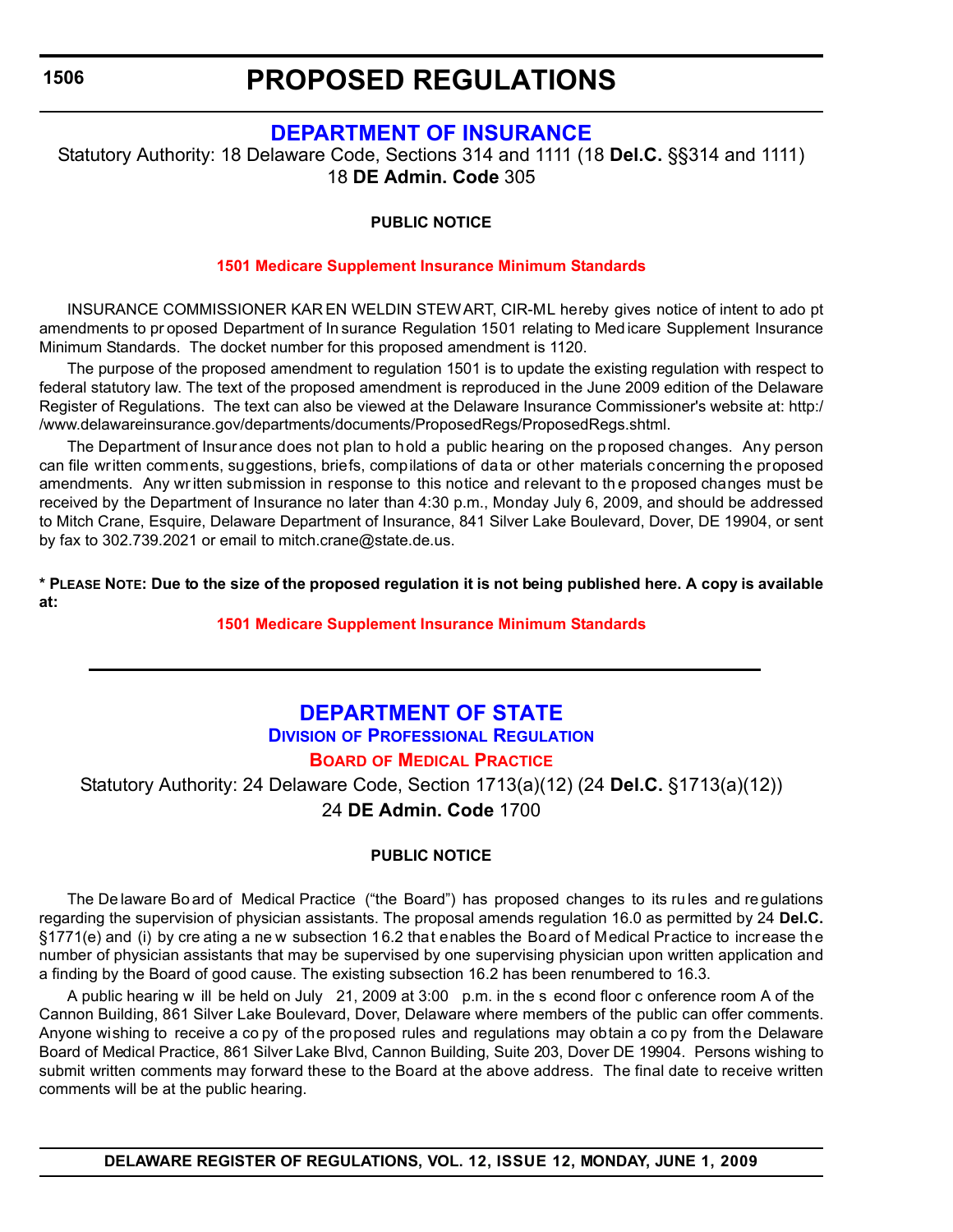The Board will consider promulgating the proposed regulations at its regularly scheduled meeting following the public hearing.

#### **1700 Board of Medical Practice**

#### *(Break In Continuity of Sections)*

#### **16.0 Definition of Direct Supervision of Physicians' Assistants**

- 16.1 **"Supervision"** as that te rm is used in 24 **Del.C.** §1703(e)(7) is interpreted by th e Board of Med ical Practice as re quiring th at the supervising phy sician be physic ally pre sent on the p remises and immediately available, in pe rson, for consultation and assistance. Provided, however, that no thing in this interpretation shall in any way interfere with currently valid nursing practices.
- 16.2 No supervising physician m ay su pervise more than 2 ph ysician assistants un less gr anted a n exemption by the Boar d. As p rovided in 24 **Del. C .** §1 771 (e) an d (i) th e Boa rd may incre ase or decrease the number of physician assistants being supervised. The Board may issue an exemption to increase the number of physician assistants supervised by a physician upon written application filed by the supervising physician demonstrating good caus e for the request. Requests for exemption will be considered on a case by case ba sis. The requesting physician has the burden of demonstrating that the granting of an exemption will not endanger the public health, safety, or welfare.
- 16.23 Any physician desiring to supervise an assistant who will perform acupunctu re upon a patient shall make a me dical evalu ation of the p atient an d de termine tha t acu puncture tre atment is me dically appropriate prior to the commencing of any acupuncture treatment by a ph ysician's assistant. Such evaluation will be made on the patient's initial contact with the physician without referral. A physician's assistant emp loyed by a ph ysician for the purpose of adm inistering an acup uncture trea tment to patients shall n ot ad minister such tre atment unle ss a n in itial eva luation by the ph ysician has b een made. In addition, no subsequent acupuncture treatments of a patient shall occur unless the physician has requested such trea tment. No physician shall supervise a physician's assistant who administers acupuncture treatment to patients unless the physician is proficient in the field of acupuncture and has assured himself that the physician's assistant is also proficient in the administration of acupu ncture treatment. A physician's assistant who administers acupuncture treatment to patients at the direction of a physician shall administer such treatment only within the physical confines of the physician's office at such times when the physician is physically present on the premises and immediately available for consultation.

**\*Please Note: As the rest of the sections were not amended, they are not being published. A copy of the regulation is available at:**

**[1700 Board of Medical Practice](http://regulations.delaware.gov/register/june2009/proposed/12 DE Reg 1506a 06-01-09.htm)**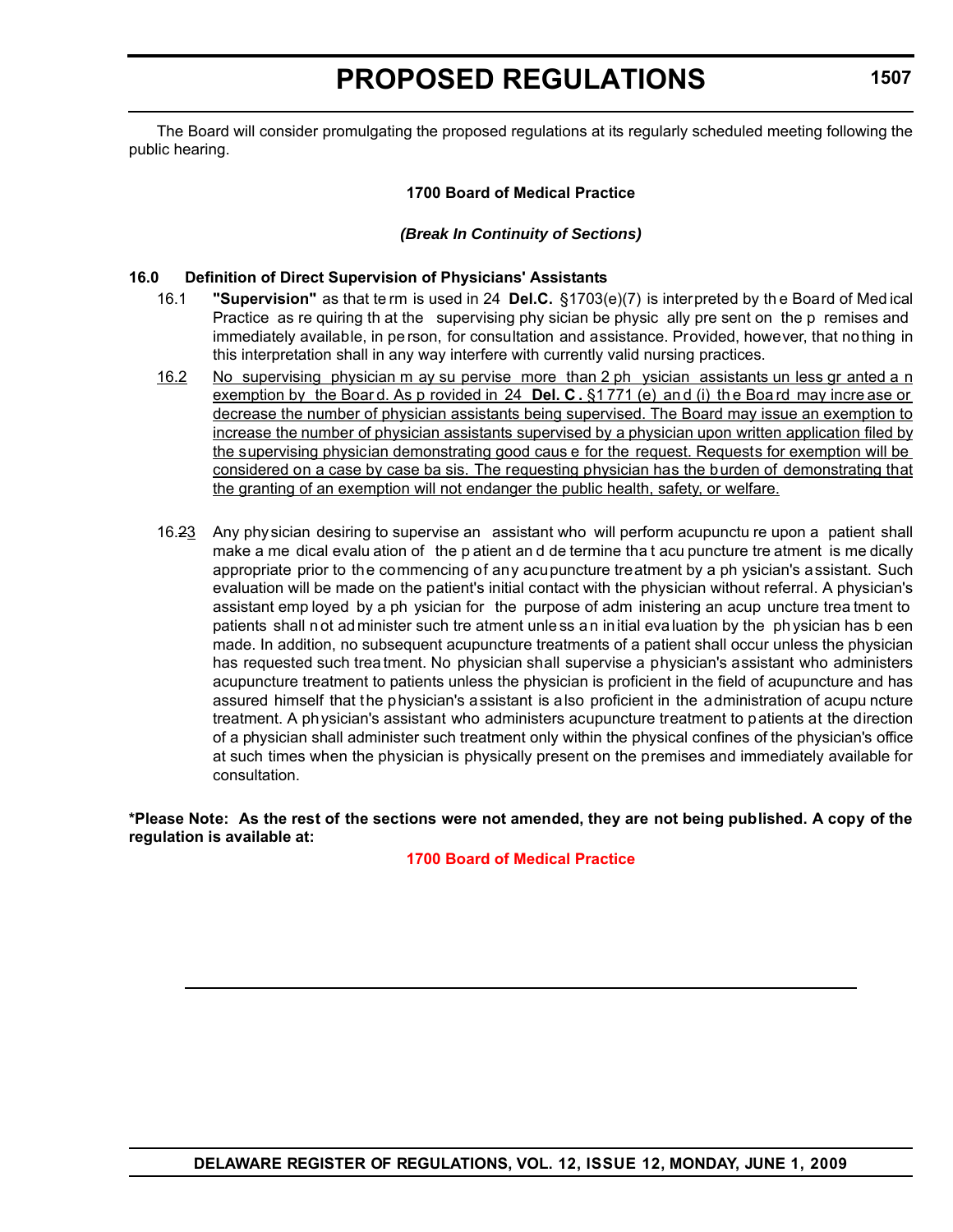# **PROPOSED REGULATIONS**

### **[PUBLIC SERVICE COMMISSION](http://depsc.delaware.gov/default.shtml)**

Statutory Authority: 26 Delaware Code, Section 209(a) (26 **Del.C.** §209(a))

### **PUBLIC NOTICE**

IN THE MATTER OF THE ADOPTION OF RULES TO | ESTABLISH AN INTRASTATE GAS PIPELINE SAFETY | COMPLIANCE PROGRAM PURSUANT T0 | PSC REGULATION DOCKET NO. 61 26 DEL.C. CH. 8, SUBCHAPTER II | (OPENED OCTOBER 7, 2008) |

### **[ORDER NO. 7559](#page-3-0)**

**AND NOW**, this 5<sup>th</sup> day of May, 2009, the Commission determines and orders the following:

1. On October 7, 20 08, th e Co mmission entered PSC Or der No. 74 58, wh ich pr omulgated proposed Regulations Governing Safety of Gas Transmission and Distribution Systems (the "Pr oposed Regulations"). The Commission promulgated the Proposed Regulations as a result of the enactment of 26 **Del.C.** § 821 (authorizing the Commission to make and enforce rules required by the Natural Gas Pipeline Safety Act of 1968, as amended (49 U.S.C. Chapter 601)). *See also* 26 **Del.C.** § 209(a).

2. As re quired by the Ad ministrative Pr ocedures Act, the Pr oposed Re gulations wer e pu blished in th e *Delaware Register*. A notice regarding the Proposed Regulations was also published in *The News Journal* and the *Delaware State News* newspapers and delivered to each public utility owning or operating any gas transmission or distribution systems in Delaware.

3. Following the p romulgation and pu blication of the Proposed Regu lations, Comm ission S taff ha s b een working with various parties on revisions to the Proposed Regulations. Attached hereto as "Exhibit B" is a revised set of Proposed Regulations produced as a result of these discussions. Based upon the recommendation of Staff, the Commission determines that the revised Proposed Regulations shall be considered as a new proposal subject to the notice requirements of 29 *Del.C.* § 10118(c) and all other requirements of subchapter II of Chapter 101 of Title 29. *See* 29 **Del.C.** § 10118(c).

Now, Therefore, it is Hereby Ordered by the Affirmative Vote of Not Fewer than Three Commissioners:

1. That, pursuant to 26 **Del.C.** §§ 2 09(a) and 821, an d 29 **Del.C.** § § 10111 *et seq.*, the Commis sion promulgates r evised Re gulations G overning Sa fety o f Gas T ransmission an d Distrib ution Systems ( "Revised Proposed Regulations").

2. That the Secretary of the Commission shall transmit to the Registrar of Regulations for publication in the *Delaware Register* the Revised Proposed Regulations and the no tices attached hereto as Exh ibits "A" and "B" respectively.

3. That the Secretary shall cause the notice attached hereto as Exh ibit "A" to be sen t by U.S. mail to all utilities which own and/or operate any gas transmission or distribution system in Delaware and all persons who have made timely written requests for advance notice of the Commission's regulation-making proceedings.

4. That the Commission reserves the jurisdiction and authority to enter such further Orders in this matter as may be deemed necessary or proper.

BY ORDER OF THE COMMISSION: Arnetta McRae, Chair Joann T. Conaway, Commissioner Jaymes B. Lester, Commissioner Dallas Winslow, Commissioner Jeffrey J. Clark, Commissioner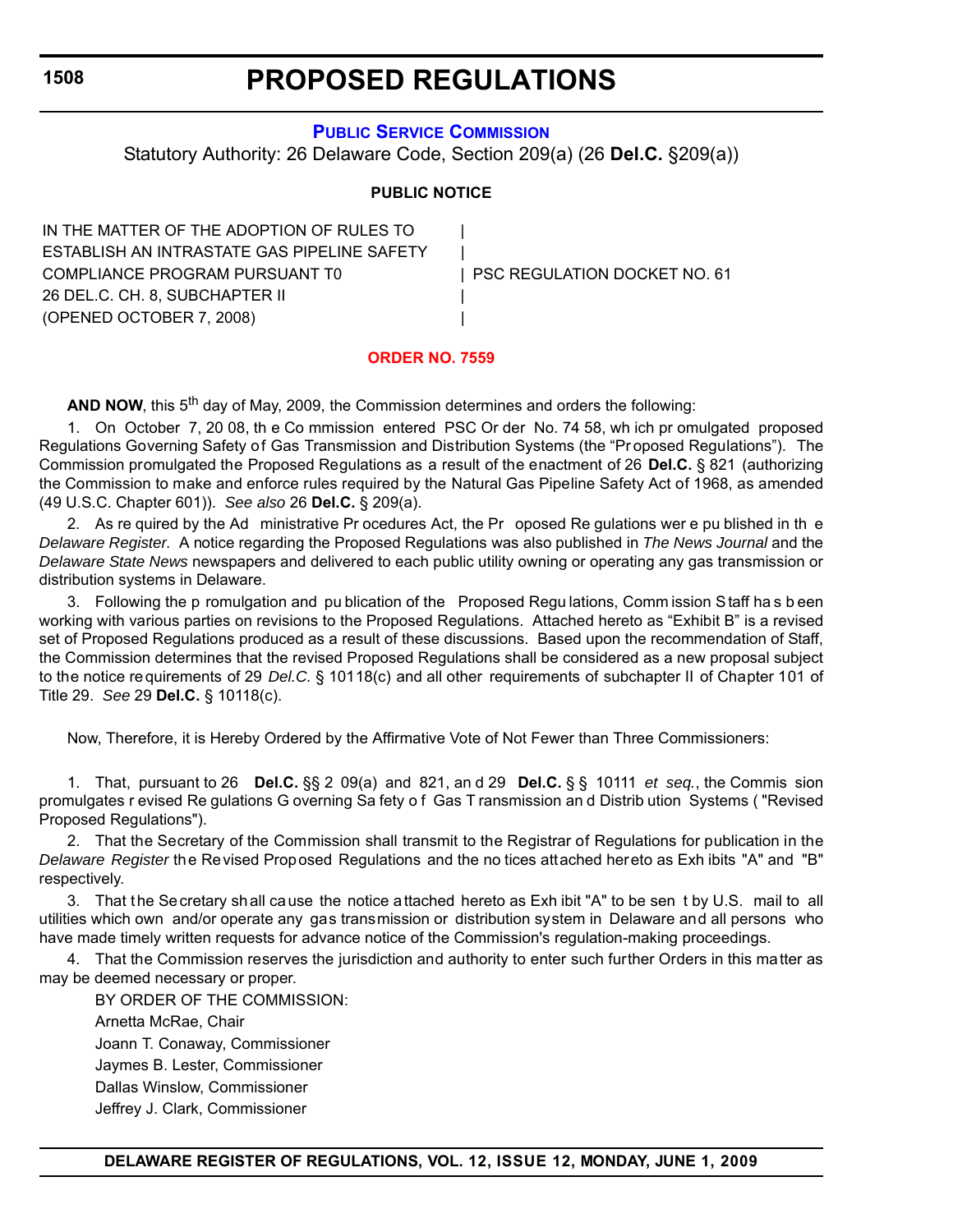ATTEST:

Karen J. Nickerson, Secretary

#### **NOTICE OF COMMENT PERIOD ON PROPOSED REVISED REGULATIONS CONCERNING GAS PIPELINE SAFETY AND GAS TRANSMISSION AND DISTRIBUTION SYSTEMS, INCLUDING THE COMMISSION'S JURISDICTION TO MAKE AND ENFORCE RULES REQUIRED BY THE FEDERAL GAS PIPELINE SAFETY ACT OF 1968, AS AMENDED**

The Delaware General Assembly has enacted legislation granting the Del aware Public Service Commis sion ("Commission") the authority to make and enforce rules required by the federal Gas Pipeline Safety Act of 1968, as amended (49 U.S.C. Chapter 601), to qualify for federal certification of a state pipeline safety compliance program relating to the regulation of intrastate gas pipeline transportation. The new legislation is found at 26 **Del.C.** § 821.

In or der to co mply with th e new le gislation, o n or a bout Octo ber 7, 200 8, th e Comm ission pr omulgated regulations, con taining twelve sections, intended to g overn the safety of the gas transmission and distribution systems, whic h are subject to the Commis sion's jurisd iction (the " Proposed Reg ulations"). T he Proposed Regulations a nd a notice regarding the Proposed Reg ulations wer e published in the Dela ware Re gister of Regulations, Vol. 12, Issue 5, pp. 655-60 (11/1/08).

Following publication of the Proposed Regulations, the Commission Staff and certain interested parties have made various substantive re visions to th e Pro posed Regulations. Accor dingly, the Co mmission entered PSC Order No. 75 59, r equiring that the r evised Pr oposed Regulations b e re -published for pub lic comment. The Commission hereby solicits written comments, suggestions, compilations of data, briefs, or other written materials concerning th e revised Pro posed Re gulations. Ten ( 10) co pies of su ch m aterials sh all be f iled wit h the Commission at its of fice located at 861 Silver Lake Boulevard, Ca nnon Building, Su ite 100, Dover, D elaware, 19904. **All such materials shall be filed with the Commission on or before June 30, 2009.** 

The revised Proposed Regulations and the materials submitted in connec tion therewith will be available for public inspection and copying at the Commission's Dover office during normal business hours. The fee for copying is \$0.25 per page. The regulations may also be reviewed, by appointment, at the office of the Division of the Public Advocate located at the Carv el State Office Building, 4<sup>th</sup> Floor, 820 North French Street, Wilmington, Delaware 19801.

Any individual with disabilities who wishes to participate in these proceedings should contact the Commission to discuss any auxiliary aids or services needed to facilitate such review or participation. Such contact may be in person, by wr iting, by tele phone, or othe rwise. T he Commission's toll-free telephone number (in Delaware) is (800) 2 82-8574. An y p erson with qu estions ma y a lso contact the Co mmission S taff a t ( 302) 736 -7500 (Text Telephone also). Inquiries can also be sent by Internet e-mail to [karen.nickerson@state.de.us.](mailto:knickerson@state.de.us )

#### **8000 Rules to Establish an Intrastate Gas Pipeline Safety Compliance Program**

(Opened October 7, 2008)

#### **1.0 Definitions**

Unless otherwis e defined herein, all c apitalized te rms a nd phrases shall have t he m eanings g iven those terms and phrases in applicable sections of Chapter 601 of Title 49 of the United States Code and the Code of Federal Regulations, Title 49, Parts 190, 191, 192, 193, 198 and 199, as may be amended and revised (collectively the "Federal Regulations").

**"Commission"** means the Delaware Public Service Commission.

**"Corrective Action Orders"** refers to those orders referenced in 49 U.S.C. § 60112(d).

**"Federal Regulations"** shall have the meaning ascribed above.

**"Gas Leakage Survey"** means a survey of gas facilities as defined in Sections 192.706 and 192.723 of the Federal Regulations.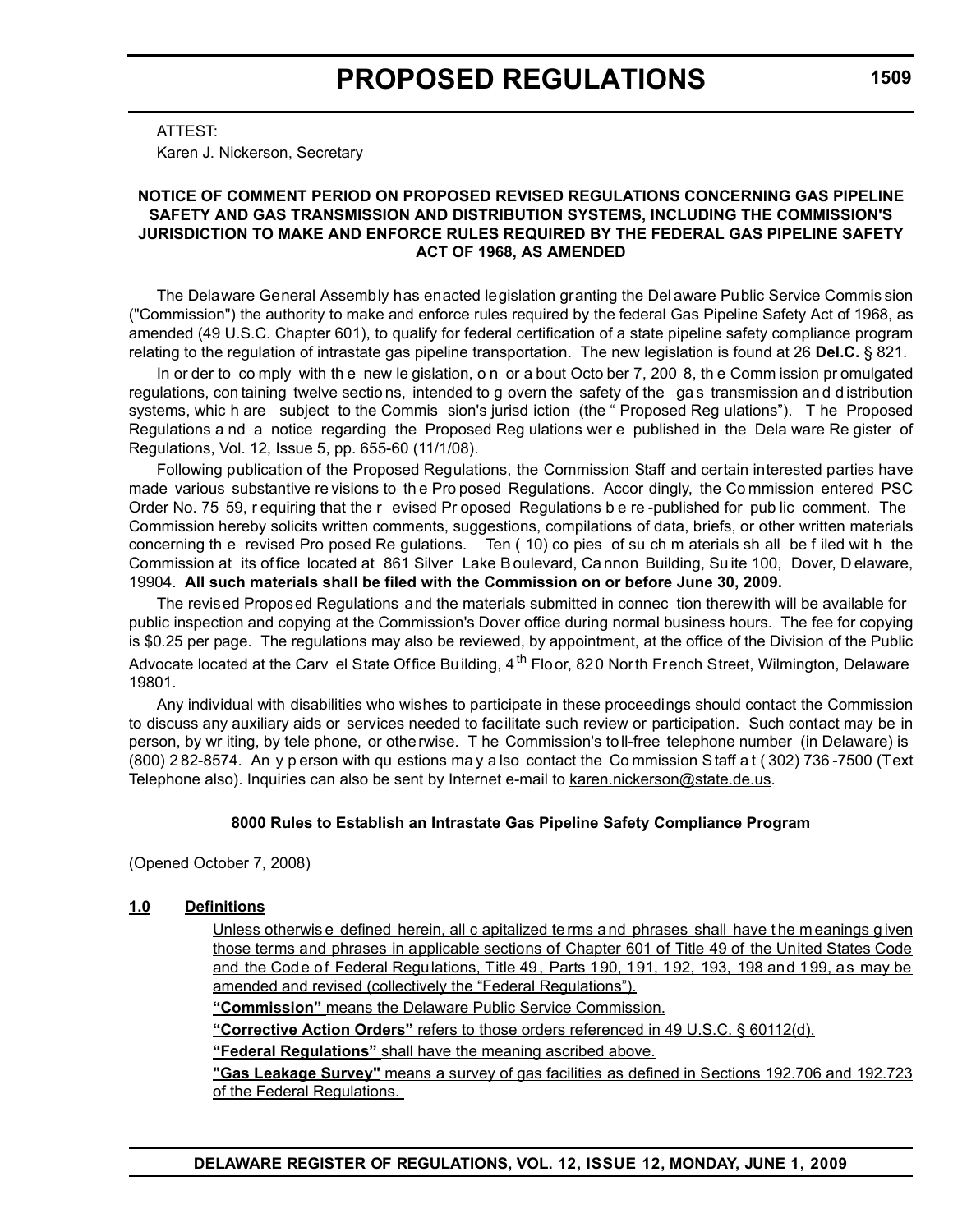# **PROPOSED REGULATIONS**

**"Leak Classification and Action Criteria"** means a p rocedure by which lea kage indication of gas can be graded and controlled.

**"Operator"** means an "underground pi peline facility operator", as defined in 26 *Del. C*. § 80 2(11). Notwithstanding the fo regoing, "Operator" shall no t inc lude any operator of a Pipeline facility that transports hazardous liquid or only petroleum gas or petroleum gas/air mixtures to – (i) fewer than ten (10) customers, if no portion of the facility is located in a public place, or (ii) a single customer, if the facility is located entirely on the customer's premises (no matter if a portion of the facility is located in a public place).

**"Regulated Facilities"** shall include both Pipeline facilities and any LNG facility.

"**Regulations**" shall refer to the regulations set forth herein.

**"Staff"** shall mean the staff of the Commission.

# **2.0 Regulations**

- 2.1 The minim um st andards governing the design, co nstruction, fa brication, inst allation, inspection, reporting, testing, ope ration, main tenance, protection, an d th e safety aspe cts of ope ration an d maintenance of Regulated Facilities shall be those standards set forth in Parts 191, 192 and 193 of the Federal Regulations, as applicable.
- 2.2 The minimum standards governing the drug and alcohol testing required of operators of Regulated Facilities shall be those standards set forth in Part 199 of the Federal Regulations.
- 2.3 The conversion of Liquefied Natural Gas to a gaseous state and subsequent injection into a Pipeline facility shall be done in a manner which does not reduce the level of odorization within the system to below that required by Part 192 of the Federal Regulations.
- 2.4 All Oper ators sh all con duct Gas Le ak Sur veys in acco rdance with and at such in tervals a s are provided under the Federal Regulations.
- 2.5 Each Op erator con ducting Gas Leak Sur veys shall, fo r a m inimum o f sev en (7) ye ars, m aintain records of leaks detected during the Sur veys. Such records shall be ava ilable for inspection by the Staff, subject to the provisions of 26 *Del. C.* § 213, to the extent applicable
- 2.6 Each Op erator shall id entify a L eak Classifica tion and Action Criter ia a pplicable to the Pip eline facilities it operates in De laware, which classification and criteria shall be co nsistent with the Federal Regulations. Eac h Operator shall institute and maintain on a continuing basis, records that identify any leaks discovered on the Pipeline facilities it operates, which records shall include, at a minimum, the location , date of discover y, cla ssification u nder th e Operator's Lea k Cla ssification and Action Criteria, and the steps taken in response to such leaks.
- 2.7 Cast-iron pipe in sizes 4-inch and smaller shall not be installed in Pipeline facilities beginning thirty (30) days after ap proval o f th ese Reg ulations. This r equirement shall not b e con strued to r equire replacement of any such pipe installed prior to such time.
- 2.8 Notwithstanding anything contained in these Regulations to the contrary, the Commission shall have no authority to enforce any of these Regulations as they pertain to interstate Pipeline facilities.

# **3.0 Delegation of Authority**

With r espect to the e nforcement o f th ese Regu lations, the Co mmission a nd S taff sha ll have th e authority to investigate the methods and practices of Operators; to require that Operators maintain and file reports, records and other information; to enter upon and to inspect the property, buildings, plants and o ffices of Oper ators; to in spect boo ks, r ecords, p apers and d ocuments of Operators; a nd to enforce these Regulations as provided herein.

# **4.0 Informal Disposition of Potential Violation**

When an evaluation of an Operator's records or Regulated Facilities indicate that the Operator is or may be violating these Regulations, Staff shall provide the Operator with prompt notice of the potential violation, a t w hich p oint Staff m ay inf ormally d iscuss th e potential v iolation with th e O perator. An y documentation or physical evidence necessary to support an alle gation of no n-compliance m ay be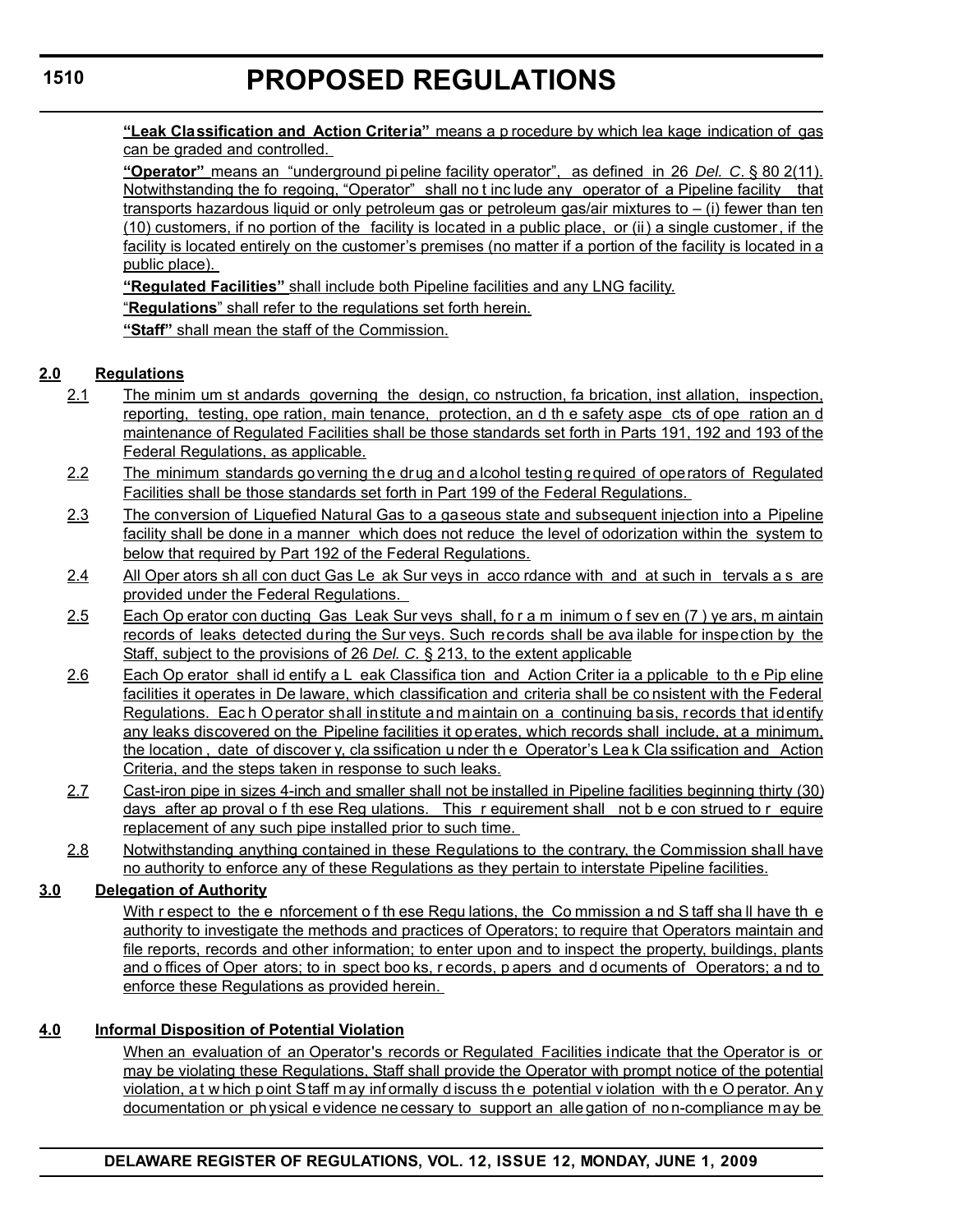obtained during the inspection. Timely corrective action may be taken by the Operator of the facilities where a potential violation exists, thus correcting the potential violation without further action.

# **5.0 Written Formal Notice of Potential Violation**

After evidence of a potential violation is collected and a violation report written, notice and opportunity to respond will be afforded the Operator by a letter from Staff providing the Operator with copies of all relevant documentation, including the written violation reports, notifying the Operator of the results of the on-site evaluation and specifically citing the provision of the applicable Regulation(s) the Operator is alleged to be violating. The operator must respond in writing within thirty (30) days from receipt of such violation notice, unless the Operator and Staff otherwise agree.

### **6.0 Response Options Open to Operators**

- 6.1 The Operator, in responding to the violation notice, may:
	- 6.1.1 Submit a written plan to Staff specifying actions that the Operator will take to correct the violation, a schedule for completion of each action step, and a final date of completion. If Staff accepts the corrective plan submitted by the Operator, the violation shall be deemed resolved.
	- 6.1.2 Request an informal conf erence with Staff. Upon request for an inform al conference, Staff will establish a date, time, and location for the conference. During the conference, Staff will review the violation re port with the Operator to id entify corrective a ctions in an eff ort to reach a m utually acceptable resolution of the alleged violation. If this effort fails, Staff may refer the alleged violation to the Commission for formal action.

# **7.0 Commission Action**

- 7.1 If the violation is referred to the Commis sion for formal resolution, the Commission may, pursuant to procedures est ablished und er rule s and reg ulations, t ake action a vailable un der ap plicable law , including, but not limited to, the following:
	- 7.1.1 The Commission may seek injunctive relief in a court of competent jurisdiction;
	- 7.1.2 The Commission, as the agent of the Administrator as set forth in the Federal Regulations, may issue the civil penalties set forth in 49 U.S.C. § 60122(a) and subpart B of Part 190 of the Federal Regulations; and
	- 7.1.3 The Commission may order an Operator to take corrective action.

# **8.0 Corrective Action Orders**

- 8.1 If the Commission finds that a Regulated Fac ility is hazardous (a "Hazardous Facility") to life or property, the Com mission ma y iss ue a Co rrective Action Ord er re quiring th e Op erator to t ake immediate corrective action, which may include:
	- 8.1.1 Suspended or restricted use of the Hazardous Facility;
	- 8.1.2 Physical inspection;
	- 8.1.3 Testing;
	- 8.1.4 Repair;
	- 8.1.5 Replacement; or
	- 8.1.6 Other appropriate action.
- 8.2 The Co mmission shall give the Ope rator writte n no tice an d an opportunity fo r a he aring be fore issuance of a Corrective Action Order unless the Commission or its Staff determines there is a serious and imm inent threat to life, pr operty, or the en vironment, in which ca se, the Co mmission o r it s designated he aring exam iner may issue an eme rgency Co rrective Action Or der. If th e Corr ective Action Order is issued without a prior hearing, the Commission shall give the Operator written notice and an opportunity for a hearing before the Commission or its designated hearing examiner as soon as possible after the issuance of the Corrective Action Order.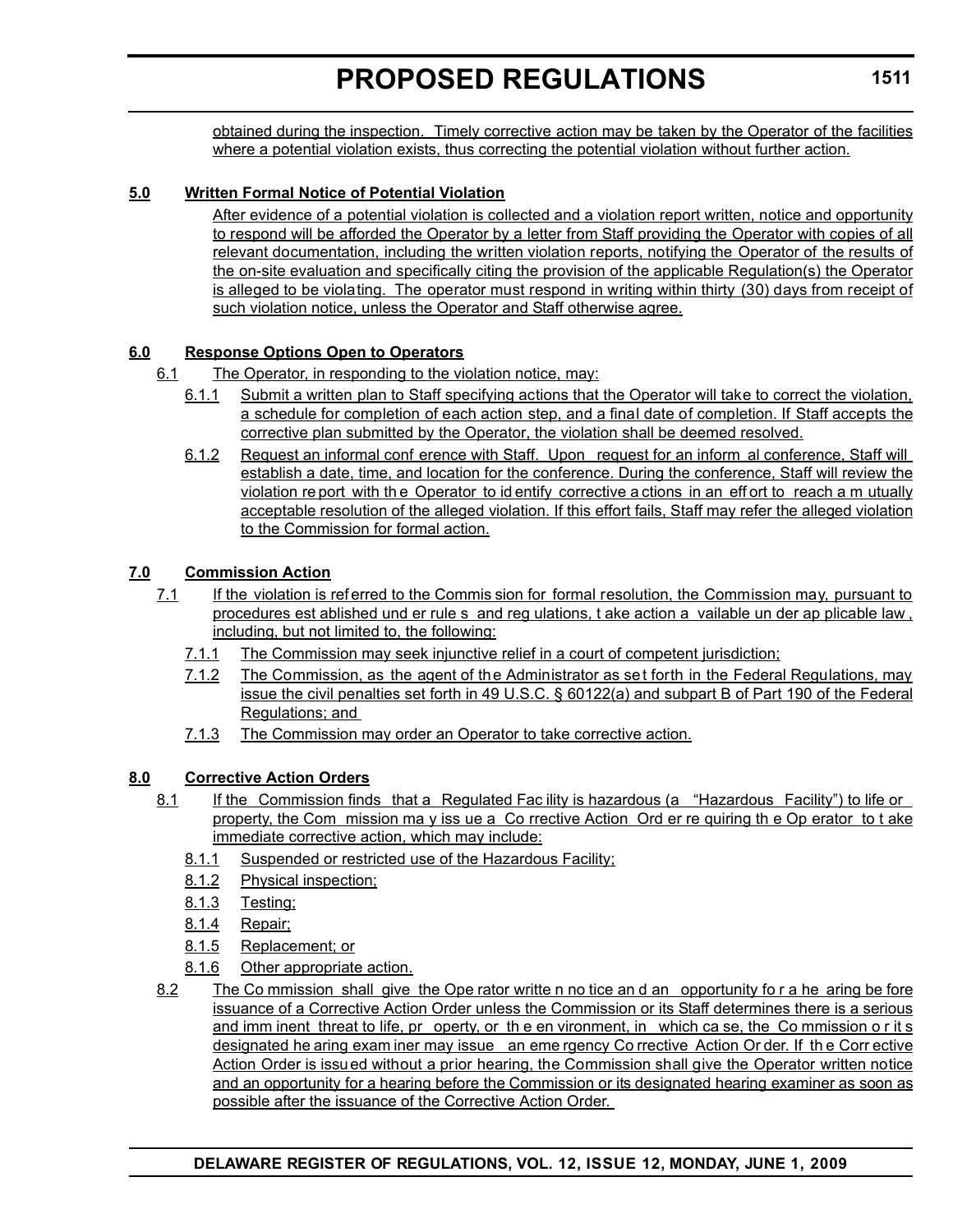### **9.0 Exceptions**

The Operator may take exceptions from the decision of the hearing examiner as provided by Delaware law or the Rules of Practice of the Commission. After receipt of the exceptions, the Commission or Staff may investigate further and hold a public hearing on the matter within a reasonable time.

### **10.0 Granting of Federal Regulation Waivers**

- 10.1 Upon ap plication by an Operator, th e Co mmission m ay gr ant a waiver from compliance with the Federal Regulations, subject to review by the Office of Pipeline Safety Regulation of the United States Department of Transportation.
- 10.2 Waivers may be granted for particular circumstances where it is inappropriate for an Operator to follow a regulation of general applicability.
- 10.3 Before granting a waiver, the Commission must give notice and opportunity for written comments and a public hearing, unless the Commission finds tha t notice is im practicable, unnecessary, not in th e public interest, or that an emergency exists.
- 10.4 If the Commission finds a requested waiver is con sistent with ga s pipeline safety and is othe rwise justified, the waiver may be iss ued under appropriate terms and conditions with a st atement of the reasons for granting the waiver.
- 10.5 If the Commission finds a requested waiver is in consistent with gas pipeline safety or is otherwise unjustified, the request must be denied, and the applicant notified of the reasons for denial.
- 10.6 The Commission must give the Office of Pipeline Safety Regulation of the United States Department of Transportation written notice of each waiver at least sixty (60) days before it becomes effective. Each notice of waiver must provide the following information:
	- 10.6.1 The name, address, and telephone number of the applicant;
	- 10.6.2 The safety standards involved;
	- 10.6.3 A description of the Regulated Facilities involved; and
	- 10.6.4 The justification for the waiver, including the reasons why the standards are not appropriate and why the waiver is consistent with gas pipeline safety.

**1512**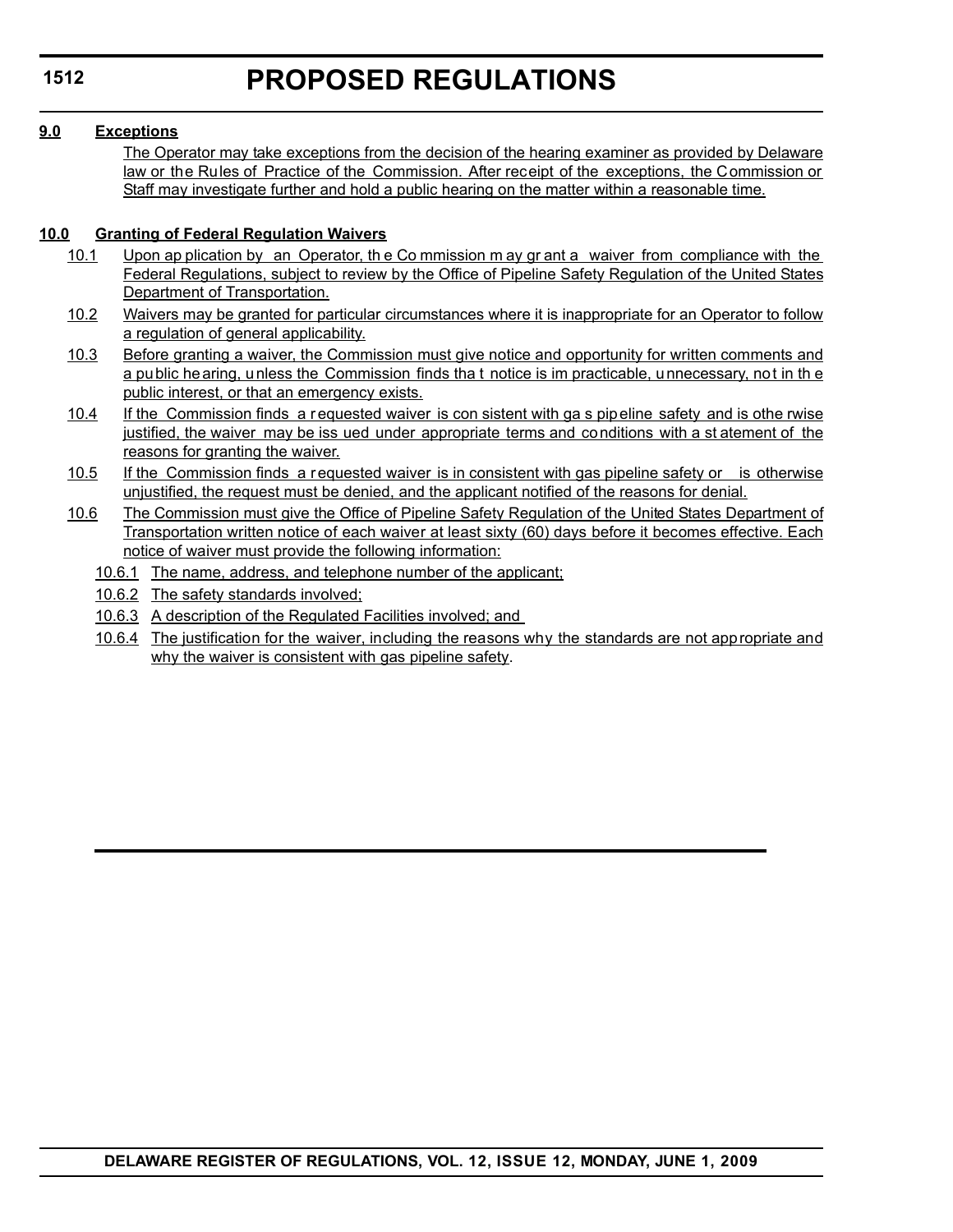# **FINAL REGULATIONS**

# **Symbol Key**

Arial type indicates the text existing prior to the regulation being promulgated. Underlined text indicates new text added at the time of the proposed action. Language which is stricken through indicates text being deleted. **[Bracketed Bold la nguage]** indicates text added at the time the final o rder was issu ed. **[Bracketed stricken through]** indicates language deleted at the time the final order was issued.

# **Final Regulations**

The op portunity for public comme nt shall be he ld ope n fo r a min imum of 30 da ys af ter the proposal is published in the *Register of Regulations*. At the conclusion of all hearings and after receipt within the time allowed of all written materials, upon all the testimonial and writ ten evidence and information submitted, together with summaries of the evidence and information by subordinates, the agency shall determine whether a regulation should be adopted, amended or repealed and shall issue its conclusion in an order which shall include: (1) A brief summary of the evidence and information submitted; (2) A brief summary of its findings of fact with respect to the evidence and information, except where a rule of procedure is being adopted or amended; (3) A decision to adopt, amend or repeal a re gulation or to take no action and the d ecision sh all be supported by its findings on the evidence an d information r eceived; (4) The exact text and cit ation of such regulation ado pted, ame nded or repealed; (5) The effective date of the order; ( 6) Any other findings or conclusions required by th e law under which the agency has authority to act; and (7) The signature of at least a quorum of the agency members.

The effective date o f an order which ad opts, amends or repeals a re gulation shall be n ot less tha n 10 days from the date the order adopting, amending or repealing a regulation has bee n published in it s final form in the *Register of Regulations*, unless such adoption, amendment or repeal qualifies as an emergency under §10119.

# **[DEPARTMENT OF AGRICULTURE](http://dda.delaware.gov/default.shtml)**

**[HARNESS RACING COMMISSION](http://dda.delaware.gov/default.shtml)** Statutory Authority: 3 Delaware Code, Section 10005 (3 **Del.C.** §10005)\ 3 **DE Admin. Code** 501

#### **[ORDER](#page-3-0)**

Pursuant to 29 *Del. C*. § 10118 and 3 *Del. C*. §10005, the Delaware Harness Racing Commission issues this Order adopting proposed amendments to the Commission's Rules. Following notice and a public hearing on May 5, 2009, the Commission makes the following findings and conclusions:

#### **Summary of the Evidence**

The Commission posted public notice of the p roposed amendments to DH RC Rule 10 in the A pril 1, 2009 *Register of Regulations* (Volume 12, Issue 10) and for two con secutive weeks in Ap ril in *The News Journal* and *Delaware State News*. The Commission proposed to update Rule 10 in its entirety after Rules Committee review.

The Commission received no written com ments. The Commission held a pu blic hearing on May 5, 2009, in which no public comments were made.

#### **Findings of Fact and Conclusions**

The public was given notice and an opportunity to provide the Commission with comments in writing and by testimony at the public hearing on the proposed amendments to the Commission's Rules.

After considering the rule changes as proposed, the Commission hereby adopts the rule changes as proposed. The Commission believes that these rule changes will allow the D elaware Harness Racing Commis sion rules to more accurately reflect current policy and procedures.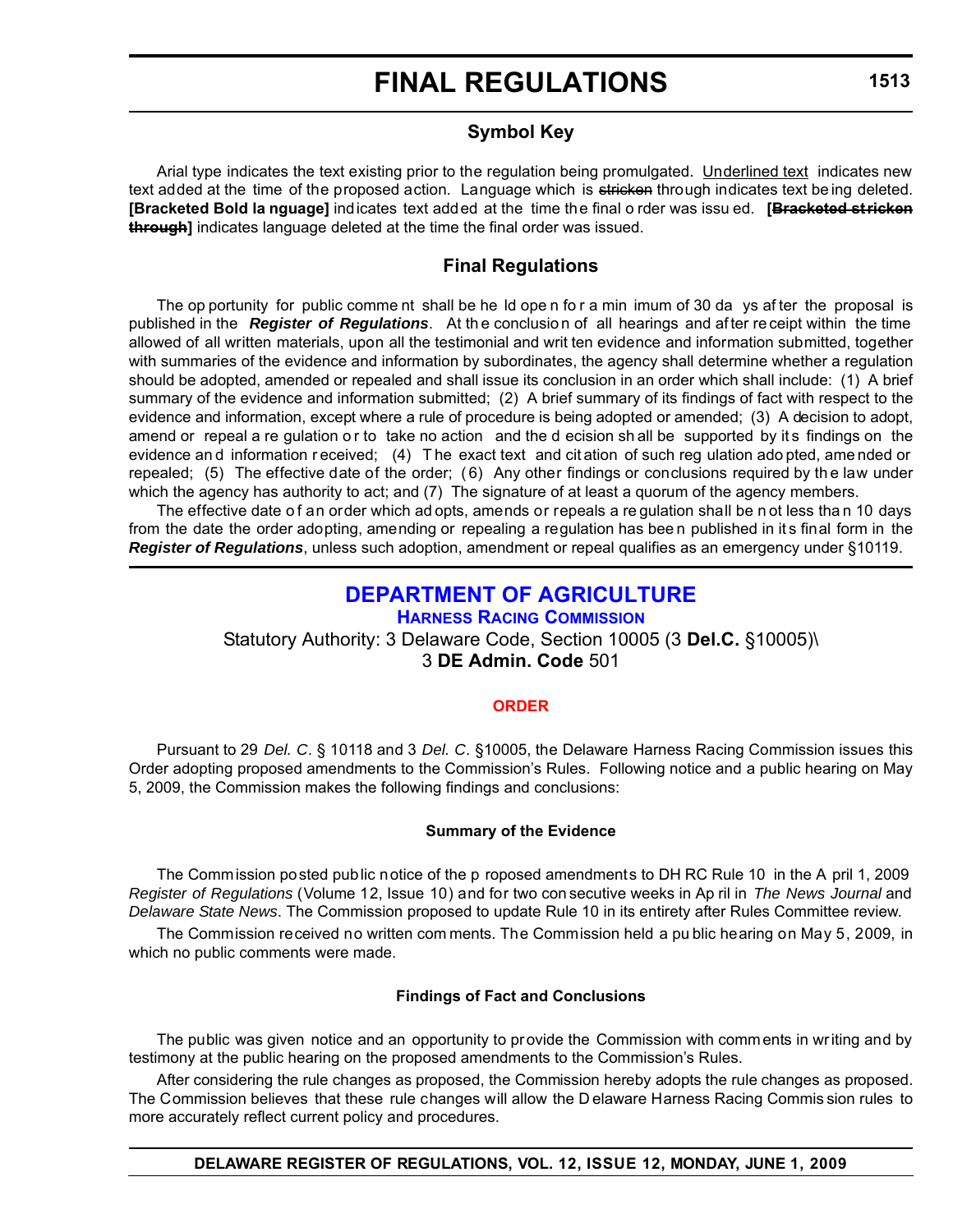# **FINAL REGULATIONS**

The effective date of this Order will be ten (10) days from the publication of this Order in the Register of Regulations on May 1, 2009.

IT IS SO ORDERED this 5<sup>th</sup> day of May, 2009.

Beverly H. (Beth) Steele, Chairman Robert (Breezy) Brown, Commissioner George P. Staats, Commissioner Mary Ann Lambertson, Commissioner Kenneth Williamson, Commissioner

**\* Please note that no cha nges were made to the regulation as originally proposed and published in the April 2009 issue of the** *Register* **at page 1256 (12 DE Reg. 1256). Therefore, the final regulation is not being republished. A copy of the final regulation is available at:**

**[Harness Racing Commission Rules and Regulations](http://regulations.delaware.gov/register/june2009/final/12 DE Reg 1513 06-01-09.htm)**

### **[THOROUGHBRED RACING COMMISSION](http://dda.delaware.gov/default.shtml)**

Statutory Authority: 3 Delaware Code, Section 10005; 29 Delaware Code, Section 4815(b)(3)(c)(3) (3 **Del.C.** §10005; 29 **Del.C.** §4815(b)(3)(c)(3)) 3 **DE Admin. Code** 1001

#### **[ORDER](#page-3-0)**

Pursuant to 29 **Del.C.** § 10108(c) a nd 3 **Del.C.** §1 0103, th e Dela ware Tho roughbred Ra cing Comm ission issues this Order adopting amendments to Section 15 of the rules and regulations by amending existing Rule 15.14 to allow conditional use of shock wave therapy, extracorporeal shock wave therapy, or radial pulse wave therapy treatments.

#### **Summary of the Evidence**

1. As required, public notice was given by publication of the proposed amendments in the News Journal and Delaware State. News.

2. A public hearing held on May 12, 2009, at 10:00 AM, in the Horseman's Office at Delaware Park, 777 Delaware Park Blvd., Wilm., DE, where members of the public were given the opportunity to offer comments.

3. Anyone wishing to r eceive a cop y of the p roposed regulations were ab le to ob tain a copy fro m th e Thoroughbred Racing Commission, 777 Delaware Park Blvd., Wilm., DE.

4. Copies also pu blished on line at the Register of Regulations we bsite: http://regulations.delaware.gov/ services/current\_issue.shtml.

5. Persons wishing to submit written comments were able to forward these to the attention of M r. John F. Wayne, Executive Director, Thoroughbred Racing Commission, 777 Delaware Park Blvd., Wilm., DE 19804.

6. The final date to receive written comments was 10:00 AM on May 12, 2009.

#### **Findings of Fact and Conclusions**

1. The commission concludes the proposed rules be adopted as proposed.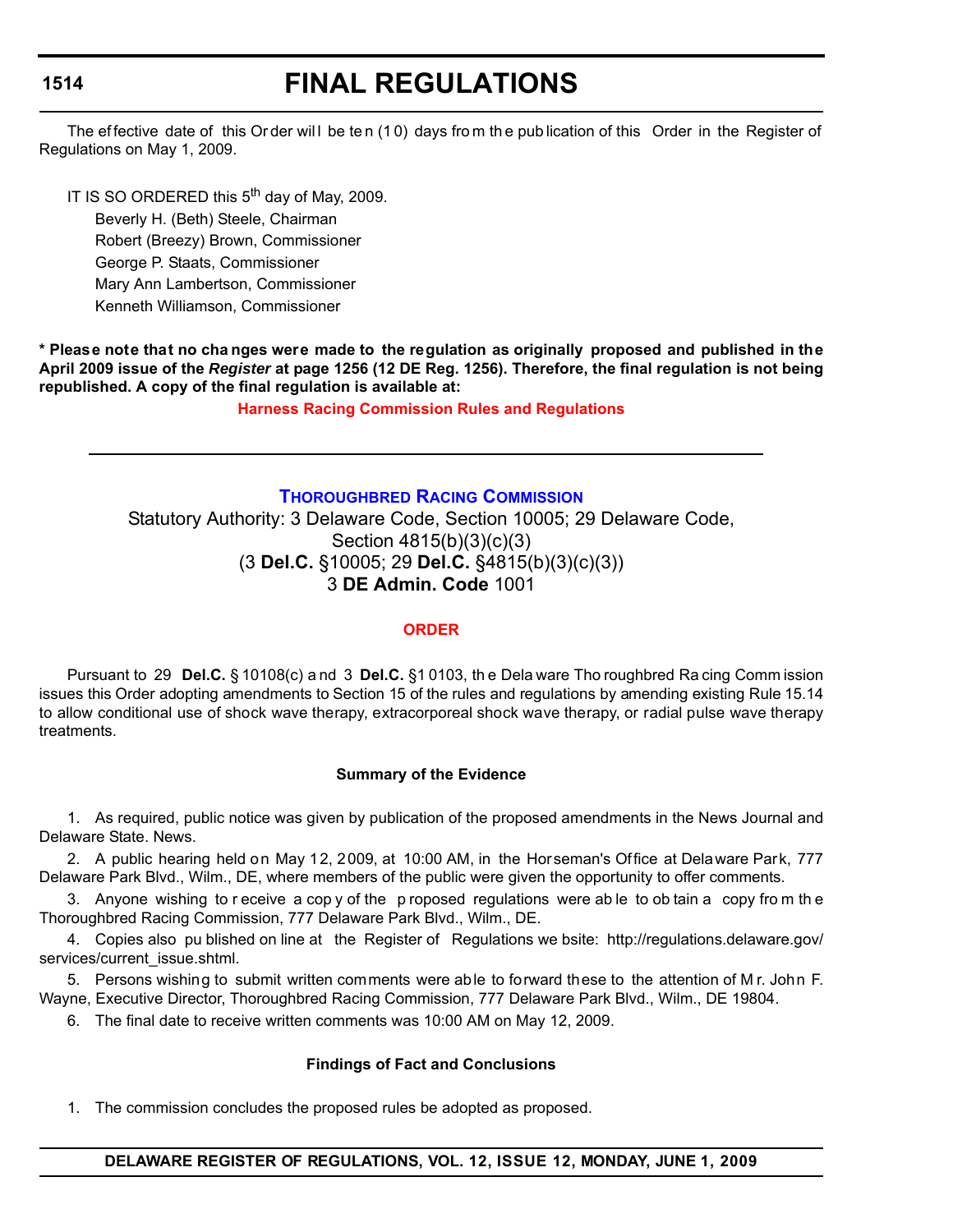# **FINAL REGULATIONS**

2. The effective date of this Order will be ten (10) days from the publication of this Order in the Register of Regulations on June 1, 2009.

IT IS SO ORDERED this 12th day of May 2009.

Bernard J. Daney, Chairman W. Duncan Patterson, Secretary/Commissioner

Debbie Killeen, Commissioner

Edward Stegemeier, Commissioner

Henry James Decker, Commissioner

**\* Please note that no changes were made to the regulation as originally proposed and published in the May 2009 iss ue of t he** *Register* **at page 1360 (12 DE Reg. 136 0). Therefore, the final regu lation is not being republished. A copy of the final regulation is available at:**

**[Thoroughbred Racing Commission Rules and Regulations](http://regulations.delaware.gov/register/june2009/final/12 DE Reg 1514 06-01-09.htm)**

# **[DEPARTMENT OF LABOR](http://www.delawareworks.com/divisionsDOL.shtml)**

**DIVISION [OF INDUSTRIAL AFFAIRS](http://www.delawareworks.com/industrialaffairs/welcome.shtml) OFFICE OF WORKERS' COMPENSATION**

Statutory Authority: 19 Delaware Code, Section 2322B (19 **Del.C.** §2322B)

# **[ORDER](#page-3-0)**

A public meeting was held on May 4, 20 09, to receive public co mments relating to revised Fee Schedule Instructions and Guidelines ("Instructions"), Physicians and Employers Forms ("Forms"), Utilization Review ("UR"), and the adoption of a 6<sup>th</sup> additional Practice Guideline ("Cervical PG") by the Delaware Department of Labor. The members of the Health Care Advisory Panel ("HCAP") present recommend that the Secretary of Labor adopt this proposal as it was published in the Register of Regulations, Volume 12, Issue 10 (April 2009).

# **SUMMARY OF THE EVIDENCE AND INFORMATION SUBMITTED**

Exhibits Admitted:

Exhibit 1 – News Journal Affidavit of publication of notice of public meeting.

Exhibit 2 – Delaware State News Affidavit of publication of notice of public meeting.

Exhibit 3 – Written comments submitted by *Medtronic* prior to the public meeting.

No further written comments were received by the Delaware Department of Labor. After the Panel concluded with their introductions, the public was invited to share their comments.

The following comments were made during the public meeting.

# **Fee Schedule Instructions**:

First, Mr. Richard Stokes commented on proposed Administrative Regulations 4.23.1 Multiple Procedures. Mr. Stokes commented that other states do not pay 100% for multiple procedures. Most other states use a graduated fee schedule for multiple procedures.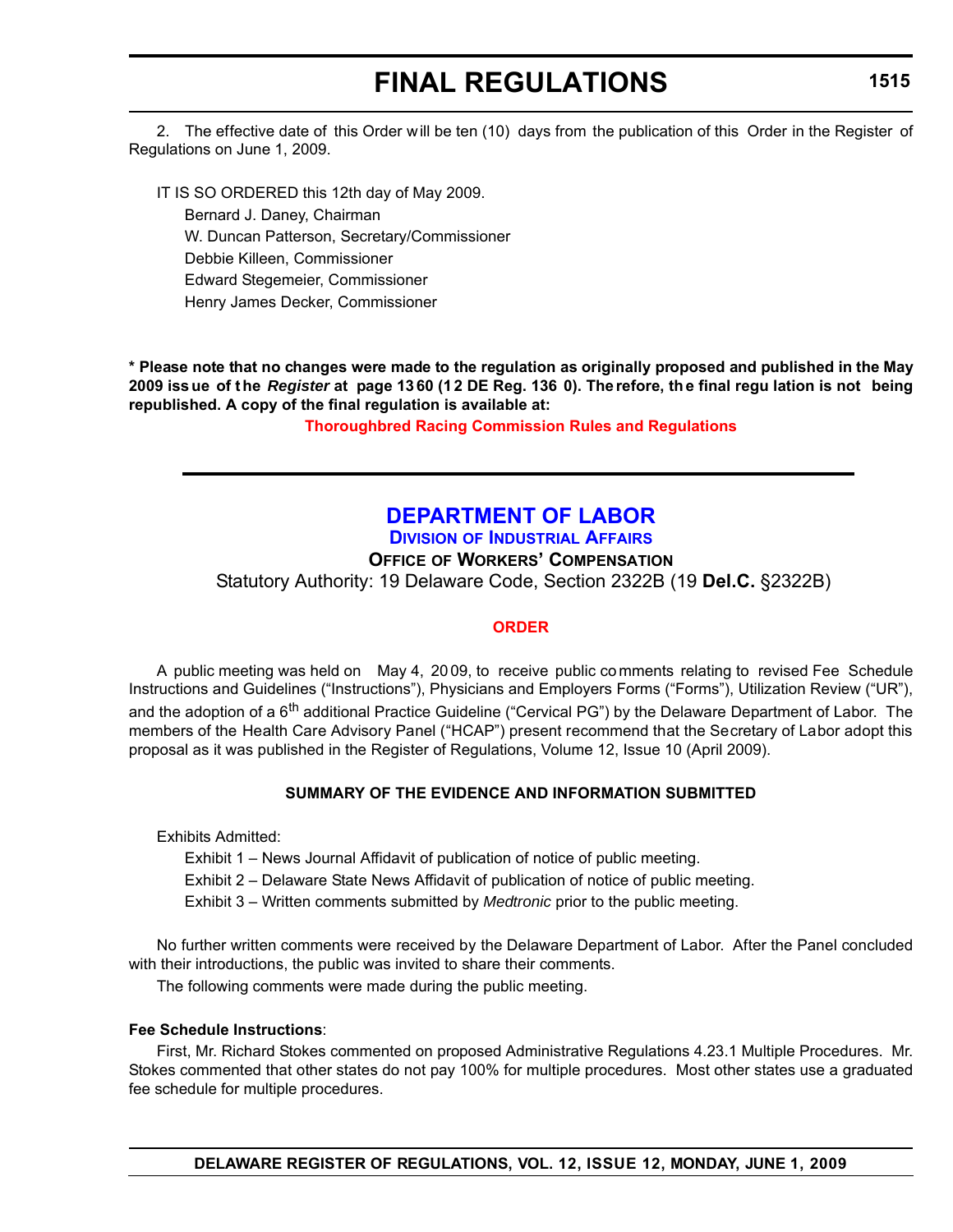# **FINAL REGULATIONS**

After his comment about the forms, Dr. Andrew Gelman asked the panel why the HCAP removed the "Durable Medical Equipment" section from the Fee Schedule Instructions. HCAP Chair, Dr. Bruce Rudin, pointed out that the "Durable Medical Equipment" section was not deleted, but moved to a different place in the document.

#### **Cervical Practice Guideline**:

Second, Dr. S teven Ede ll, Radiologist, p rovided comments abo ut his concer ns th at the cerv ical practice guideline required i njured wor kers to on ly r eceive high field MRIs as th e initial MRI. He po inted ou t that the American College of Radiology does not distinguish between high and low field MRIs. HCAP Ch air, Dr. Bruce Rudin clarified that Administrative Regulation 4.1.1 for the cervical practice guideline was not intended to only allow high field MRIs for the initial MRI. Dr. Rudin asked Dr. Edell to let the HCAP know if he experienced problems with payers deny ing his bills based on that incorrec t interpret ation. The H CAP w ould then c onsider clarifying the cervical practice guideline regarding MRIs. Ms. Carmichael provided Dr. Edell with a copy of section 4.1.1.

### **Forms**:

Third, Dr. And rew Gelman comme nted that h e personally completed over 20 0 p hysicians for ms, but o nly receive 2 forms back from employers. He was concerned the forms were not being used by the employer to return the injured worker to work.

#### **Utilization Review**:

No Public Comment.

The Panel voted:

- (1) Unanimously to recommend approval of the Fee Schedule Instructions revisions;
- (2) Unanimously to recommend approval of the Cervical Practice Guideline;
- (3) Unanimously to recommend approval of the Physicians and Employers Forms revisions; and
- (4) Unanimously to recommend approval of the Utilization Review revisions.

Therefore the HCAP a greed to submit and recommend the revisions to the Fee Schedule Instructions and Guidelines, Forms, Utilization Review, and the addition of the Cervical Practice Guideline for adoption by the Delaware Department of Labor.

### **RECOMMENDED FINDINGS OF FACT WITH RESPECT TO THE EVIDENCE AND INFORMATION**

The HCAP is persuaded that the proposals are consistent with administrating the statutory directives in the workers' compensation law.

#### **RECOMMENDATION**

The proposals are respectfully submitted to the Secretary of Labor for consideration with a recommendation for adoption this  $4<sup>th</sup>$  day of May, 2009.

HEALTH CARE ADVISORY PANEL

| Bruce Rudin, M.D. Chair | George B. Heckler, Esquire, Vice-Chair |
|-------------------------|----------------------------------------|
| <b>IMarcia Dewitt</b>   | Walter Power, M.D.                     |
| Glenn Brown             | Josette Covington, M.D.                |
| James Downing, M.D.     | Barry Bakst, D.O.                      |

**DELAWARE REGISTER OF REGULATIONS, VOL. 12, ISSUE 12, MONDAY, JUNE 1, 2009**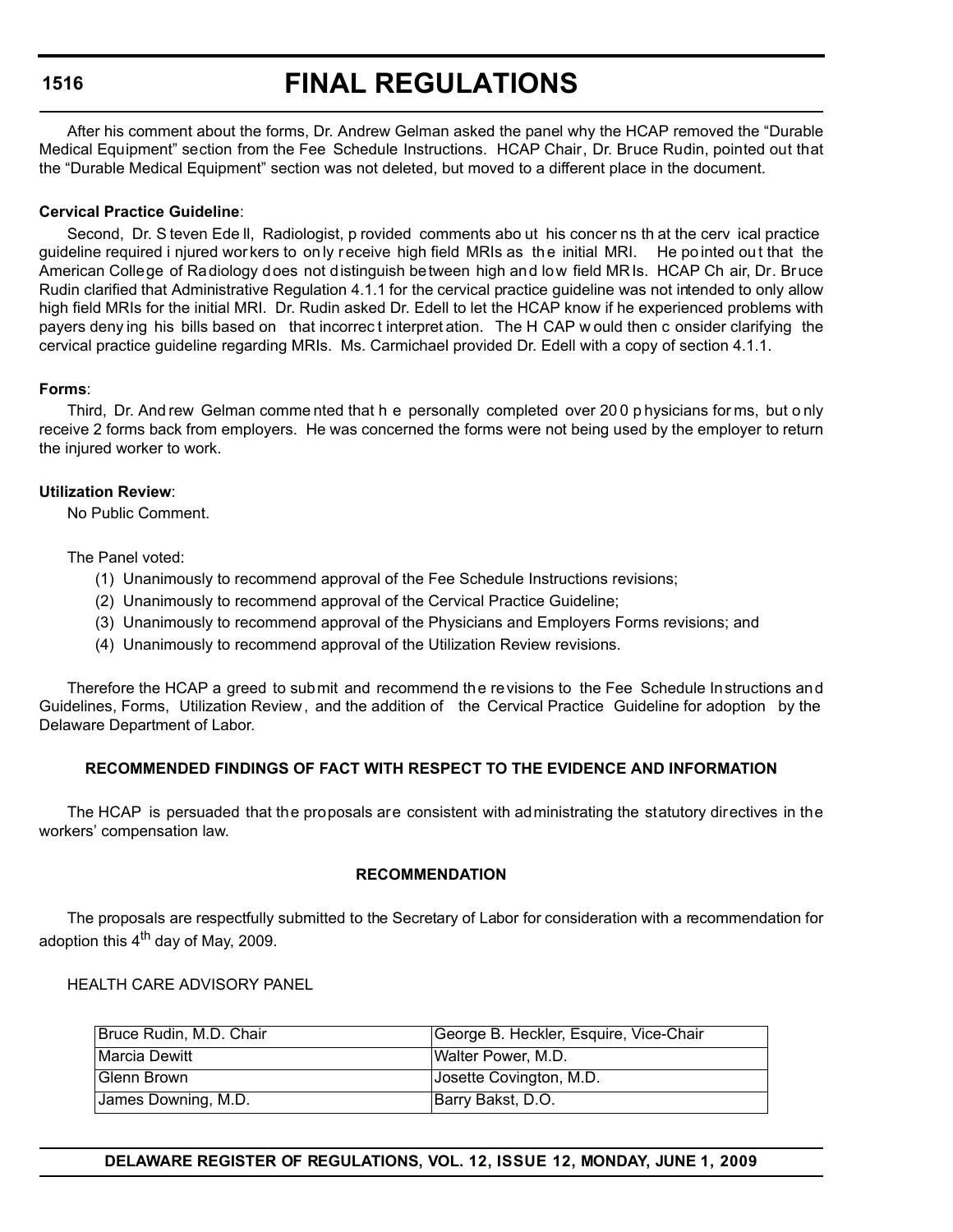# **FINAL REGULATIONS**

| <b>Richard Heffron</b> | <b>Wayne Collison</b> |
|------------------------|-----------------------|
| Douglas Briggs, D.C    |                       |

#### **DECISION AND EFFECTIVE DATE**

Having reviewed and considered the record and recommendations of members of the Health Car e Advisory Panel to adopt revisions of the Fee Schedule Instructions and Guidelines, Forms, Utilization Review, and add the Cervical Practice Guideline. The Fee Schedule Instructions and Guidelines, Forms, Utili zation Review, and add the Cervical Practice Guideline are hereby adopted by the De laware Department of Lab or and ma de effective **June 1, 2009.**

#### **TEXT AND CITATION**

The Fee Schedule Instructions and Guidelines, Forms, Utilization Review, and add the Cervical Practice Guideline notice app eared in th e Reg ister of Re gulations, V olume 12 , Issu e 10 (April 1, 2009). The Fee Schedule Instructions and Guidelines, Forms, Utilization Review, and add the Cervical Practice Guideline are available from the Department of Labor, Division of Industrial Affairs, Office of W orkers' Compensation or on the department's website: [www.delawareworks.com](http://www.delawareworks.com).

#### **DEPARTMENT OF LABOR**

John McMahon, Secretary of Labor

**\* Please note that no cha nges were made to the regulation as originally proposed and published in the April 2009 issue of the** *Register* **at page 1266 (12 DE Reg. 1266). Therefore, the final regulation is not being republished. A copy of the final regulation is available at:**

#### **[1341 Workers' Compensation Regulation](http://regulations.delaware.gov/register/june2009/final/12 DE Reg 1515 06-01-09.htm) [1342 Part F Cervical Treatment Guideline](http://regulations.delaware.gov/register/june2009/final/12 DE Reg 1515a 06-01-09.htm)**

# **[DEPARTMENT OF NATURAL RESOURCES AND ENVIRONMENTAL](http://attorneygeneral.delaware.gov/)  CONTROL**

**DIVISION OF FISH [AND WILDLIFE](http://attorneygeneral.delaware.gov/office/fraud.shtml)**

Statutory Authority: 7 Delaware Code, Section 903(e)(2)(a) (7 **Del.C.** §903(e)(2)(a)) 7 **DE Admin. Code** 3541; 3581

**Secretary's Order No.: 2009-F-0015**

**[3540 Sharks and 3581 Spiny Dogfish](#page-3-0)**

Date of Issuance: May 15, 2009 Effective Date of the Amendment: June 11, 2009

#### **I. Background:**

A public hearing was held on Thursday, April 23, 2009, at 6:30 p.m. at the Department of Natural Resources and Environment al Control ("DNREC", "Dep artment") Div ision of Soil and Water Cons ervation's Lew es Field Facility, 901 Pilottown Road, Lewes, Delaware to receive comment on pr oposed amendments to the Delaware Tidal Fin fish Reg ulations for both Atl antic Sh arks an d S piny D ogfish. Th e pu rposes of the aforementioned

**DELAWARE REGISTER OF REGULATIONS, VOL. 12, ISSUE 12, MONDAY, JUNE 1, 2009**

**1517**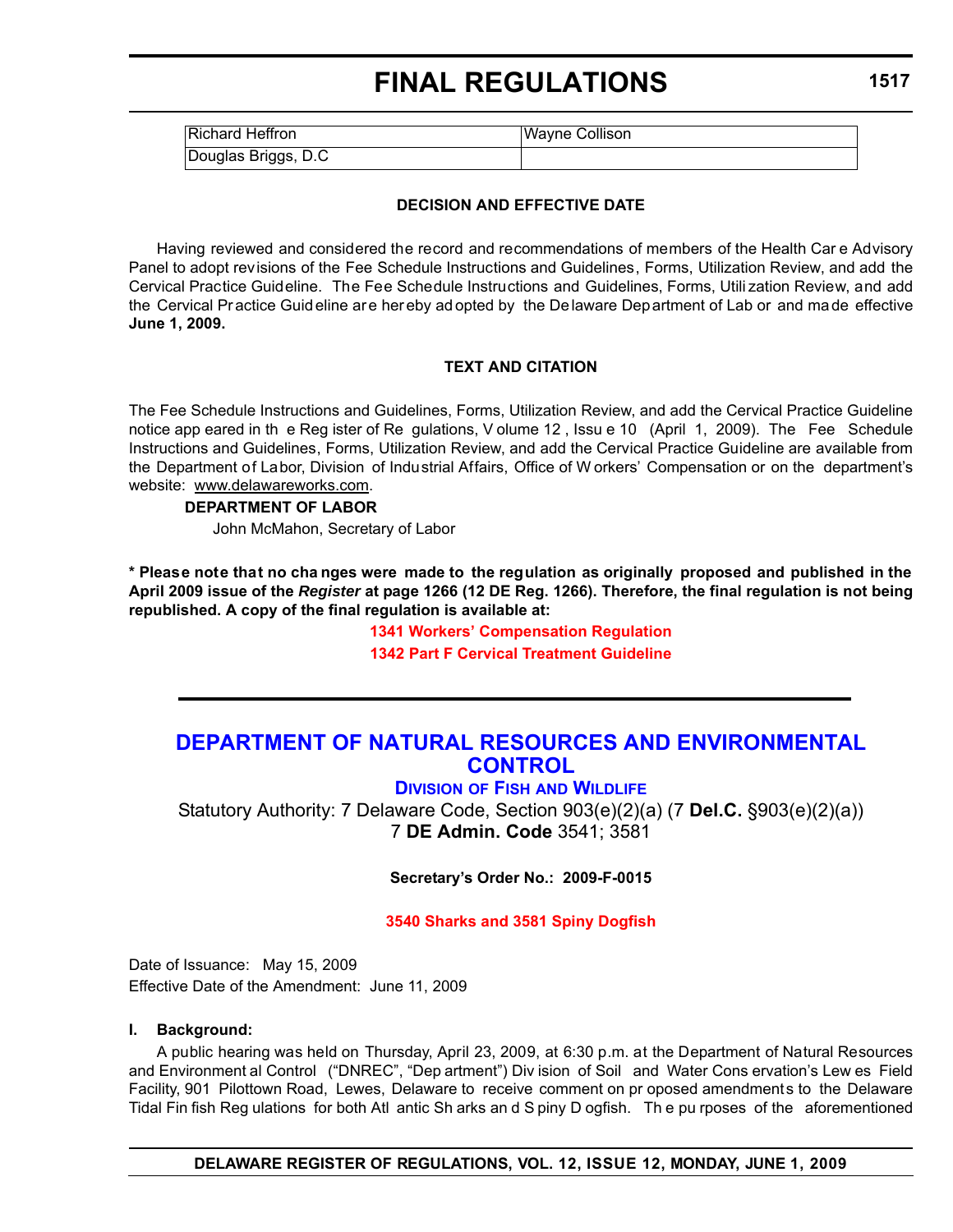# **FINAL REGULATIONS**

proposed am endments are ( 1) to b ring Dela ware into compliance with the Atlantic S tates M arine Fisheries Commission ("ASMFC")'s Interstate Fishery Management Plan for Atlantic Coastal Sharks ("Coastal Sharks Plan"), and (2) to liberalize commercial requirements in concert with the most recent revisions to the ASMFC's Interstate Fishery Management Plan for Spiny Dogfish ("Spiny Dogfish Plan").

The Coastal Sharks Plan mirrors requirements for shark fishing in federal waters by requiring all coastal states from Virginia to New Jersey to prohibit recreational and commercial landings of ten (10) shark species – silky, tiger, blacktip, spinner, bull, lem on, nurse, scalloped hammerheads, great hammerhead, and smooth hammerhead – from May 15 thr ough Ju ly 15 . Un der th is Plan, Dela ware and all othe r st ates must pr ohibit recreational an d commercial la ndings o f sandbar sha rks year -round, except for tho se comm ercial fisher men who ho ld a vali d sandbar shark research permit issued by the National Marine Fisheries Service ("NMFS").

It should be noted that, at the time that the Department first submitted this proposed regulatory amendment promulgation to the Delaware Register of Regulations, smooth dogfish (*Mustelus canus*) was one of the species included as part of the ASMFC Coastal Sharks Plan, and as such was assigned proposed daily harvest limits under the aforementioned federal plan. However, the inclusion of smooth dogfish in this plan was recently re-considered by the ASMFC at their monthly meeting held on May 6, 2009 (at the request of North Carolina). As a result, the ASMFC has proposed an addendum to formally delete this species from its Coastal Shark Plan. Final action on this addendum is expected as early as August 2009. Based upon the ASFMC's actions in August, the Department may then initiate new regulatory amendment promulgations with regard to the smooth dogfish at that time, so that Delaware's regulations with regard to this particular species (i.e., daily harvest limits, etc.) will mirror those ASFMC guidelines. Th us, while the Department is go ing forward with som e of the proposed amendments to Dela ware Tidal Fin fish Reg ulation 354 1 co ncerning Atla ntic Sha rks (i.e., to co rrect minor gr ammatical errors an d ad d clarifying language to provide a better understanding of this regulation for Delaware anglers), most of the language specifically pertaining to daily harvest limits for smooth dogfish (*Mustelus canus*) is being formally withdrawn by the Department at this time, and will be re -addressed at a later date in a new regulatory promulgation, pending the future actions of the ASMFC as it pertains to this particular species.

The proposed amendments to the spiny dogfish regulation are based on the ASMFC's Addendum II to th e Spiny Dogfish Plan. With regard to spiny dogfish, the ASMFC coast-wide commercial quota for this species has been liberaliz ed to twelve (12) millio n pounds per ye ar, to be alloc ated among a Northern Region, a Southern Region, and North Carolina. The Southern Region, which includes Delaware, is allocated twenty-six (26) percent of the annual quota. Once the quota in the Southern Region is projected to have been reached, the commercial landing, harvest, and possession of spiny dogfish for commercial purposes will be prohibited for the remainder of the year.

The daily landing limit for any Dela ware commercial foodfishing license holder will be three thousand (3,000) pounds of spiny dogfish, except for those taking spiny dogfish from federal waters or for any Delaware fisherman selling spiny dogfish to a fe derally-permitted dealer, in which case federal possession and landing limit s apply, including federal closures on the possession and landing of spiny dogfish. Any Delaware commercial fisherman in possession of a federal permit must abide by the most restrictive spiny dogfish landing limits, whether they ar e federal or state. It should be noted that there are no recreational limits on spiny dogfish at this time, as the limits are only applicable to commercial fishermen.

The Department has the statutory basis and legal authority to act with regard to these promulgations, pursuant to 7 **Del.C.** §§903(e)(2)(a) and 903(f). No other Delaware regulations are affected by these proposals.

A fe w comments wer e r eceived b y the De partment fro m me mbers o f the public regarding th ese p roposed regulatory amendments, both at the time of the public hearing held on April 23, 2009, and during the post-hearing phase of this promulgation. Department personnel in the Division of Fish and Wildlife provided oral answers to all questions raised by the public in a thorough and timely manner. The Department provided proper notice of the hearing as required by law. Afterwards, Hearing Officer Lisa A. Vest prepared her Hearing Officer's Report dated May 12, 2009, which is attached and expressly incorporated into this Order regarding this matter, and submitted the same to the Secretary for review and consideration.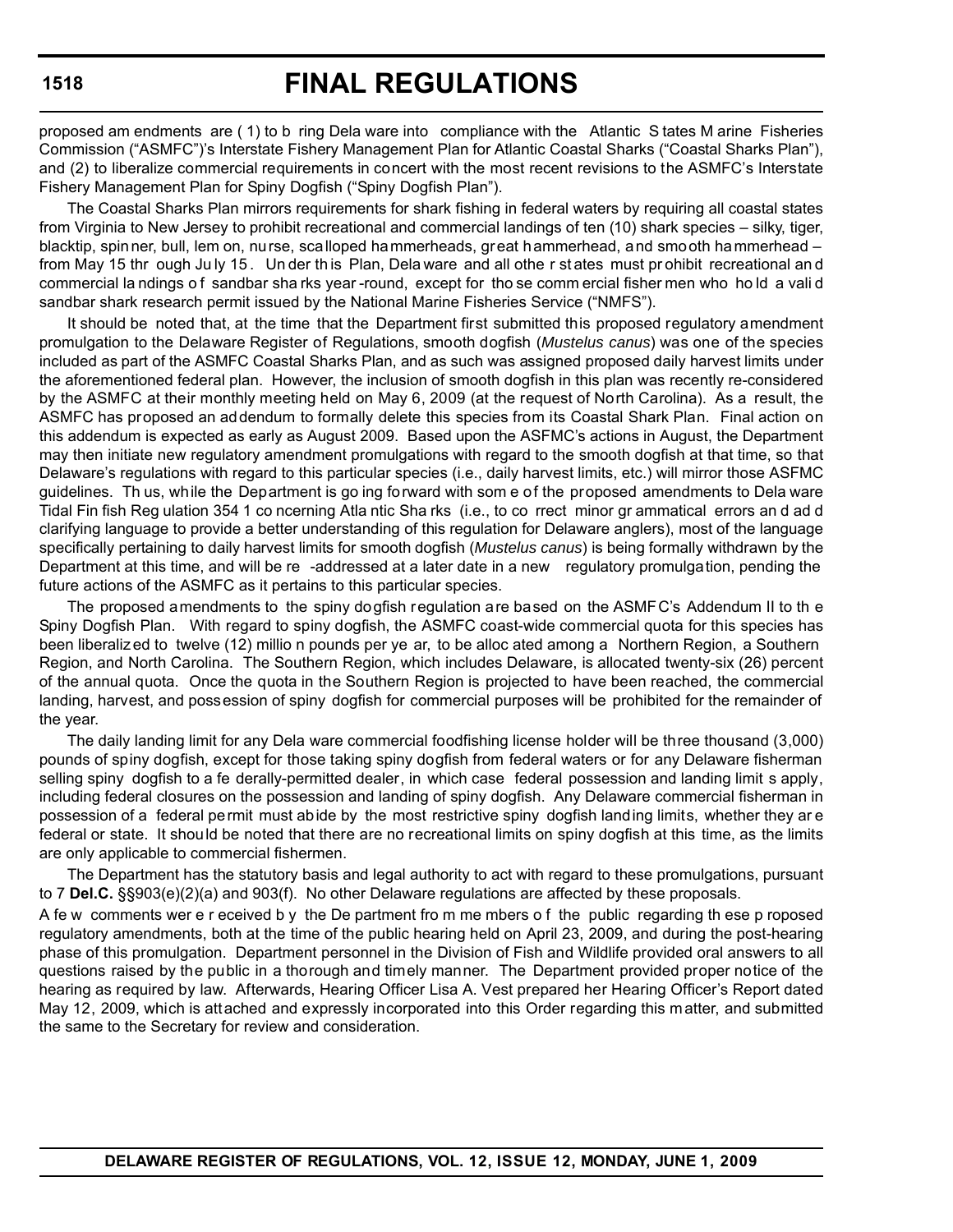#### **II. Findings:**

The Department has provided a reasoned analysis and a sound basis in the record to support the issuance of the final regulations proposed in this matter. Moreover, the following findings and conclusions are entered at this time:

- 1. Proper notice of the hearing was provided as required by law.
- 2. The Dep artment has ju risdiction un der it s st atutory aut hority to make a determination in this proceeding;
- 3. The Department provided adequate public notice of the proceeding and the public hearing in a manner required by the law and regulations;
- 4. The Department held a public hearing in a manner required by the law and regulations;
- 5. The Department considered all timely and relevant public comments in making its determination;
- 6. Promulgation of th ese pr oposed amendments w ould br ing Dela ware into compliance with federal guidelines fo r th e man agement of both Atla ntic sharks a nd s piny dogfish, consistent wit h federal management plans and state jurisdiction;
- 7. Due to the ASMFC having proposed deleting the harvest and possession limits on the smooth dogfish species from their Atlantic Co astal Shark plan on May 6, 2009, all proposed promulgation language specifically pertaining to daily harvest limits for sm ooth d ogfish ( *Mustelus canus*) is being formally withdrawn by the Department at this time, and will be re-addressed at a later date in a new regulatory amendment promulgation as nee ded, pending the future actions of the ASMFC as it pertains to this particular species, so that Delaware's regulations with regard to this particular species will mirror those ASMFC guidelines;
- 8. Due to the ASMFC having proposed deleting the aforementioned gill net requirements from its Coastal Shark Plan at this time, all pr oposed language pertaining to the same is being formally withdrawn by the Department at this time, and will be re-addressed at a later date in a new regulatory amendment promulgation as needed, pending the future actions of the ASMFC as it pertains to this issue, so that Delaware's regulations with regard to this matter will mirror those ASMFC guidelines;
- 9. Promulgation of the remaining proposed am endments to Delaware Tidal Fin fish Regulation 3541 concerning Atlantic Sharks will correc t minor gramma tical errors which currently exist, and will add clarifying language to provide a better understanding of this regulation for Delaware anglers;
- 10. The Dep artment ha s reviewed bo th of th ese p roposed reg ulatory ame ndments in th e ligh t o f the Regulatory Flexibility A ct, and believes the same to be lawful, fe asible and des irable, and that the recommendations as proposed should be applicable to all Delaware citizens equally;
- 11. The Department's aforementioned proposed amendments to Delaware's regulations concerning both Atlantic sharks and spiny dogfish, as published in the April 1, 2009 *Delaware Register of Regulations* (and as revised as noted herein) and as set forth in Attachment "A" of the afor ementioned Hearing Officer's Report, are adequately supported, are not arbitrary or capricious, and are consistent with the applicable la ws an d re gulations. Co nsequently, both shou ld be app roved as fina l regulatory amendments, which shall go into effect ten days after their publication in the next available issue of the *Delaware Register of Regulations*;
- 12. The Department shall submit the proposed regulations (again, as revised as noted herein) as final regulations to the Delaware Register of Regulations for publication in its next available issue, and shall provide written notice to the persons affected by the Order; and that
- 13. The Department has an adequate record for its decision, and no further public hearing is appropriate or necessary.

### **III. Order:**

Based on the record developed, as reviewed in the Hearing Officer's Report dated May 12, 2009 and expressly incorporated herein, it is h ereby ordered that the p roposed amendments, as r evised, to Delawar e Tidal Finfish Regulation 3541 for Atlantic Sha rks and Regulation 3581 for Spiny Dogfish b e promulgated in final form in the customary manner and established rule-making procedure required by law.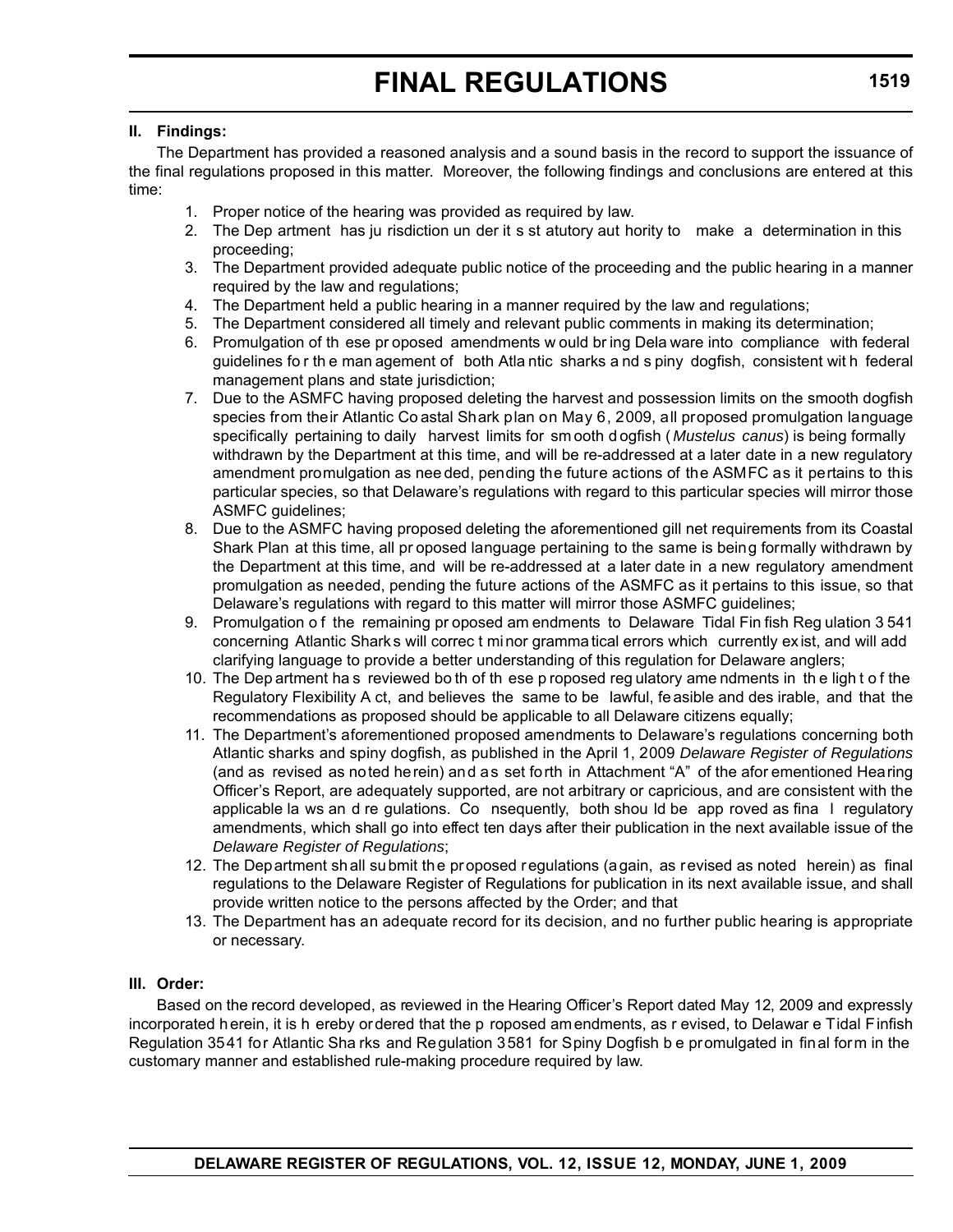# **FINAL REGULATIONS**

#### **IV. Reasons:**

The promulgation of Delaware T idal Finfish Regulations for both Atlantic sharks and spiny dogfish will bring Delaware into compliance with federal guidelines for the management of the se species, since b oth come under both federal and st ate jur isdiction with r egard to the h arvest management of the sa me. It is in cumbent u pon Delaware to be in compliance with the Commission's plan, not only to avoid federal sanctions against Delaware and its fisheries, but to protect these species with these conservation measures to ensure that both Atlantic sharks and spiny dogfish will continue to be found in Delaware waters in the future.

In d eveloping th is r egulation, th e Dep artment ha s b alanced the abso lute en vironmental n eed fo r the S tate of Delaware to p romulgate r egulations concerning this matter with the imp ortant in terests a nd public co ncerns surrounding the same, in furtherance of the policy, purposes, and authority of 7 **Del.C.** §§903(e)(2)(a) and 903(f).

David S. Small, Acting Secretary

#### **3540 Sharks**

#### **3541 Atlantic Sharks**

(Penalty Section 7 **Del.C.** §936(b)(2))

1.0 Definitions:

"**Fillet"** shall mean to remove slices of fish flesh, of irregular size and shape, from the carcass by cuts made parallel to the backbone.

**"Land or Landing"** shall mean to put or cause to go on shore from a vessel.

#### **["Large me sh gill ne ts" shall mea n any g ill ne t w ith me sh o f fi ve in ches o r more stretched measure.]**

**"Management Unit"** shall mean any of the non-sandbar large coastal species, small coastal species, pelagic s pecies**[, s mooth dog fish (Mu stelus c anus),]** an d p rohibited spe cies of shar ks o r parts thereof defined in this regulation. **[Smooth dogfish (***Mustelus canus***), although they are a species of shark, are not presently part of the management unit as defined above, and are not subject to minimum size or daily harvest restirctions. They are subject to the provisions of Regulation 3541, Sections 3.0 and 4.0]**

**"Non-Sandbar Large Coastal Species"** shall mean any of the following species of sh arks or parts thereof:

Great hammerhead, *Sphyrna mokarran*

Scalloped hammerhead, *Sphyrna lewini*

Smooth hammerhead, *Sphyrna zyqaena*

#### **[White shark,** *Carcharodon carcharias***]**

Nurse shark, *Ginglymostoma cirratum*

Blacktip shark, *Carcharhinus limbatus*

Bull shark, *Carcharhinus leucas*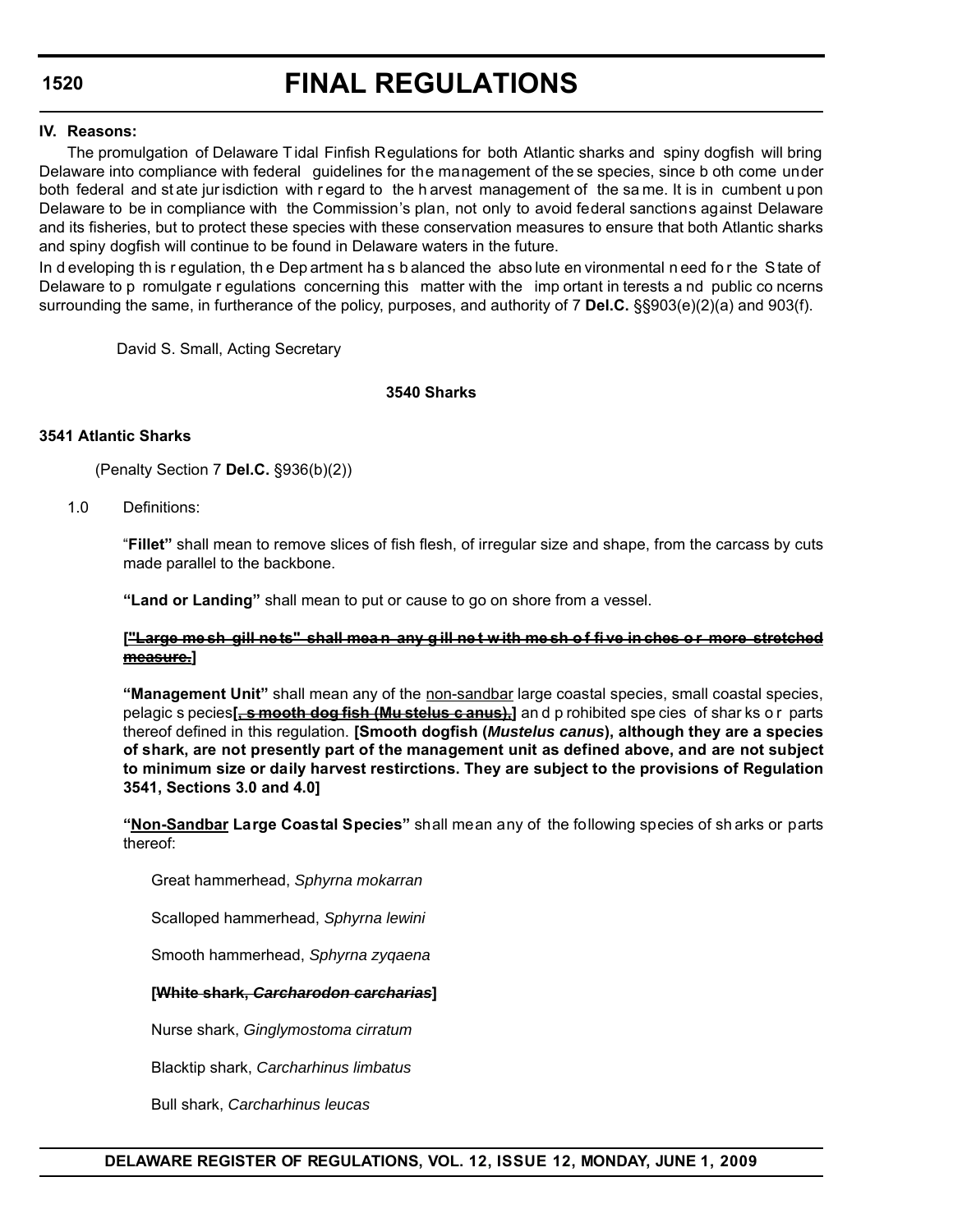# **FINAL REGULATIONS**

Lemon shark, *Neqaprion brevirostris* Sandbar shark, *Carcharhinus plumbeus* Silky shark, *Carcharhinus falciformis* Spinner shark, *Carcharhinus brevipinna* Tiger shark, *Galeocerdo cuvieri* **"Pelagic Species"** shall mean any of the following species of sharks or parts thereof: Porbeagle shark, *Lamna nasus* Shortfin mako, *Isurus oxyrinchus* Blue shark, *Prionace qlauca* Oceanic whitetip shark, *Carcharhinus longimanus* Thresher shark, *Alopias vulpinus* **"Prohibited Species"** shall mean any of the following species of sharks or parts thereof: Basking shark, *Cetorhinidae maximus* White shark, *Carcharodon carcharias* Bigeye sand tiger, *Odontaspis noronhai* Sand tiger, *Odontaspis taurus* Whale shark, *Rhincodon typus* Bignose shark, *Carcharhinus altimus* Caribbean reef shark, *Carcharhinus perezi* Dusky shark, *Carcharhinus obscurus* Galapagos shark, *Carcharhinus galapaqensis* Narrowtooth shark, *Carcharhinus brachyurus* Night shark, *Carcharhinus siqnatus* Atlantic angel shark, *Squatina dumerili* Caribbean sharpnose shark, *Rhizoprionodon porosus* Smalltail shark, *Carcharhinus porosus* Bigeye sixgill shark, *Hexanchus vitulus*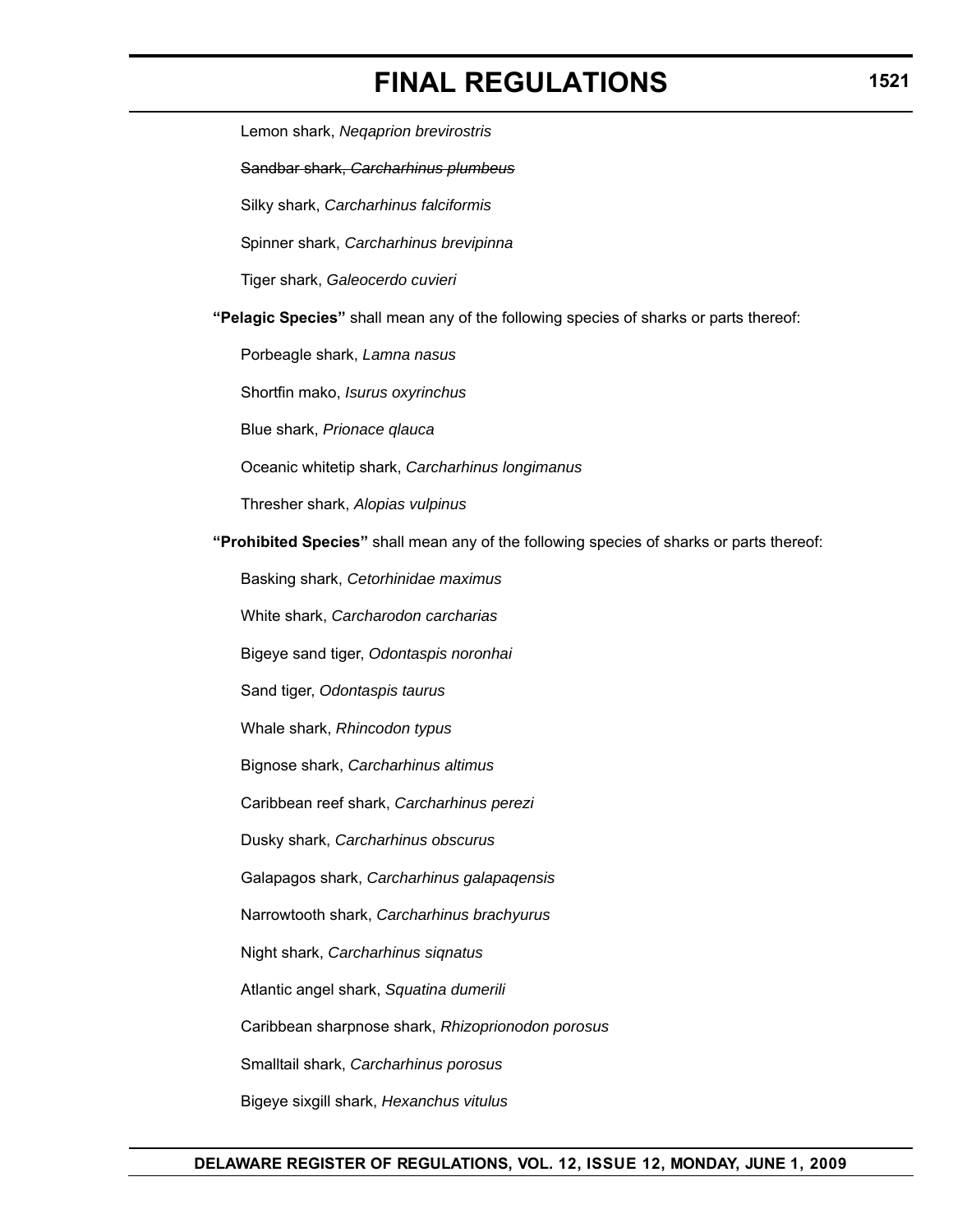# **FINAL REGULATIONS**

Sevengill shark, *Heptranchias perlo*

Sixgill shark, *Hexanchus griseus*

Longfin mako, *Isurus paucus*

Bigeye thresher, *Alopias superciliosus*

"**Sandbar shark**" shall mean Carcharhinus plumbeus

"**Shore fishing**" shall mean any fishing that does not take place on board a vessel. The terms "shore fishing" and "shore angler" are synonymous.

**"Small Coastal Species"** shall mean any of the following species of sharks or parts thereof:

Bonnethead, *Sphyrna tiburo*

Atlantic sharpnose shark, *Rhizoprionodon terraenovae*

Blacknose shark, *Carcharhinus acronotus*

Finetooth shark, *Carcharhinus isodon*

#### **3 DE Reg. 1088 (2/1/00)**

- 2.0 It sh all be unlawful for a ny pe rson to lan d, purchase, trade, barter, or possess or attempt to lan d, purchase, trade, barter, or possess a prohibited species.
- 3.0 It shall be unlawful for any person to possess the fins from any shark in the management unit prior to landing said shark unless said fins are naturally attached to the body of said shark.
- 4.0 It shall be unlawful for any person to fillet a shark in the management unit prior to landing said shark. A shark may be eviscerated and the head removed prior to landing said shark, but the head, tail, and fins must remain naturally attached to the carcass, except that commercial fishermen may eviscerate and remove the head of any shark reduced to possession, but the tail and fins must remain attached to the carcass.
- 5.0 It shall be unlawful to release any shark in the management unit in a manner that will not ensure said sharks maximum probability of survival.
- 6.0 It shall be unlawful for the operator of any vessel without a commercial food fishing license to have on board sa id vessel more than one non-prohibited sh ark per tr ip fr om am ong th ose sp ecies in the management un it, re gardless of the nu mber o f pe ople on b oard the vessel. In add ition ea ch recreational angler fishing from a vessel may harvest and possess one bonnethead, **[and]** one Atlantic sharpnose**[, and one smooth dogfish]** shark per trip in the management unit except that two Atlantic sharpnose sharks also may be on board in addition to the one shark in the management unit.

**1 DE Reg. 345 (10/1/97) 3 DE Reg. 1088 (2/1/00) 8 DE Reg. 1718 (6/1/05)**

7.0 It shall be unlawful for any person who has been issued a valid commercial food fishing license while on board any vessel to possess any large coastal shark, any small coastal shark or any pelagic shark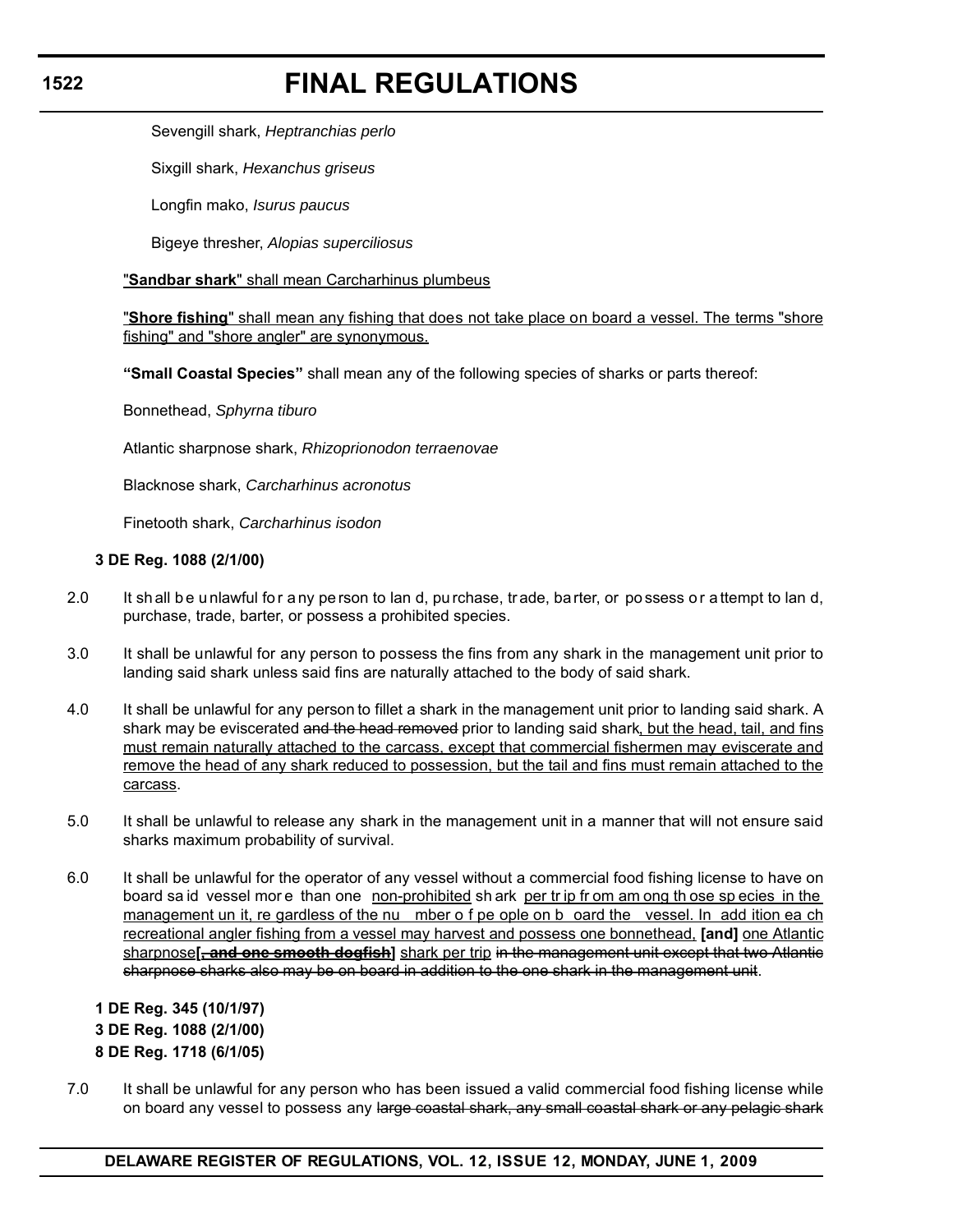# **FINAL REGULATIONS**

in non-prohibited shark from among those species in the management unit during the remainder of any period after the effective date a commercial quota for that group of sharks has been reached in said period or is projected to be reached in said period by the National Marine Fisheries Service, National Oceanic and Atmospheric Administration and the U.S. Department of Commerce. **[Further, it shall be unlawful for any person who has been issued a valid commercial food fishing license while on board any vessel to possess any non-sandbar large coastal sharks, small coastal sharts, or pelagic sharks in exesss of current federal daily harvest limits administered by the National Marine Fisheries Service.]**

- 8.0 It shall be unlawful for any person to engage in a directed commercial fishery for a prohibited species.
- 9.0 It shall be unlawful for the operator of any vessel without a commercial foodfishing license to have on board said vessel any large coastal shark, any pelagic shark or any small coastal shark non-prohibited shark from among tho se species in the ma nagement unit that measures less than 54 inches, fork length (tip of snout to indentation between dorsal and ventral tail lobes), with the exception of Atlantic sharpnose, blacknose, finetooth, bonnethead, and smooth dogfish sharks, for which no minimum size limit applies.

# **3 DE Reg. 1088 (2/1/00) 1 DE Reg. 850 (1/1/98) 1 DE Reg. 1005 (2/1/98)**

- 10.0 It shall be unlawful for any person shore angler without a commercial foodfishing license to take and reduce to po ssession any large coastal shar k, a ny sm all coast al sh ark o r an y p elagic sh ark nonprohibited shark from among those spe cies in the man agement un it les s than 54 inches, wit h the exception of Atlantic shar pnose, bla cknose, fine tooth, bo nnethead, and smooth dogfish shar ks, for which no size limit applies.
- 11.0 It shall be unlawful for any person shore angler without a commercial foodfishing license to take and reduce to possession more than one large coastal shark, small coastal shark or pelagic shark nonprohibited shark from among those species in the management unit per day (a day being 24 hours). Recreational shore anglers may also harvest one additional bonnethead, **[and]** one additional Atlantic sharpnose **[shark , and one additional smooth dogfish]** per day.

# **8 DE Reg. 1718 (6/1/05)**

- 12.0 It shall be unl awful for any re creational or co mmercial fis herman to pos sess s ilky, tiger, blac ktip, spinner, b ull, le mon, nurse, scalloped h ammerhead, g reat h ammerhead, a nd smooth h ammerhead sharks from May 15 through July 15, regardless of where the shark was caught. Fishermen who catch any of these species in federal waters may not transport them through Delaware state waters during the aforementioned closed season.
- 13.0 It sh all b e u nlawful for a ny r ecreational o r com mercial fisher man to la nd or po ssess an y sa ndbar sharks, except for a commercial fisherman in possession of a valid sandbar shark research permit issued by the Nationa I Marine Fishe ries Ser vice. The re mu st be a qua lified ob server aboard any vessel that lands and possesses sandbar sharks fishing under the auspices of a valid federal research permit.
- 14.0 It shall unlawful for any Delaware recreational or commercial fisherman to land or possess any species of shark in s tate waters that is illegal to catch or land or possess in federal waters. **[Presently it is unlawfil for recreational fishermen to take and possess silky sharks in federal waters at any time of the year.]**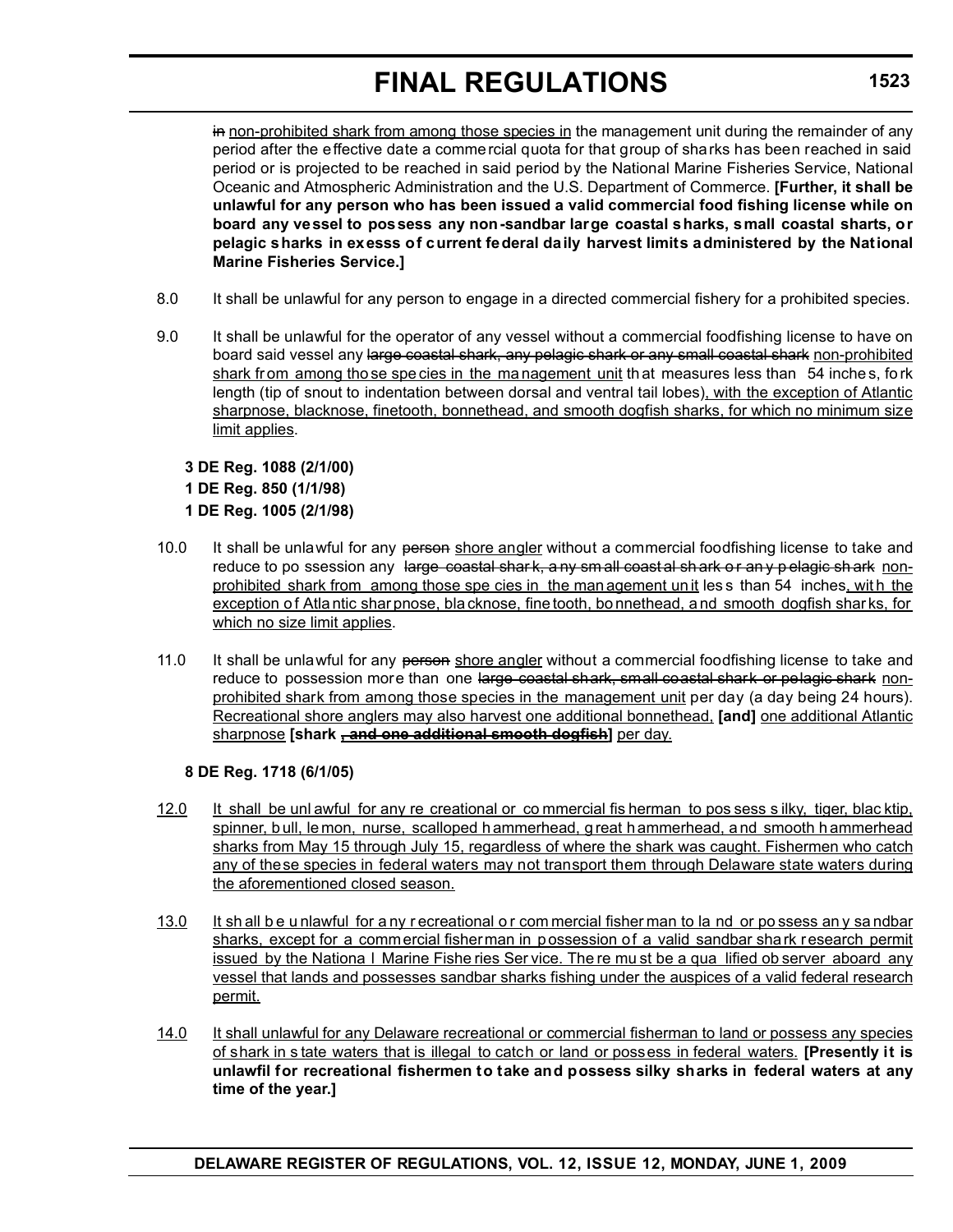# **FINAL REGULATIONS**

- 15.0 The Department may gr ant anyone permission to take and possess sharks that would otherwise be illegal to t ake and pos sess when used for display and/or research purposes. Applicants will need a current State of D elaware sc ientific collecting permit. Applic ants mu st annually re port th e nu mber, weight, species, location ca ught, and g ear us ed for ea ch shark collected for research or dis play purposes, and the annual disposition of said sha rks throughout the life of each shark so t aken. The Division reserves the right to place limits on or deny any request to take prohibited species of sharks under the auspices of a scientific collecting permit.
- **[16.0 It shall be unlaw ful for any co mmercial fisherman to possess or lan d sharks while us ing any single large mesh gill net that exceeds 2,735 yards in length in Delaware jurisdictional waters, and it shall be unlawful for any commercial fisherman to possess or land sharks from large mesh gill net s that have been untended for more than two hour s at a time in Delawar e jurisdictional waters.]**

### **3580 Spiny Dogfish**

#### **3581 Spiny Dogfish; [Closure of Fishery]**

(Penalty Section 7 **Del.C.** §936(b)(2))

1.0 It sh all be un lawful for a ny commercial fish erman to ha rvest, lan d or possess any sp iny dogfish, *Squalus acanthias*, in D elaware e xcept in th ose sizes, seasons, and quantities p ermitted in accordance with the most recent version of the Atlantic States Marine Fisheries Commission Interstate Fishery Management Plan for Spiny Dogfish as amended, or federal law administered by the National Marine F isheries Se rvice, wh ichever is m ore re strictive. It shall be un lawful for an y commercial fisherman to h arvest, la nd or p ossess any spiny dogfish after th e Atla ntic States M arine F isheries Commission approved allocation for the region which includes Delaware has been reached during any given year. It shall be unlawful to comm ercially ha rvest, land or possess s piny dogfish taken from federal waters during any time when adjoining federal waters are closed to the taking of spiny dogfish. It shall be unlawful for any commercial fisherman to take, land or possess more than 3,000 pounds of spiny dogfish per day from Delaware waters, with a day being defined as 24 hours. Further, it shall be unlawful for any Delaw are c ommercial fishe rman to be in p ossession of spin y d ogfish t aken fro m federal waters in excess of the federal daily landing limit. It shall be unlawful for any person to possess the fins fr om an y sp iny do gfish pr ior to la nding said spin y d ogfish unless said fins ar e n aturally attached to the bo dy of sa id spin y dogfish. All spiny d ogfish landed in Delaware for com mercial purposes must be reported through the normal state reporting system.

**4 DE Reg 1859 (5/1/01) 10 DE Reg. 1724 (05/01/07)**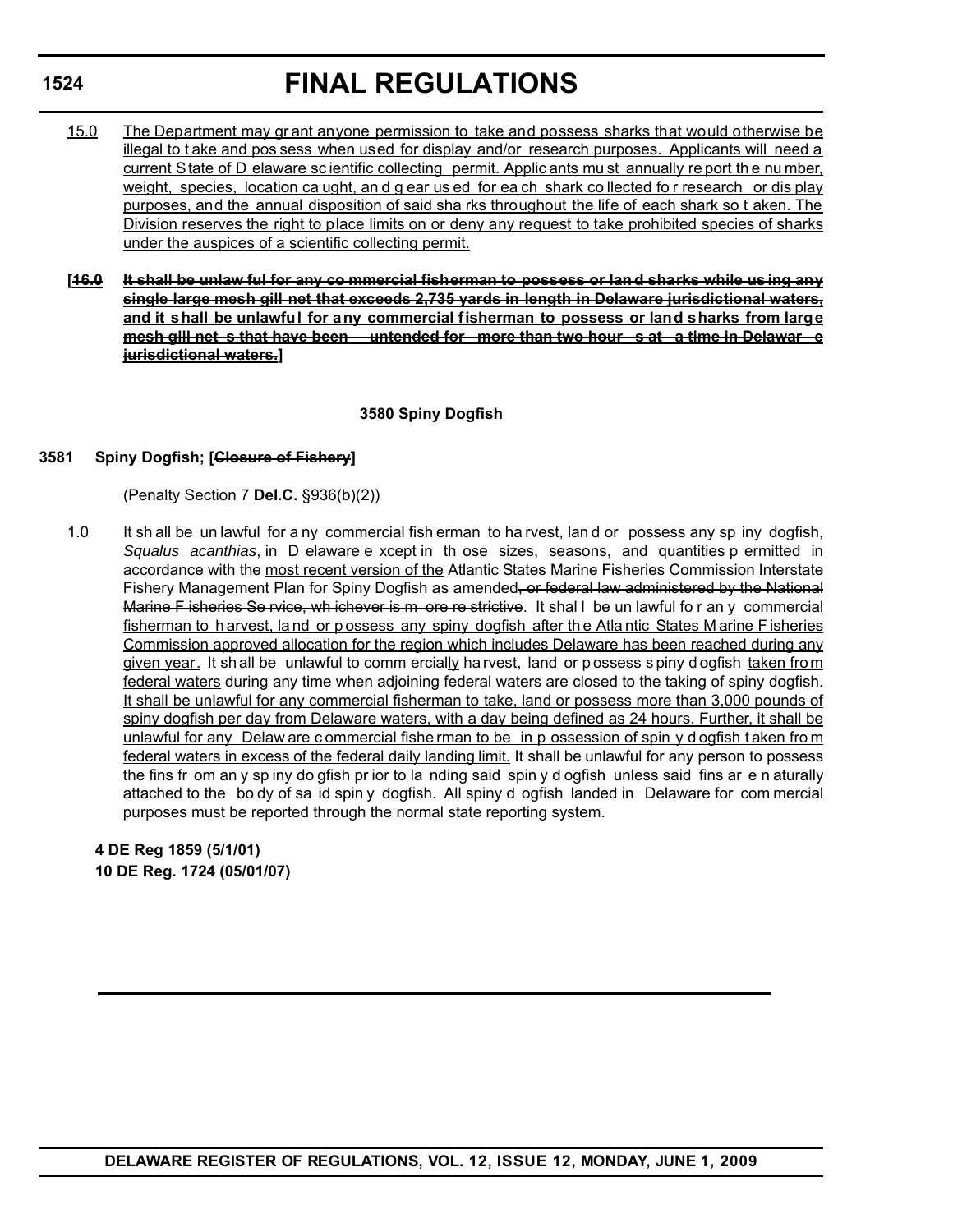## **FINAL REGULATIONS**

### **[DEPARTMENT OF STATE](http://sos.delaware.gov/default.shtml) DIVISION [OF PROFESSIONAL REGULATION](http://dpr.delaware.gov/default.shtml)**

**3700 BOARD OF SPEECH/LANGUAGE PATHOLOGISTS, AUDIOLOGISTS AND HEARING AID**

**DISPENSERS**

Statutory Authority: 24 Delaware Code, Section 3706(a)(1) (24 **Del.C.** §3706(a)(1))

24 **DE Admin. Code** 3700

### **[ORDER](#page-3-0)**

The Delaware Board of Speech/Language Pathologists, Audiologists and Hearing Aid Dispensers ("the Board") was established to protect the general public from unsafe practices and from occupational practices which tend to reduce competition or fix the price of services rendered by the profession under its purview. The Board was further established to maintain minimum standards of practitioner competence in the delivery of services to the public. The Board is au thorized, by 24 **Del.C.** §3706(a)(1), to make, adopt, amend and repeal regulations as necessary to effectuate those objectives.

Pursuant to 24 **Del.C.** §3706(a)(1), the Board has proposed a number of revisions to its rules and regulations. Specifically, the Board proposes amendments to Rule 8.0, which addresses the continuing education requirements for licensees. Rule 8.2.2 is amended to increase the number of required continuing education hours for each of the three professions regulated by the Board. Single-lic ensed and dual-licens ed individu als will be required complete 30 continuing education hours every 2 years and triple-licensed individuals will be required to complete 45 hours. If approved, this change will go into effect for the license renewal period beginning August 1, 2009 and ending July 31, 2011.

Rule 8.2.2.6 is amended to clarify that an extension of time within which to complete continuing education or a waiver of th e continuing education requirements may be granted upon a showin g of har dship, but such request must be submitted prior to expiration of the license.

The Rules pertaining to online renewal and attestation have been revised for greater clarity. Rules 8.2.6, 8.2.7, 8.2.8, 8.2 .9 and 8.2.1 0 have be en added to pro vide a detailed explanation o f the con tinuing education audit process. Finally, Rule 8.2.11 expressly gives the Board the authority to conduct hearings and impose the full range of sa nctions availab le und er 24 **Del.C.** §3716 when lice nsees fa il to comp ly with the contin uing education requirements.

Pursuant to 29 **Del.C.** §10115, notice of the public hearing and a copy o f the proposed regulatory changes were published in the Delaware *Register of Regulations*, Volume 12, Issue 10 on April 1, 2009.

### **Summary of the Evidence and Information Submitted**

A public hearing on the pr oposed rule revisions was held on May 13, 2009. No written or verbal comments were submitted.

#### **Findings of Fact**

The Board carefully reviewed and considered the proposed rule revisions.

The proposed amendments strengthen continuing education standards and give the Board express authority to sanction licensees who do not comply with thos e standards. Therefore, the proposed rev isions will serv e to protect the public from unsafe practices and enhance practitioner competence.

The Board finds that adopting the amended rules and regulations as pro posed is in the best interest of the citizens of the State of Delaware and is necessary to protect the health and safety of the general public.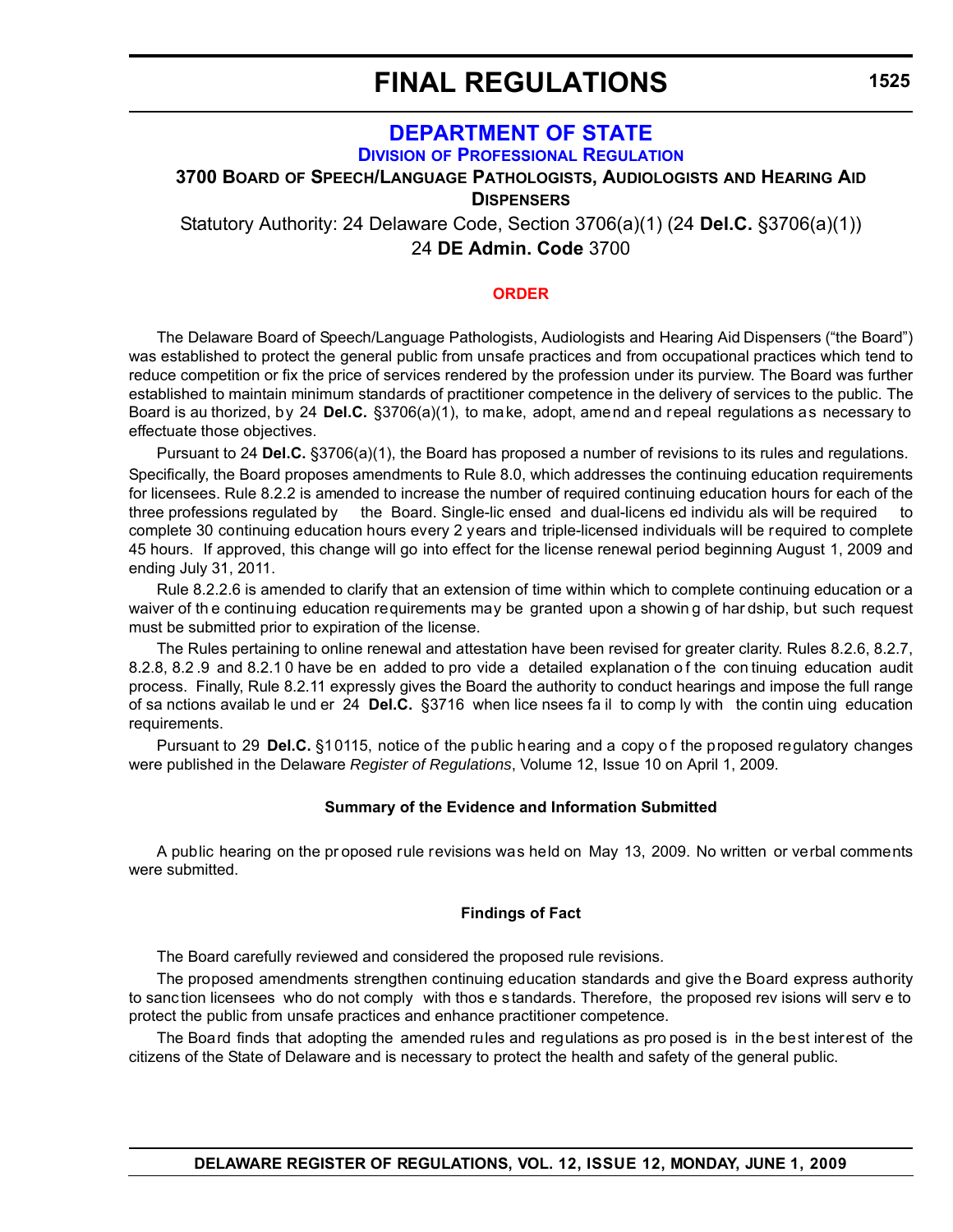### **1526**

## **FINAL REGULATIONS**

### **Decision and Effective Date**

The Boa rd hereby ado pts th e pr oposed am endments to the r ules an d re gulations to be ef fective 10 days following final publication of this Order in the *Register of Regulations*.

### **Text and Citation**

The text of the revised rules and regulations remains as published in the Delaware *Register of Regulations*, Volume 12, Issue 10 on April 1, 2009.

**IT IS SO ORDERED** this 13 th day of May 20 09 by the Delaware Board of Speech/Language Pathologists, Audiologists and Hearing Aid Dispensers.

Illene Courtright, President Dr. Mary Ann Connolly-Gaskin, Secretary Dr. Michael Michelli Dr. Cynthia Parker Carol Guilbert Regina Bilton Dr. Jennifer Xenakes George Christensen Maisha Britt

**\* Please note that no cha nges were made to the regulation as originally proposed and published in the April 2009 issue of the** *Register* **at page 1289 (12 DE Reg. 1289). Therefore, the final regulation is not being republished. A copy of the final regulation is available at:**

**[3700 Board Of Speech/language Pathologists, Audiologists And Hearing Aid Dispensers](http://regulations.delaware.gov/register/june2009/final/12 DE Reg 1525 06-01-09.htm)**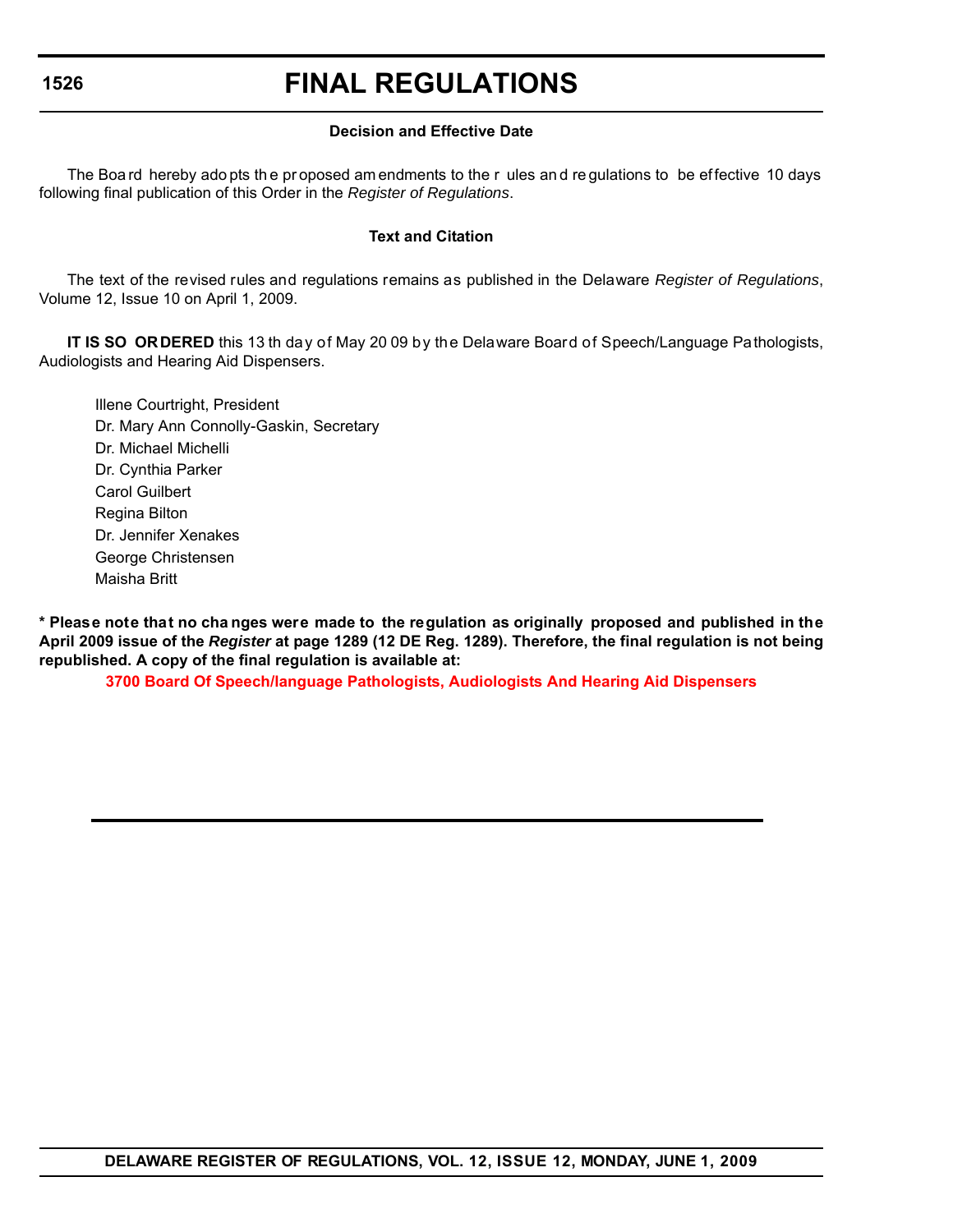## **GOVERNOR'S EXECUTIVE ORDERS**

### **STATE OF DELAWARE [EXECUTIVE DEPARTMENT](http://governor.delaware.gov/) DOVER**

### **[EXECUTIVE ORDER](#page-4-0) NUMBER SIX**

**April 24, 2009**

### **TO: HEADS OF ALL STATE DEPARTMENTS AND AGENCIES CREATING A COMPLETE STREETS POLICY**

**WHEREAS,** walking is the most fundamental mode of physical transportation; and

**WHEREAS**, bicycling promotes healthier lifestyles; and

**WHEREAS**, walking and bicycling are simple fitness activities that can prevent disease, improve physical health and assist in fostering mental well-being; and

**WHEREAS**, by walking and bicycling you help to reduce greenhouse gas emission by reducing the time you spend in your car; and

**WHEREAS**, my administration, along with the Delaware Department of Transportation, promotes the walkability and bicycle friendliness of communities through principles such as context sensitive design, mobility-friendly design, mixed-use and infill developments; and

**WHEREAS**, the Delaware Department of Transportation has developed user friendly design standards for pedestrian, bicycle, and transit facilities; and

**WHEREAS**, the Delaware Department of Transportation has the opportunity to create and improve transportation facilities for all users by implementing these principles and standards through its projects; and

**WHEREAS**, the Advisory Council on Pedestrian Awareness and Walkability and the Delaware Bicycle Council serve as advisors to the Delaware Department of Transportation; and

**WHEREAS**, a Complete Streets Policy means deliberately planning, designing, building, and maintaining streets for all modes of transportation;

**NOW, THEREFORE, I, JACK A. MARKELL**, by virtue of the authority vested in me as Governor of the State of Delaware, do hereby declare and order the following:

1. The Delaware Department of Transportation ("DelDOT") shall enhance its multi-modal initiative by creating a Complete Streets Policy that will promote safe access for all users, including pedestrians, bicyclists, motorists and bus riders of all ages to be able to safely move along and across the streets of Delaware;

2. The Delaware Bicycle Council, the Advisory Council on Pedestrian Awareness and Walkability, and the Elderly & Disabled Transit Advisory Council shall assist DelDOT with this endeavor;

3. A Complete Streets Policy should:

1. Solidify DelDOT's objective of creating a comprehensive, integrated, connected transportation network that allows users to choose between different modes of transportation;

2. Establish that any time DelDOT builds or maintains a roadway or bridge, the agency must whenever possible accommodate other methods of transportation.

3. Focus not just on individual roads, but changing the decision-making and design process so that all users are considered in planning, designing, building, operating and maintaining all roadways;

4.Recognize that all streets are different and user needs should be balanced in order to ensure that the

**1527**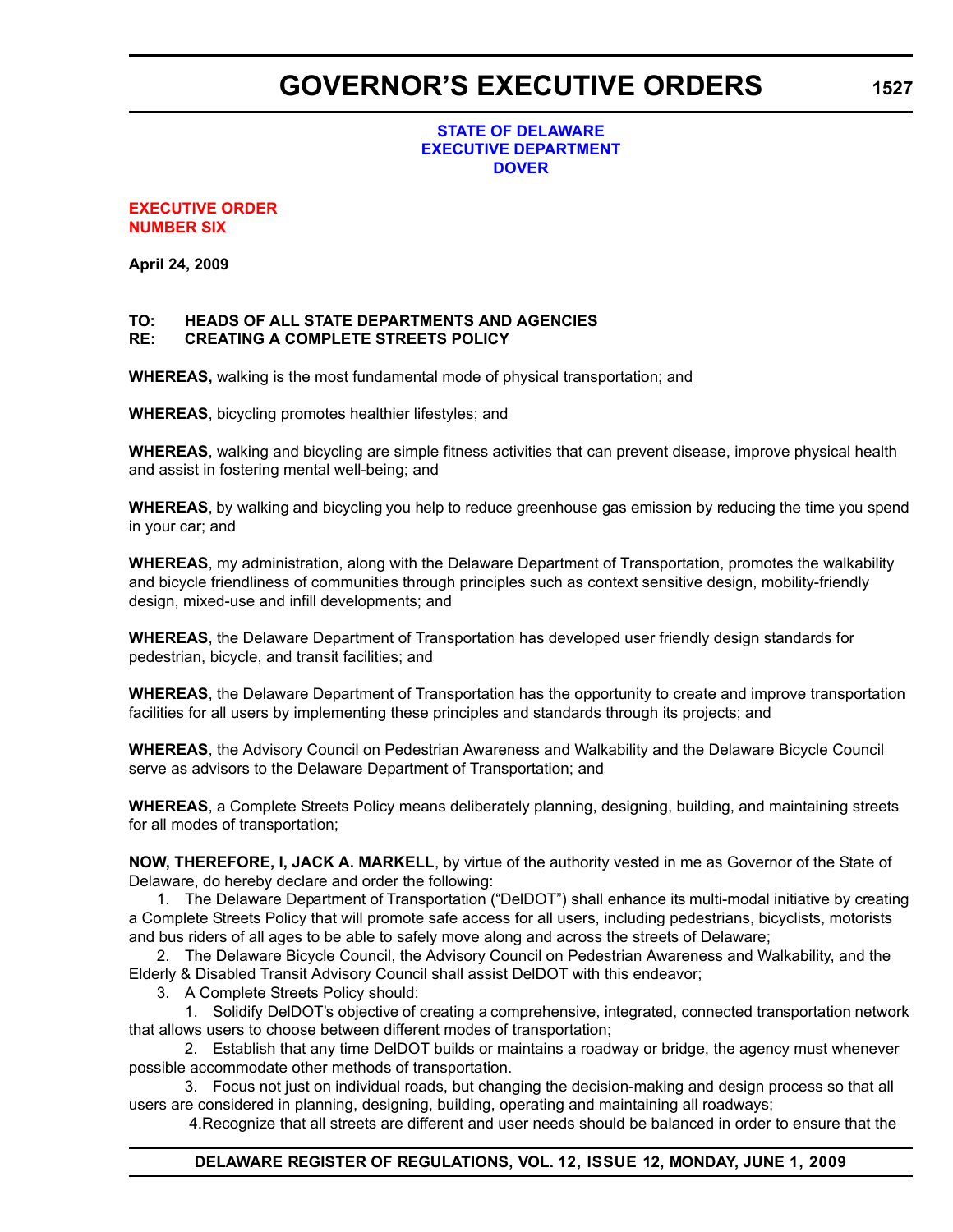**1528**

# **GOVERNOR'S EXECUTIVE ORDERS**

solution will enhance the community;

5. Apply to both new and retrofit projects, including planning, design, maintenance, and operations for the entire right-of-way;

6. Ensure that any exemption to the Complete Streets Policy is specific and documented with supporting data that indicates the basis for the decision;

7. Direct the use of the latest and best design standards as they apply to bicycle, pedestrian, transit and highway facilities;

4. DelDOT, with the assistance of the advisory councils, shall create the Policy and deliver it the Governor for consideration no later than September 30, 2009.

**Jack A. Markell Governor**

### **[EXECUTIVE ORDER](#page-4-0) NUMBER SEVEN**

**May 15, 2009**

### **TO: HEADS OF ALL STATE DEPARTMENTS AND AGENCIES**

### **RE: REDUCING RECIDIVISM AND CREATING THE INDIVIDUAL ASSESSMENT, DISCHARGE AND PLANNING TEAM (I-ADAPT)**

**WHEREAS**, a critical element of reducing crime is reducing the number of repeat offenders; and

**WHEREAS**, about 97 percent of offenders in Delaware prisons will be released back into society, and currently, 57 percent serve more than one year with an average length of stay of 20.8 months, 24 percent serve less than one year with an average length of stay of 63.1 days and 19 percent are in detention status; and

**WHEREAS**, it costs about \$33,000 a year to incarcerate one inmate, and prisons are 20 times more costly than probation; and

**WHEREAS**, over the next two years approximately 2,800 sentenced adult inmates will be released from Delaware's prisons, and approximately 70 percent will be on some form of community-based supervision; and

**WHEREAS**, recently released inmates can face a number of problems that could lead them back to criminal activity, such as homelessness, a lack of job skills, limited education, lack of transportation to get to work and trouble finding work because of their criminal history; and

**WHEREAS**, by working together among state agencies and community organizations, the Department of Correction could gather all the necessary information to develop individualized re-entry plans for each inmate based on their specific situation;

**NOW, THEREFORE, I, JACK A. MARKELL**, by virtue of the authority vested in me as Governor of the State of Delaware, do hereby ORDER that:

- The comprehensive plan to reduce recidivism, as presented by the Department of Correction, the Delaware State Housing Authority, the Department of L abor, the Department of Education, the Department of He alth and Social Se rvices and the Department of Services for Children, Youth and Their Families, is hereby adopted.
- A Cabinet-level team shall be established to oversee implementation and further development of the comprehensive plan, and provide advice and input to the Governor on reducing recidivism and promoting effective re-entry policies. This team shall include the Commissioner of the Department of Correc-

### **DELAWARE REGISTER OF REGULATIONS, VOL. 12, ISSUE 12, MONDAY, JUNE 1, 2009**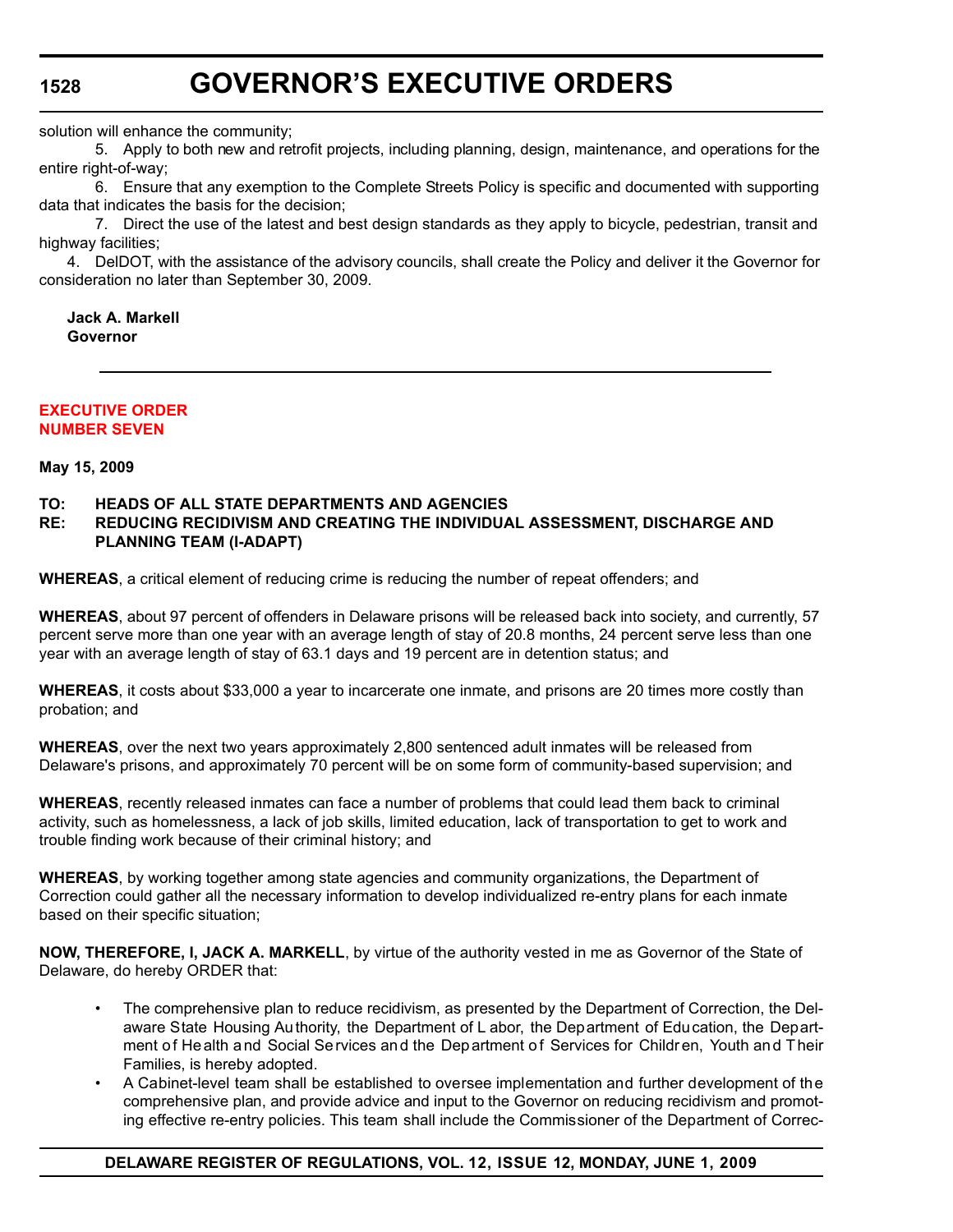# **GOVERNOR'S EXECUTIVE ORDERS**

tion, the Director of the Delaware State Housing Authority and the Secretaries of the Department of Labor, the Department of Education, the Department of Health and Social Services and the Department of Services for Children, Youth and Their Families. The Cabinet -level team shall be led by a chairperson chosen by the group. The chairperson will serve for a one-y ear term before the position rotates to another member of the group.

- The Cabinet-level team shall appoint such wor king groups that are necessary to effectively and efficiently implement the comprehensive plan, and shall include members of the community that have relevant experience and insight.
- The Cabinet-level team shall lead the creation of an Individual Assessment, Discharge and Planning Team (I-A DAPT), which shall assis t in implement ing th e ap proved co mprehensive pla n to r educe recidivism by coordinating efforts among State agencies and community organizations to assist offenders who are to be released back into society. The chairperson of the Cabinet-level team shall report to the Governor periodically, but no less than once a calendar quarter, on the implementation of the comprehensive plan and the status of the I-ADAPT process.
- I-ADAPT shall consist of one or more representatives from the Department of Correction, the Delaware State Housing Authority, the Department of Labor, the Department of Education, and the Department of Health an d So cial Services, re presentatives fro m faith-based and o ther comm unity organizations, and an ex-offender. When appropriate, the members of I-ADAPT may appoint a representative from the Dep artment of Services for C hildren, Youth and T heir Families to as sist in their efforts. I-ADAPT will be led by a chairperson chosen by the group. The ch airperson will serve for a one-year term before the position rotates to another member of the group. The Governor shall appoint the ex-offender and representatives from faith-based and other community organizations.
- Members of I-ADAPT shall:
	- (a) Increase availability and access to servic es within five identif ied re-entry pillars Hous ing, Employment, Human Services, Education and Community Integration – through streamlining current processes and utilizing existing resources.
	- (b) Create a standardized process for documenting offenders' entry to and release from the Department of Correction, identifying gaps in the services provided and opportunities for improvement.
	- (c) Develop a r e-entry Memorandum of Unde rstanding, wh ich may be ame nded o r sup plemented from time-to-time, between and among State government agencies to enhance and streamline the delivery of necessary services in a manner that requires clear expectations and accountability.
	- (d) Implement an accountability system that will annually monitor the plan's successes, detail opportunities for improvement, and assist in the development and implementation of best practices.
	- (e) Work to equip individuals released from custody with the tools needed to succeed in the community.
	- (f) Build a continuum of custody, care, and control for all offenders who are under a community-based supervision sentence, and especially those offenders who are discharged from the custody of the Department of Correction.
	- (g) Identify how state agencies and the community can work together to improve offender accountability and to require personal responsibility for achieving self-sufficiency.
	- (h) Divide into five teams Statewide Oversight, City of Wilmington, New Castle County, Kent County and Sussex County – for the purpose of focusing available resources in each of those areas.
	- (i) Strive to improve public safety by reducing recidivism by 50 percent within a five-year period and decreasing re-victimization in our communities.

**Jack A. Markell, Governor**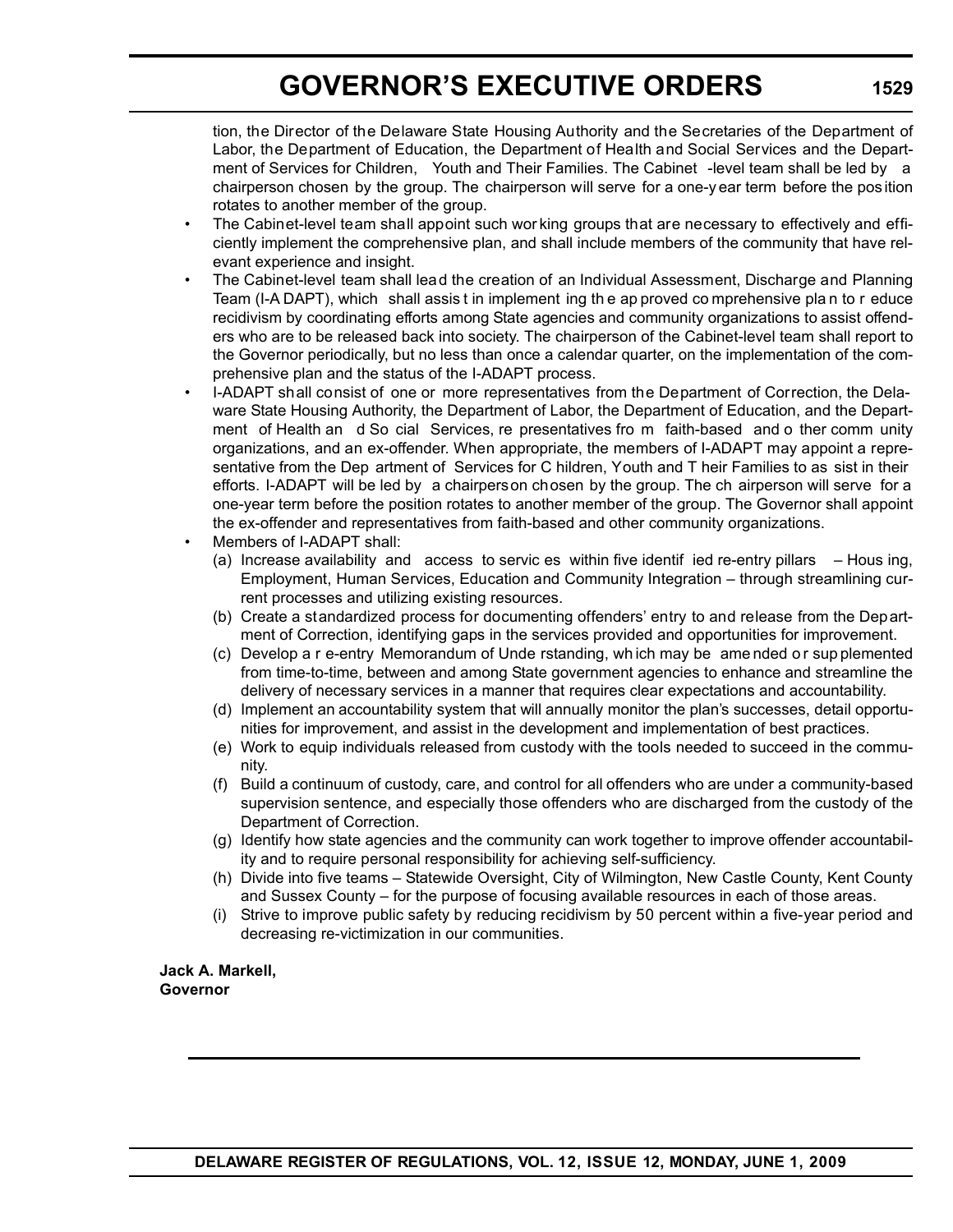**1530**

## **CALENDAR OF EVENTS/HEARING NOTICES**

### **[DEPARTMENT OF EDUCATION](http://www.doe.k12.de.us/) PUBLIC NOTICE**

The State Board of Education will hold its monthly meeting on Thursday, June 18, 2009 at 1:00 p .m. in the Townsend Building, Dover, Delaware.

### **[DEPARTMENT OF HEALTH AND SOCIAL SERVICES](http://www.dhss.delaware.gov/dhss/index.html) DIVISION OF MEDICAID [AND MEDICAL ASSISTANCE](http://www.dhss.delaware.gov/dhss/dmma/)**

Statutory Authority: 31 Delaware Code, Section 512 (31 **Del.C.** §512)

### **PUBLIC NOTICE**

### **Reimbursement Methodology for Medicaid Services**

In compliance with the State's Administrative Procedures Act (AP A - Title 29, Chap ter 101 of the Delaware Code), with 42 CFR §447.205, and under the authority of Title 31 of the Delaware Code, Chapter 5, Section 512, Delaware Health and Social Services (DHSS) / Division of Medicaid and Medical Assistance (DMMA) is amending the Title XIX Medicaid State Plan to revise the reimbursement methodology for certain Medicaid services.

Any person who wishes to make written suggestions, compilations of data, testimony, briefs or other written materials concerning the proposed new regulations must submit same to Sharon L. Summers, Planning & Policy Development Unit, Division of Medicaid and Medical Assistance, 1901 North DuPont Highway, P.O. Box 906, New Castle, Delaware 19720-0906 or by fax to (302) 255-4454 by June 30, 2009.

The action concerning the determination of whether to adopt the pro posed regulation will be based upon the results of Department and Division staff analysis and the consideration of the comments and written materials filed by other interested persons.

### **DIVISION [OF SOCIAL SERVICES](http://www.dhss.delaware.gov/dhss/dmma/)**

Statutory Authority: 31 Delaware Code, Section 512 (31 **Del.C.** §512) 16 **DE Admin. Code** 11003

### **PUBLIC NOTICE**

### **DSSM Food Supplement Program**

*Utility Expenses; Liquid Resources and Loans; Continuing Shelter Charges; Household Size; and, Verification Subsequent to Initial Certification*

In compliance with the State's Administrative Procedures Act (AP A - Title 29, Chap ter 101 of the Delaware Code) and under the authority of Title 31 of the Delaware Code, Chapter 5, Se ction 512, Delaware Health and Social Services (DHSS) / Division of Social Services is proposing to amend Food Supplement Program policies in the Divisio n o f Social Se rvices Ma nual ( DSSM) r egarding *Utility Expenses; Liquid Resources and Loans; Continuing Shelter Charges; Household Size; and, Verification Subsequent to Initial Certification.*

Any person who wishes to make written suggestions, compilations of data, testimony, briefs or other written materials concerning the proposed new regulations must submit same to Sharon L. Summers, Policy, Program &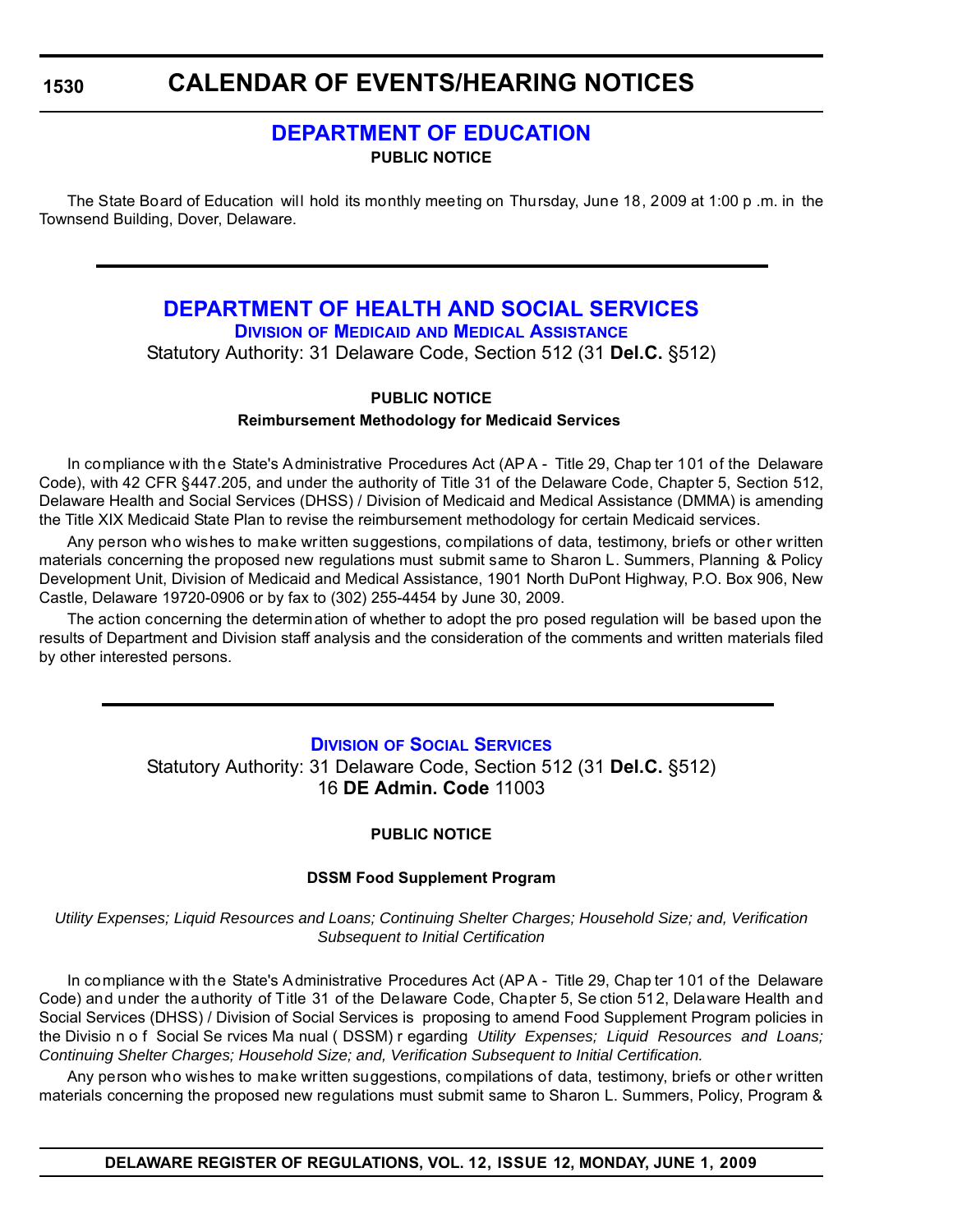## **CALENDAR OF EVENTS/HEARING NOTICES**

Development Unit, Division of Social Services, 1901 North DuPont Highway, P.O. Box 906, New Castle, Delaware 19720-0906 or by fax to (302) 255-4425 by June 30, 2009.

The action concerning the determination of whether to adopt the pro posed regulation will be based upon the results of Department and Division staff analysis and the consideration of the comments and written materials filed by other interested persons.

### **[DEPARTMENT OF INSURANCE](http://www.delawareinsurance.gov/)**

Statutory Authority: 18 Delaware Code, Sections 314 and 1111 (18 **Del.C.** §§314 and 1111) 18 **DE Admin. Code** 305

### **PUBLIC NOTICE**

### **1501 Medicare Supplement Insurance Minimum Standards**

INSURANCE COMMISSIONER KAREN WELD IN STEWART, CIR-ML hereby gives notice of intent to adopt amendments to proposed Department of Insurance Regulation 1501 relating to Med icare Supplement Insurance Minimum Standards. The docket number for this proposed amendment is 1120.

The purpose of the proposed amendment to regulation 1501 is to update the existing regulation with respect to federal statutory law. The text of the proposed amendment is reproduced in the June 2009 edition of the Delaware Register of Regulations. The text can also be viewed at the Delaware Insurance Commissioner's website at: http:/ /www.delawareinsurance.gov/departments/documents/ProposedRegs/ProposedRegs.shtml.

The Department of Insurance does not plan to hold a public hearing on the proposed changes. Any person can file written comments, suggestions, briefs, compilations of d ata or other materials concerning the p roposed amendments. Any written submission in re sponse to this notice and relevant to th e proposed changes must be received by the Department of Insurance no later than 4:30 p.m., Monday July 6, 2009, and should be addressed to Mitch Crane, Esquire, Delaware Department of Insurance, 841 Silver Lake Boulevard, Dover, DE 19904, or sent by fax to 302.739.2021 or email to mitch.crane@state.de.us.

## **[DEPARTMENT OF STATE](http://sos.delaware.gov/default.shtml)**

**DIVISION [OF PROFESSIONAL REGULATION](http://dpr.delaware.gov/default.shtml)**

**BOARD OF MEDICAL PRACTICE**

Statutory Authority: 24 Delaware Code, Section 1713(a)(12) (24 **Del.C.** §1713(a)(12))

24 **DE Admin. Code** 1700

### **PUBLIC NOTICE**

The De laware Bo ard of Medical Pr actice ("the Board") has proposed changes to its ru les and re gulations regarding the supervision of physician assistants. The proposal amends regulation 16.0 as permitted by 24 **Del.C.** §1771(e) and (i) by cre ating a new subsection 16.2 that enables the Board of Medical Practice to increase the number of physician assistants that may be supervised by one supervising physician upon written application and a finding by the Board of good cause. The existing subsection 16.2 has been renumbered to 16.3.

A public hearing w ill be held on July 21, 2009 at 3:00 p.m. in the s econd floor c onference room A of the Cannon Building, 861 Silver Lake Boulevard, Dover, Delaware where members of the public can offer comments. Anyone wishing to receive a co py of the proposed rules and regulations may obtain a co py from the Delaware

**DELAWARE REGISTER OF REGULATIONS, VOL. 12, ISSUE 12, MONDAY, JUNE 1, 2009**